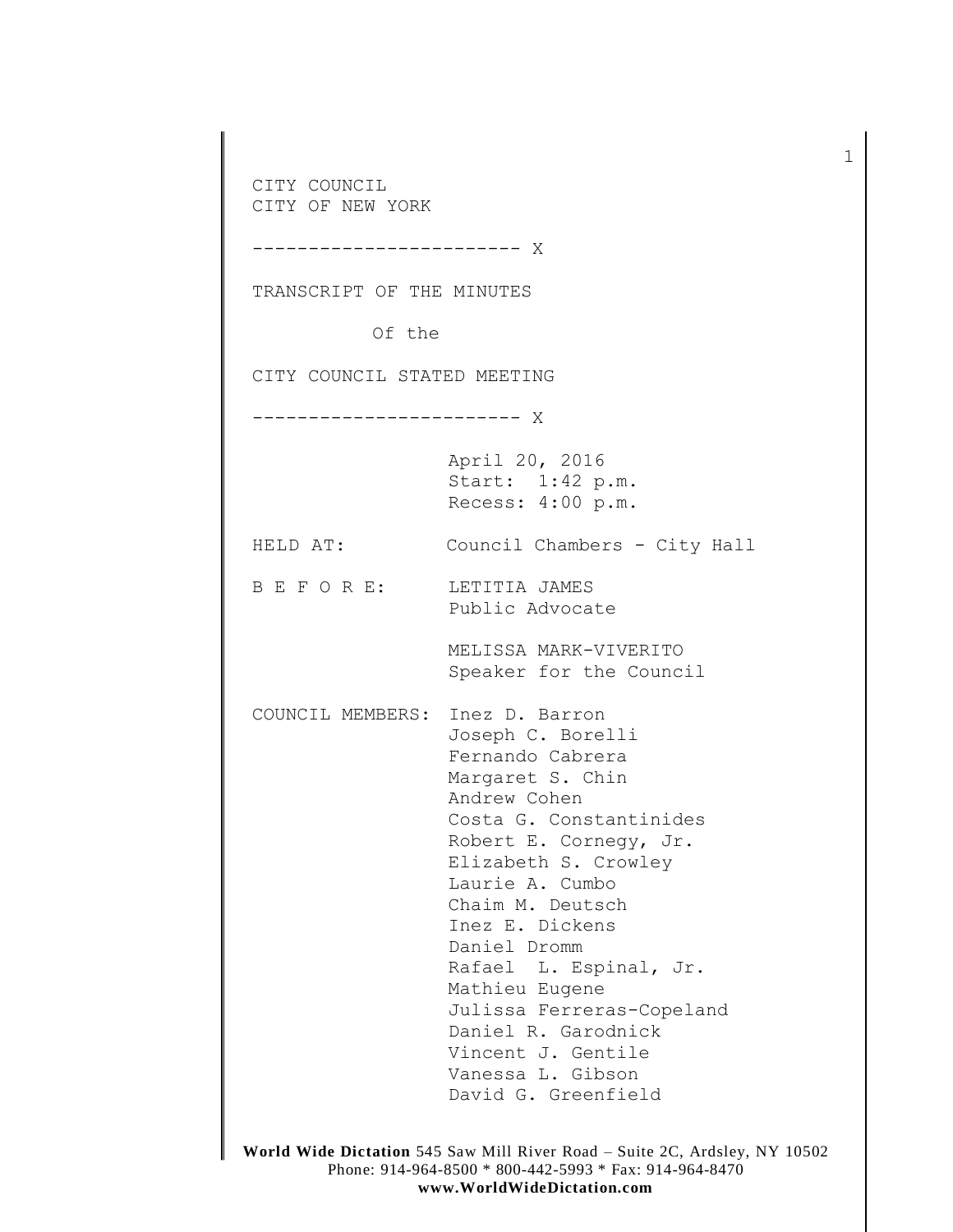Barry S. Grodenchik Corey D. Johnson Ben Kallos Andy L. King Peter A. Koo Karen Koslowitz Rory I. Lancman Brad S. Lander Stephen T. Levin Mark Levine Alan N. Maisel Steven Matteo Darlene Mealy Carlos Menchaca Rosie Mendez I. Daneek Miller Annabel Palma Antonio Reynoso Donovan J. Richards Ydanis A. Rodriguez Deborah L. Rose Helen K. Rosenthal Rafael Salamanca, Jr. Ritchie J. Torres Mark Treyger Eric A. Ulrich James Vacca Paul A.Vallone James G. Van Bramer Jumaane D. Williams Ruben Wills

2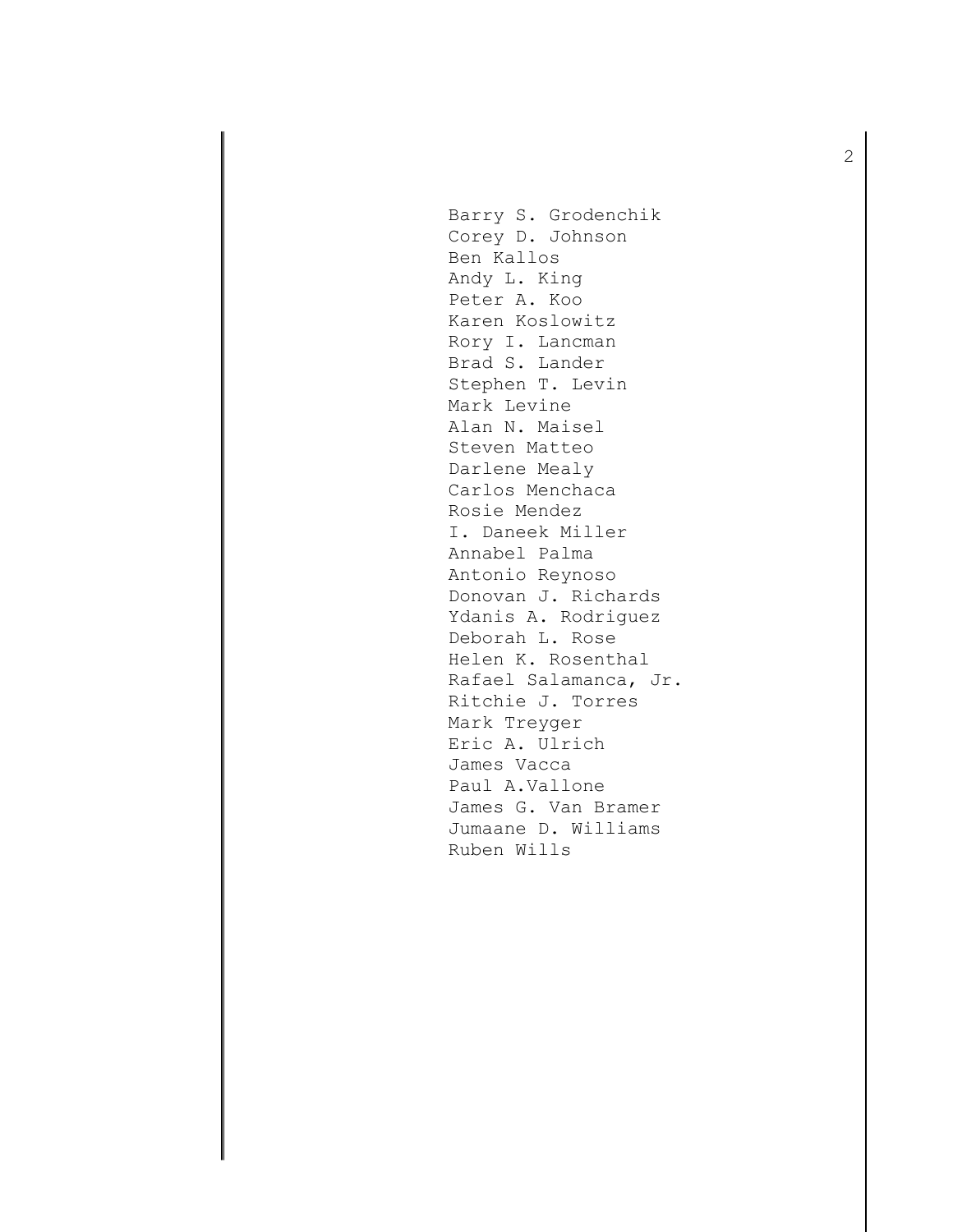# A P P E A R A N C E S (CONTINUED)

Rabbi Haskel Lookstein, Rabbi Emeritus Congregation Kehilath Jeshurun 125 East 85th Street, New York, N.Y. 10028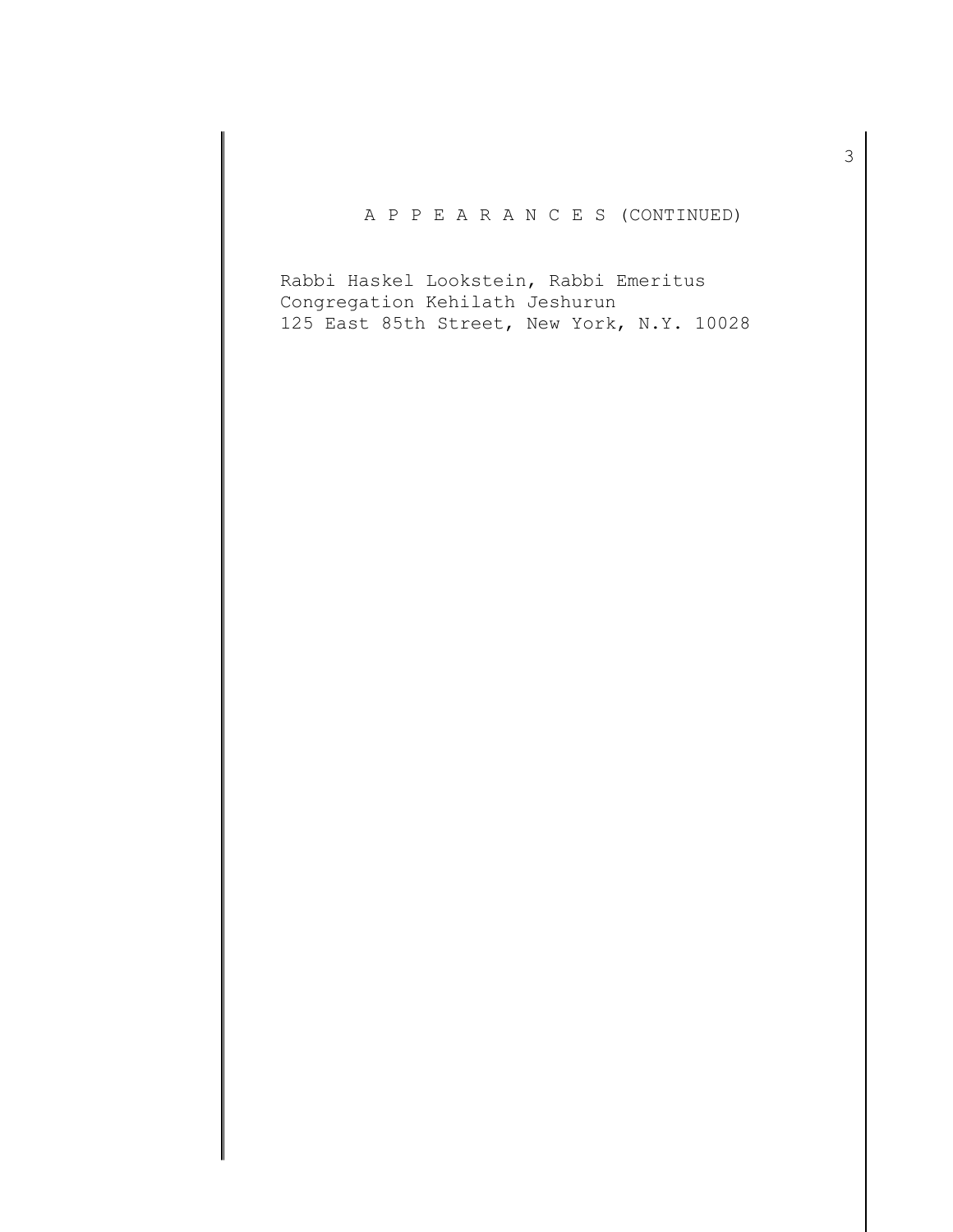| <b>+</b> |  | CITY COUNCIL STATED MEETING |  |  |  |  |
|----------|--|-----------------------------|--|--|--|--|
|----------|--|-----------------------------|--|--|--|--|

| 2               | [sound check, background, pause]                      |
|-----------------|-------------------------------------------------------|
| 3               | SPEAKER MARK-VIVERITO: Okay, we're going              |
| 4               | to start our ceremonials. We have three today.        |
| 5               | Thank you all for joining us. We're going to start    |
| 6               | off with Council Member Gibson. Well, Dickens.        |
| $7\phantom{.0}$ | Okay, well Gibson is here. [background comments]      |
| 8               | Okay, all right. So, Council Member Dickens who is    |
| 9               | giving a proclamation to the Franciscan Hand Maids of |
| 10 <sub>o</sub> | the Most Pure Heart of Mary [cheers] the 100--on      |
| 11              | their 100th Anniversary, and I will hand it off to    |
| 12              | the Council Member.                                   |
| 13              | COUNCIL MEMBER DICKENS: [off mic] We've               |
| 14              | got them here. Come on up here, yeah. [on mic] Come   |
| 15              | on up. Come on up, sisters. Come on up, sisters.      |
| 16              | Come on, come on, come on. This is--this is our       |
| 17              | Speaker. This is Melissa Mark-Viverito. Come on up,   |
| 18              | sisters. Come on up. [pause, background comments]     |
| 19              | Come on. You're go in all types. Go on all sizes.     |
| 20              | COUNCIL MEMBER DICKENS: Come on up. Come              |
| 21              | [background comments] This is the second--this<br>on. |
| 22              | is the second--come on up--this is the second oldest  |

23 24 order of African-American--the third--of African-American nuns in the United States.

25 [cheers/applause] It is my honor to present this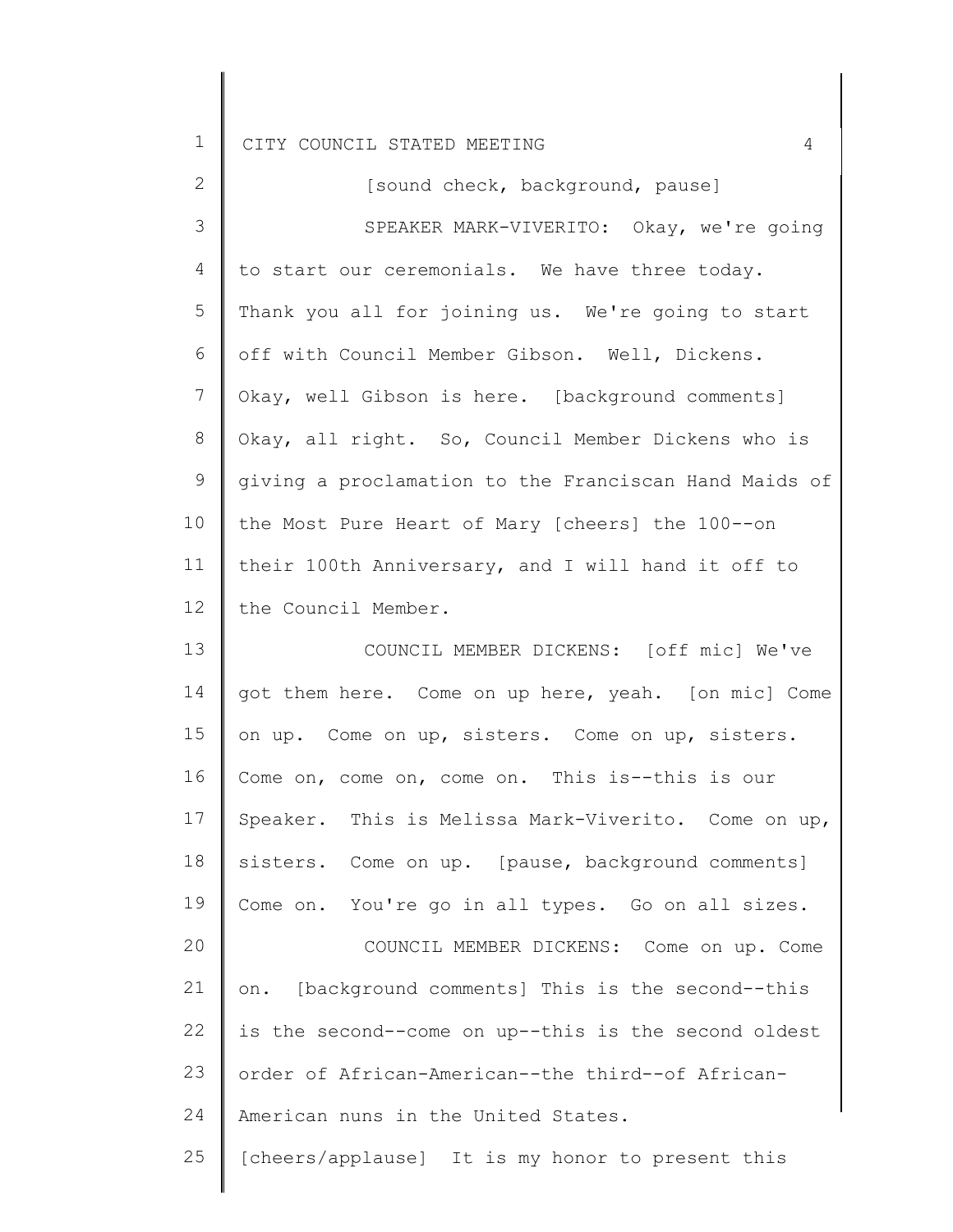2 3 4 5 6 7 8 9 10 11 12 13 14 15 16 17 proclamation to the Superior General Sister Gertrude Lilly Ihenacho on behalf of the Franciscan Hand Maids of the Most Pure Heart of Mary for their 100 years of exemplary service to my belived--beloved Village of Harlem and to Staten Island. [cheers] The Order yes, yes, yep, yep, give it up for Staten Island. [cheers/applause] The Order of Black nuns was founded in 1916 in Savannah, Georgia by Elizabeth Theodore Williams and Reverend Ignatius Listener (sp?) in the wake of proposed legislation that would forbid white teachers from instructing black children. In 1923, they established their residents and the Saint Benedict's day nursery for children in Harlem. In 1929, they also form a Staten Island novitiate training of sisters entering the order and food pantry.

18 19 20 21 COUNCIL MEMBER ROSE: That's right. COUNCIL MEMBER DICKENS: Council member will you--Debbie Rose, would you continue. COUNCIL MEMBER ROSE: Okay and so the

22 23 24 25 novitiate--the novitiate continues to existing in Staten Island and that same and with a food pantry now operated at Mount Loretto, which is the Center for Catholic Charities, which currently serves over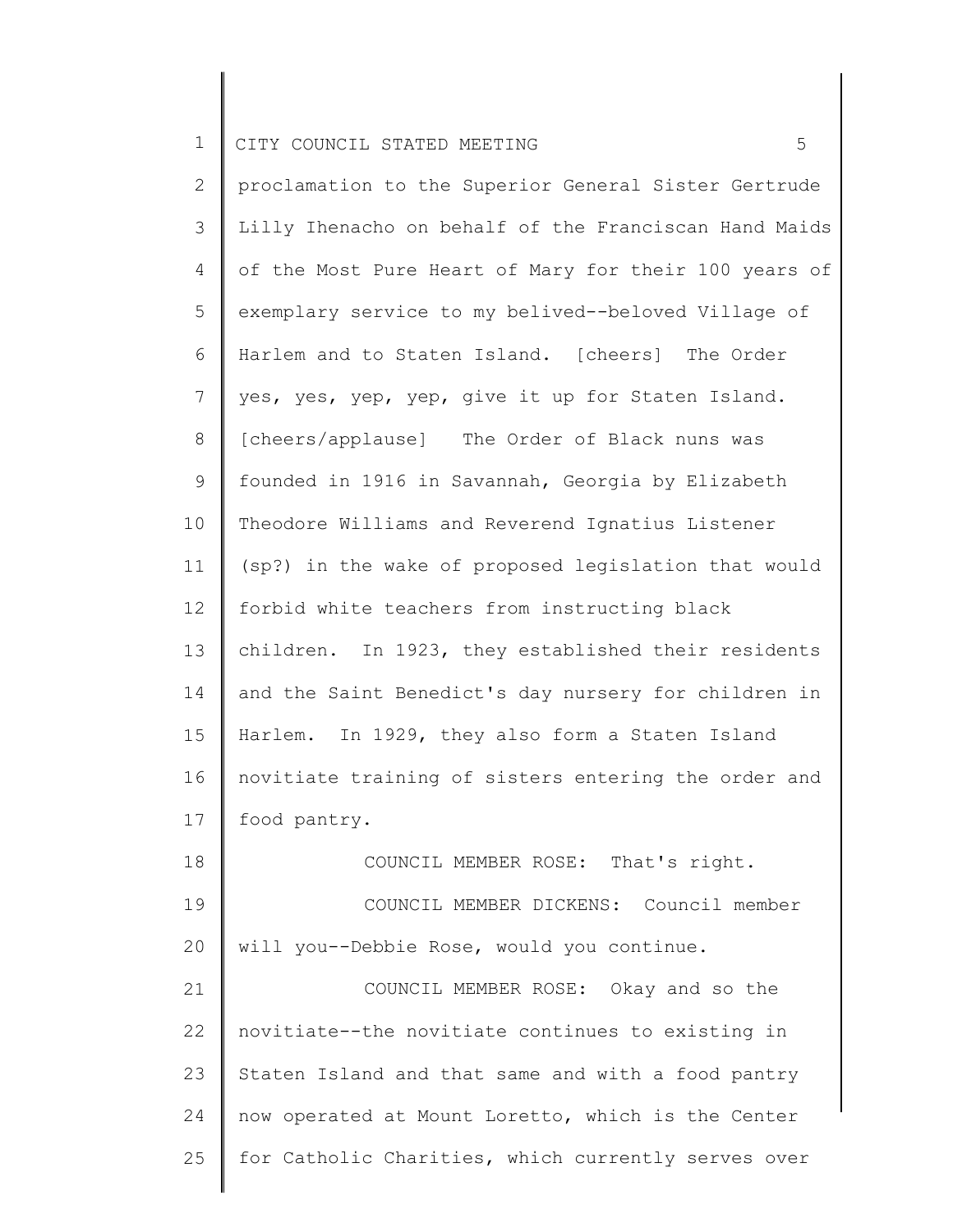| $\mathbf 1$   | CITY COUNCIL STATED MEETING<br>6                      |
|---------------|-------------------------------------------------------|
| $\mathbf{2}$  | 20,000 families every year. The Franciscan Hand       |
| $\mathcal{S}$ | Maidens deserve to be acknowledged and lauded for     |
| 4             | their tireless work in the community, and I just want |
| 5             | to say that this--they can't--Saint Edwards has       |
| 6             | served all of the children from New York City, and    |
| 7             | it's a wonderful--a wonderful location, and we can't  |
| 8             | thank you enough for your dedication, and I now call  |
| 9             | the clerk to read the proclamation. [applause]        |
| 10            | SERGEANT-AT-ARMS: Keep it down.                       |
| 11            | CLERK: Council City of New York                       |
| 12            | Proclamation.                                         |
| 13            | Whereas, the Franciscan Handmaids of the              |
| 14            | Most Pure Heart of Mary, FHM, an order of Black nuns  |
| 15            | is the only--is the--is one of only three original    |
| 16            | orders of this kind in the United States. FHM was     |
| 17            | founded in 1916 in Savannah, Georgia by Reverend      |
| 18            | Ignatius Listener in the wake of propose--proposed    |
| 19            | legislation that would forbid white teachers from     |
| 20            | instruction black children. To thwart the plan,       |
| 21            | Father Listener enlisted the help of Ms. Barbara      |
| 22            | Williams, a black woman from Baton Rouge. Working     |
| 23            | together, they founded a religious order of black     |
| 24            | women with a social justice miss--mission, educating  |
| 25            | black children and providing pastoral care of the     |
|               |                                                       |

 $\parallel$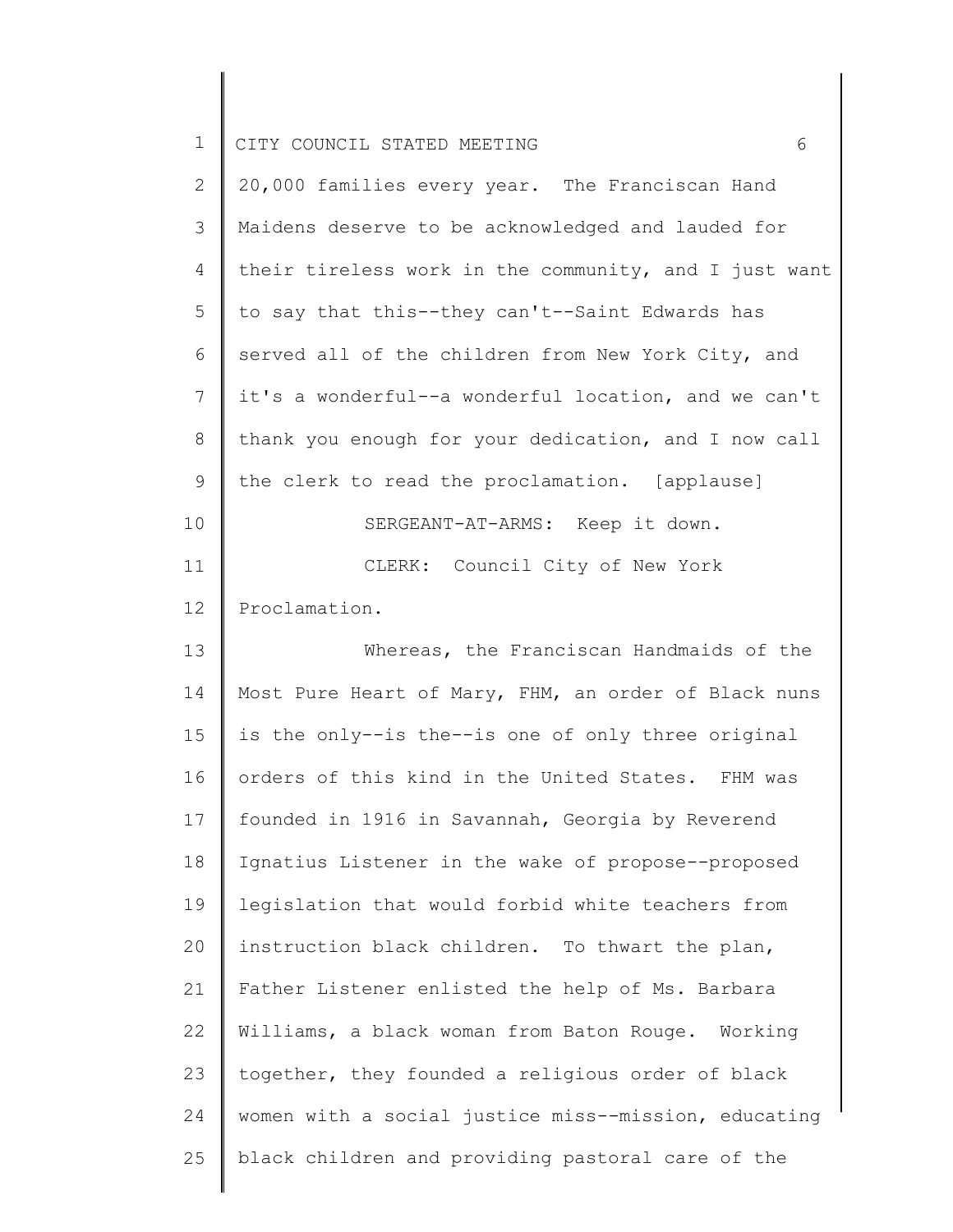2 3 4 5 6 7 8 9 10 11 12 13 14 15 16 17 18 19 20 21 22 23 24 back--black community. Although the bill never passed, the sisters found little support; and Whereas, in 1924 at the request of Cardinal Patrick Hayes the sisters relocated the Village--to the Village of Harlem where it has remained ever since. After their arrival, they launched, they launched one of the first pre-school educational programs in the United States. Saint Benedict Day Nursery continues to uphold its legacy of excellence, and now serves 80 children annually. Since 1928, FHM has also operate Saint Edwards Pantry on Staten Island. Today, they continue to feed the hungry and provide clothing as well as Christmas gifts and toys, and serve more than 20,000 families each year. The nuns also continue to provide altar bread to many parishes, and since 2000, have led several preventative care medical missions to Nigeria servicing 2,000 people per mission; and Whereas, after a century of vital assistance to our community the sisters of FHM remain little known beyond New York, but they are truly one of our city's treasures, and we wish them even greater success in the years ahead.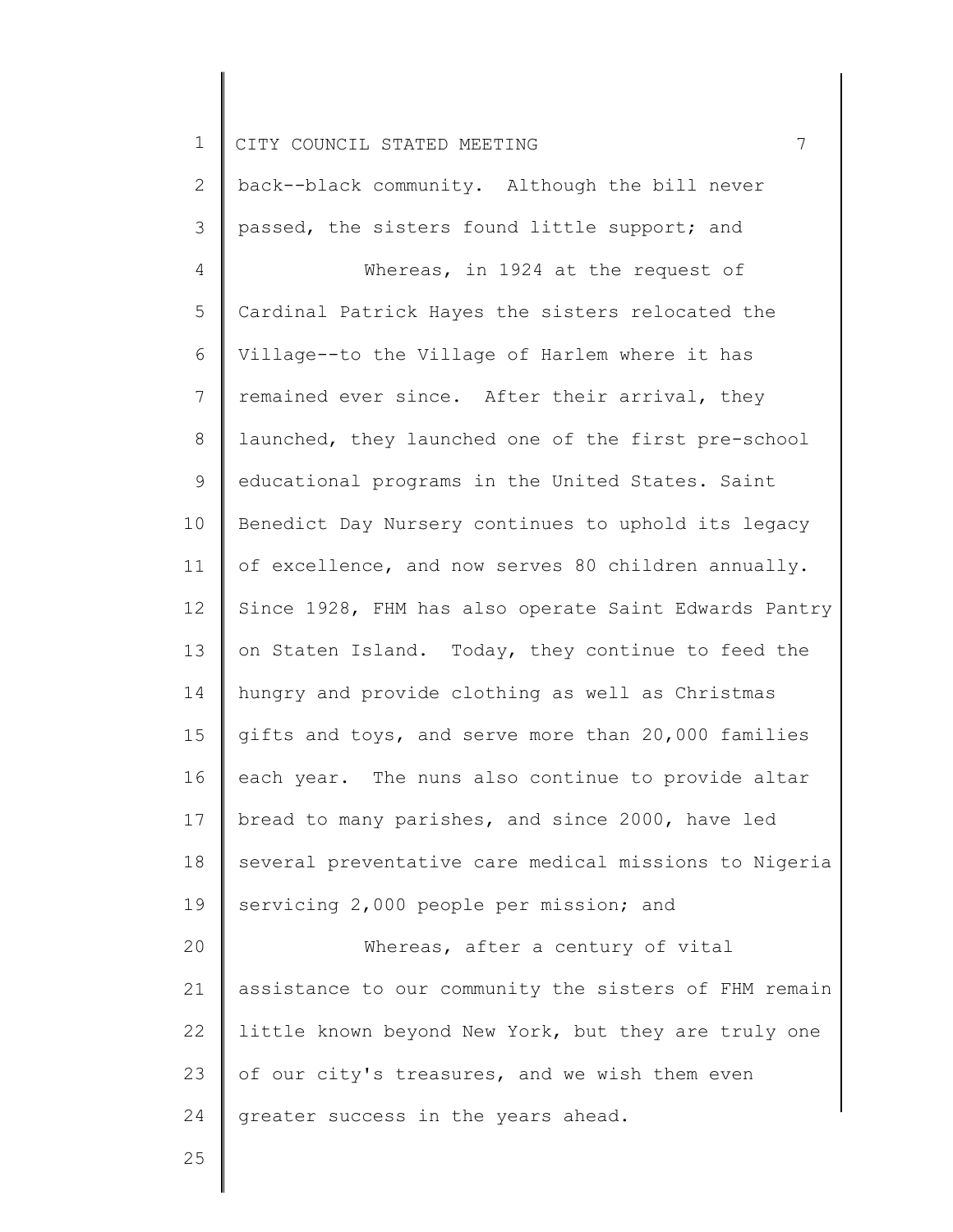| $\overline{2}$ | Now, therefore, be it known that the                  |
|----------------|-------------------------------------------------------|
| 3              | Council of the City of New York gratefully honors the |
| 4              | Franciscan Handmaids of the Most Pure Heart of Mary   |
| 5              | in celebration of their 100th Anniversary. Melissa    |
| 6              | Mark-Viverito, Speaker for the Entire Council; Inez   |
| $\overline{7}$ | E. Dickens, Council Member, Ninth District Manhattan; |
| 8              | and many other council members.                       |
| 9              | SPEAKER MARK-VIVERITO: All right.                     |
| 10             | [cheers/applause] All right. I want to--I want to     |
| 11             | thank Council Member Dickens for presenting this      |
| 12             | proclamation. One of the things that I love about     |
| 13             | our city and also about this job is--and--and these   |
| 14             | opportunities we really get to learn about the        |
| 15             | vibrancy and the richness that the city has to offer. |
| 16             | I did not know about the order, and so it's really    |
| 17             | great, though, to really hear about that deep history |
| 18             | that it has. So, thank you for recognizing them,      |
| 19             | Council Member Dickens, and for allowing us to also   |
| 20             | share in something that has been part of this city    |
| 21             | for almost 100 years. Well, 100 years. We're          |
| 22             | celebrating a 100 years. So, I--I think we are        |
| 23             | going to hear from Superior General of the Franciscan |
| 24             | Handmaids of the Most Pure Heart of Mary who is       |
| 25             | Sister Gertrude Lilly Ihenacho. Am I pronouncing it   |
|                |                                                       |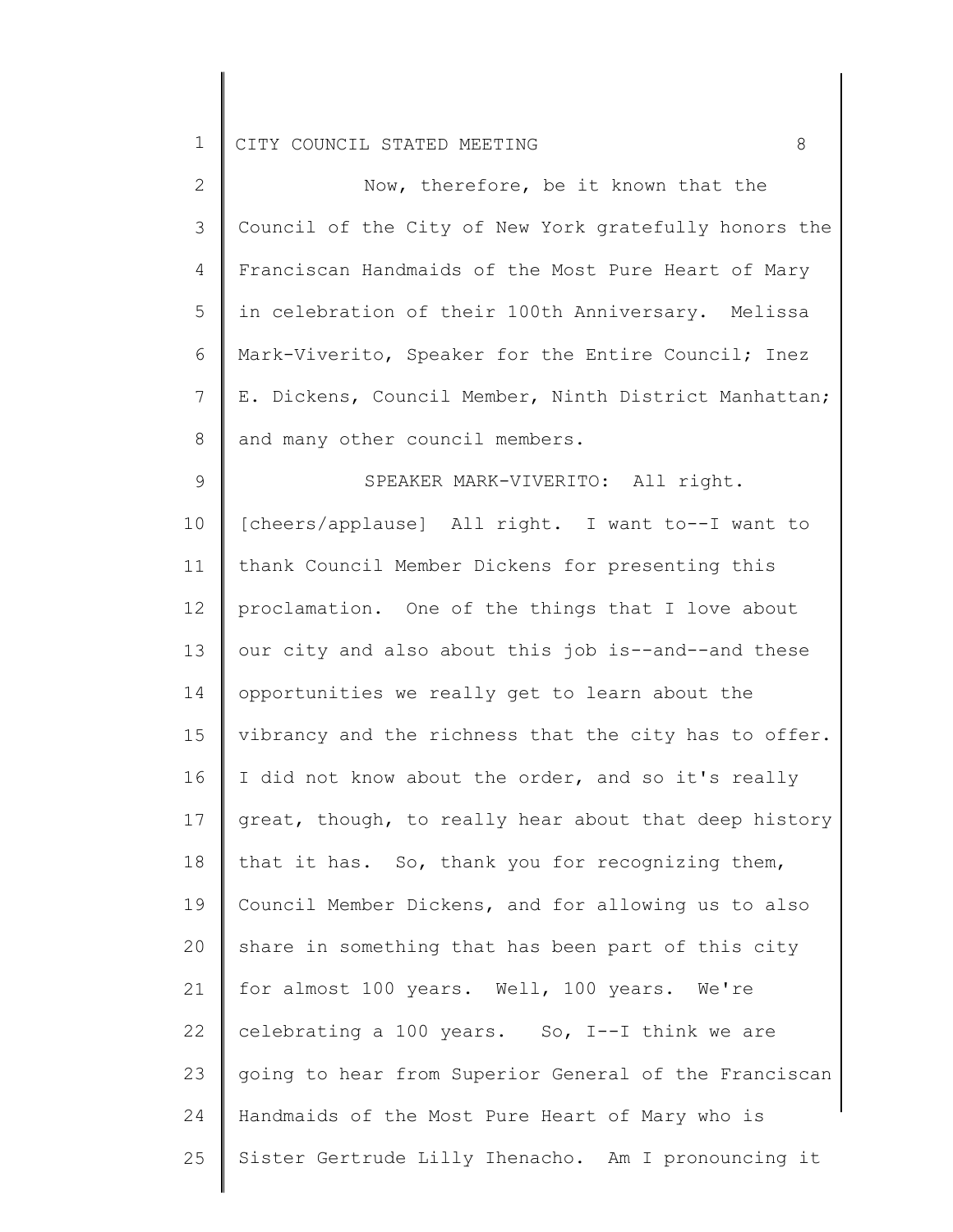| 1           | CITY COUNCIL STATED MEETING<br>9                       |
|-------------|--------------------------------------------------------|
| 2           | correctly. Okay. All right. [laughs] [applause]        |
| 3           | All right, here we go, and I'll hold it for you.       |
| 4           | SISTER GERTRUDE LILLY IHENACHO: This has               |
| 5           | been a great honor for the whole community, the        |
| 6           | Franciscan Handmaids of Mary, and we are very          |
| 7           | grateful to God and for you, Councilwoman Inez--       |
| $8\,$       | COUNCIL MEMBER DICKENS: [off mic]                      |
| $\mathsf 9$ | [interposing] Thank you.                               |
| 10          | SISTER GERTRUDE LILLY IHENACHO: -- and                 |
| 11          | all of the Councilors, which are here at the City      |
| 12          | Hall. This year we celebrate our 100th Anniversary,    |
| 13          | and it's nota closure of an era, but a beginning--     |
| 14          | COUNCIL MEMBER: [off mic] [interposing]                |
| 15          | All right.                                             |
| 16          | SISTER GERTRUDE LILLY IHENACHO: -- of a                |
| 17          | new 100, another 100 years. And we hope we'll call     |
| 18          | upon you to help us realize that revitalization.<br>We |
| 19          | hope to implement some relative then rosary (sic) is   |
| 20          | going to revital--be revitalized--revitalized. The     |
| 21          | food pantry is going to be restructured and            |
| 22          | revitalized, and we are adding a new initiative,       |
| 23          | homeless youth project.                                |
| 24          | COUNCIL MEMBERS: (in unison) Amen.                     |
| 25          |                                                        |
|             |                                                        |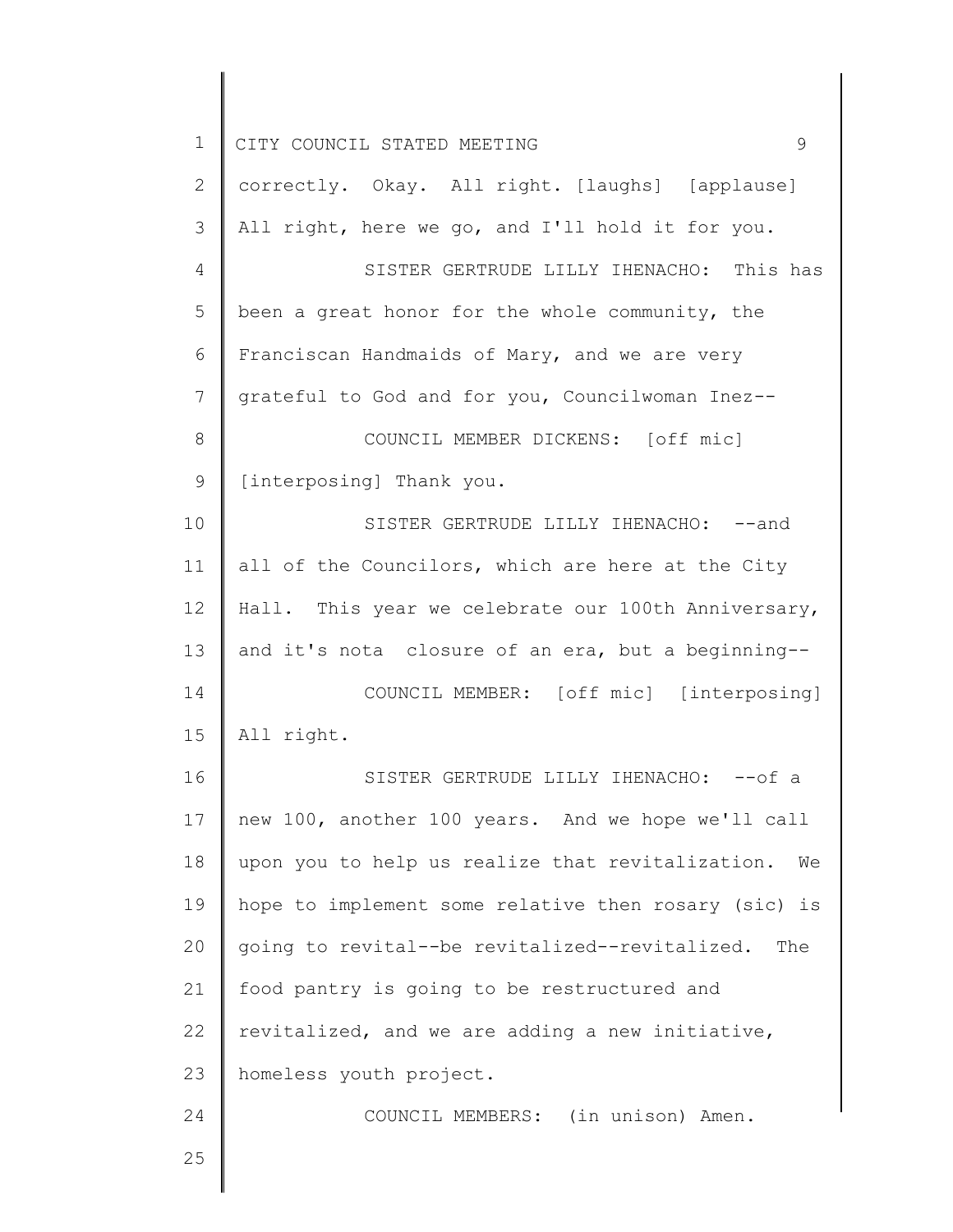2 3 4 5 6 7 8 9 10 11 12 13 14 15 16 17 18 19 20 21 22 23 24 25 SISTER GERTRUDE LILLY IHENACHO: Right now, we are working on [applause] it, and we hope- and we hope--and we hope we are going to focus on this homeless youth with great potential especially those that have outgrown their foster care settings. COUNCIL MEMBER: [applause] Amem, amem. SISTER GERTRUDE LILLY IHENACHO: So I hope everyone hearing me today will recognize when I come asking for help [laughter] that these are those nuns that were here today, April 20, 2016 to announce and to receive the Proclamation for our 100th Anniversary. May God be all--my all God be--bless you all, and we thank the Speaker and everyone that has brought us to the point. Thank you. SPEAKER MARK-VIVERITO: [off mic] Yeah, right, right. [cheers/applause] COUNCIL MEMBER DICKENS: Well, thank you. SPEAKER MARK-VIVERITO: Did you take the photo? [background comments] MAKE SPEAKER: Thank you. SISTER GERTRUDE LILLY IHENACHO: Thank you. SPEAKER MARK-VIVERITO: Thank you all so much.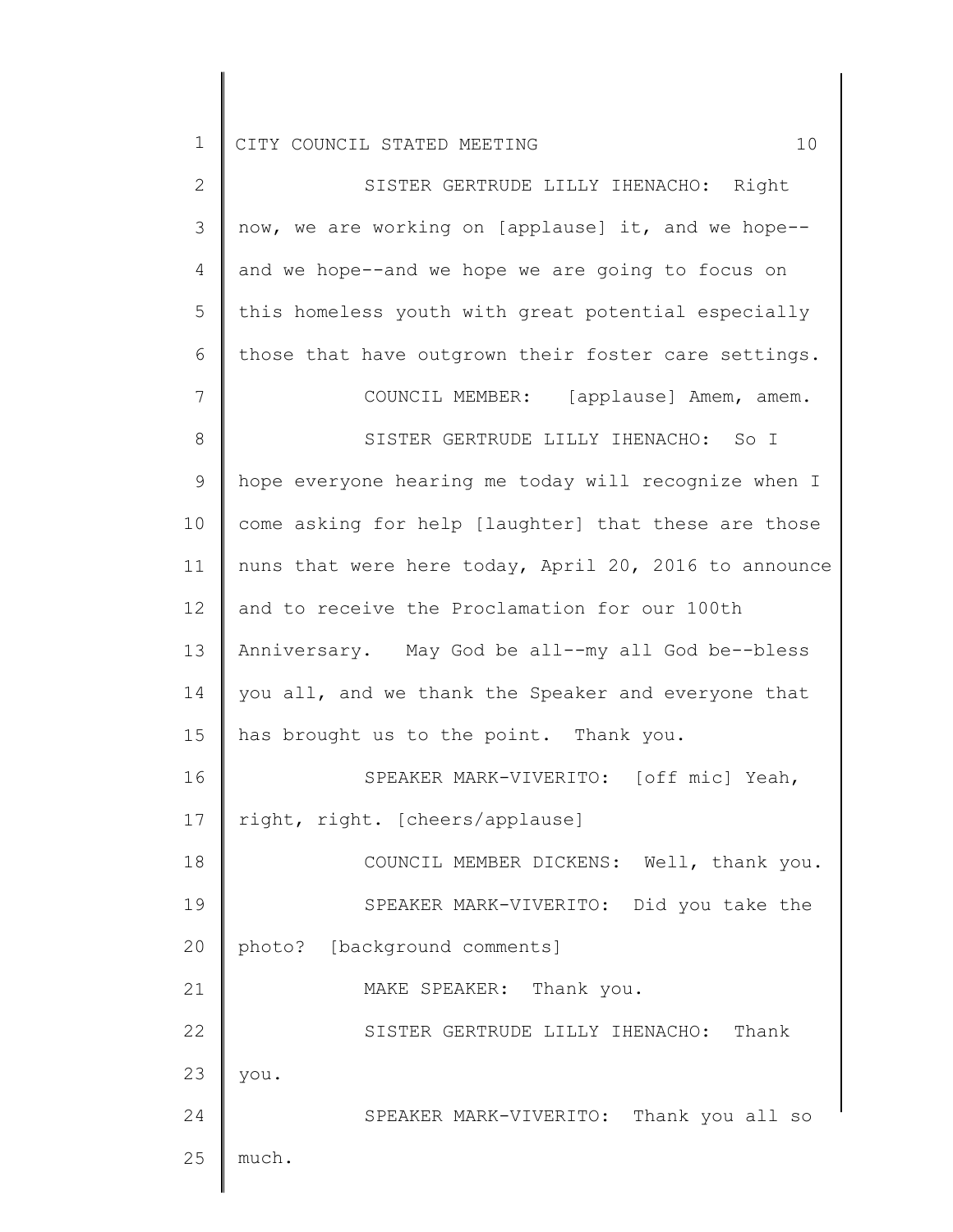| $\mathbf 1$  | CITY COUNCIL STATED MEETING<br>11                                  |
|--------------|--------------------------------------------------------------------|
| $\mathbf{2}$ | SISTER GERTRUDE LILLY IHENACHO: Thank                              |
| 3            | you. Thank you.                                                    |
| 4            | SPEAKER MARK-VIVERITO: It's really                                 |
| 5            | great.                                                             |
| 6            | COUNCIL MEMBER DICKENS: Down this way.                             |
| 7            | SPEAKER MARK-VIVERITO: I know nothing                              |
| 8            | about that. Thank you for your service, and what you               |
| 9            | do. [background comments] All right, the next                      |
| 10           | proclamation is by Council Member Gibson. If those                 |
| 11           | that are being honored can come up. We have Council                |
| 12           | Member Gibson giving a proclamation for the Garifuna               |
| 13           | American Heritage Month.                                           |
| 14           | COUNCIL MEMBER GIBSON: Okay.                                       |
| 15           | SERGEANT-AT-ARMS: [off mic] Quiet.<br>Keep                         |
| 16           | it down, please. Keep it down.                                     |
| 17           | COUNCIL MEMBER GIBSON: Good afternoon,                             |
| 18           | ladies and gentlemen. [Speaking Spanish] It's a                    |
| 19           | great pleasure to welcome all of you to City Hall.<br>$\mathbf{I}$ |
| 20           | am Council Member Vanessa Gibson of the Sixteenth                  |
| 21           | District in the Boogey Down Bronx, and I am so                     |
| 22           | honored to be here to present this proclamation to                 |
| 23           | the Garifuna Coalition U.S.A. declaring March 11th                 |
| 24           | through April 12th and Garifuna American Heritage                  |
| 25           | Month.                                                             |
|              |                                                                    |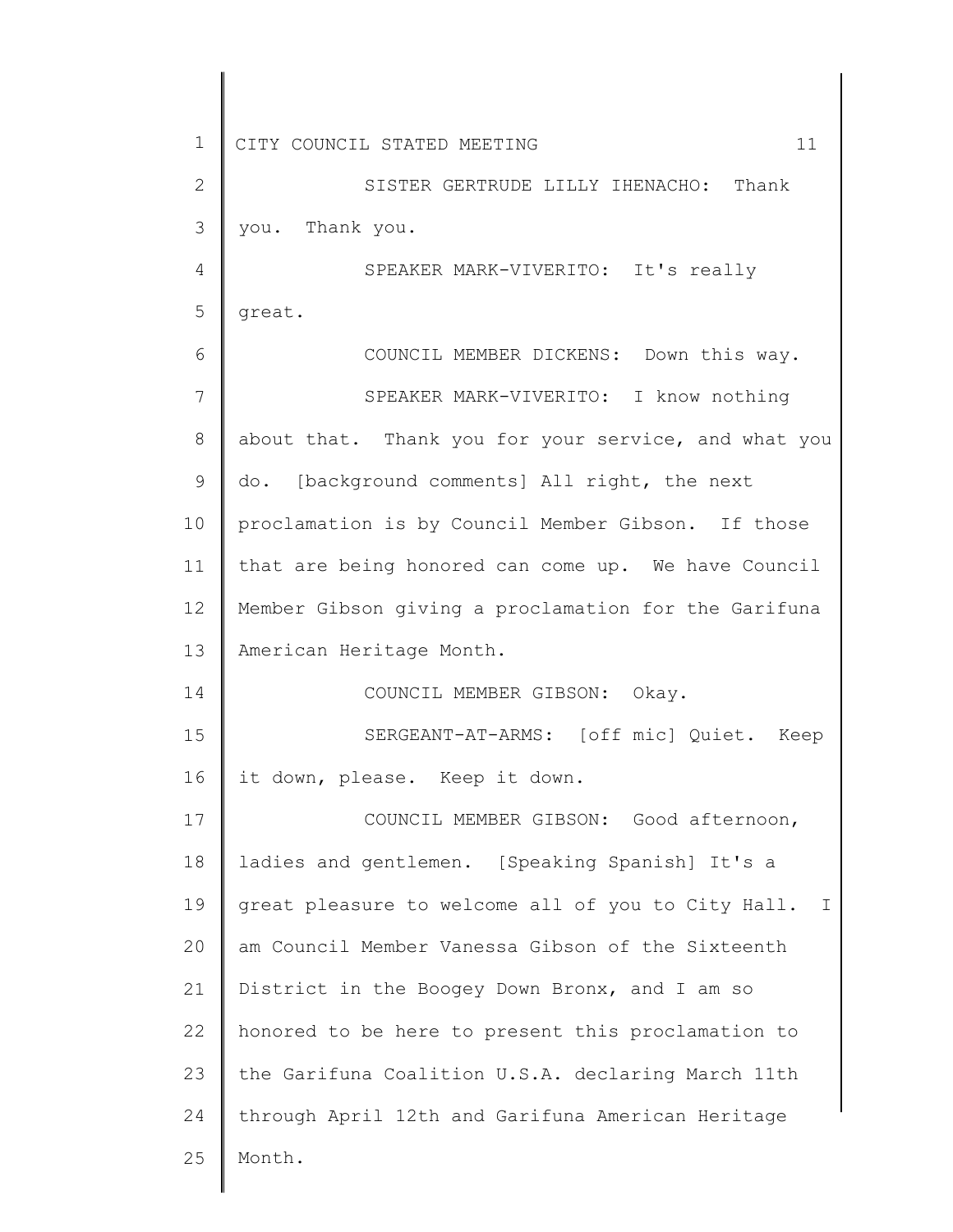2 3 SERGEANT-AT-ARMS: [interposing] [off mic] Quiet please.

4 5 6 7 8 9 10 11 12 13 14 15 16 17 18 19 20 21 22 23 24 25 COUNCIL MEMBER GIBSON: Celebrating events both past and present Garifuna American Heritage Month pays tribute to the resiliency of the Garifuna people, and longstanding friendship between their community and the United States. Commemorating their past, this Garifuna American Heritage Month observes the 219th anniversary of the forcible deportation of the Garifuna from Saint Vincent and the Grenadines, and commemorates the first Garifuna settlement in Central America on April 12, 1789. Today, in the city of New York, we are so proud to be home to the larger Garifuna community outside of Central America, and I am proud that a significant part of this community resides in my council district. Through my position as a former member of the State Assembly and now as a council member, I have come to count so many of our friends in the Garifuna community as proud residents of our community. I want to thank our Speaker, the entire City Council, the Bronx Delegation for their support of the Garifuna-American community. And I want to recognize all of their significant contributions to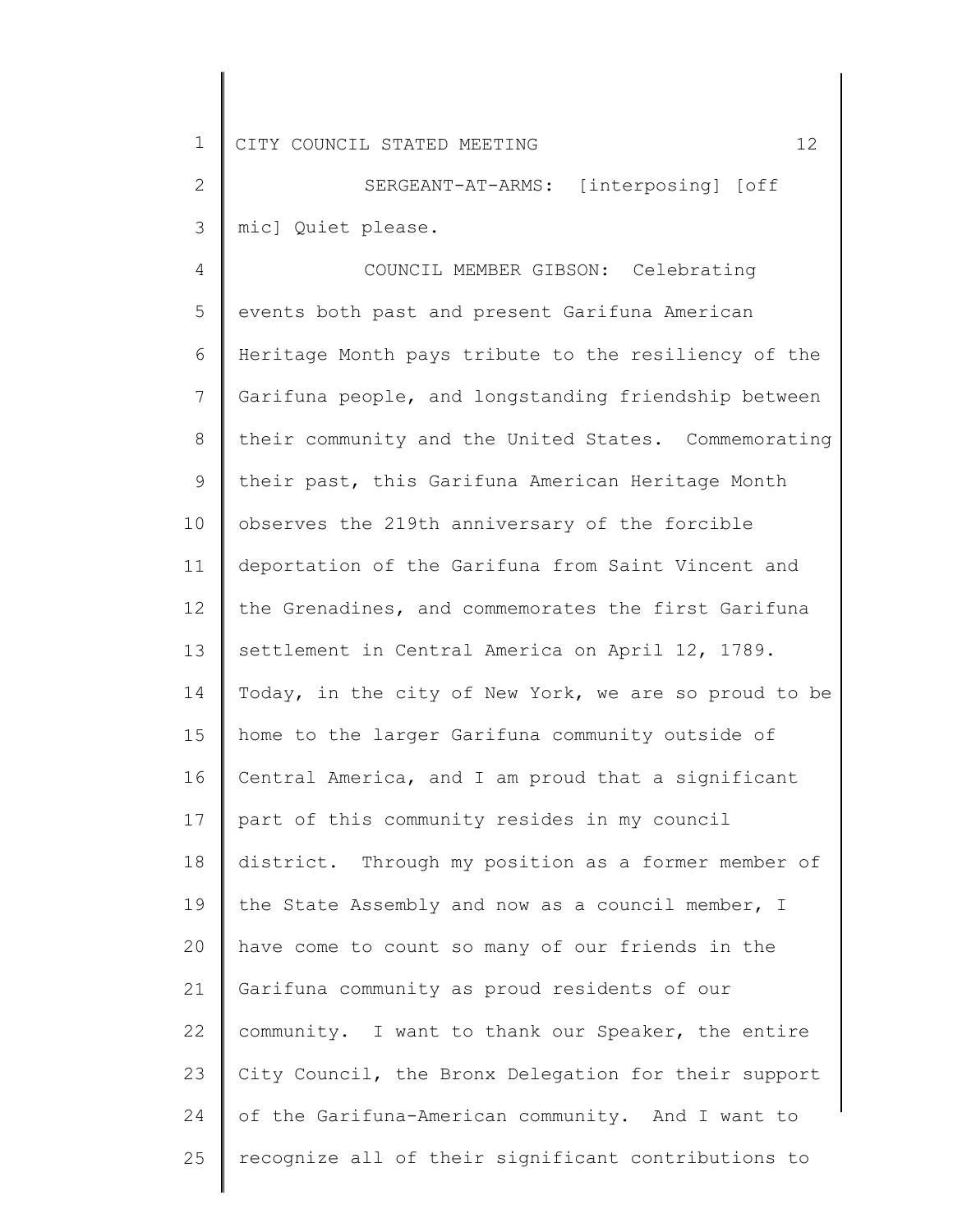| $\mathbf{2}$   | our great city. I want to recognize Jose Avila,       |
|----------------|-------------------------------------------------------|
| 3              | Rosemary Odanis-Jenkins, Sarah Nunez-Mahia, Rosita    |
| 4              | Alvarez, Dorito (sp?)Martinez, Luiz Torres, Dahlia    |
| 5              | James and Todd Lee James. In recognition of the 8th   |
| 6              | Annual Garifuna-American Heritage month, I am proud   |
| $\overline{7}$ | to present this proclamation on behalf of the New     |
| $8\,$          | York City Council in commemoration of this great      |
| 9              | occasion in which we call Garifuna American Heritage  |
| 10             | Month. [Speaking Spanish] Thank you so much for all   |
| 11             | that you have done, and now we're going to have our   |
| 12             | clerk read the proclamation on behalf of the New York |
| 13             | City Council.                                         |
| 14             | CLERK: Council City of New York                       |
| 15             | Proclamation.                                         |
| 16             | Whereas, the Council of the City of New               |
| 17             | York is proud to pay tribute to members of the        |
| 18             | Garifuna community for their great contributions to   |
| 19             | New York City; and                                    |
| 20             | Whereas, the Garifuna and ethnic group of             |
| 21             | mixed an--ancestry descendants of Caribbean; Arawak   |
| 22             | and African people living along the Caribbean Coast   |

23 in Baliz, Guatemala, Nicaragua, Honduras and Saint

24 Vincent and Grenadines; and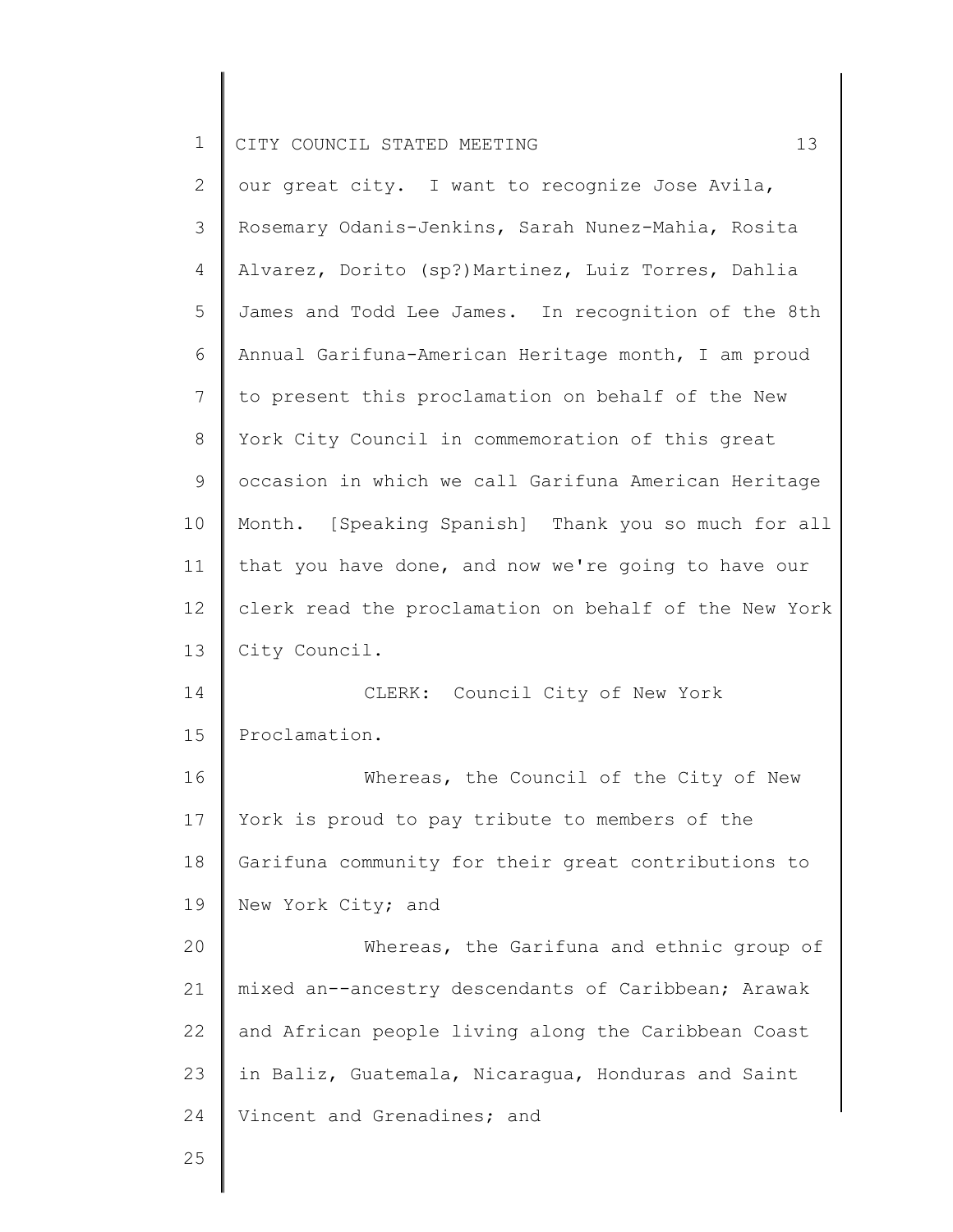| $\mathbf{2}$    | Whereas, during World War II, Garifunas               |
|-----------------|-------------------------------------------------------|
| 3               | began to immigrate--began migrating to the United     |
| 4               | States in significant numbers as merchant marines in  |
| 5               | search of a better life, but their numbers were       |
| 6               | virtually obscured in New York City until March 25,   |
| $7\phantom{.0}$ | 1990. On that tragic date someone set fire to the     |
| 8               | Happy Land Social Club and committed the most         |
| 9               | horrific mass murder our city had ever known until    |
| 10              | 9/11. Fifty-nine of the 87 victims were Honduran.     |
| 11              | More than 70% of the Honduran victims were also of    |
| 12              | Garifuna descent; and                                 |
| 13              | Whereas, in the 26 years since the Happy              |
| 14              | Land Social Club fire, the Garifuna community has     |
| 15              | grown stronger while promoting its wide range of      |
| 16              | political, economic and social issues, and cultural   |
| 17              | contributions. In 2001, the United Nations            |
| 18              | Educational Scientificate--Scientific and Cultural    |
| 19              | Organization UESCO, proclaimed the Garifuna language, |
| 20              | dance and music as a masterpiece of the oral and      |
| 21              | intangible heritage of humanity; and                  |
| 22              | Whereas, today, New York City is proud to             |
| 23              | be home to the largest Garifuna population outside of |
| 24              | Central America with more than 200,000 living in the  |
| 25              | South Bronx--Browns--Brownsville and East New York    |
|                 |                                                       |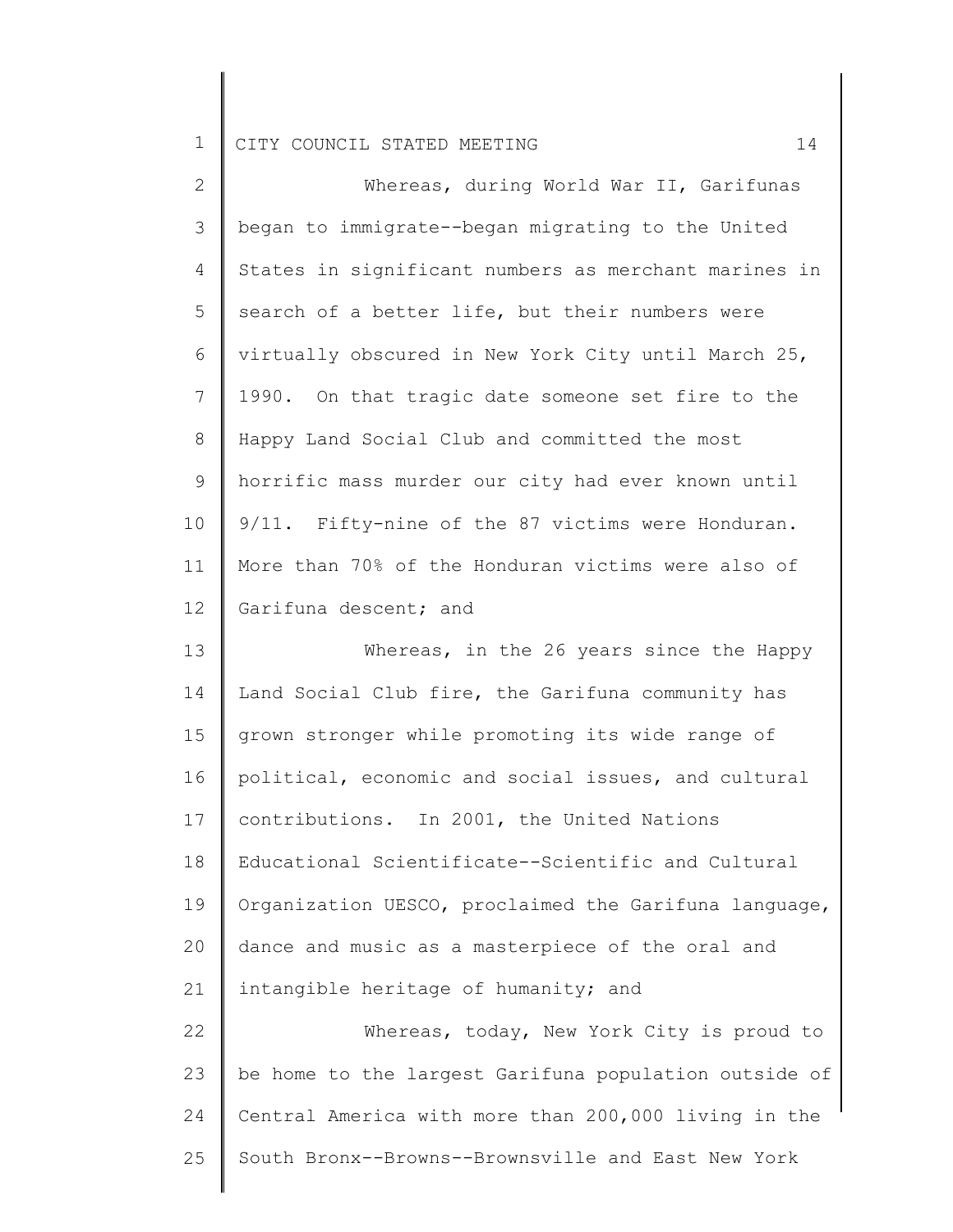2 3 4 5 6 7 and Brooklyn, and the Village of Harlem. The Garifuna Coalition has been working to raise awareness and appreciation of this community, and its contributions to our city's culture and society, and we are proud to support those efforts on this occasion.

8 9 10 11 12 13 14 15 16 Now, therefore, be it know that the Council of the City of New York including all the members of the Bronx Delegation is proud to celebrate Garifuna American Heritage and the enduring bond that connect the Unites States and Garifuna countries of origin. Melissa Mark-Viverito, Speaking for the Entire Council, Vanessa L. Gibson, Council Member 16th District, Bronx and the rest of the members of the Bronx Delegation.

17 18 19 20 21 22 23 24 SPEAKER MARK-VIVERITO: All right. I want to [cheers/applause]--I want to thank Council Member Gibson for--for presenting this proclamation. I also represent a number of Garifunas in my district. I'm very proud to work alongside the organizations that provide service, and thank you for all the work that you've been doing over the years. I think you are going to speak on behalf of all those

25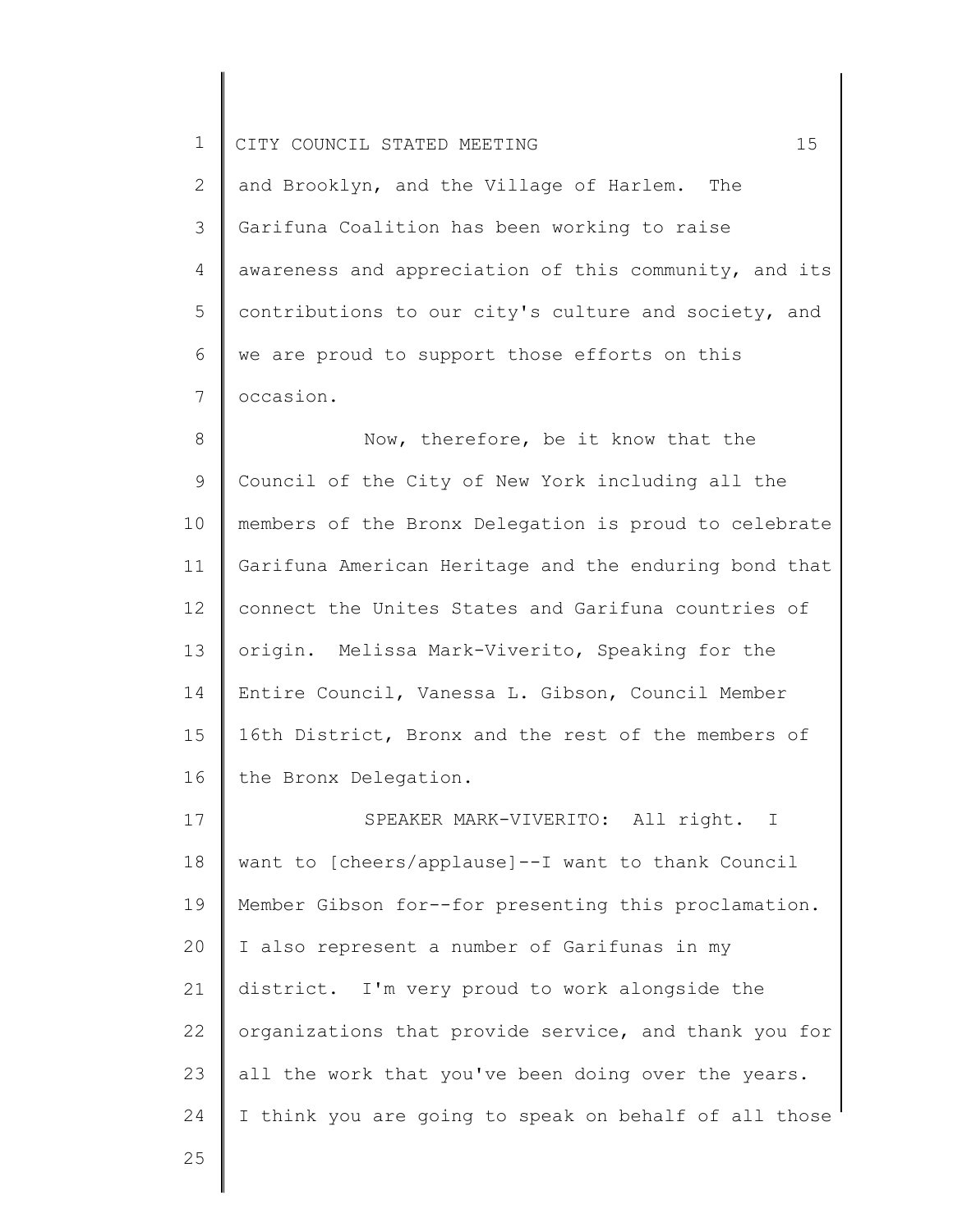1 2 3 CITY COUNCIL STATED MEETING 16 that are represented here today, but again, thank you very much.

4 5 6 7 8 9 10 11 12 13 14 15 16 17 18 19 20 21 22 23 24 25 GARIFUNA REPRESENTATIVE: Thank you, Madam Speaker. Thank you Madam Council Member. This is indeed a great moment considering the fact that again we're celebrating the 219th Anniversary of the Exile, and we're here. But I'm not going to dwell on that. As talked about the fact that we've been here in New York City for over 80 years, and actually the older Garifuna organization was settled in 1946. That's what? 70 years ago since it was established. But I also want to share a little know fact, and it's the fact that in 1823, William Henry Brown wrote what is recognized as the first African-American play, the Drama of King Shotaway right here in New York City. The them of that play is actually the exile of the Garifuna people from Saint Vincent in the Grenadines. So our history is tied to New York for now for over 193 years. Council Member, on behalf of the Garifuna community, Madam Speaker, thank you for this privilege. Thank you for giving us the opportunity to share that experience, the fact that again even though we have been here for 70 years, our culture has contributed to the vibrant culture life of New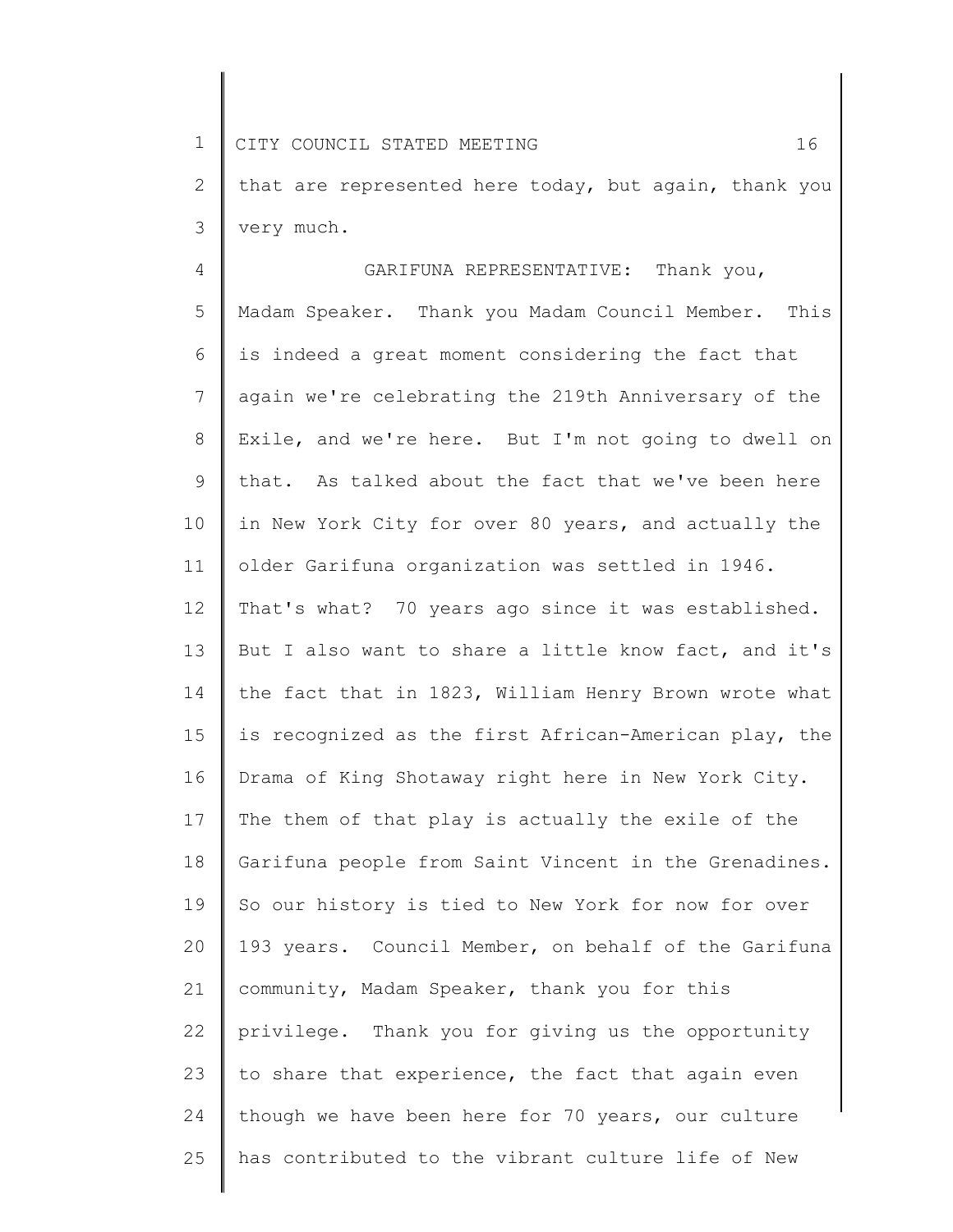1 2 3 4 5 6 7 8 9 10 11 12 13 14 15 16 17 18 19 20 21 22 23 24 25 CITY COUNCIL STATED MEETING 17 York City for 193 years. Thank you. [Speaking Garifuna language.] SPEAKER MARK-VIVERITO: Thank you so much. [cheers/applause] Perfect. Thank you, again. Nice to see you guys happy. FEMALE SPEAKER: Thank you. SPEAKER MARK-VIVERITO: Everyone, thank you? Nice to see you and thank you for being here. FEMALE SPEAKER: Thank you, Council man. [background comments, pause] SPEAKER MARK-VIVERITO: Okay. The last-- SERGEANT-AT-ARMS: [interposing] Keep it down, please. Keep it down. SPEAKER MARK-VIVERITO: The last proclamation if we could ask is for a very special person. Juan Gonzalez, if we could ask you to come up, please. [cheers/applause] [pause] [applause] [background comments] Oh, so we're learning something new here. So, people have heard that Juan Gonzalez is a--is going to be retiring from the Daily News [background comments] after many, many years, but let me--let just tell a little story how our world all comes together. I--I came to--to New York at the age of 18 to go to Columbia University, and I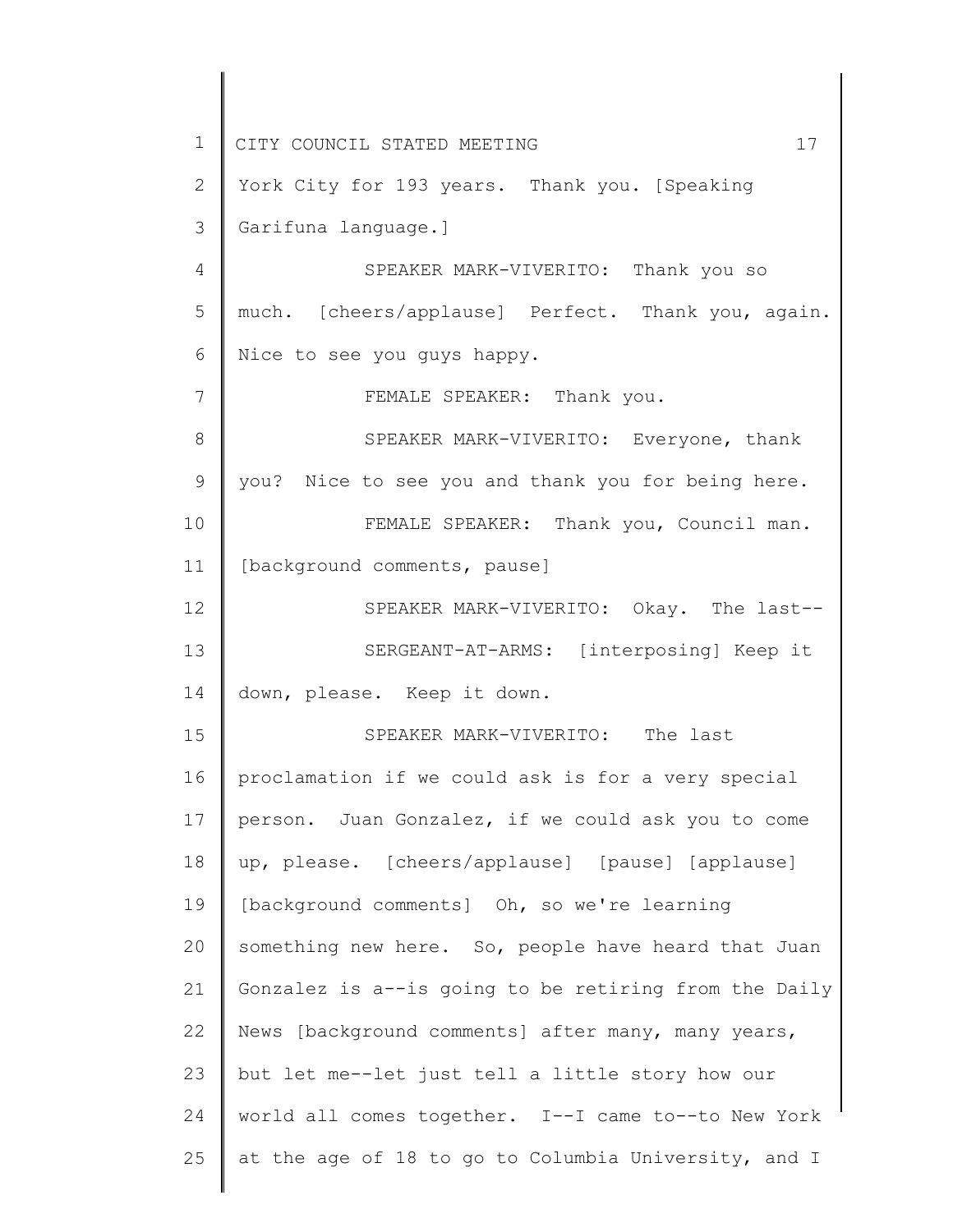2 3 4 5 6 7 8 9 10 11 12 13 14 15 16 17 18 19 20 21 22 23 24 25 graduated in 1991. It really was at Columbia that I really got--my political activism and engagement really kind of blossomed during those years, and I had the pleasure to be part of an organization called [Speaking Spanish]. I had the pleasure to meet Richie Perez during that time, and really to be inspired by the level of engagement and activism of the Puerto Rican community here in New York. Well, my graduation--when I graduated in 1991, Juan Gonzalez was recommended to be the commencement speaker at that graduating class, and the administration did not want him to give the commencement because of his activism at Columbia University in the 1960s during the Vietnam War. At that, we pushed back obviously, those of us engaged, and really pushed back hard, and he did give the commencement speech at Columbia University, right that year? [cheers/applause] And I remember--again, because this was a time that I really was coming to my own into my political engagement and starting to become involved. I was very, very moved by his speech and it really touched me personally, and that's kind of what it--it--all of that kind of led me to the path that I'm down now. So, I want to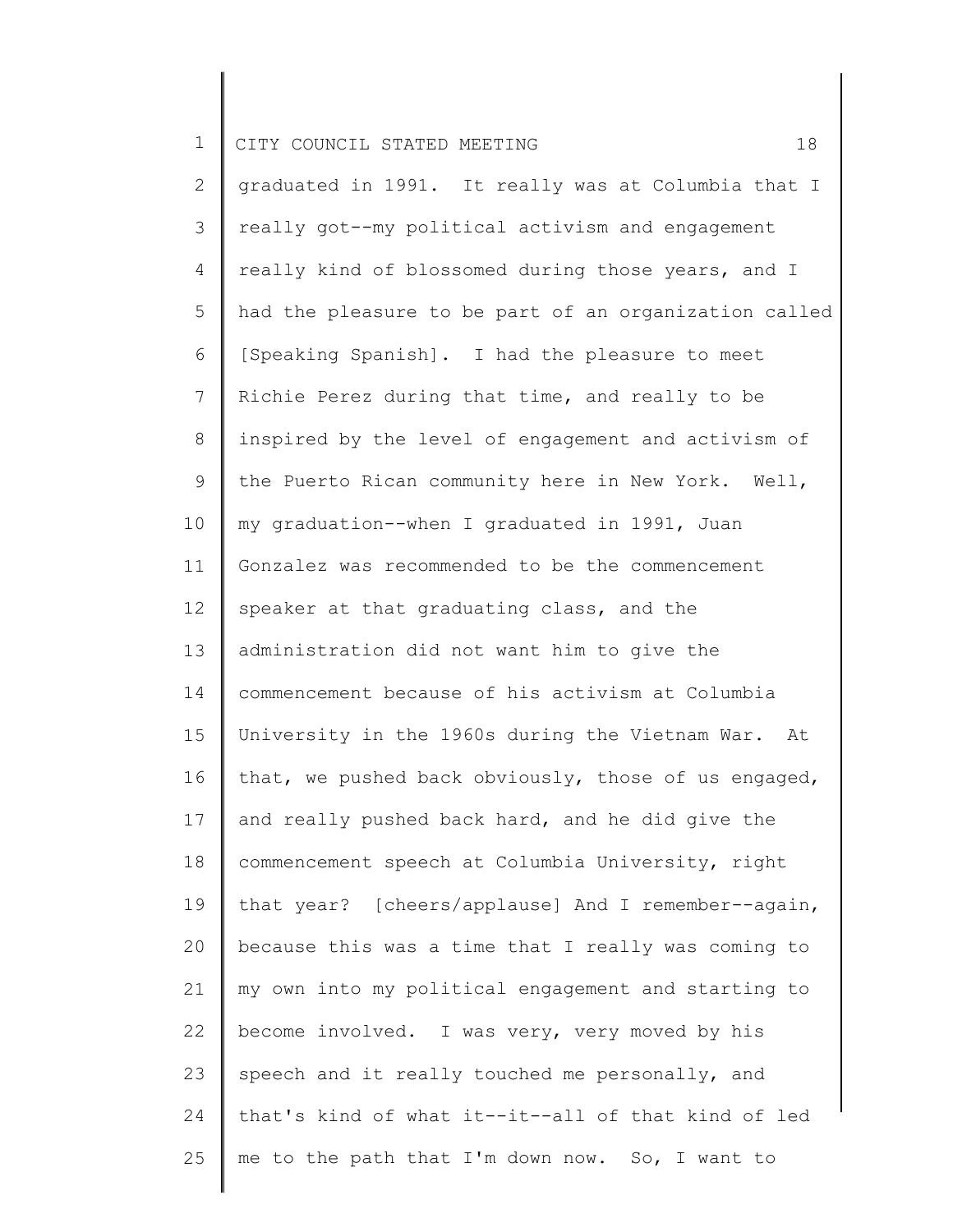1 2 3 4 5 6 7 8 9 10 11 12 13 14 15 16 17 18 19 20 21 22 23 24 25 CITY COUNCIL STATED MEETING 19 thank Juan for his years of service. We all know how he utilizes and his articles [cheers/applause]. FEMALE SPEAKER: [off mic] We're going to miss him. SPEAKER MARK-VIVERITO: And--and as an activist, he is a co-host and has been co-host of democracy now for about 20 years. [applause] Again, another connection. I--I did with WBAI Radio, which is where Democracy now started. It became a national--it has become an incredibly international- international platform of independent media, and all the work that he's done in the Daily News, right, over the years with City Time, [laughs] [cheers/applause] and 9/11 and the health effects, and obviously charter schools and investigating that. So it really is--is incredible the contributions he has done over the years, and obviously-- If we can keep it down a minute, please? SERGEANT-AT-ARMS: [off mic] [interposing] Keep it down, please. Quiet down. SPEAKER MARK-VIVERITO: But obviously as a Puerto Rican who was very proud of my identity and my heritage, he was obviously one of the leaders of the Young Lords Movement as well, and that was an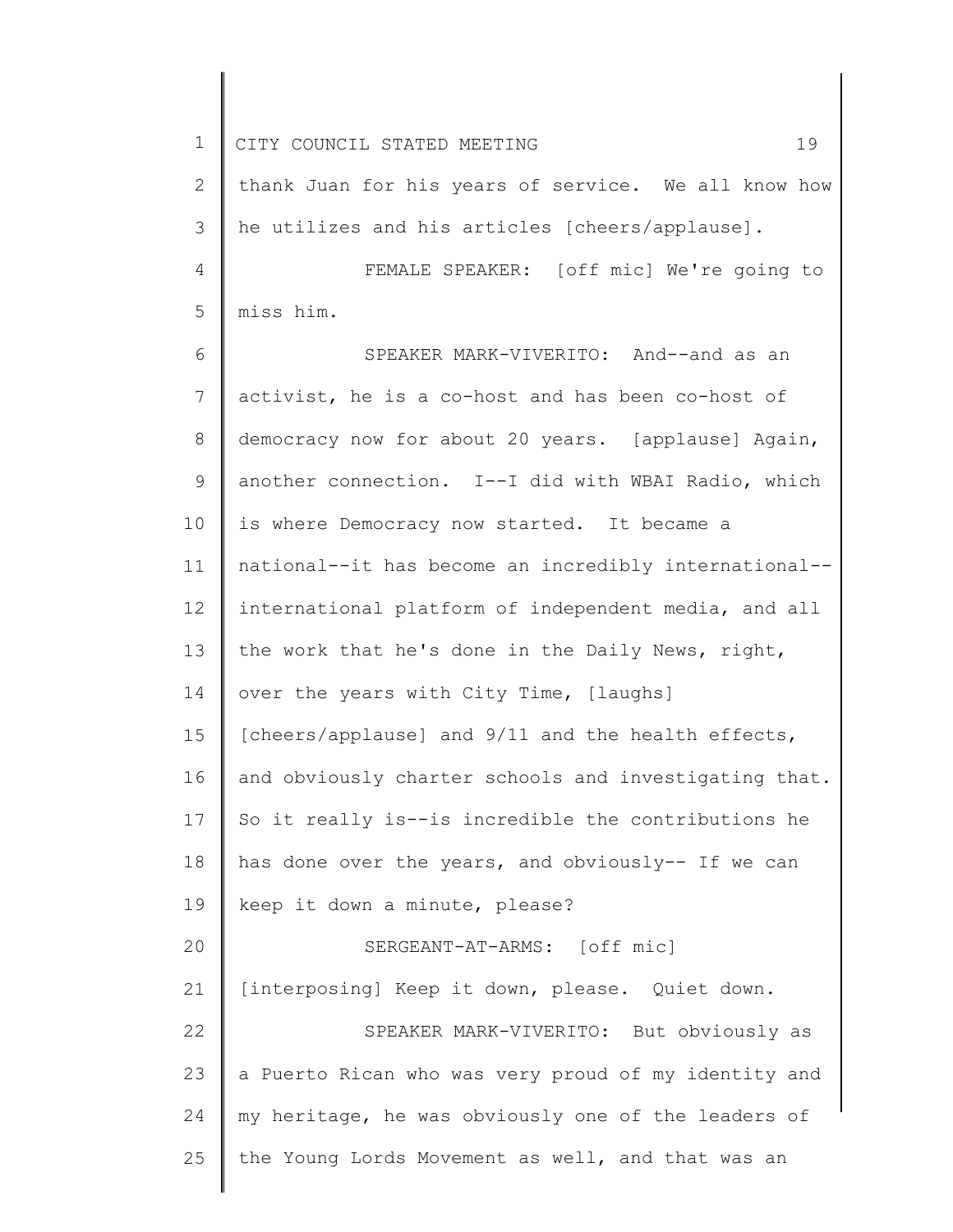2 3 4 5 6 7 8 9 10 11 12 13 14 15 16 17 18 19 20 21 22 important--important political organization that exited in this city, and made a lot--a lot of change happen. So his--we'll hear about it all in the proclamation, but personally, this is very significant as well, although I've been the--on the receiving end sometimes of--of some of the criticism. [background comments] We can [laughs]--we can understand obviously deeply that we're more aligned than anything else and that Juan Gonzalez is someone to definitely be recognized for his contributions, and we're deeply appreciative of everything you've done not only for the Puerto--the Puerto Rican community, but also for New York City as a whole. So, with that, I'll ask the clerk to read the proclamation and then we--you know, we'll ask Juan to say a few words. CLERK: Council City of New York Proclamation. The Council of the City of New York is proud to honor Juan Gonzalez upon his departure from the New York Daily News in recognition of his career

23 24 25 and extraordinary service and contributions; and Whereas, Mr. Gonzalez was born in Ponce, Puerto Rico, and grew up in East Harlem and in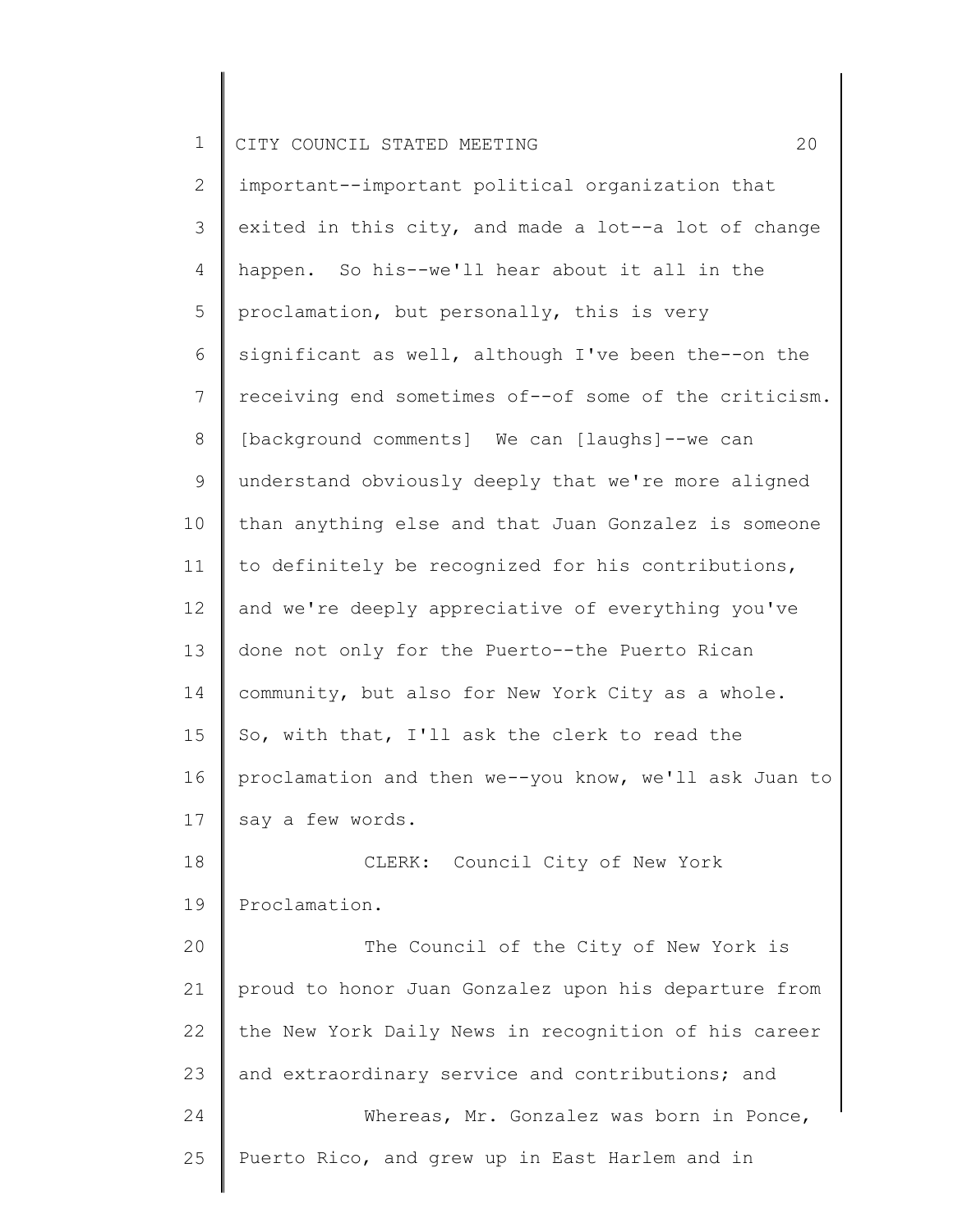| ᅩ |  | CITY COUNCIL STATED MEETING |  |  |  |  |
|---|--|-----------------------------|--|--|--|--|
|---|--|-----------------------------|--|--|--|--|

2 3 4 5 6 7 8 9 Brooklyn, after a time editing his high school newspaper, the Lane Reporter, he attended Columbia University in the mid-1960s. Long before he became a journalist, however, he was an activist. He joined the Anti-Vietnam War Movement, and in the early 1970s was a founder and leaders of the Young Lords, and later became the first president of the National Congress for Puerto Rican Rights; and

10 11 12 13 14 15 16 17 Whereas, although Mr. Gonzales embarked on his journalism career in 1978, his passion for activism has remained. With his sharp eye and insightful commentary, he has been an unflinching champion for one cause, the truth. With this commitment for the last 38 years, he has become one of our nation's best know, Latino Journalists, and public intellectuals; and

18 19 20 21 22 23 24 Whereas, Mr. Gonzalez has been a staff columnist for the New York Daily news since 1987, and a co-host with Amy Goodman of Democracy now for 20 years. Throughout his incredible tenure, he has reported on every imaginable issue, his columns and the labor movement, the environment, race relations, public education and urban policy have garnered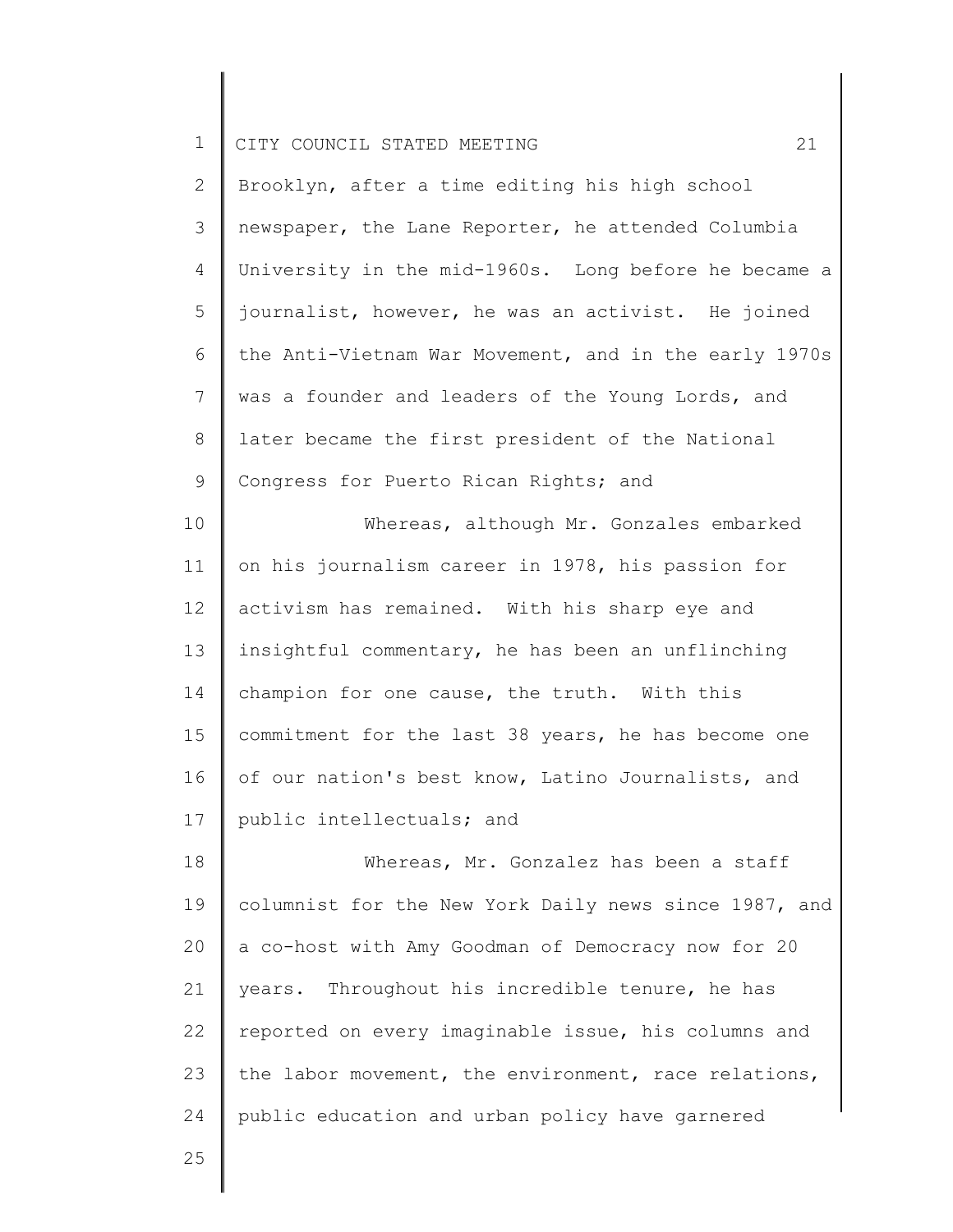| $\mathbf 1$  | 22<br>CITY COUNCIL STATED MEETING                     |
|--------------|-------------------------------------------------------|
| $\mathbf{2}$ | numerous accolades including two George Polk Awards   |
| 3            | for Commentary--                                      |
| 4            | SERGEANT-AT-ARMS: [interposing] Quiet,                |
| 5            | please,                                               |
| 6            | CLERK: -- and 2004 Leadership Award from              |
| 7            | the National Hispanic Heritage Foundation; and        |
| 8            | Whereas, New York City like the nation                |
| 9            | has changed tremendously over the years, but Mr.      |
| 10           | Gonzalez's commitment to speaking out against         |
| 11           | injustice has never waivered. Examples of his work    |
| 12           | can be found in every year of his career, but several |
| 13           | of his most well known investigative reports          |
| 14           | completely altered the previously accepted            |
| 15           | narratives. These include his work on the health      |
| 16           | hazards at Ground Zero, the 2006 shoot of Shaun Bell, |
| 17           | the City Time Project and more. The impact of his     |
| 18           | hard-hitting has been wide--felt widely and deeply    |
| 19           | and often led to substantial improvements in          |
| 20           | government; and                                       |
| 21           | Whereas, beyond his work at the Daily                 |
| 22           | News, Mr. Gonzalez has authored four books to date    |
| 23           | including News for All the People: The Epic Story of  |
| 24           | Race and the American Media; Fallout: The             |
| 25           | Environmental Consequences of the World Trade Center  |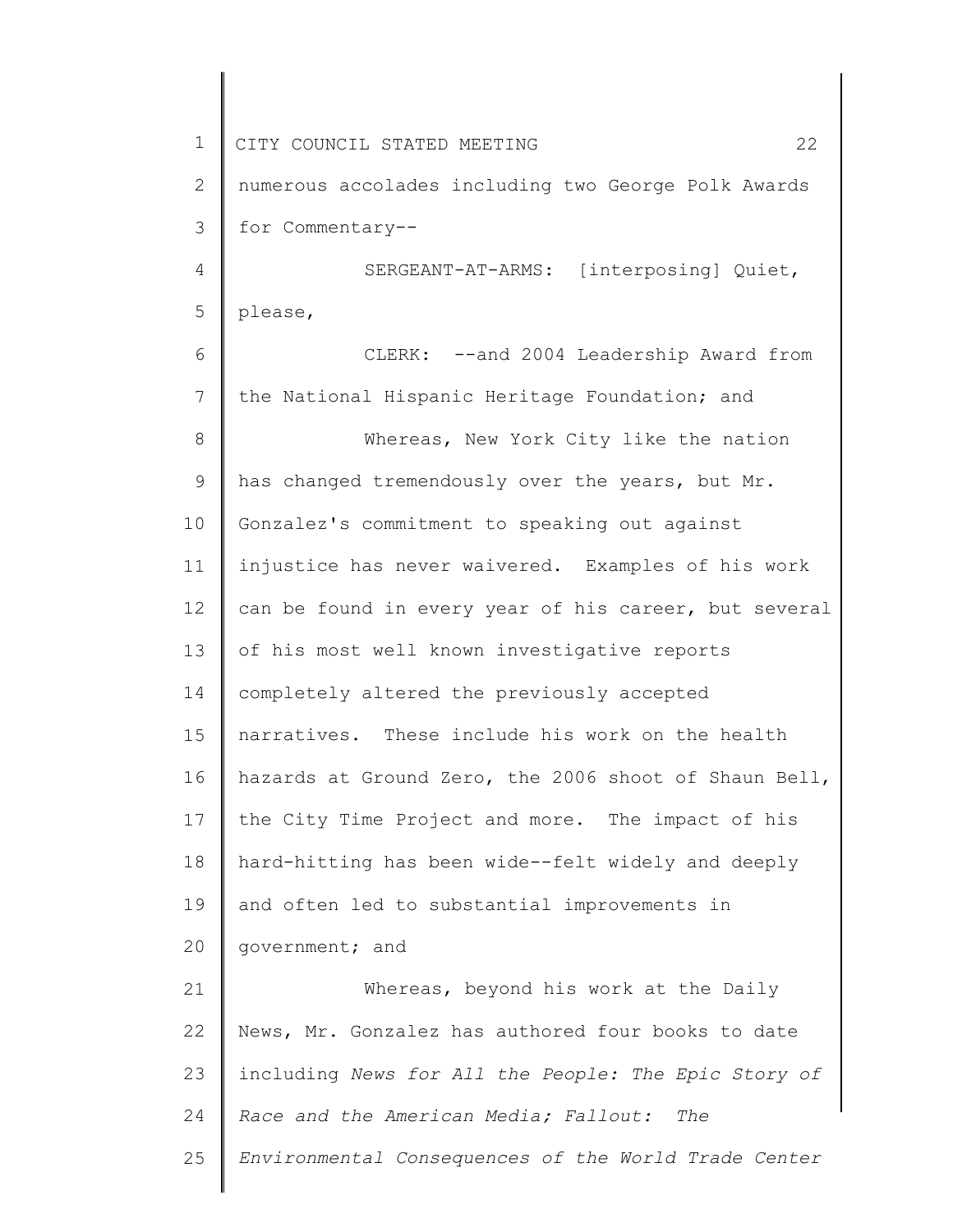2 3 4 5 6 7 8 9 *Collapse; and Roll Down Your Window: Stories from a Forgotten America.* His groundbreaking work *Harvest of Empire, a History of Latinos In America* has been required reading for many years in colleges across the country. In addition to be a founder and past president of the National Association of Hispanic Journalists, he was inducted into the New York Journalism Hall of Fame in 2014; and

10 11 12 13 14 15 16 17 18 19 20 21 22 23 24 25 Whereas, upon his transitions from his full-time role at the Daily News he can be proud knowing that his work has had a tremendously positive impact not only on many institutions, but also in the lives of his readers, his colleagues and many emerging reporters. We are confident that he will continue to be an excellent mentor in 2017 where he begins his next role, Professor of Professional Practice in the School of Communications and Information at Rut--Rutgers University. [cheers] Now, therefore, be it known [applause] that the Council of the City of New York is proud to honor Juan Gonzalez for his outstanding achievements in [cheers] journalism and his enduring contributions to New York City. Melissa Mark-Viverito, Speaker for the Entire Council. [cheers/applause]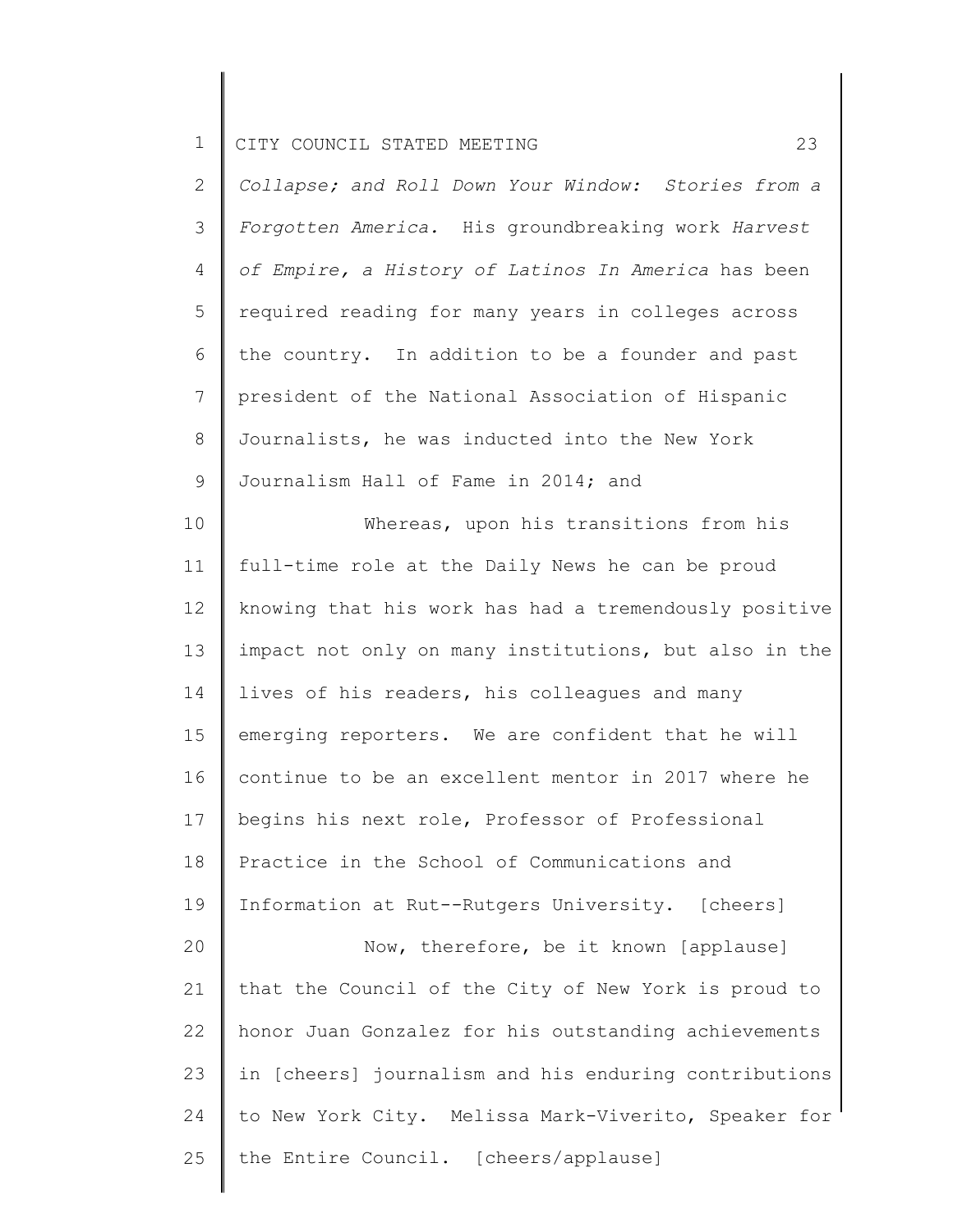2 3 4 5 6 7 8 9 10 11 12 13 14 15 16 17 18 19 20 21 22 23 24 25 SPEAKER MARK-VIVERITO: And let me--let me just say one more thing before I hand it off to- to Juan, and I want to thank Erica Gonzalez, who also has a longstanding relationship [cheers] with Juan for helping us put this together. One of the things that I've been saying recently, you know, we need to utilize the platforms that we have to really kind of amplify the voice of justice, right. And I said that about Manuel Miranda recently that he's talked about the crisis in Puerto Rico and utilize the platform that his notoriety has provide. But Juan had done that consistently, and with In Democracy Now I think s one of the few independent media venues that is really talking about the issue of Puerto Rico in a way that has been deeply ignored by mainstream media. SERGEANT-AT-ARMS: [off mic] Quiet down. SPEAKER MARK-VIVERITO: So I want to thank him personally for that, and for utilizing that platform consistently for--for justice, and particularly the issues of Puerto Rico. So with that I'll hand it off to Juan Gonzalez. JUAN GONZALEZ: [cheers/applause] Well, thank you to the Speaker and the members of the Council and to the Public Advocate Tish James. Next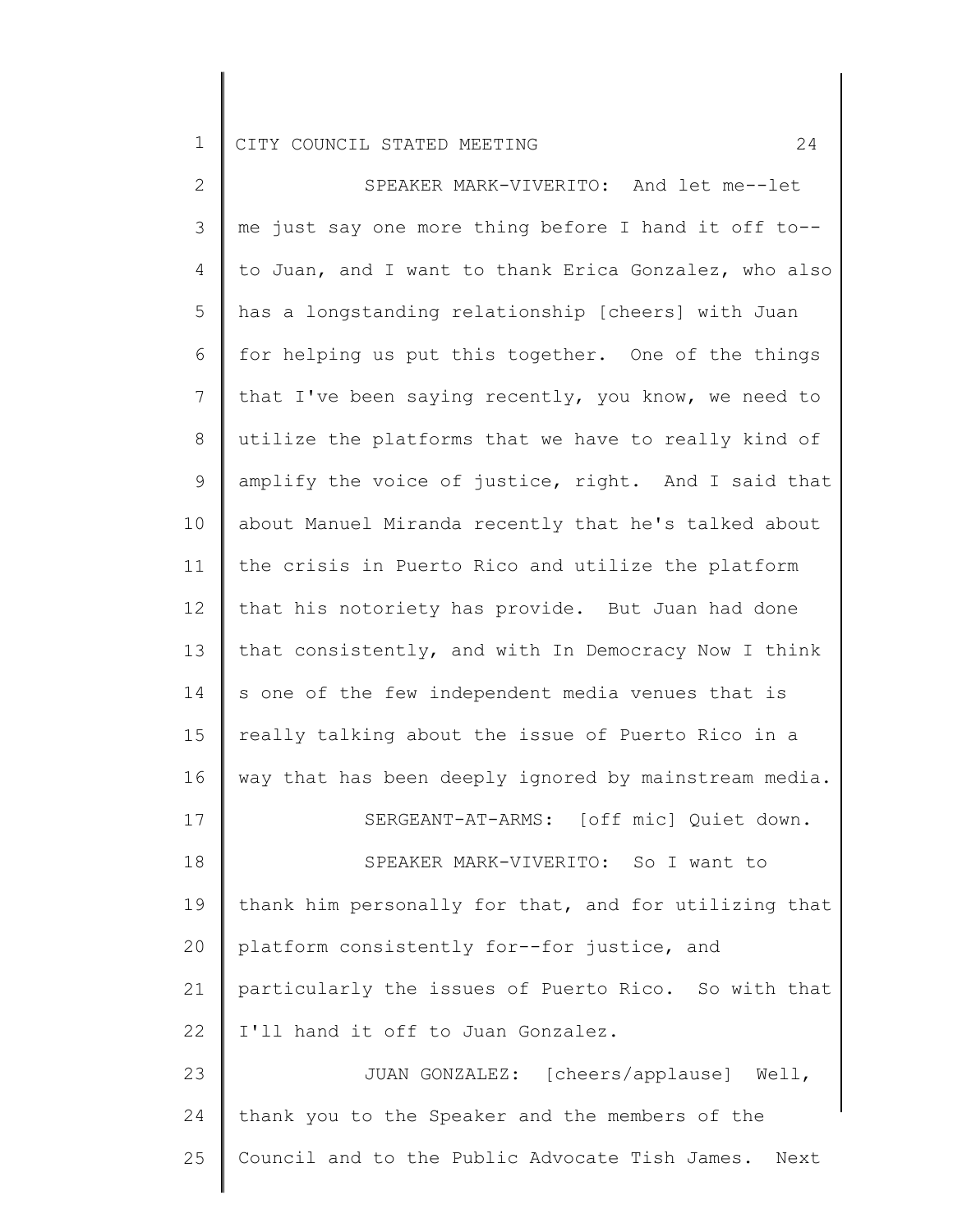2 3 4 5 6 7 8 9 10 11 12 13 14 15 16 17 18 19 20 21 22 23 24 week is my last week at the--at the Daily News after 29 years there, and 38 years in the daily journalism business, and it's been a pleasure and a privilege to cover events in this great city and the work of this Council. During all those years dating back to 1987 when Andrew Stein was the President of the Council and Ed Koch was the Mayor of--of this city. I've always respected the difficult work that you and the Council performed, and I've endeavored to try to cover you as fairly as possible. I made it my business, however, to go beyond your press releases and your official votes [laughter] and rummage through those obscure recesses of municipal agencies trying to sift nuggets of important news from those voluminous budget documents from the back pages of vendor contracts and from the footnotes of land deals-- FEMALE SPEAKER: [interposing] Right. JUAN GONZALEZ: --that even you who vote to approve them rarely have the time to read and analyze. FEMALE SPEAKER: [off mic] [interposing] It's a lot of jobs. Thank you.

25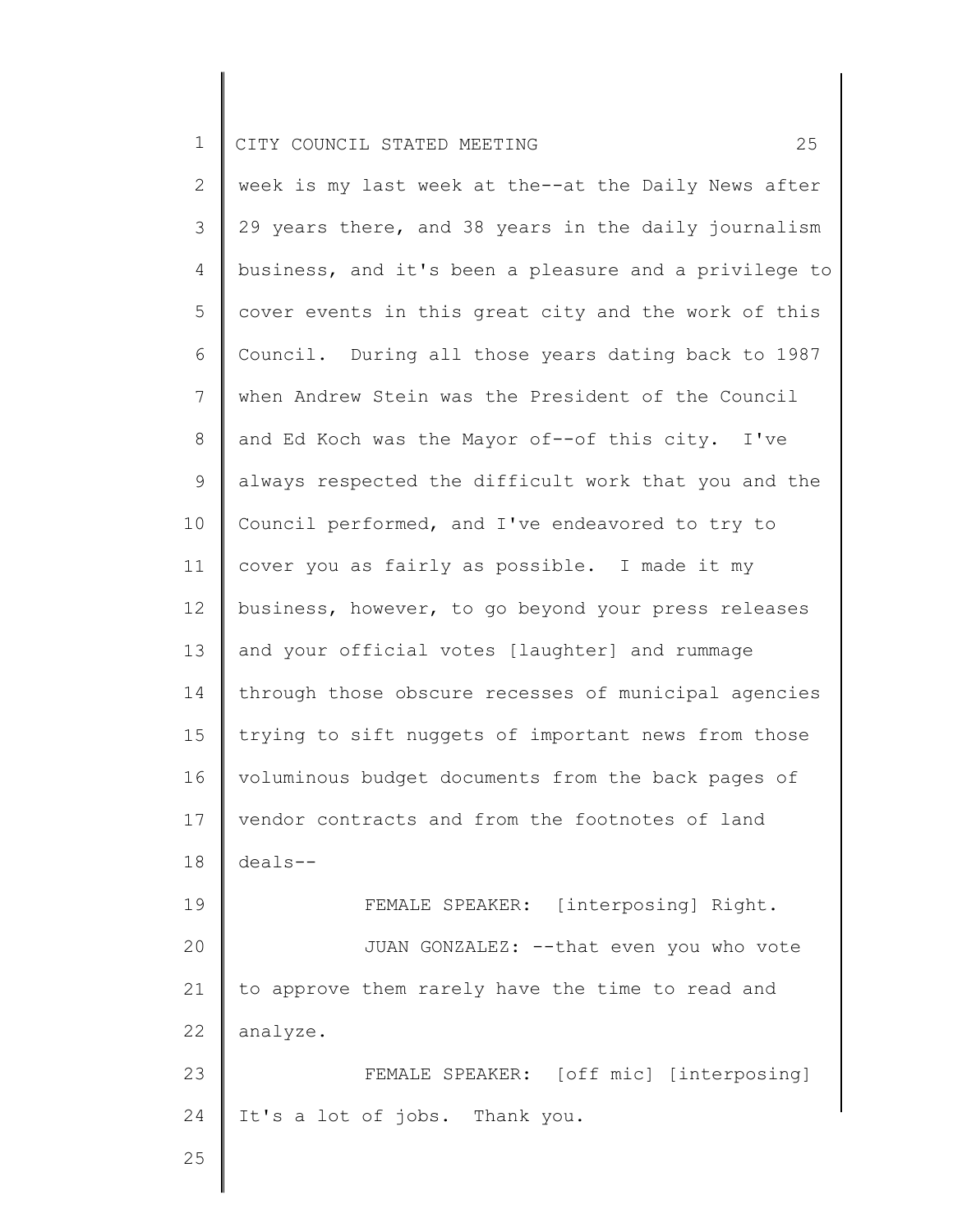2 3 4 5 6 7 8 9 10 11 12 13 14 15 16 17 18 19 20 21 22 23 24 JUAN GONZALEZ: As both a--a critic and a weather vain, I've been fortunate to spend all these years being paid to learn. Then distilling my discoveries to the public, but I knew it was time to move on when some of those who I came to know as my college students or as young community activists like Jumaane Williams [laughter], like Rosie Mendez and like Melissa Mark-Viverito who actually rose to the decision making powers where they got to pass those budgets, and--and approve those laws. So I've decided to move on, and to try to train another generation of would-be journalists to dig deep, to ask the tough questions and to expose abuse and injustice wherever they find it. So thank you for this affirmation that my work was not in vain, and I urge you to continue your work as the most diverse and progressive Council in the history of this city. [cheers/applause] [pause] [background comments] SERGEANT-AT-ARMS: Ladies and gentlemen, can I have your attention, please. Quiet on the floor, please. Quiet on the floor. Can I have your attention, please.

25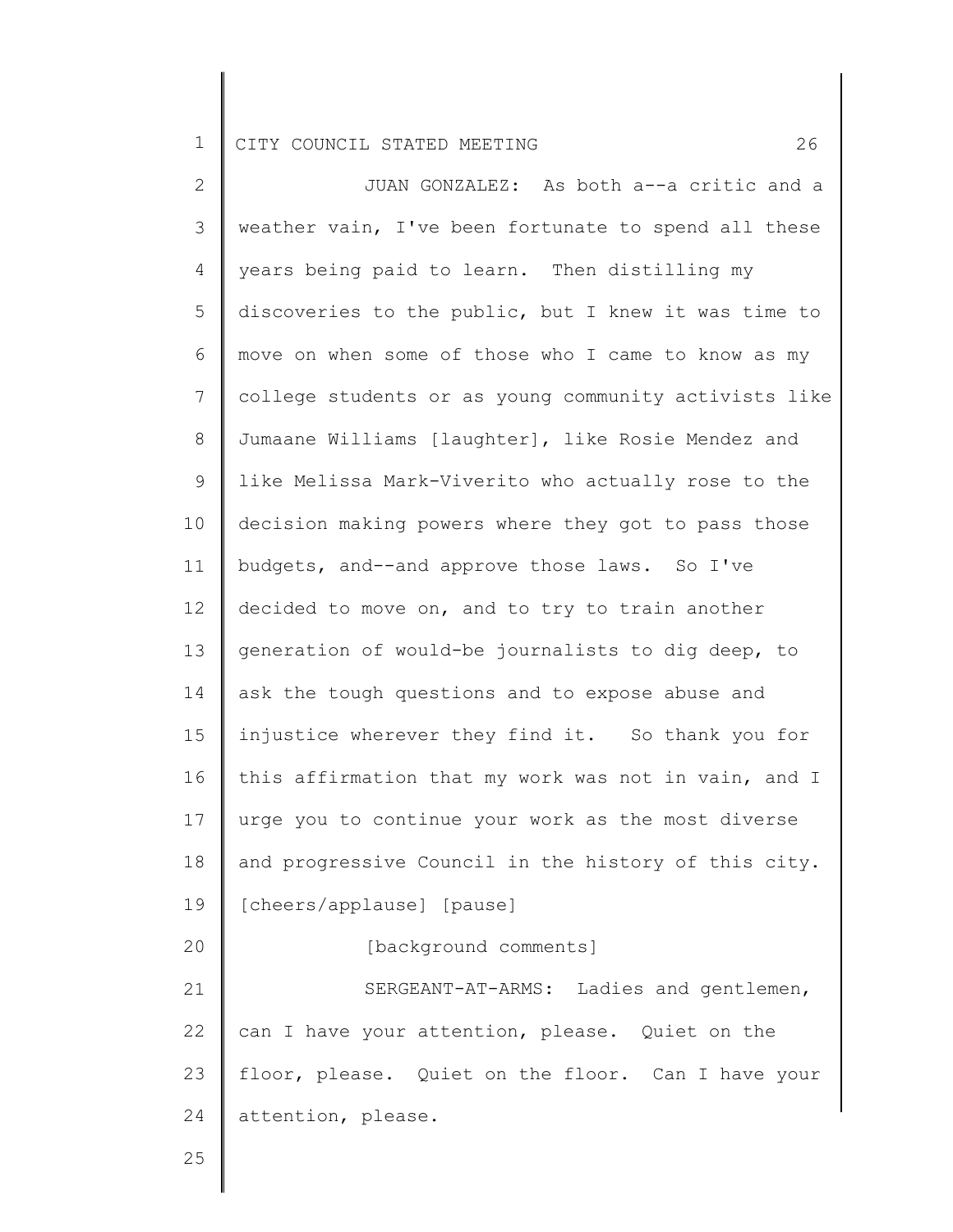1 2 3 4 5 6 7 8 9 10 11 12 13 14 15 16 17 18 19 20 21 22 23 24 25 CITY COUNCIL STATED MEETING 27 PUBLIC ADVOCATE JAMES: Quiet on the floor. [shushing for quiet] SERGEANT-AT-ARMS: [off mic] Quiet, please. Quiet, please. PUBLIC ADVOCATE JAMES: Everyone please have a seat. SERGEANT-AT-ARMS: At this time, please place all electronic devices, all electronic devices to vibrate. Will all non-Council employees, non-Council employees please leave the main floor of the Chambers. Find a seat upstairs in the balcony. Thank you. [pause] PUBLIC ADVOCATE JAMES: Okay. Quiet in the chambers. Everyone, please have your seat. SERGEANT-AT-ARMS: [off mic] Quiet, please. Quiet. PUBLIC ADVOCATE JAMES: Gentlemen, please remove your hats as we say the Pledge of Allegiance. Everyone rise. PUBLIC ADVOCATE JAMES: All rise. PUBLIC ADVOCATE JAMES: Please remove your hats. [Pledge of Allegiance] Please be seated Roll call. [background comments] Quiet in the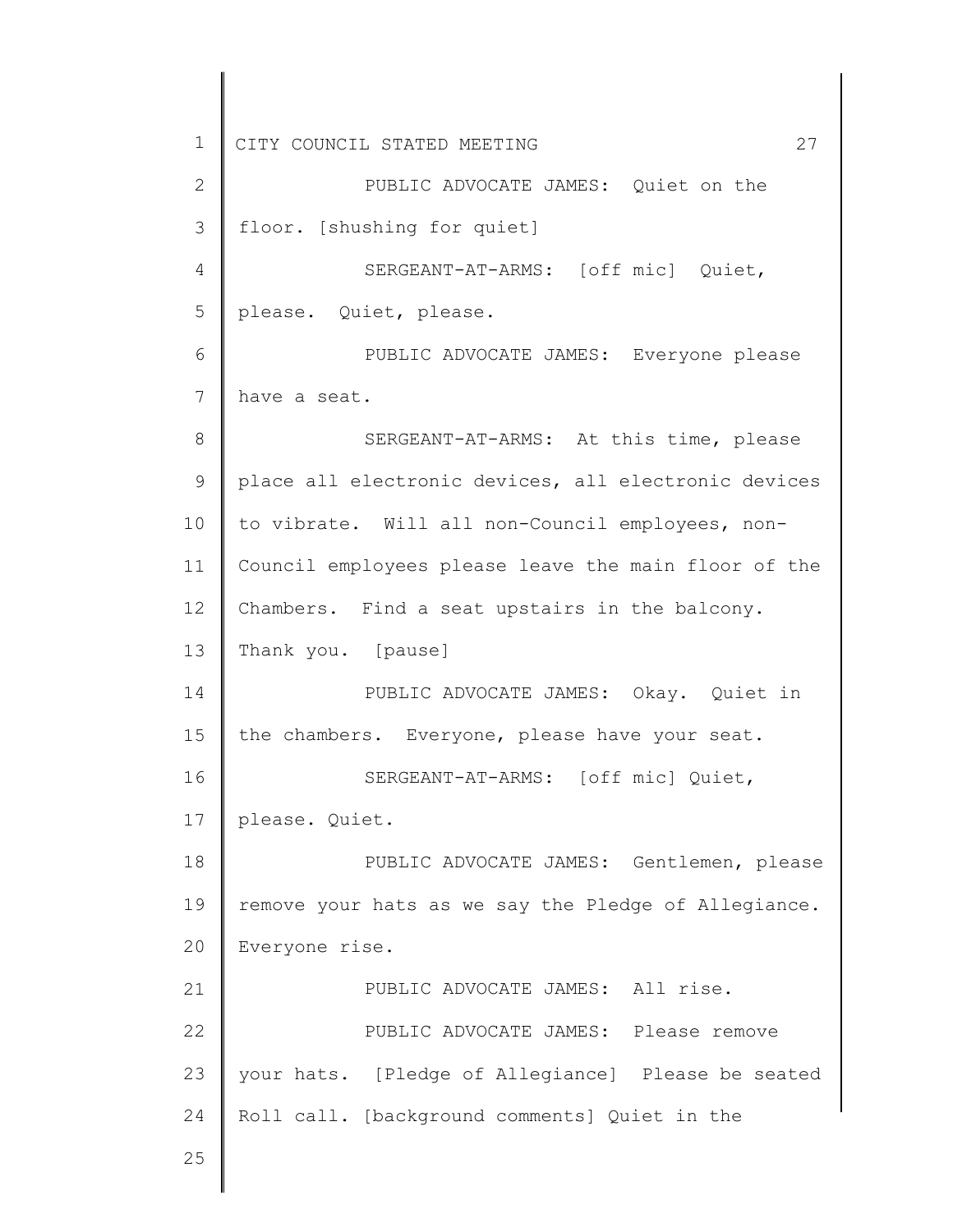| $\mathbf 1$    | CITY COUNCIL STATED MEETING<br>28               |
|----------------|-------------------------------------------------|
| $\overline{2}$ | chambers, quiet in the chambers, quiet in the   |
| 3              | chambers. [background comments]                 |
| 4              | MALE SPEAKER: Everybody move.                   |
| 5              | CLERK: Barron.                                  |
| 6              | COUNCIL MEMBER BARRON: Present.                 |
| 7              | CLERK: Borelli.                                 |
| 8              | COUNCIL MEMBER BORELLI: [off mic]               |
| $\mathcal{G}$  | Present.                                        |
| 10             | CLERK: Cabrera. Chin.                           |
| 11             | COUNCIL MEMBER CHIN: Here.                      |
| 12             | PUBLIC ADVOCATE JAMES: [shushing for            |
| 13             | quiet]                                          |
| 14             | CLERK: Cohen.                                   |
| 15             | COUNCIL MEMBER COHEN: [off mic] Here.           |
| 16             | [background comments]                           |
| 17             | MALE SPEAKER: Someone is sick.                  |
| 18             | PUBLIC ADVOCATE JAMES: Is some one sick?        |
| 19             | MALE SPEAKER: Someone is sick, right.           |
| 20             | FEMALE SPEAKER: [off mic] Yes, and              |
| 21             | actually she's having a seizure. (sic)          |
| 22             | PUBLIC ADVOCATE JAMES: Okay. We'll get          |
| 23             | some medical attention. Thank you. Thank you so |
| 24             | much.                                           |
| 25             | CLERK: Constantinides.                          |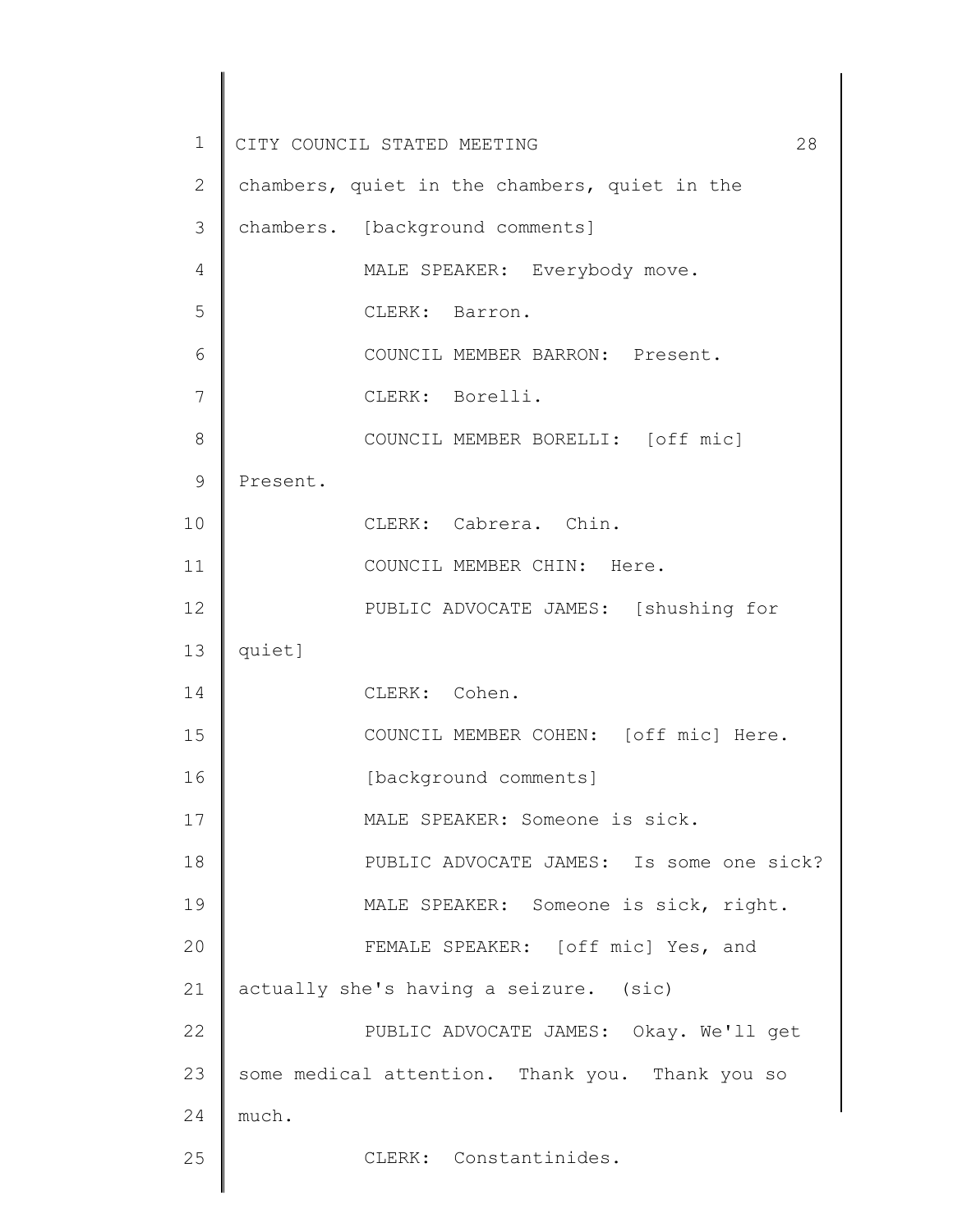| $\mathbf 1$  | 29<br>CITY COUNCIL STATED MEETING                  |
|--------------|----------------------------------------------------|
| $\mathbf{2}$ | COUNCIL MEMBER CONSTANTINIDES: Here.               |
| 3            | CLERK: Cornegy. Crowley.                           |
| 4            | COUNCIL MEMBER CROWLEY: [off mic] Here.            |
| 5            | CLERK: Cumbo. Deutsch.                             |
| 6            | CLERK: Deutsch.                                    |
| 7            | COUNCIL MEMBER DEUTSCH: Here.                      |
| 8            | CLERK: Dickens.                                    |
| 9            | COUNCIL MEMBER DICKENS: Here.                      |
| 10           | CLERK: Dromm.                                      |
| 11           | [background noise]                                 |
| 12           | PUBLIC ADVOCATE JAMES: Oh, okay.                   |
| 13           | Everyone--                                         |
| 14           | SERGEANT-AT-ARMS: Let's give her some              |
| 15           | room.                                              |
| 16           | PUBLIC ADVOCATE JAMES: --everyone give             |
| 17           | her room. Please take your seat. Give her room.    |
| 18           | She's having a seizure. Give her room. [background |
| 19           | comments] Get it quick.                            |
| 20           | [background comments and crowding                  |
| 21           | yelling]                                           |
| 22           | SERGEANT-AT-ARMS: Just everyone relax.             |
| 23           | Relax.                                             |
| 24           | PUBLIC ADVOCATE JAMES: Everyone relax.             |
| 25           | Please give them room.                             |
|              |                                                    |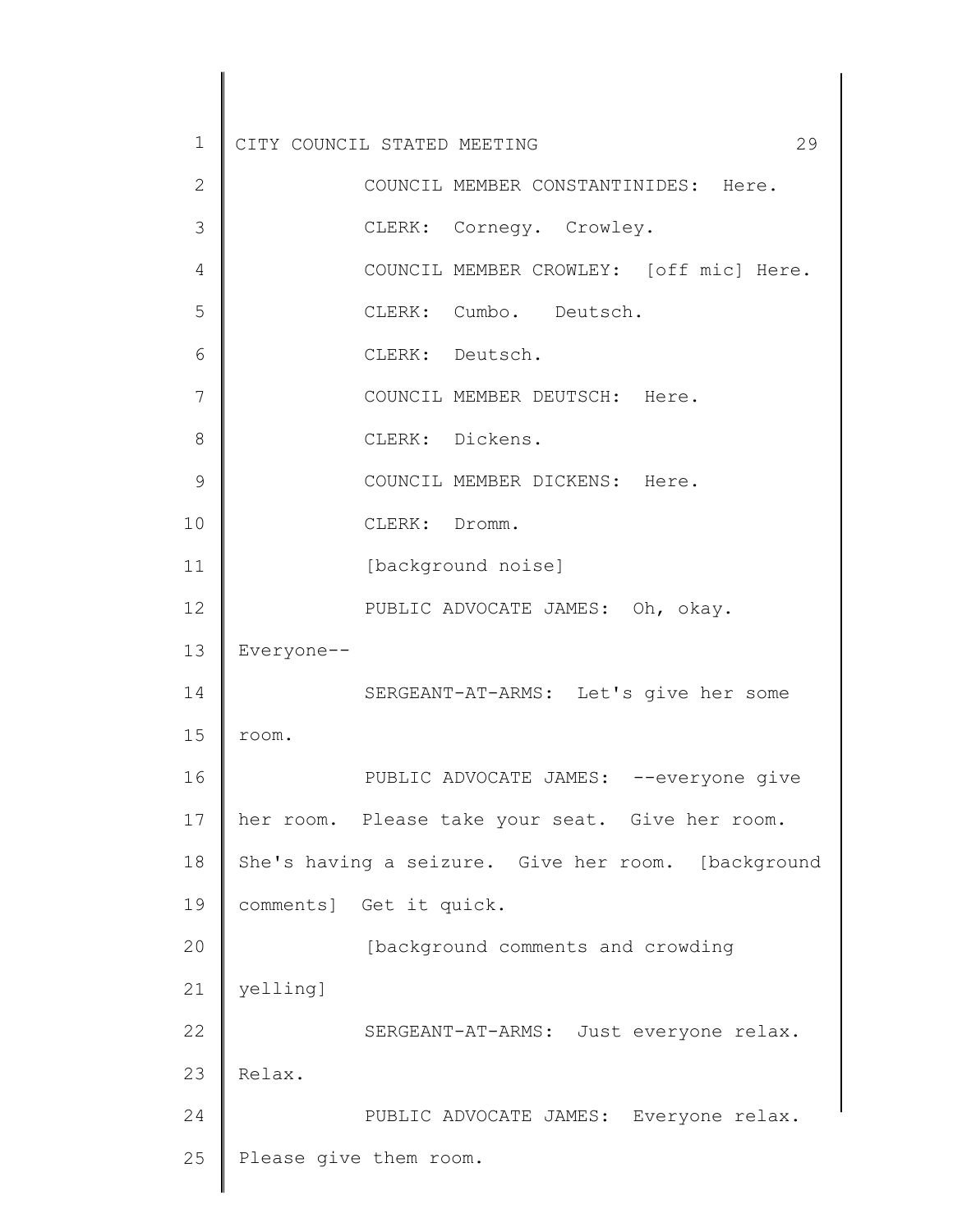1 2 3 4 5 6 7 8 9 10 11 12 13 14 15 16 17 18 19 20 21 22 23 24 25 CITY COUNCIL STATED MEETING 30 SERGEANT-AT-ARMS: Would everyone relax? PUBLIC ADVOCATE JAMES: Give them room, and please take your seats. SERGEANT-AT-ARMS: She's breathing. She's okay. PUBLIC ADVOCATE JAMES: She's okay. [background comments] Could you clear the aisles? Could you clear the aisles? Gentlemen, could you please have your seats? Gentlemen, please have your seats and clear the aisle. Thank you. SPEAKER MARK-VIVERITO: Please, I'm going to ask that the staff please pay attention. We called 911, but I'm going to ask the rest of the balcony to be cleared. [background comments/noise] While we handle this situation, we would like to ask people to please leave. [background comments] PUBLIC ADVOCATE JAMES: Excuse me. Everyone in the balcony please clear the balcony. [background comments/noise] Please clear the balcony. SPEAKER MARK-VIVERITO: [background comments/noise] They--they can--they're going to handle. I'm sure they're fine with that, but I just want--[background comments/noise]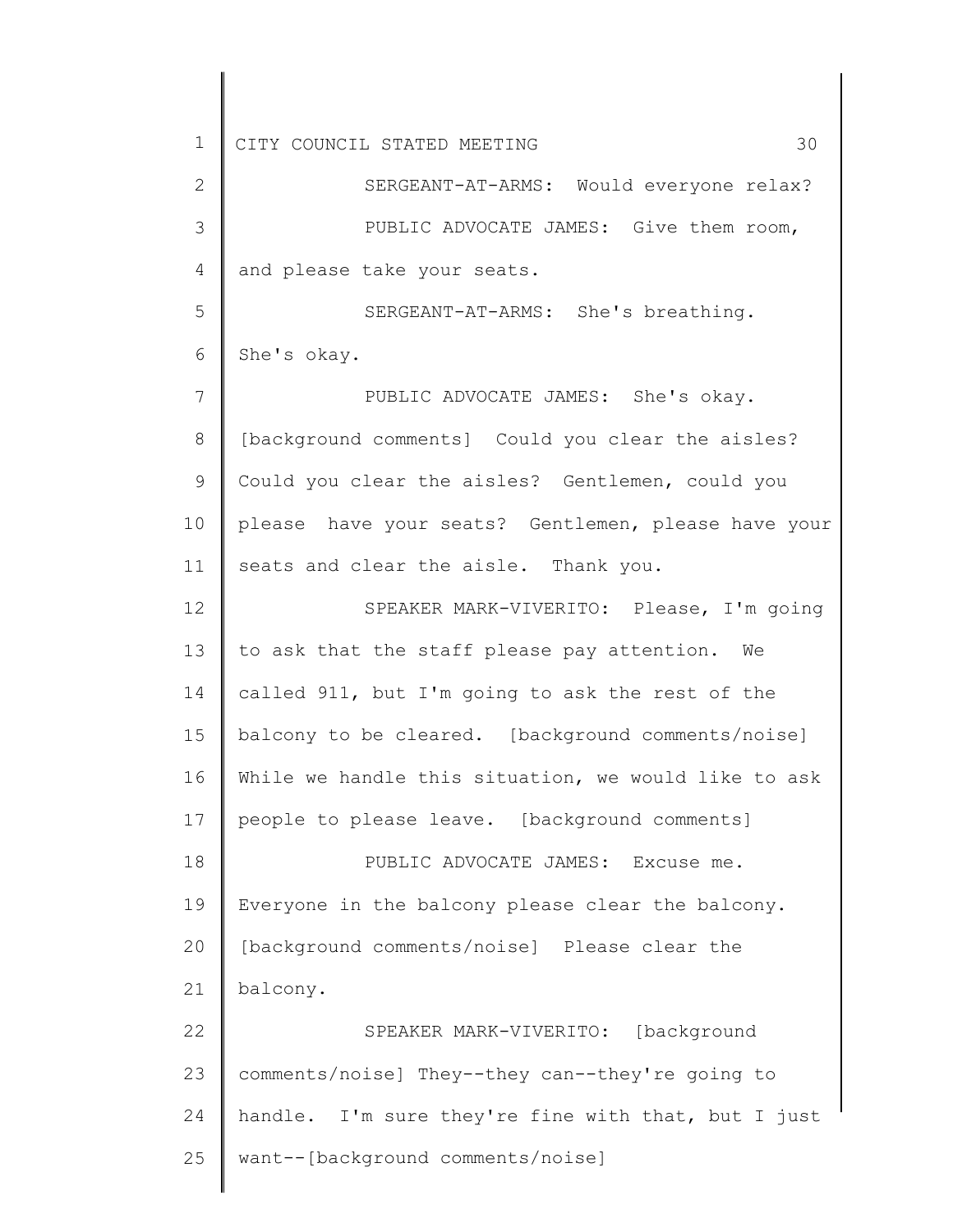| $\overline{2}$ | PUBLIC ADVOCATE JAMES: Just wait a few              |  |  |  |  |
|----------------|-----------------------------------------------------|--|--|--|--|
| 3              | minutes. Please clear the balcony. Thank you so     |  |  |  |  |
| $\overline{4}$ | much. [pause] May we have a glass or water to the   |  |  |  |  |
| 5              | balcony? A glass of water to the balcony. Please    |  |  |  |  |
| 6              | move in an orderly fashion. Thank you. Please move  |  |  |  |  |
| $\overline{7}$ | in an orderly fashion. [background comments/noise]  |  |  |  |  |
| $\,8\,$        | Thank you.                                          |  |  |  |  |
| $\mathcal{G}$  | MALE SPEAKER: My daughter told me.                  |  |  |  |  |
| 10             | PUBLIC ADVOCATE JAMES: Thank you.                   |  |  |  |  |
| 11             | They've got it. Thank you so much. [background      |  |  |  |  |
| 12             | comments] We've got it. Everyone please take their  |  |  |  |  |
| 13             | seats. Thank you. We appreciate that. [background   |  |  |  |  |
| 14             | comments] Thank you. Let's us continue with roll    |  |  |  |  |
| 15             | call.                                               |  |  |  |  |
| 16             | SPEAKER MARK-VIVERITO: Hold on--hold on             |  |  |  |  |
| 17             | a second. If we can hold on. [pause]                |  |  |  |  |
| 18             | PUBLIC ADVOCATE JAMES: [background                  |  |  |  |  |
| 19             | comments] Can we continue with roll call?           |  |  |  |  |
| 20             | SPEAKER MARK-VIVERITO: I just want to               |  |  |  |  |
| 21             | wait until the EMS gets here and then we can start. |  |  |  |  |
| 22             | PUBLIC ADVOCATE JAMES: Okay. [pause]                |  |  |  |  |
| 23             | [background comments]                               |  |  |  |  |
| 24             | SERGEANT-AT-ARMS: Quiet, please.                    |  |  |  |  |
| 25             |                                                     |  |  |  |  |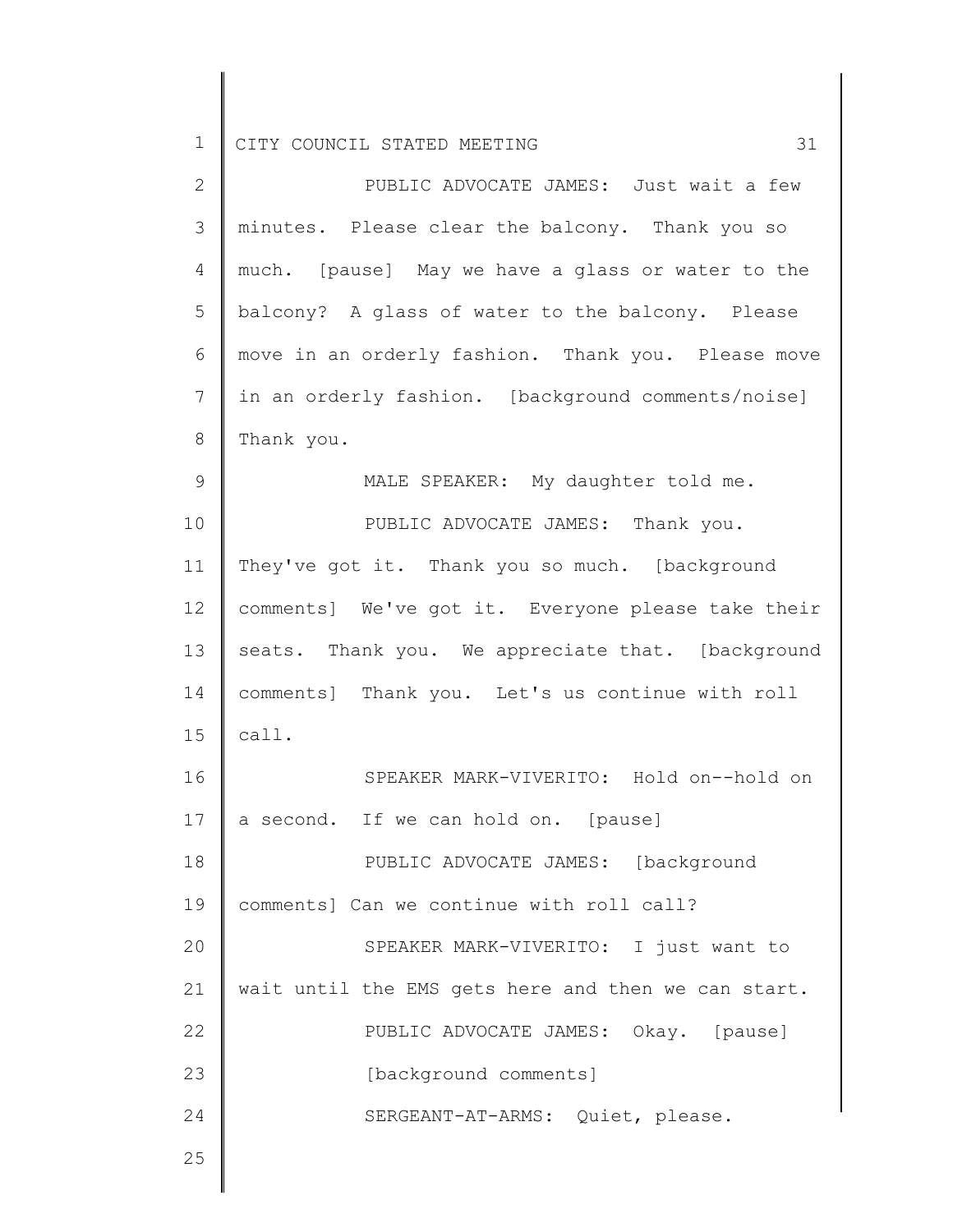1 2 3 4 5 6 7 8 9 10 11 12 13 14 15 16 17 18 19 20 21 22 23 24 25 CITY COUNCIL STATED MEETING 32 SPEAKER MARK-VIVERITO: All right, I want to thank my colleagues. That was Rachel. She's obviously being tended well by the staff, and--and she'll be tended now by EMS. So, thank you all, and-I guess we can proceed. PUBLIC ADVOCATE JAMES: Proceed with roll call. Quiet in the chambers, please. SERGEANT-AT-ARMS: Medical and police are here. (sic) CLERK: Espinal. COUNCIL MEMBER ESPINAL: [off mic] Here. CLERK: Eugene. COUNCIL MEMBER EUGENE: [off mic] Here. CLERK: Ferreras-Copeland. COUNCIL MEMBER: Yes. CLERK: Garodnick. COUNCIL MEMBER GARODNICK: Here. CLERK: Gentile. COUNCIL MEMBER GENTILE: Here. CLERK: Gibson COUNCIL MEMBER GIBSON: [off mic] Here. CLERK: Greenfield. COUNCIL MEMBER GREENFIELD: [off mic] Here.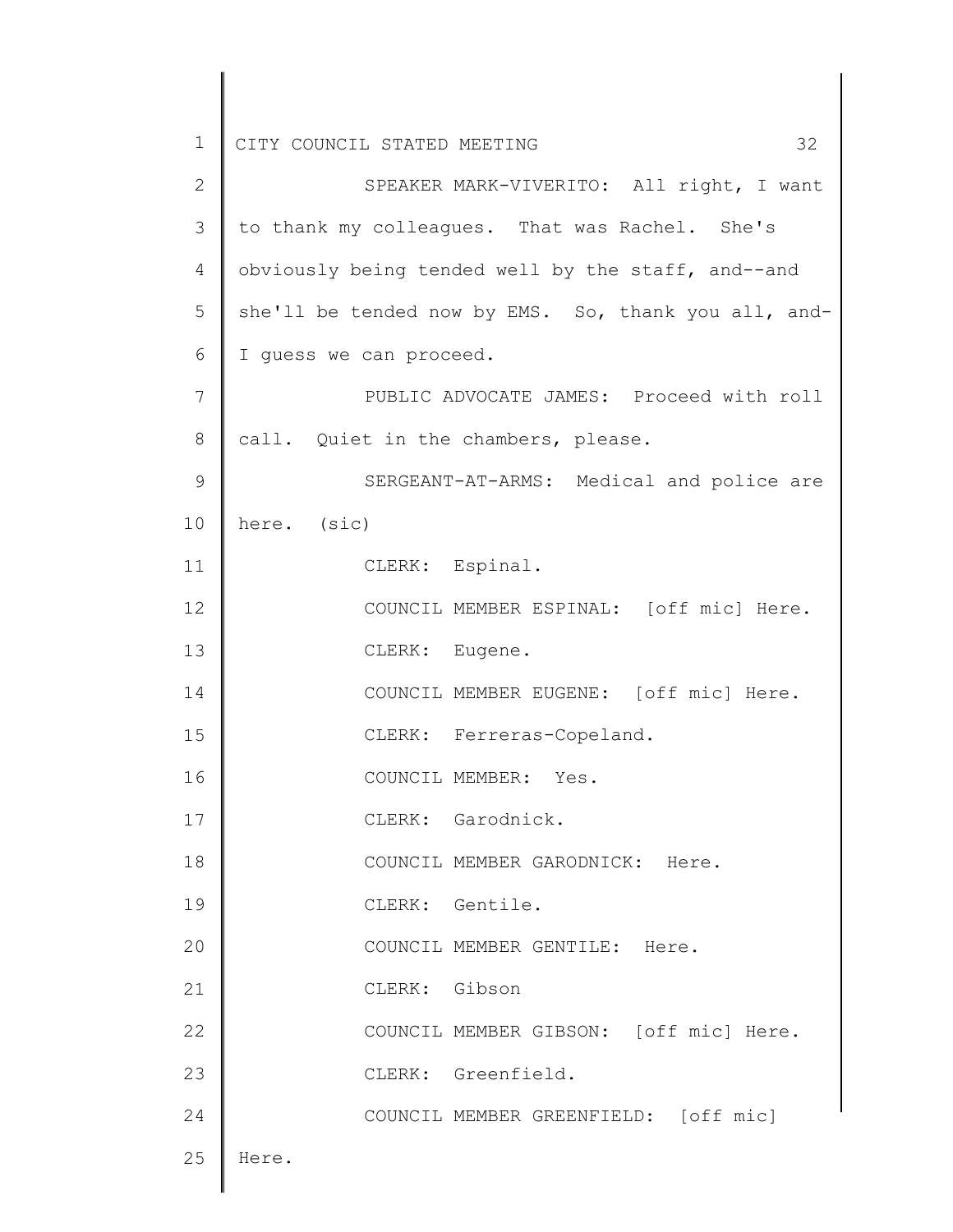| 1             | CITY COUNCIL STATED MEETING |                |                                         | 33 |
|---------------|-----------------------------|----------------|-----------------------------------------|----|
| $\mathbf{2}$  |                             |                | CLERK: Grodenchik.                      |    |
| 3             |                             |                | COUNCIL MEMBER GRODENCHIK: [off mic]    |    |
| 4             | Here.                       |                |                                         |    |
| 5             |                             |                | CLERK: Johnson.                         |    |
| 6             |                             |                | COUNCIL MEMBER JOHNSON: Here.           |    |
| 7             |                             | CLERK: Kallos. |                                         |    |
| 8             |                             |                | COUNCIL MEMBER KALLOS: Here.            |    |
| $\mathcal{G}$ |                             |                | CLERK: King. Koo.                       |    |
| 10            |                             |                | COUNCIL MEMBER KOO: [off mic] Here.     |    |
| 11            |                             |                | CLERK: Koslowitz.                       |    |
| 12            |                             |                | COUNCIL MEMBER KOSLOWITZ: [off mic]     |    |
| 13            | Here.                       |                |                                         |    |
| 14            |                             |                | CLERK: Lancman.                         |    |
| 15            |                             |                | COUNCIL MEMBER LANCMAN: [off mic] Here. |    |
| 16            |                             | CLERK: Lander. |                                         |    |
| 17            |                             |                | COUNCIL MEMBER LANDER: [off mic] Here.  |    |
| 18            |                             | CLERK: Levin.  |                                         |    |
| 19            |                             |                | COUNCIL MEMBER LEVIN: [off mic] Here.   |    |
| 20            |                             | CLERK: Levine. |                                         |    |
| 21            |                             |                | COUNCIL MEMBER LEVINE: Here.            |    |
| 22            |                             | CLERK: Maisel. |                                         |    |
| 23            |                             |                | COUNCIL MEMBER MAISEL: Here.            |    |
| 24            |                             |                | CLERK: Mealy. Menchaca.                 |    |
| 25            |                             |                |                                         |    |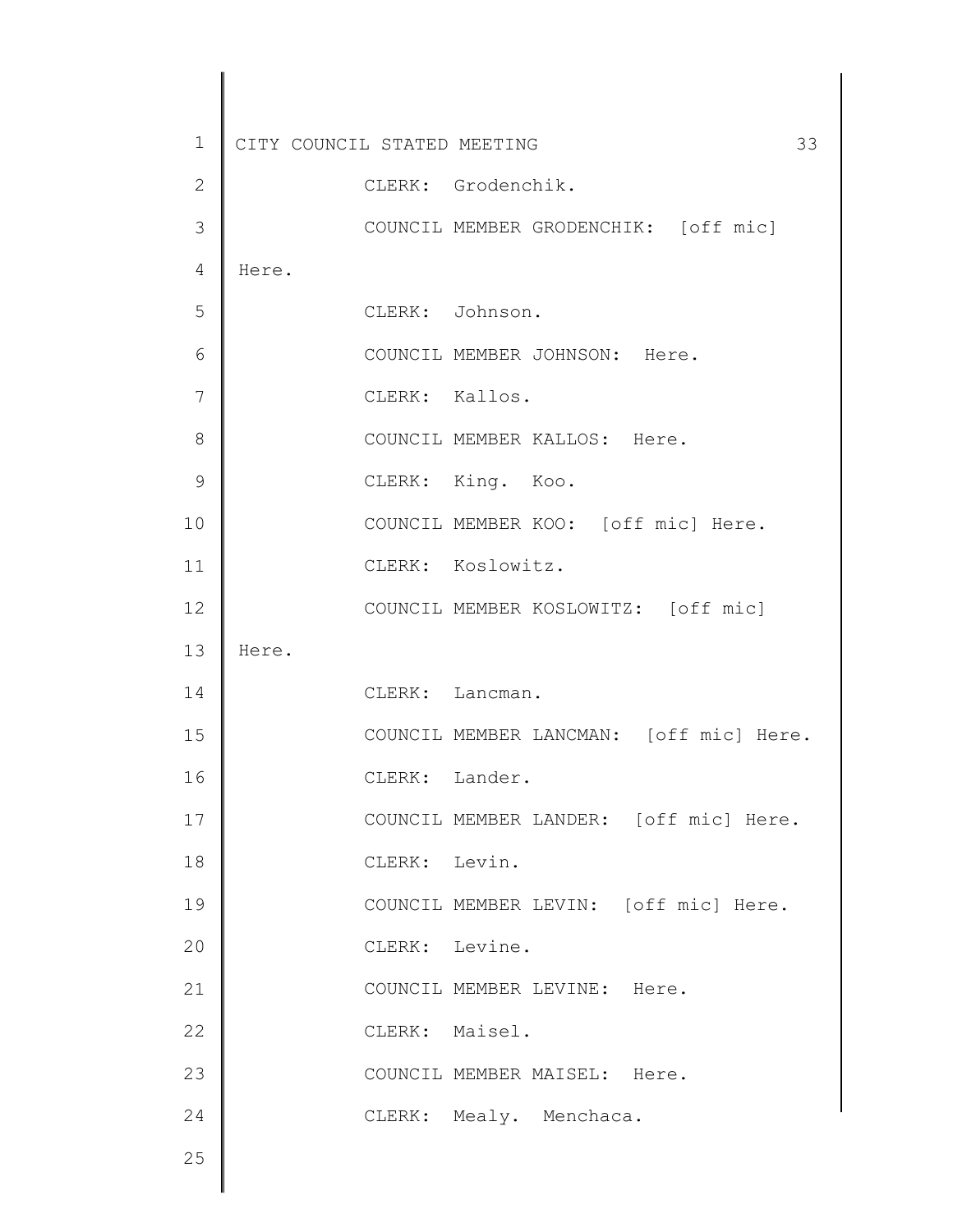| $\mathbf 1$<br>CITY COUNCIL STATED MEETING<br>34<br>$\mathbf{2}$<br>COUNCIL MEMBER MEALY: Present.<br>3<br>[laughter]<br>4<br>CLERK: Thank you. Menchaca.<br>5<br>COUNCIL MEMBER MENCHACA: Presente.<br>CLERK: Mendez.<br>6<br>7<br>COUNCIL MEMBER MENDEZ: Here.<br>8<br>CLERK: Miller.<br>$\mathcal{G}$<br>COUNCIL MEMBER MILLER: Here.<br>10<br>CLERK: Palma.<br>11<br>COUNCIL MEMBER PALMA: [off mic] Here.<br>12<br>CLERK: Reynoso.<br>13<br>COUNCIL MEMBER REYNOSO: [off mic] Here.<br>CLERK: Richards.<br>14<br>15<br>COUNCIL MEMBER RICHARDS: Present.<br>16<br>Rodriguez. Rose.<br>CLERK:<br>17<br>COUNCIL MEMBER ROSE: [off mic] Here.<br>18<br>CLERK: Rosenthal.<br>19<br>COUNCIL MEMBER ROSENTHAL: [off mic]<br>20<br>Here.<br>21<br>CLERK: Salamanca.<br>22<br>COUNCIL MEMBER SALAMANCA: [off mic]<br>23<br>Present.<br>24<br>CLERK: Torres.<br>25<br>COUNCIL MEMBER TORRES: Present. |  |  |  |
|---------------------------------------------------------------------------------------------------------------------------------------------------------------------------------------------------------------------------------------------------------------------------------------------------------------------------------------------------------------------------------------------------------------------------------------------------------------------------------------------------------------------------------------------------------------------------------------------------------------------------------------------------------------------------------------------------------------------------------------------------------------------------------------------------------------------------------------------------------------------------------------------------|--|--|--|
|                                                                                                                                                                                                                                                                                                                                                                                                                                                                                                                                                                                                                                                                                                                                                                                                                                                                                                   |  |  |  |
|                                                                                                                                                                                                                                                                                                                                                                                                                                                                                                                                                                                                                                                                                                                                                                                                                                                                                                   |  |  |  |
|                                                                                                                                                                                                                                                                                                                                                                                                                                                                                                                                                                                                                                                                                                                                                                                                                                                                                                   |  |  |  |
|                                                                                                                                                                                                                                                                                                                                                                                                                                                                                                                                                                                                                                                                                                                                                                                                                                                                                                   |  |  |  |
|                                                                                                                                                                                                                                                                                                                                                                                                                                                                                                                                                                                                                                                                                                                                                                                                                                                                                                   |  |  |  |
|                                                                                                                                                                                                                                                                                                                                                                                                                                                                                                                                                                                                                                                                                                                                                                                                                                                                                                   |  |  |  |
|                                                                                                                                                                                                                                                                                                                                                                                                                                                                                                                                                                                                                                                                                                                                                                                                                                                                                                   |  |  |  |
|                                                                                                                                                                                                                                                                                                                                                                                                                                                                                                                                                                                                                                                                                                                                                                                                                                                                                                   |  |  |  |
|                                                                                                                                                                                                                                                                                                                                                                                                                                                                                                                                                                                                                                                                                                                                                                                                                                                                                                   |  |  |  |
|                                                                                                                                                                                                                                                                                                                                                                                                                                                                                                                                                                                                                                                                                                                                                                                                                                                                                                   |  |  |  |
|                                                                                                                                                                                                                                                                                                                                                                                                                                                                                                                                                                                                                                                                                                                                                                                                                                                                                                   |  |  |  |
|                                                                                                                                                                                                                                                                                                                                                                                                                                                                                                                                                                                                                                                                                                                                                                                                                                                                                                   |  |  |  |
|                                                                                                                                                                                                                                                                                                                                                                                                                                                                                                                                                                                                                                                                                                                                                                                                                                                                                                   |  |  |  |
|                                                                                                                                                                                                                                                                                                                                                                                                                                                                                                                                                                                                                                                                                                                                                                                                                                                                                                   |  |  |  |
|                                                                                                                                                                                                                                                                                                                                                                                                                                                                                                                                                                                                                                                                                                                                                                                                                                                                                                   |  |  |  |
|                                                                                                                                                                                                                                                                                                                                                                                                                                                                                                                                                                                                                                                                                                                                                                                                                                                                                                   |  |  |  |
|                                                                                                                                                                                                                                                                                                                                                                                                                                                                                                                                                                                                                                                                                                                                                                                                                                                                                                   |  |  |  |
|                                                                                                                                                                                                                                                                                                                                                                                                                                                                                                                                                                                                                                                                                                                                                                                                                                                                                                   |  |  |  |
|                                                                                                                                                                                                                                                                                                                                                                                                                                                                                                                                                                                                                                                                                                                                                                                                                                                                                                   |  |  |  |
|                                                                                                                                                                                                                                                                                                                                                                                                                                                                                                                                                                                                                                                                                                                                                                                                                                                                                                   |  |  |  |
|                                                                                                                                                                                                                                                                                                                                                                                                                                                                                                                                                                                                                                                                                                                                                                                                                                                                                                   |  |  |  |
|                                                                                                                                                                                                                                                                                                                                                                                                                                                                                                                                                                                                                                                                                                                                                                                                                                                                                                   |  |  |  |
|                                                                                                                                                                                                                                                                                                                                                                                                                                                                                                                                                                                                                                                                                                                                                                                                                                                                                                   |  |  |  |
|                                                                                                                                                                                                                                                                                                                                                                                                                                                                                                                                                                                                                                                                                                                                                                                                                                                                                                   |  |  |  |
|                                                                                                                                                                                                                                                                                                                                                                                                                                                                                                                                                                                                                                                                                                                                                                                                                                                                                                   |  |  |  |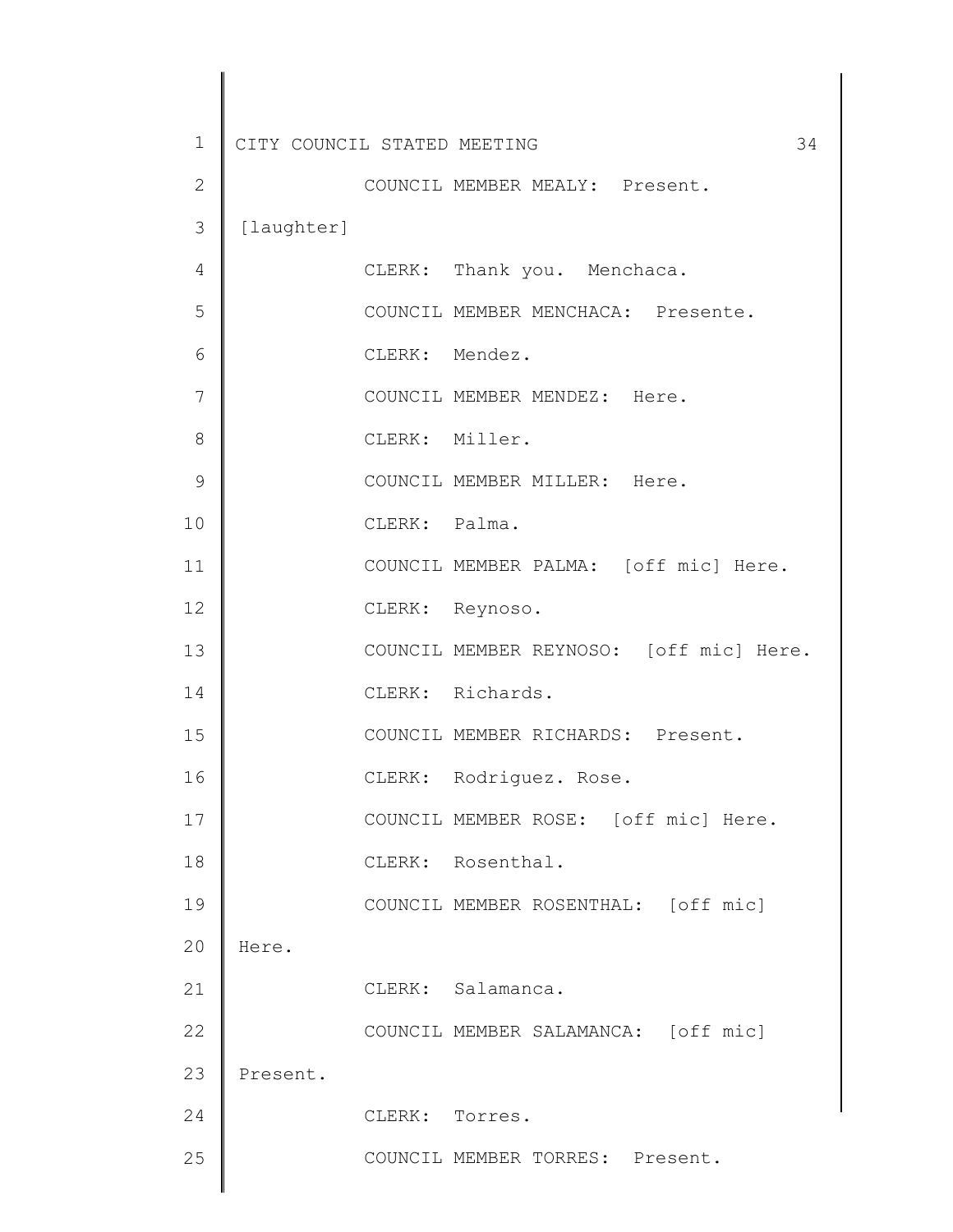| $\mathbf 1$  | CITY COUNCIL STATED MEETING<br>35                    |
|--------------|------------------------------------------------------|
| $\mathbf{2}$ | CLERK: Treyger.                                      |
| 3            | COUNCIL MEMBER TREYGER: Here.                        |
| 4            | CLERK: Ulrich.                                       |
| 5            | COUNCIL MEMBER ULRICH: Here.                         |
| 6            | CLERK: Vacca.                                        |
| 7            | COUNCIL MEMBER VACCA: Here.                          |
| 8            | CLERK: Vallone.                                      |
| 9            | COUNCIL MEMBER VALLONE: [off mic] Here.              |
| 10           | CLERK: Williams.                                     |
| 11           | COUNCIL MEMBER WILLIAMS: [off mic] Here.             |
| 12           | CLERK: Rodriguez.                                    |
| 13           | COUNCIL MEMBER RODRIGUEZ: Here.                      |
| 14           | CLERK: Wills. Matteo.                                |
| 15           | COUNCIL MEMBER MATTEO: Present.                      |
| 16           | CLERK: Van Bramer. Speaker Mark-                     |
| 17           | Viverito.                                            |
| 18           | SPEAKER MARK-VIVERITO: [off mic] Here.               |
| 19           | PUBLIC ADVOCATE JAMES: All rise.                     |
| 20           | SERGEANT-AT-ARMS: All rise.                          |
| 21           | PUBLIC ADVOCATE JAMES: For the                       |
| 22           | invocation delivered by Rabbi Haskel Lookstein the   |
| 23           | Rabbi Emeritus, Congregation Kehilath Jeshurun, 125  |
| 24           | East 85th Street, New York, N.Y. 10028. Quiet in the |
| 25           | chambers.                                            |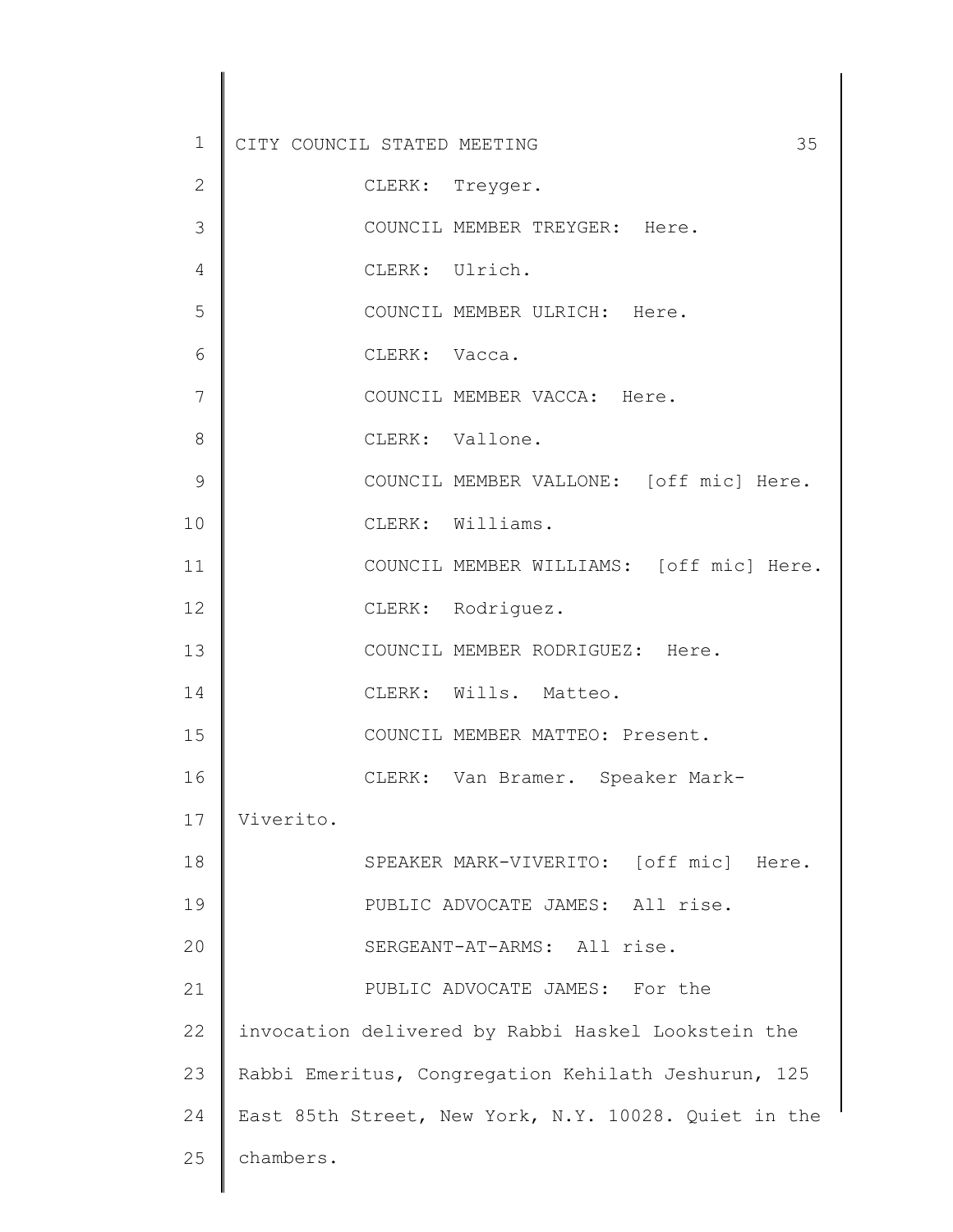2 3 4 5 6 7 8 9 10 11 12 13 14 15 16 17 18 19 20 21 22 23 24 RABBI HASKEL LOOKSTEIN: Eternal God [speaking foreign language] heal us and we will be healed. First, we pray for the health of the woman who just took ill, and who made us all realize our vulnerability at all times and in all places. Rabbi Hanina (sp?) the Deputy High Priest said, "Pray for the welfare of the government for were it not for respect for it, people would swallow one another alive." Eternal God, we thank you for those who dedicate their lives to the peaceful ordering of society here in New York City. We thank you for the commitment to justice, fairness and equity for all. For their devotion to the American ideals of democracy, freedom and equality for all people regardless of race, religion or national origin, and for their concern for the safety of our citizenry in a world in which the opponents of those ideals use violence and terror to, in the words of Rabbi Hanina, "Swallow us alive and destroy our way of life." [Speaking foreign language] Dear God, on the eve of Passover bless this Council and all its members with health and wellbeing. May their deliberations and decisions enable all of us to live in a world of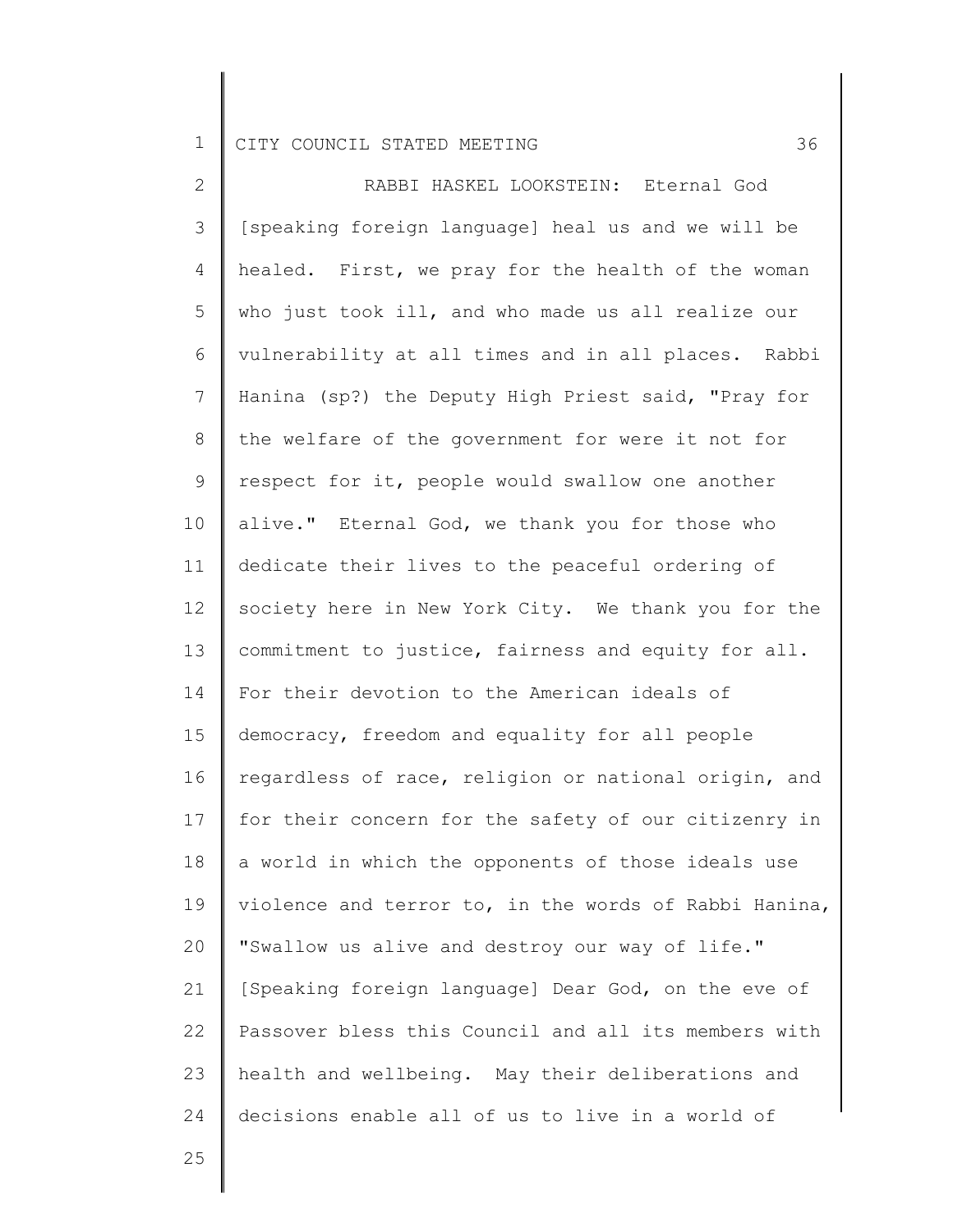1 2 3 4 5 6 7 8 9 10 11 12 13 14 15 16 17 18 19 20 21 22 23 24 25 CITY COUNCIL STATED MEETING 37 freedom, happiness, prosperity and peace, and let us say, amen. PUBLIC ADVOCATE JAMES: Please be seated. Council Member Garodnick. COUNCIL MEMBER GARODNICK: Thank you very much, Madam Public Advocate. It is a great pleasure for me to welcome-- PUBLIC ADVOCATE JAMES: [interposing] Excuse me, Council Member. Quite in the chambers please. SERGEANT-AT-ARMS: [interposing] Try to keep it down. PUBLIC ADVOCATE JAMES: Quiet in the chambers. I apologize. COUNCIL MEMBER GARODNICK: It is a please to welcome the distinguished rabbi, Emeritus Haskel Lookstein to our Stated Meeting today. Rabbi Lookstein has led congregation Kehilath Jeshurun as the Senior Rabbi since 1979 when he took over the seat that his father had filled. He has led the congregation ably and well. Some of you may recall the events of five years ago when a four alarm fire nearly burned the 110-year-old building down. Rabbi Lookstein was there to lead the process, the long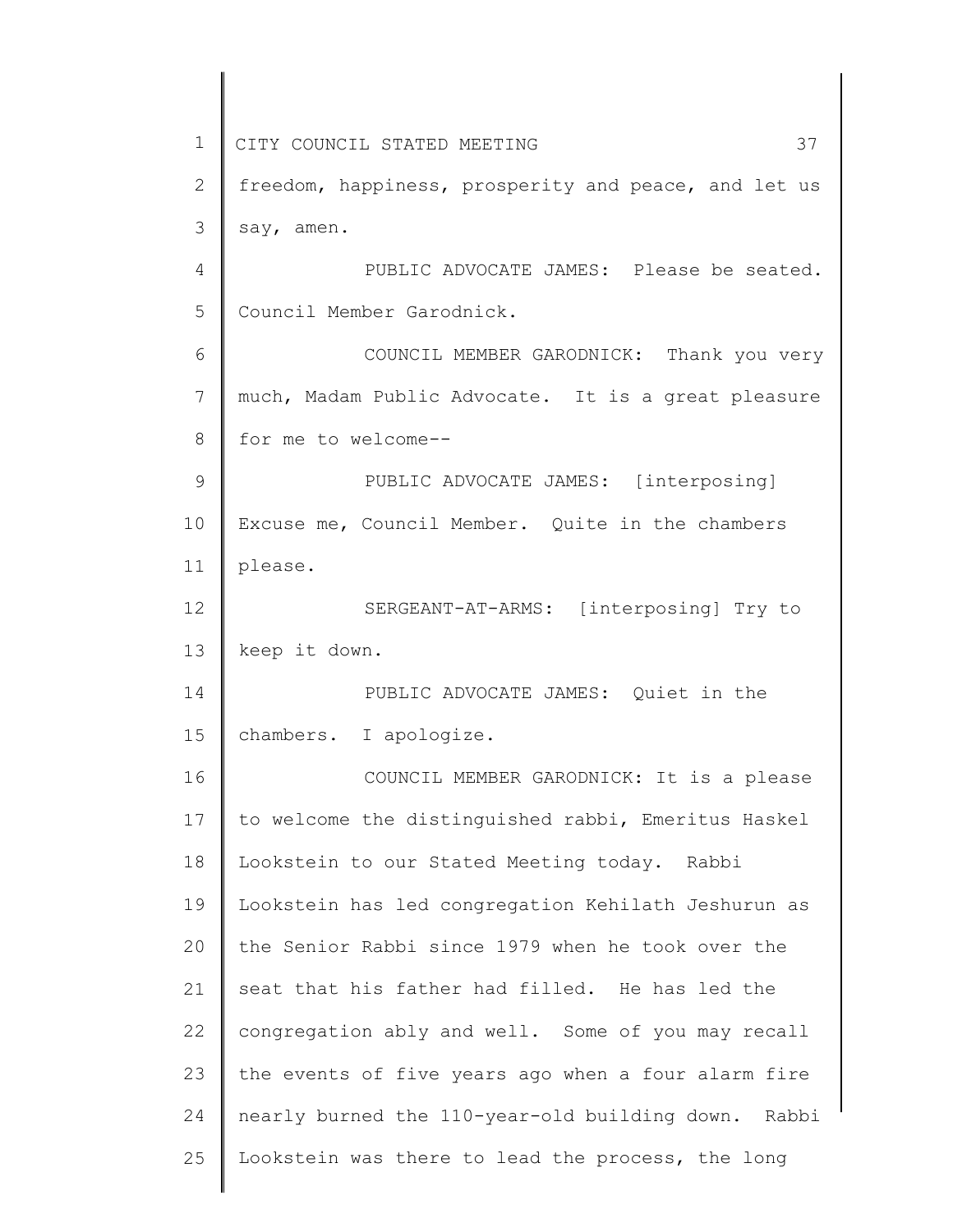2 3 4 5 6 7 8 9 10 11 12 13 14 15 16 17 18 19 20 21 22 23 24 25 process of rebuilding keeping his community tied together even as they sought temporary places to worship. Rabbi Lookstein not only restored the original buildings, but also added more space for the Ramaz (sp?) making space for four new classrooms and a new wing for art and music. Throughout his life, Rabbi Lookstein has pushed to increase his community's social consciousness, and to make a warm and welcoming atmosphere for all. He has been a visible leader in pushing to expand civil rights, and economic opportunities for New Yorkers and his strong voice and advocacy have contributed a great deal to this ongoing work. He is also, of course, well known for officially welcoming Ivanka Trump to the tribe. Well done, Rabbi. This--this January he also passed the torch to Rabbi Chaim Steinmetz, making the first time in about a century that the Lookstein family is not at the helm of the congregation. This will give the Rabbi Emeritus more time to spend on basketball, though I've heard that his set shot is just about perfect at this point. I want to thank the rabbi for his devotion to our community and for his service to all New Yorkers. I understand that he is on his way to Israel for Passover today. We wish him safe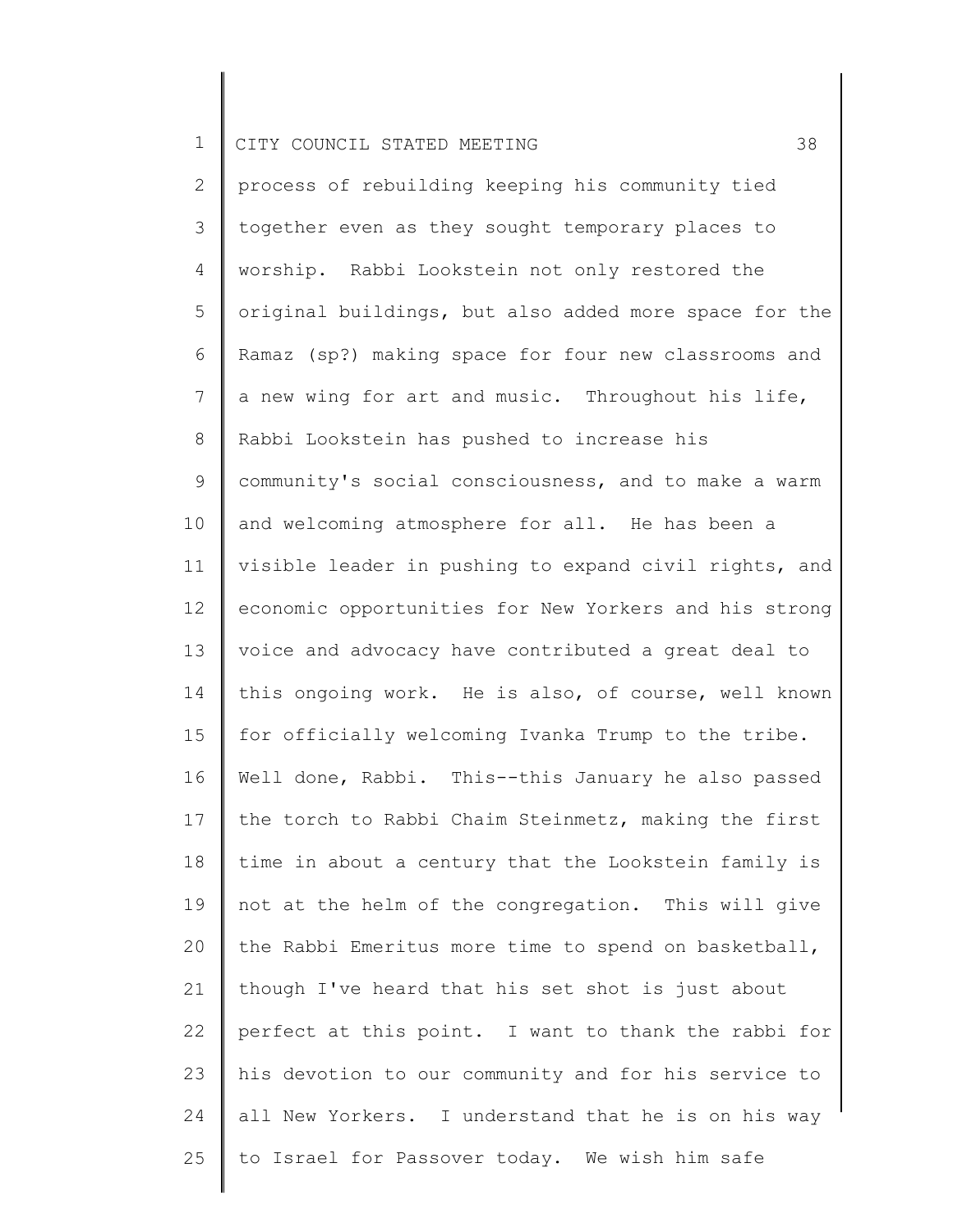1 2 3 4 5 6 7 8 9 10 11 12 13 14 15 16 17 18 19 20 21 22 23 24 25 CITY COUNCIL STATED MEETING 39 travels and a good holiday, and we are very honored to have him today, and with that I move to spread the invocation in full upon the record. PUBLIC ADVOCATE JAMES: So moved. Council Member Barron. COUNCIL MEMBER BARRON: Thank you Madam Public Advocate [pause] PUBLIC ADVOCATE JAMES: Adoption of minutes, Council Member Barron. COUNCIL MEMBER BARRON: Thank you. I move that we adopt the minutes as they have been submitted. Thank you. PUBLIC ADVOCATE JAMES: Thank you. Messages and Papers from the Mayor. CLERK: Preconsidered M 392 submitted Manuel Miranda for appointment to the Art Commission. PUBLIC ADVOCATE JAMES: Communication from-- SPEAKER MARK-VIVERITO: [interposing] Rules, Privileges and Elections. PUBLIC ADVOCATE JAMES: Communication from city, county and borough offices. CLERK: None.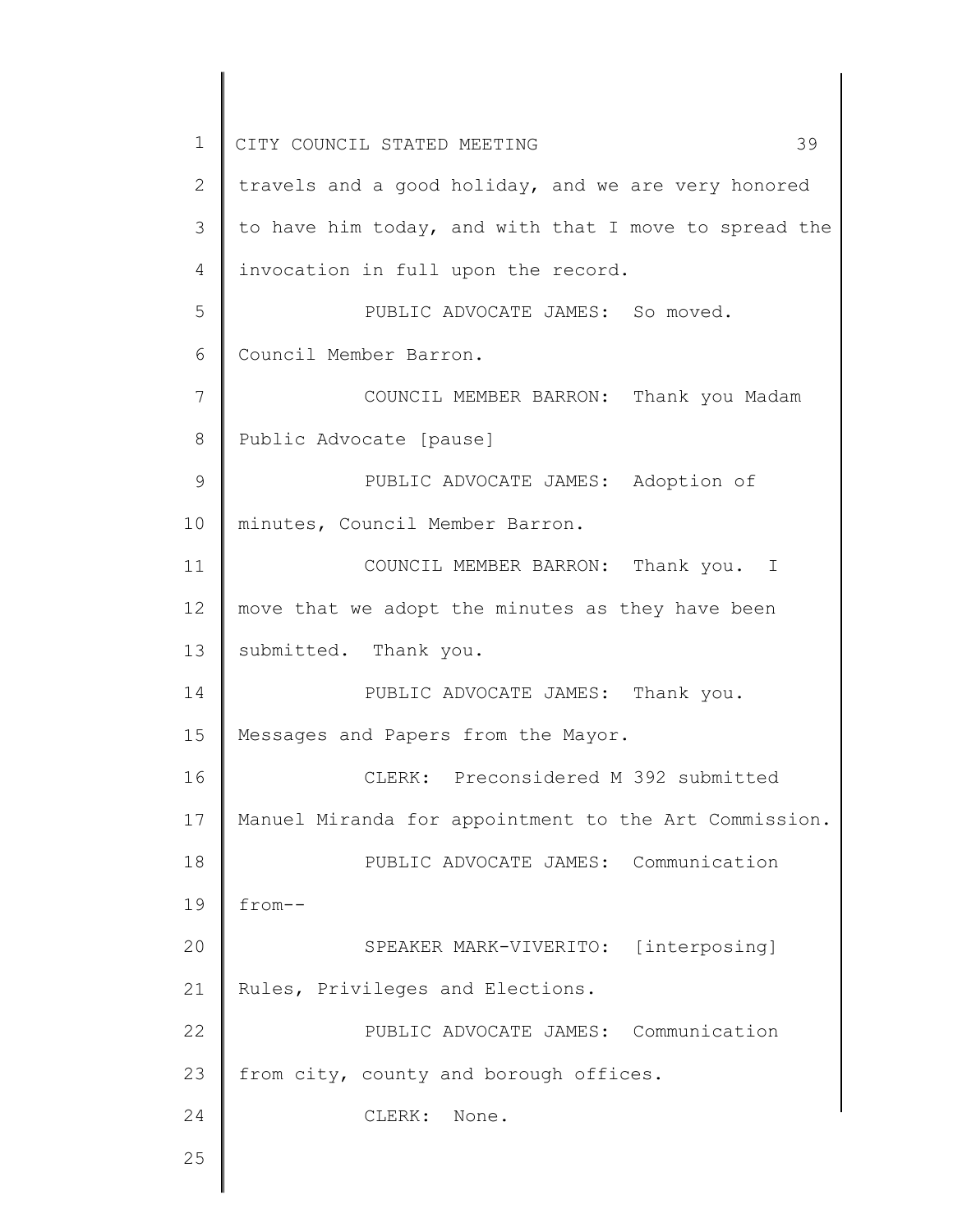1 2 3 4 5 6 7 8 9 10 11 12 13 14 15 16 17 18 19 20 21 22 23 24 25 CITY COUNCIL STATED MEETING 40 PUBLIC ADVOCATE JAMES: Petitions and Communications. CLERK: None. PUBLIC ADVOCATE JAMES: Land Use Call-Ups. CLERK: M-393. SPEAKER MARK-VIVERITO: Roll call. CLERK: Mealy. PUBLIC ADVOCATE JAMES: Council Member Mealy. CLERK: Ulrich. COUNCIL MEMBER ULRICH: I ask for unanimous consent to vote on all Land Use items and items on the General Order Calendar and resolutions? PUBLIC ADVOCATE JAMES: Yes. COUNCIL MEMBER ULRICH: I vote aye. PUBLIC ADVOCATE JAMES: Thank you. CLERK: Mealy. [background comments] COUNCIL MEMBER MEALY: I would like to vote on all Land Use and all Call-Ups. PUBLIC ADVOCATE JAMES: Yes. COUNCIL MEMBER MEALY: And I vote aye on all. PUBLIC ADVOCATE JAMES: Thank you.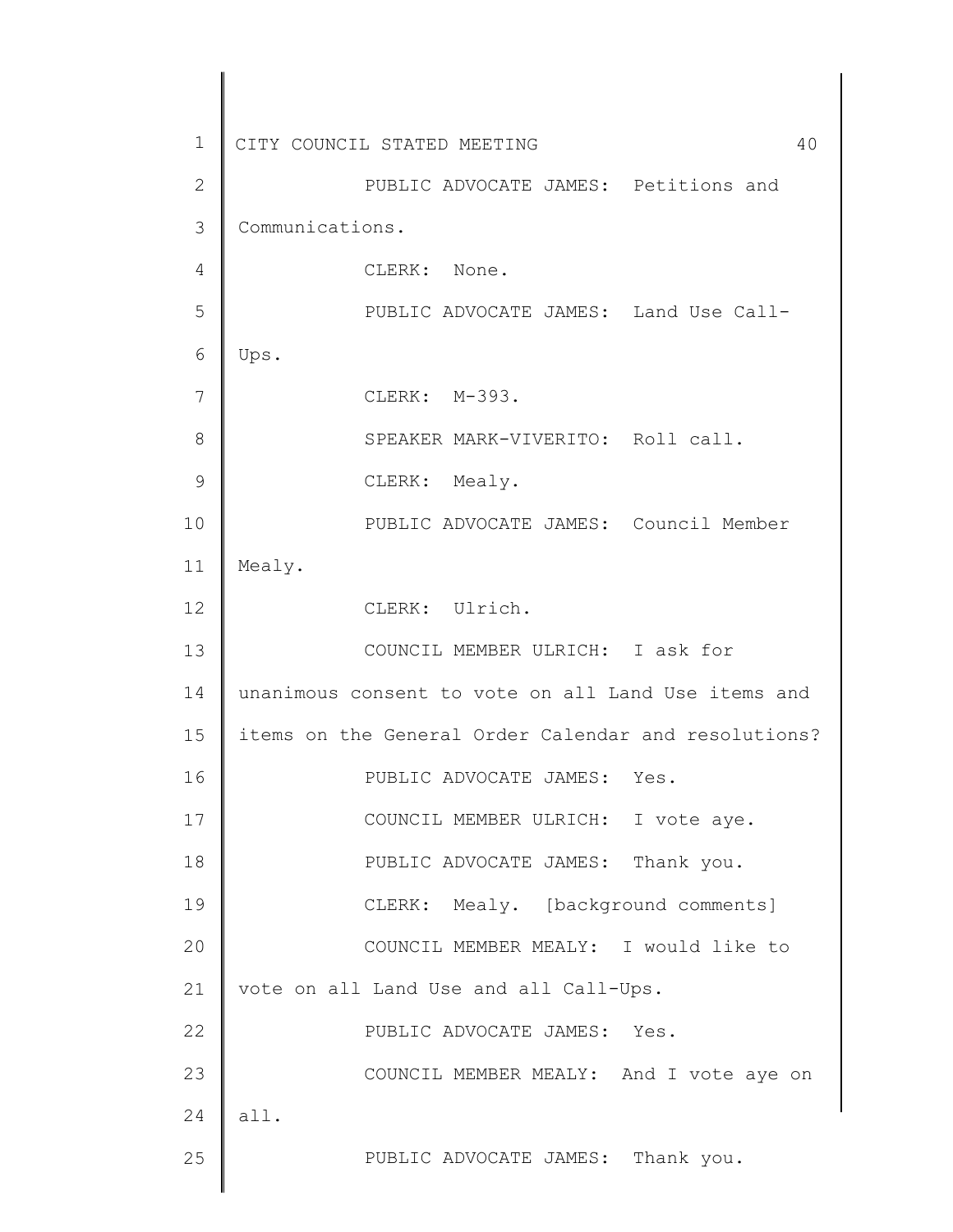1 2 3 4 5 6 7 8 9 10 11 12 13 14 15 16 17 18 19 20 21 22 23 24 25 CITY COUNCIL STATED MEETING 41 COUNCIL MEMBER MEALY: Thanks. CLERK: Barron. COUNCIL MEMBER BARRON: Aye. CLERK: Borelli. COUNCIL MEMBER BORELLI: [off mic] Aye. CLERK: Chin. COUNCIL MEMBER CHIN: Aye. CLERK: Cohen. Constantindides. COUNCIL MEMBER CONSTANTINIDES: Aye. CLERK: Rodriguez. COUNCIL MEMBER RODRIGUEZ: Aye, and I would like to ask permission to vote on all General-- PUBLIC ADVOCATE JAMES: [interposing] Yes. COUNCIL MEMBER RODRIGUEZ: --especially on the Car-Free Day Resolution. PUBLIC ADVOCATE JAMES: Yes. [laughs] COUNCIL MEMBER RODRIGUEZ: Aye. PUBLIC ADVOCATE JAMES: Thank you. CLERK: Cornegy. COUNCIL MEMBER CORNEGY: Aye. CLERK: Crowley. COUNCIL MEMBER CROWLEY: [off mic] Aye. CLERK: Cumbo.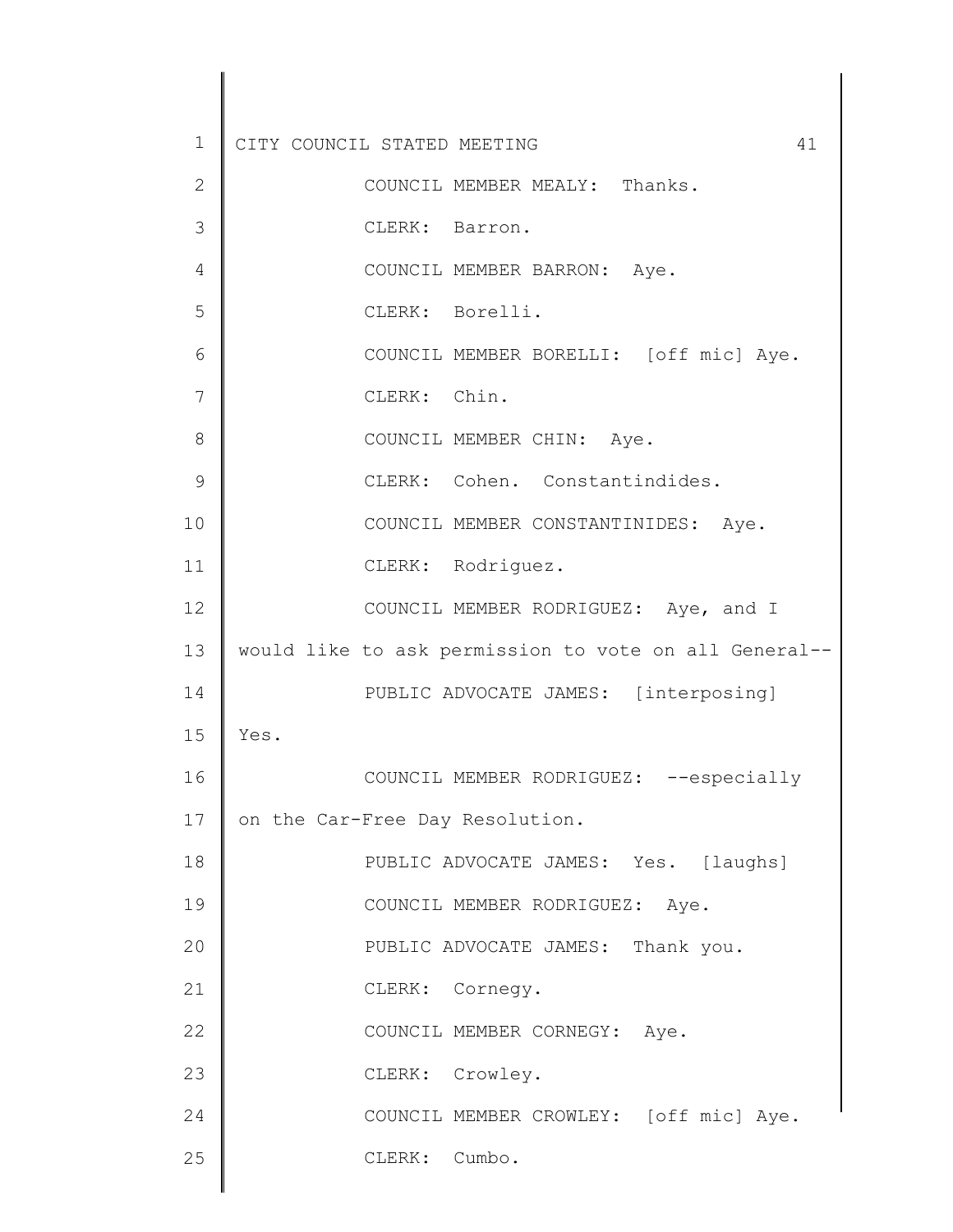| $\mathbf 1$   | CITY COUNCIL STATED MEETING |                | 42                                     |
|---------------|-----------------------------|----------------|----------------------------------------|
| $\mathbf{2}$  |                             |                | COUNCIL MEMBER CUMBO: Aye.             |
| 3             |                             |                | CLERK: Deutsch.                        |
| 4             |                             |                | COUNCIL MEMBER DEUTSCH: Aye.           |
| 5             |                             |                | CLERK: Dickens.                        |
| 6             |                             |                | COUNCIL MEMBER DICKENS: Aye.           |
| 7             |                             | CLERK: Dromm.  |                                        |
| 8             |                             |                | COUNCIL MEMBER DROMM: Aye.             |
| $\mathcal{G}$ |                             |                | CLERK: Espinal.                        |
| 10            |                             |                | COUNCIL MEMBER ESPINAL: Aye.           |
| 11            |                             | CLERK: Eugene. |                                        |
| 12            |                             |                | COUNCIL MEMBER EUGENE: Aye.            |
| 13            |                             |                | CLERK: Ferreras-Copeland.              |
| 14            |                             |                | COUNCIL MEMBER FERRERAS-COPELAND: [off |
| 15            | mic] Aye.                   |                |                                        |
| 16            |                             |                | CLERK: Garodnick.                      |
| 17            |                             |                | COUNCIL MEMBER GARODNICK: Aye.         |
| $18\,$        |                             |                | CLERK: Gentile.                        |
| 19            |                             |                | COUNCIL MEMBER GENTILE: AYE.           |
| 20            |                             | CLERK: Gibson. |                                        |
| 21            |                             |                | COUNCIL MEMBER GIBSON: Aye.            |
| 22            |                             |                | CLERK: Greenfield.                     |
| 23            |                             |                | COUNCIL MEMBER GREENFIELD: Aye.        |
| 24            |                             |                | CLERK: Grodenchik.                     |
| 25            |                             |                |                                        |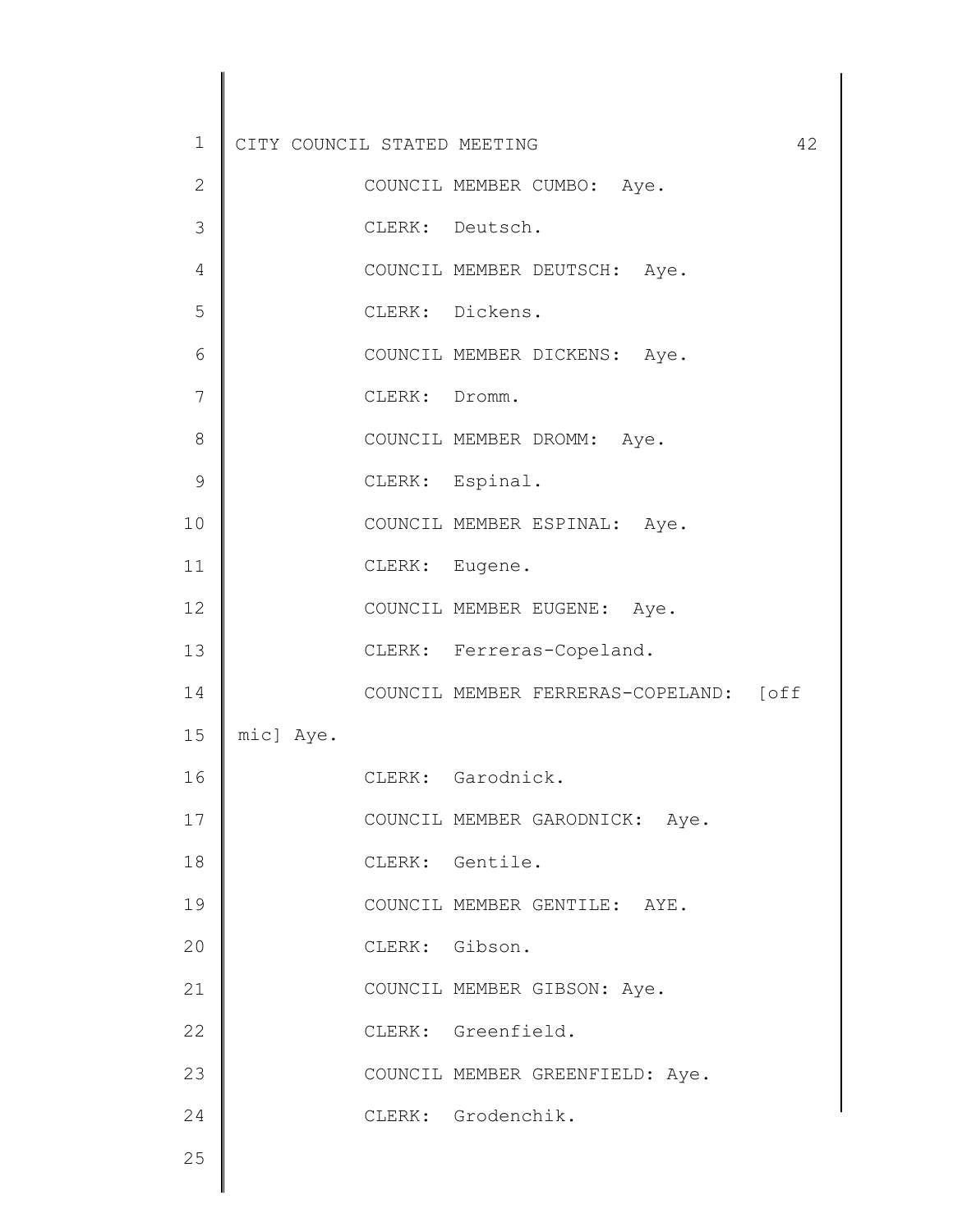| $\mathbf 1$   | CITY COUNCIL STATED MEETING<br>43        |
|---------------|------------------------------------------|
| $\mathbf{2}$  | COUNCIL MEMBER GRODENCHIK: [off mic]     |
| 3             | Aye.                                     |
| 4             | CLERK: Johnson.                          |
| 5             | COUNCIL MEMBER JOHNSON: [off mic] Aye.   |
| 6             | CLERK: Kallos.                           |
| 7             | COUNCIL MEMBER KALLOS: Aye.              |
| 8             | CLERK: Koslowitz.                        |
| $\mathcal{G}$ | COUNCIL MEMBER KOSLOWITZ: [off mic] Aye. |
| 10            | CLERK: Lancman.                          |
| 11            | COUNCIL MEMBER LANCMAN: [off mic] Aye.   |
| 12            | CLERK: Lander.                           |
| 13            | COUNCIL MEMBER LANDER: [off mic] Aye.    |
| 14            | CLERK: Levin.                            |
| 15            | COUNCIL MEMBER LEVIN: Aye.               |
| 16            | CLERK: Levine.                           |
| 17            | COUNCIL MEMBER LEVINE: Aye.              |
| 18            | CLERK: Maisel.                           |
| 19            | COUNCIL MEMBER MAISEL: [off mic] Yes.    |
| 20            | CLERK: Menchaca.                         |
| 21            | COUNCIL MEMBER MENCHACA: [off mic] Aye.  |
| 22            | CLERK: Mendez.                           |
| 23            | COUNCIL MEMBER MENDEZ: Yes, aye.         |
| 24            | CLERK: Miller.                           |
| 25            | COUNCIL MEMBER MILLER: Aye.              |
|               |                                          |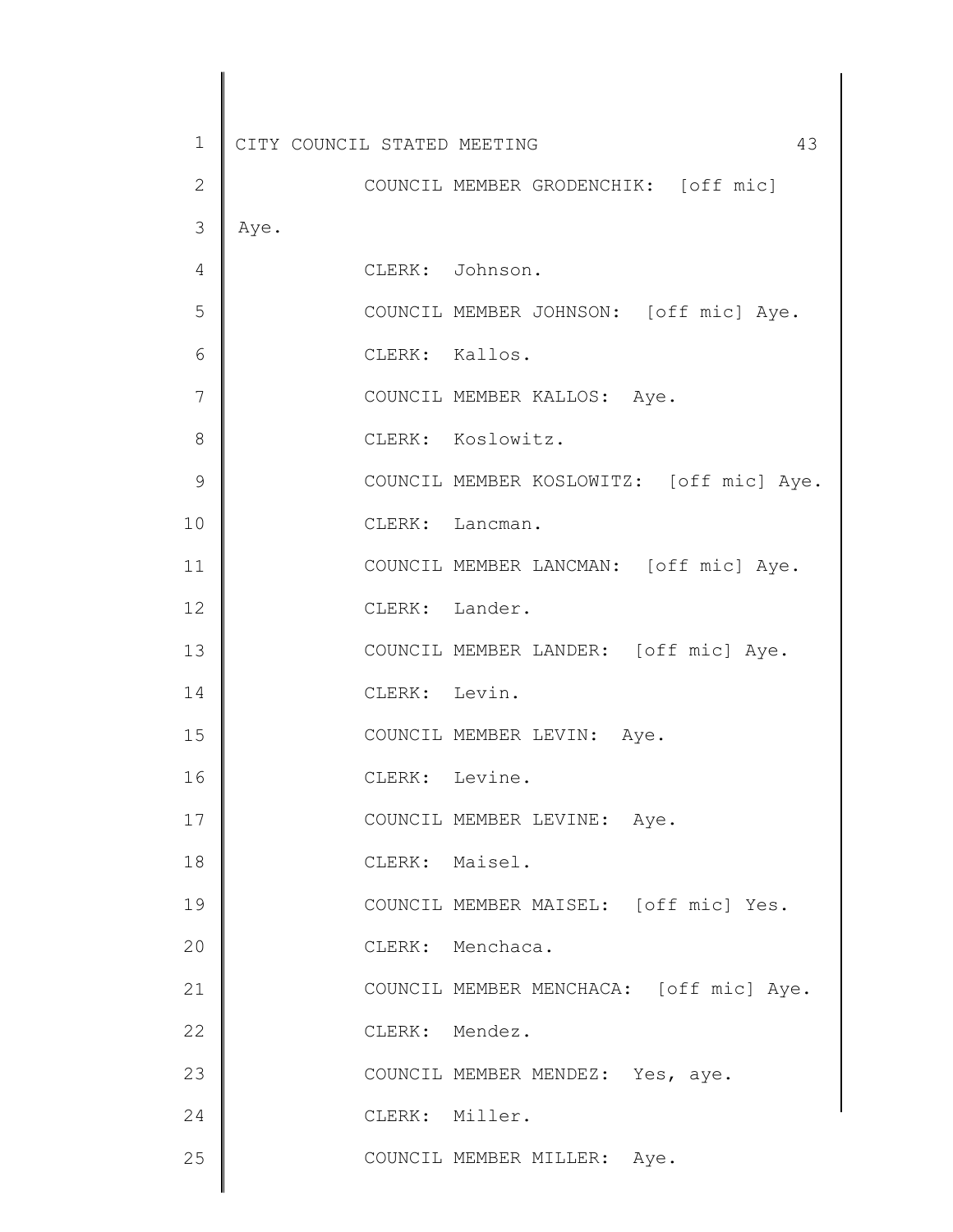1 2 3 4 5 6 7 8 9 10 11 12 13 14 15 16 17 18 19 20 21 22 23 24 25 CITY COUNCIL STATED MEETING 44 CLERK: Palma. COUNCIL MEMBER PALMA: [off mic] Aye. CLERK: Reynoso. COUNCIL MEMBER REYNOSO: [off mic] Aye. CLERK: Richards. COUNCIL MEMBER RICHARDS: Aye. CLERK: Rose. COUNCIL MEMBER ROSE: [off mic] Aye. CLERK: Rosenthal. COUNCIL MEMBER ROSENTHAL: [off mic] Aye. [on mic] Oh, wait a minute. Sorry. I would like to vote aye on all Call-ups with permission, I'd like to vote on all coupled general orders and resolutions. I vote aye. Thank you. CLERK: Salamanca. COUNCIL MEMBER SALAMANCA: [off mic] Yes. CLERK: Torres. COUNCIL MEMBER TORRES: Aye. CLERK: Treyger. COUNCIL MEMBER TREYGER: Aye. CLERK: Vacca.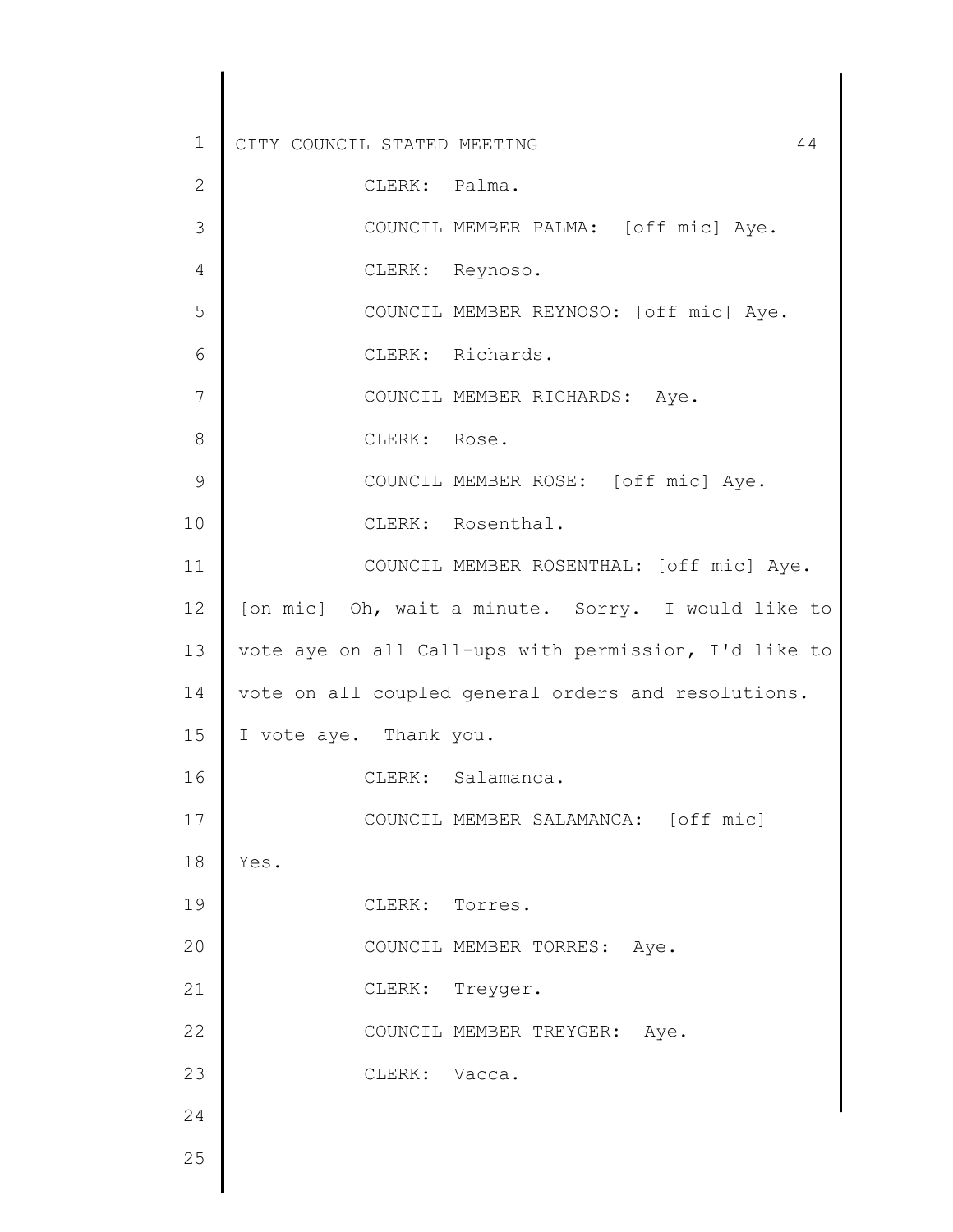| $\mathbf 1$    | 45<br>CITY COUNCIL STATED MEETING                    |
|----------------|------------------------------------------------------|
| $\overline{2}$ | COUNCIL MEMBER VACCA: I vote aye, and                |
| 3              | I'd like permission to vote aye on all general call- |
| 4              | up items and resolutions.                            |
| 5              | PUBLIC ADVOCATE JAMES: Okay.                         |
| 6              | COUNCIL MEMBER VACCA: I vote aye.                    |
| 7              | PUBLIC ADVOCATE JAMES: Thank you.                    |
| 8              | CLERK: Vallone.                                      |
| 9              | COUNCIL MEMBER VALLONE: Aye.                         |
| 10             | CLERK: Williams                                      |
| 11             | COUNCIL MEMBER WILLIAMS: Good morning,               |
| 12             | sir. (sic)                                           |
| 13             | CLERK: Matteo. Speaker Mark-Viverito.                |
| 14             | SPEAKER MARK-VIVERITO: I vote aye.                   |
| 15             | [background comments]                                |
| 16             | PUBLIC ADVOCATE JAMES: Quiet in the                  |
| 17             | chambers. We'll now hear--                           |
| 18             | SERGEANT-AT-ARMS: [interposing] Please               |
| 19             | keep it down.                                        |
| 20             | PUBLIC ADVOCATE JAMES: Quiet in the                  |
| 21             | chambers. Today's Land Use Call-ups were adopted by  |
| 22             | a vote of 45 in the affirmative and 0 in the         |
| 23             | negative, and now we will hear from the Speaker      |
| 24             | Melissa Mark-Viverito.                               |
| 25             |                                                      |
|                |                                                      |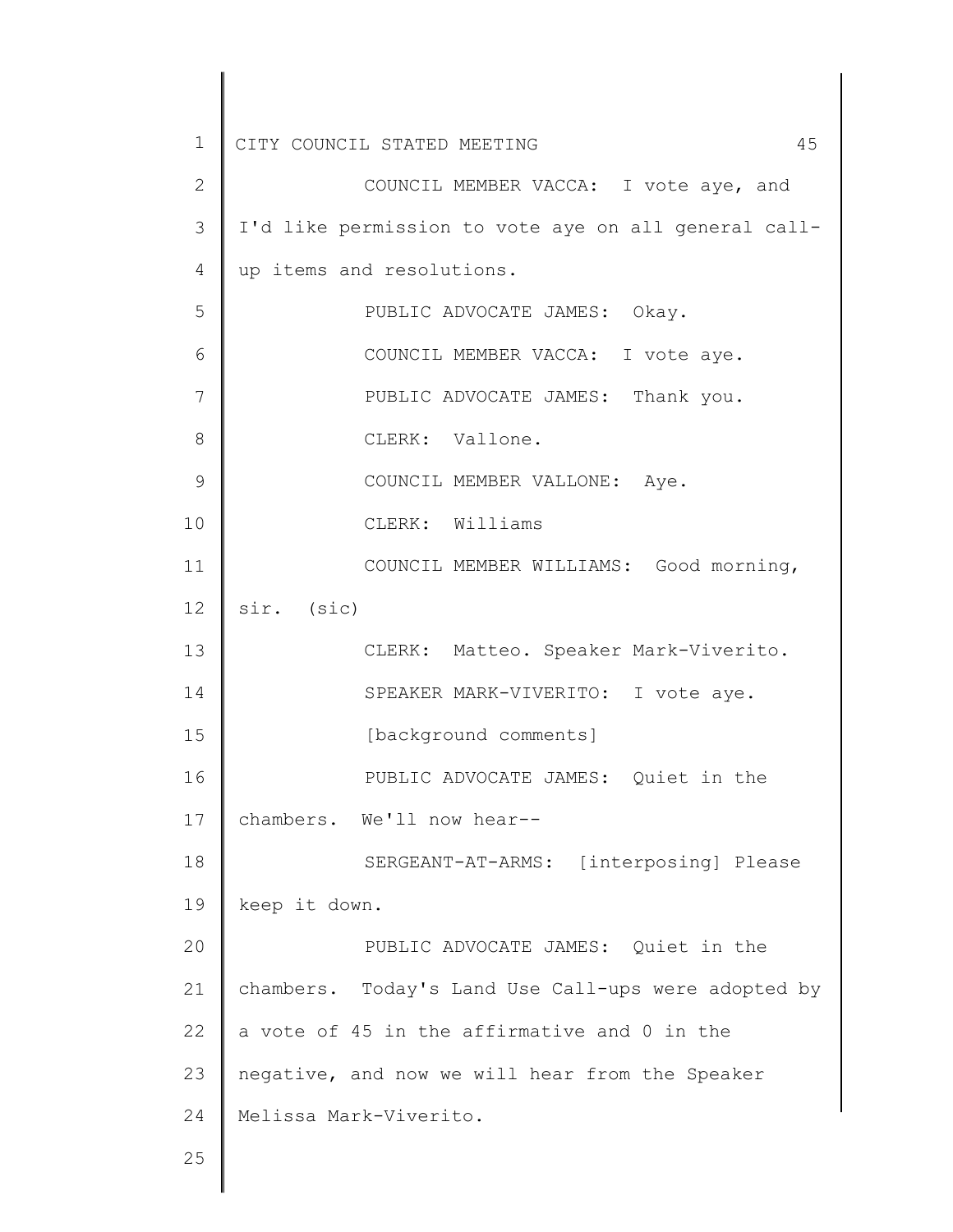2 3 4 5 6 7 8 9 10 11 12 13 14 15 16 17 18 19 20 21 22 23 24 25 SPEAKER MARK-VIVERITO: So I want to say good afternoon to all my colleagues and I--I know the Rabbi has left, but I thank him for the Invocation and for reminding us that we--at least Rachel, who I mentioned is the--is the woman who had the seizure upstairs is being taken care of and so I definitely on behalf of the Council wish her this--a good recovery. I'll be following up with her tomorrow, and as we all know this past week, we had a horrible earthquake in Ecuador where over 400 lives were lost. There was also an earthquake in Japan where at least 32 people were killed. In the case of Ecuador, obviously thousands more were injured. A lot of devastation that has happened in both. So I want to ask my colleagues that you recognize and remember and keep those in our thoughts, those who were killed, injured or otherwise impacted by these two recent earthquakes in Ecuador and Japan and definitely our thoughts and prayers over all the victims of both these tragic disasters. So today on our agenda, we're going to be voting on legislation, which will amend the filing fees for permits from the Department of Buildings. Under this bill, permit fees would decrease for one, two or three-family homes, and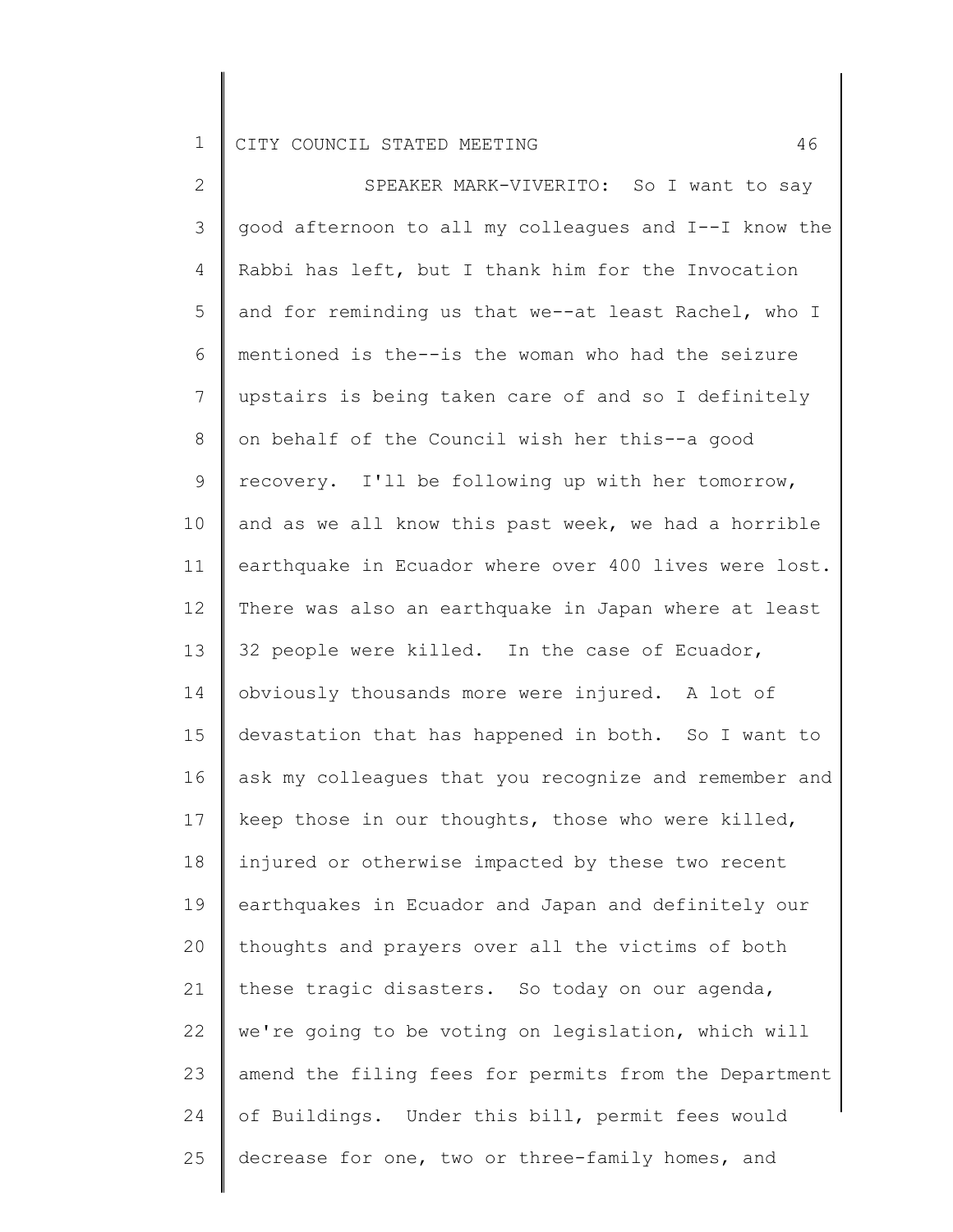| $\mathbf 1$    | 47<br>CITY COUNCIL STATED MEETING                     |
|----------------|-------------------------------------------------------|
| $\mathbf{2}$   | increase for larger building. In addition, this law   |
| 3              | will allow the Department of Buildings to increase    |
| $\overline{4}$ | permit fees in the future offset future costs.        |
| 5              | Additionally, the Council will be voting on two bills |
| 6              | to extend the tax exemption and abatement program for |
| $7\phantom{.}$ | renovations in residential buildings. The program     |
| 8              | commonly known as J51 expired on June 30th of 2015.   |
| $\mathsf 9$    | These bills will extend the program through June 30th |
| 10             | of 2019.                                              |
| 11             | On staff--for the staff I want to thank               |
| 12             | Jeffrey Baker, ED Adkin, Jim Wilcox, Megan Chin,      |
| 13             | Diego Patino, Jose Conde, Sara Gastelum, and Council  |
| 14             | Williams as the sponsor of both bills, and I'll ask   |
| 15             | him to say a few words.                               |
| 16             | COUNCIL MEMBER Williams. Thank you Madam              |
| 17             | Speaker for your leadership on--on all of these       |
| 18             | bills. I'm pleased to sponsor Intro No. 831 and       |
| 19             | Intro 1118 and 1119, also at the--the request of      |
| 20             | Mayor. Intro 831 essentially reduces fine and permit  |
| 21             | fees [coughs] to DOB for smaller buildings, increased |
| 22             | fees for larger ones. They said in the press          |
| 23             | conference decreasing new buildings and alteration    |
| 24             | filing fees will lessen the financial burden on the   |
| 25             | smaller building owners, and encourage the            |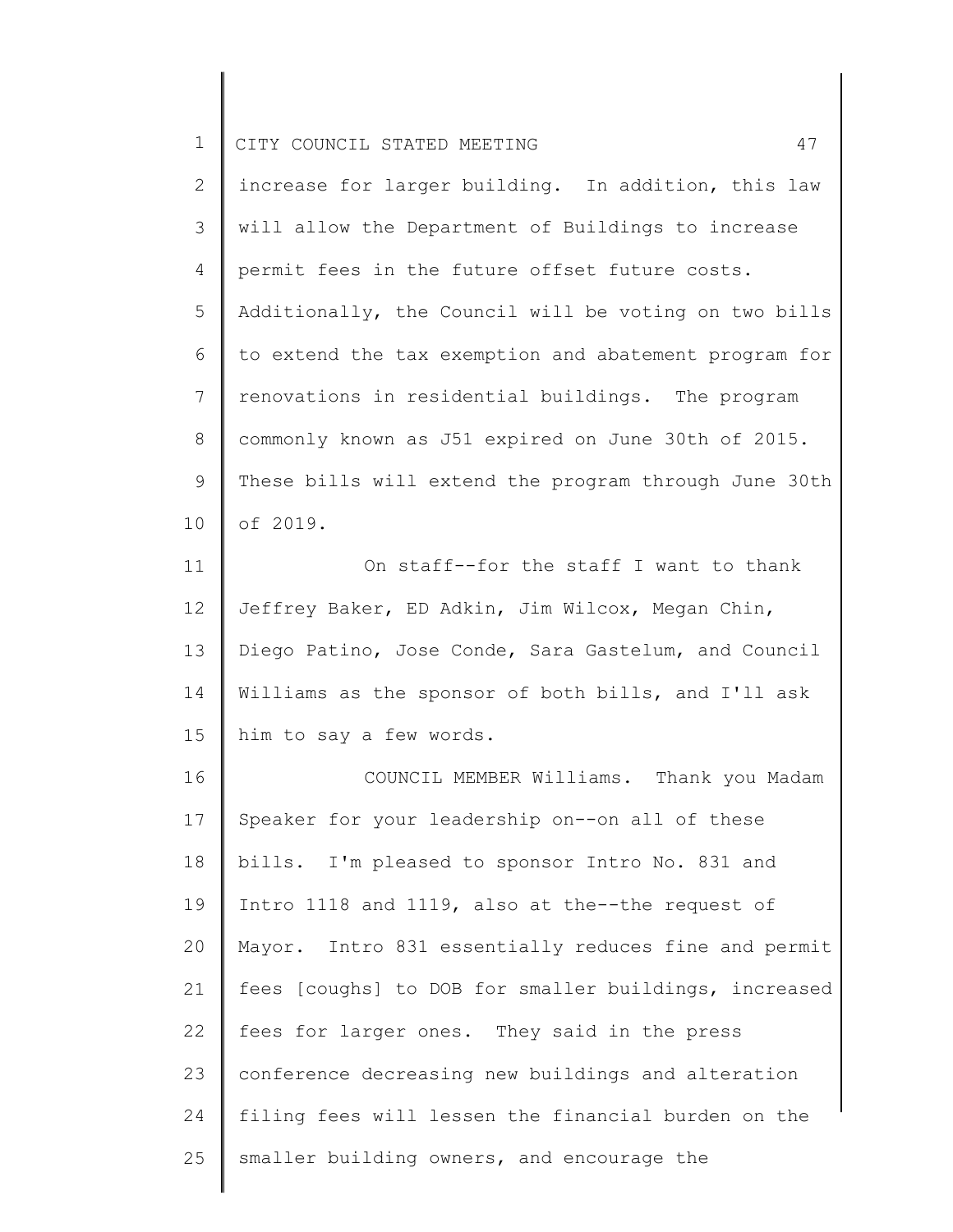2 3 4 5 6 7 8 9 10 11 12 13 14 15 16 17 18 19 20 21 22 23 24 25 maintenance of their properties. There is an increase in fees for larger developments including as what--included as well. Permit fees have not been addressed or touched or even looked at since 1991. It was about time that they were looked at and adjusted particularly for the amount of work that is done in the DOB and the amount of--amount of continued work that we ask for them to do. In doing so would modernize the fee structure without burdening our small building owners. I want to thank Speaker and her team along with the staff of the Housing Committee for moving the bills, including Laura Popa, Matt Gewolb, Jeff Baker, Ed Adkin, Jen Alcox. [background noise] Megan Chin, Guillermo Patino, Jose Conde. I also want to thank Nick Smith, my Deputy Chief of Staff from my office. I'm also pleased about J51. It reduces the taxable assessed value, which is the basis for calculating real estates and reduces the tax--actual tax that has been charged against a property. As we are passing this today, it's important for me to note that I--I very much look forward to quickly continuing the conversation with the Administration and stakeholders on how we can improve the program. I look forward to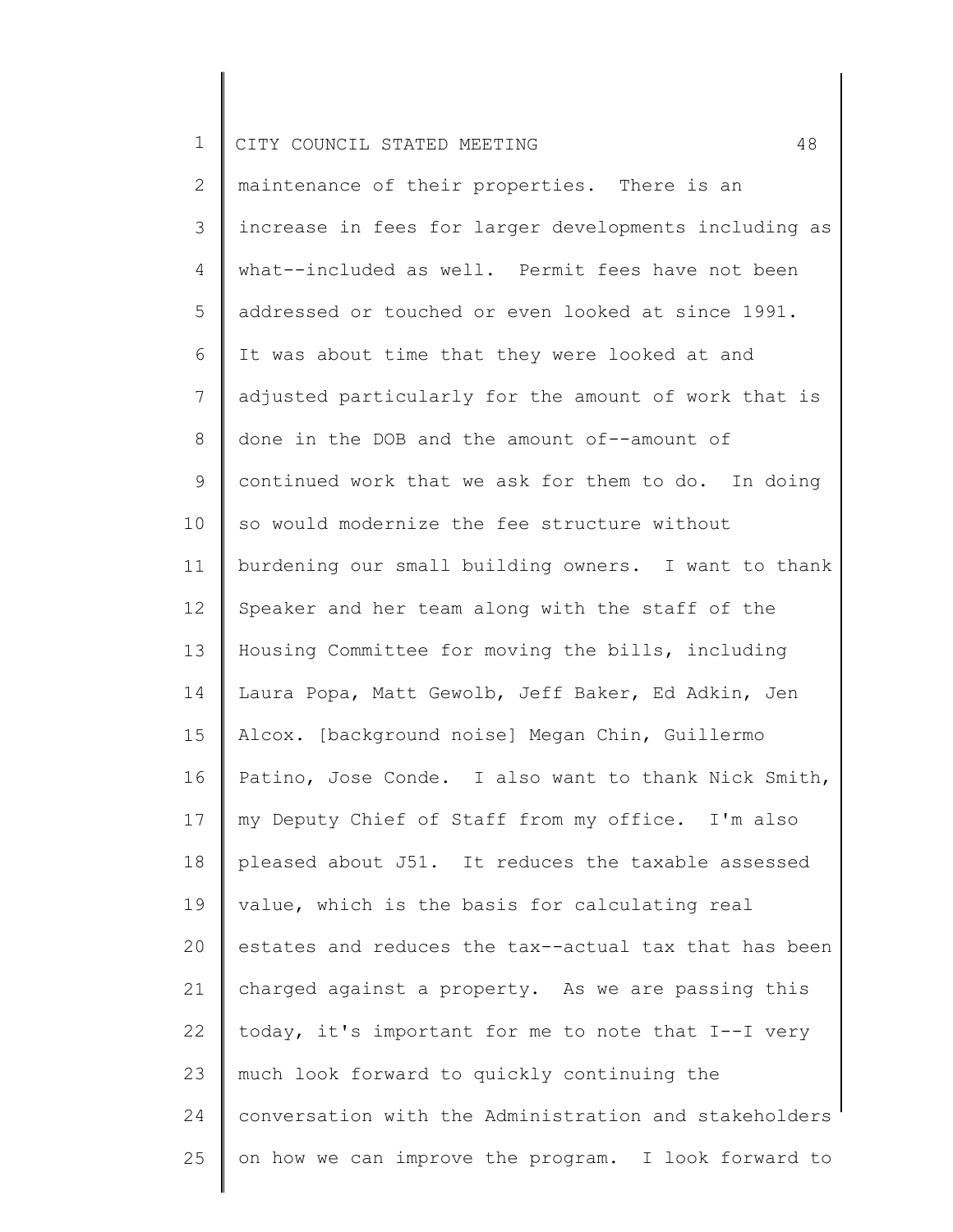2 3 4 5 having that discussion very soon. I want to thank the Speaker and her team and the Housing Committee including all the people I already mentioned. Thank you very much.

6 7 8 9 10 11 12 13 14 15 16 17 18 19 20 21 22 23 24 25 SPEAKER MARK-VIVERITO: Thank you and next we're going to be voting on legislation to Amend the Displaced Building Service Workers Law, a policy that was enacted in 2002 in response to the September 11th attacks. This law protects the job security of building service workers whose jobs may be at risk from buildings that change ownership. The current law requires employers or building service workers to retain their workers for 90 days when there is any change in ownership of the building, or in the contract of providing services. After 90 days workers must be evaluated and those workers deemed satisfactory must be offend--offered continued employment. This legislation would also amend the law to cover employers who are tenants in these buildings. Additionally, as this law has not been updated in 14 years, this bill increases the maximum amount that an employee can make and still be covered by this law from \$25 per hour to \$35 per hour, and requires that this number be annually adjusted for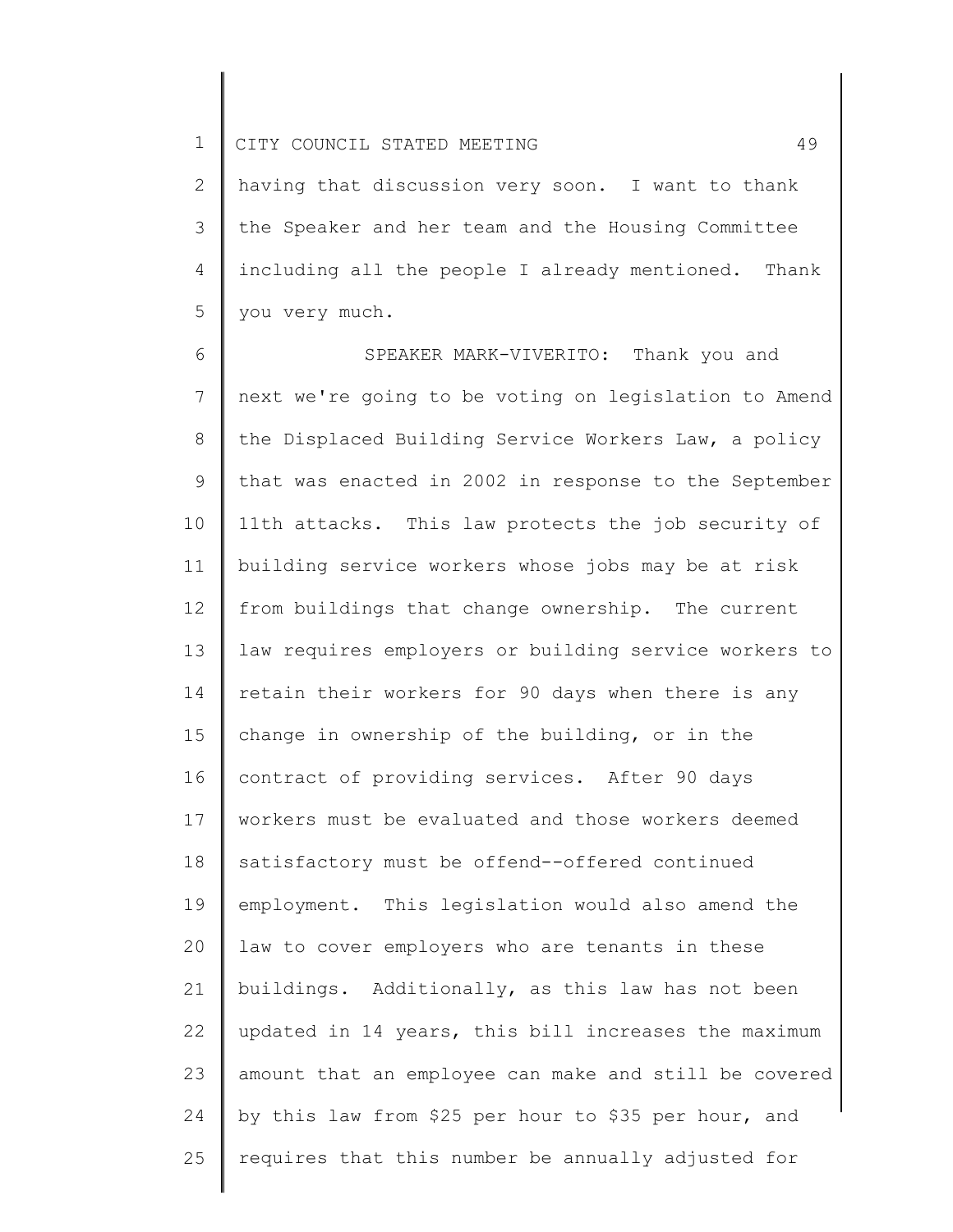2 3 4 5 6 inflation. For the staff, I want to thank Matt Carlin, Gafar Zaaloff, Candice(sic) Stephenson and Robert and Robert Newman. Robert Cornegy is the lead sponsor of this bill, and I would ask him to say a few words.

7 8 9 10 11 12 13 14 15 16 17 18 19 20 21 22 23 24 25 COUNCIL MEMBER CORNEGY: [off mic] Wait, wait. [on mic] thank you, Madam Speaker. The original Displaced Building Service Workers Act passed in 2002 and has been cited as a model for other legislation in New York City and across the country. But like key pieces of physical infrastructure, important laws sometimes need maintenance to remain strong. Intro 1004 will update the Displaced Building Service Workers Act to ensure that it remains effective in the years to come. Building service workers and their families are still working of and in need of reasonable protections to keep their jobs secure at times of transition. This bill takes into account the higher cost of living that building service workers and all New Yorkers are affected by, and extends displacement protections to cover workers earning up to \$35 an hour. It also expands the types of workplaces covered by adding major commercial lessees and transitions into in-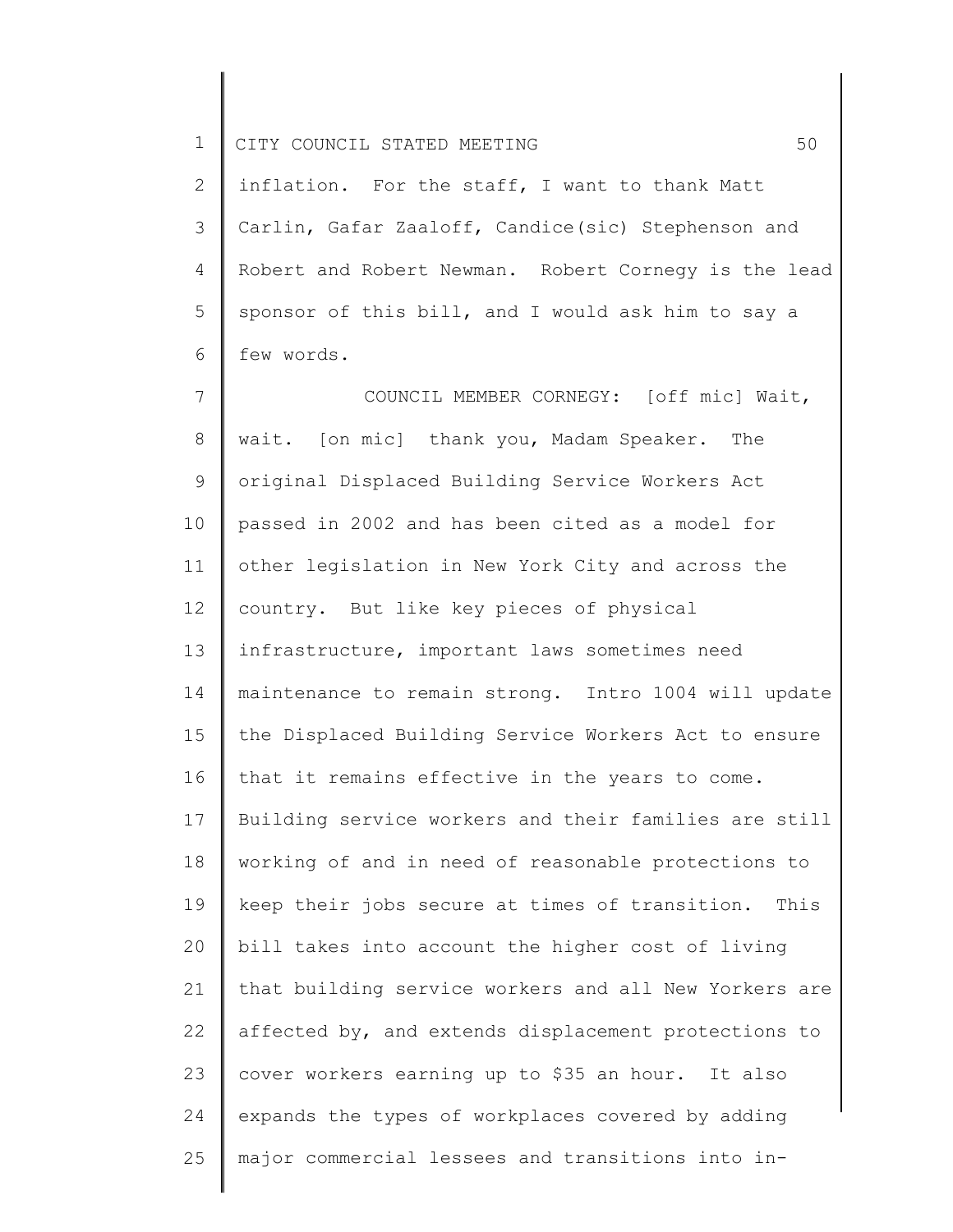2 3 4 5 6 7 8 9 10 11 12 13 14 15 16 17 18 19 20 21 22 23 24 25 sourcing and/or outsource of maintenance work. I'm proud to be the bill's prime sponsor, and that this Council has acted to ensure that this model law does not become obsolete. It's also wonderful that a total of 40 members have signed on as sponsors and that's a landslide. I'd like to thank Speaker Melissa Mark-Viverito and Civil Service and Labor Committee Chair Daneek Miller for supporting this bill and for devoting staff resources to bringing it to the floor. In particular, Matt Carlin's work on this bill was instrumental in getting us to this place and, of course, I relied on the assistance of my own Legislative Director Dinah Shore Gross. Finally, I'd like to recognize and congratulate 32BJ members, leadership and staff. You are united in fighting for these changes, and I'm so proud to have worked alongside you and your be--and on your behalf to get it done. Thank you. SPEAKER MARK-VIVERITO: Thank you. Next, we're voting on legislation to require support services--service agencies such as the Human Resources Administration, Department of Homeless Services and Department of Education to develop a coordinated multi-agency plan to provide services in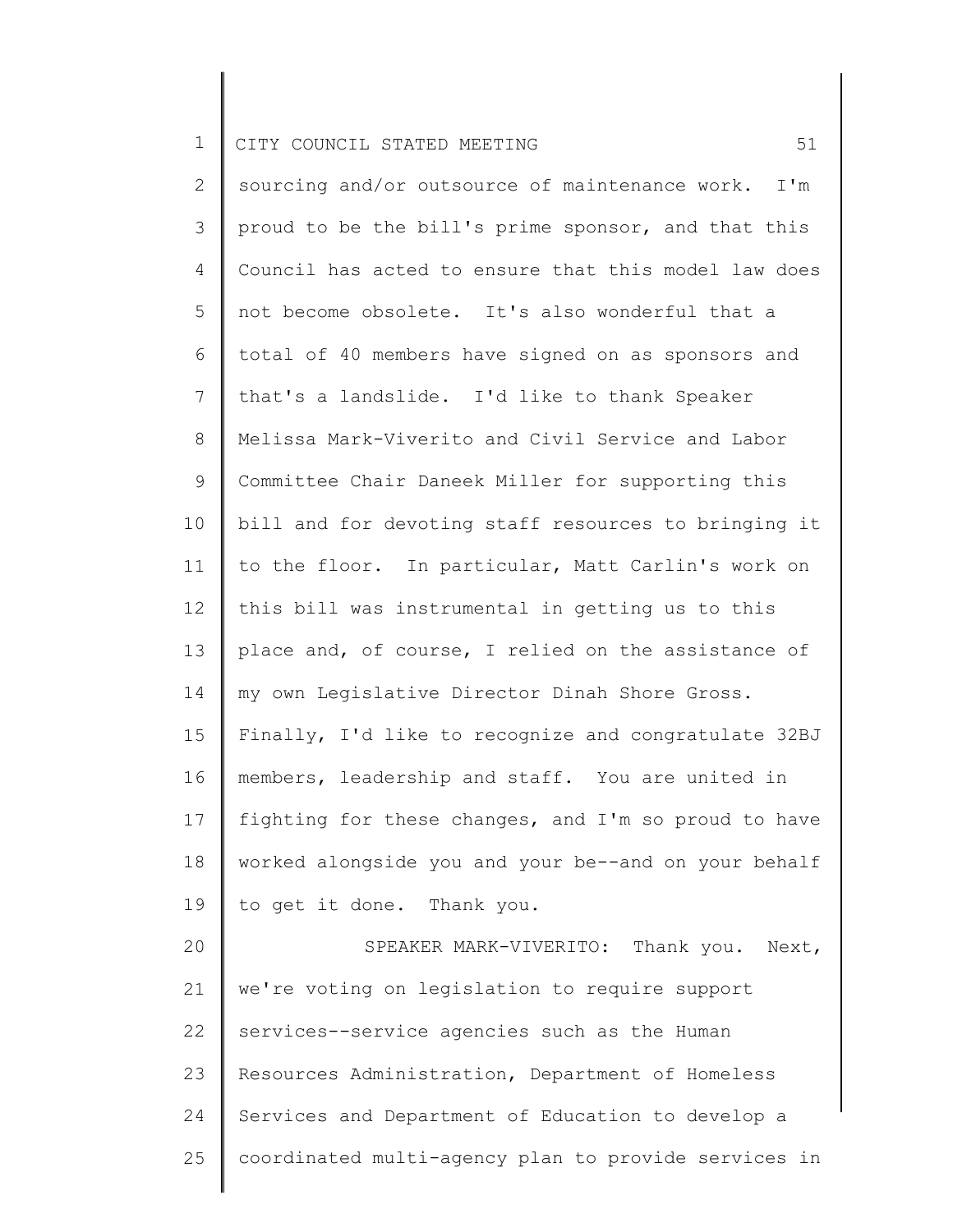2 3 4 5 6 7 8 9 10 11 12 13 14 15 16 17 18 19 20 21 22 23 24 priority areas. [coughs] Often times, underlying problems in a community such as homelessness, unemployment and drug and alcohol abuse contribute to higher crime rates. Residents in these communities may face extra difficulties maintaining independence or improving quality of life without supportive and coordinated support services. The hope is by addressing the underlying problems, crime levels will decrease. This legislation will help agencies target areas most in need, and will ensure that sufficient support services are available where they are most needed. Under the bill, the New York City Police Department would annually identify the top 35 priority areas in the city where issues such as homelessness or drug abuse are contributing to high levels of crime, and share that information with the Mayor, the Council and support service agencies. This information will be used in developing a strategy to better serve the needs of those communities. Staff, I want to thank Deepa Ambekar, Beth Golub, Laurie--Laurie Wenn and Ellen Eng, and Council Member Gibson is the sponsor of this bill and I would ask her to say a few words.

25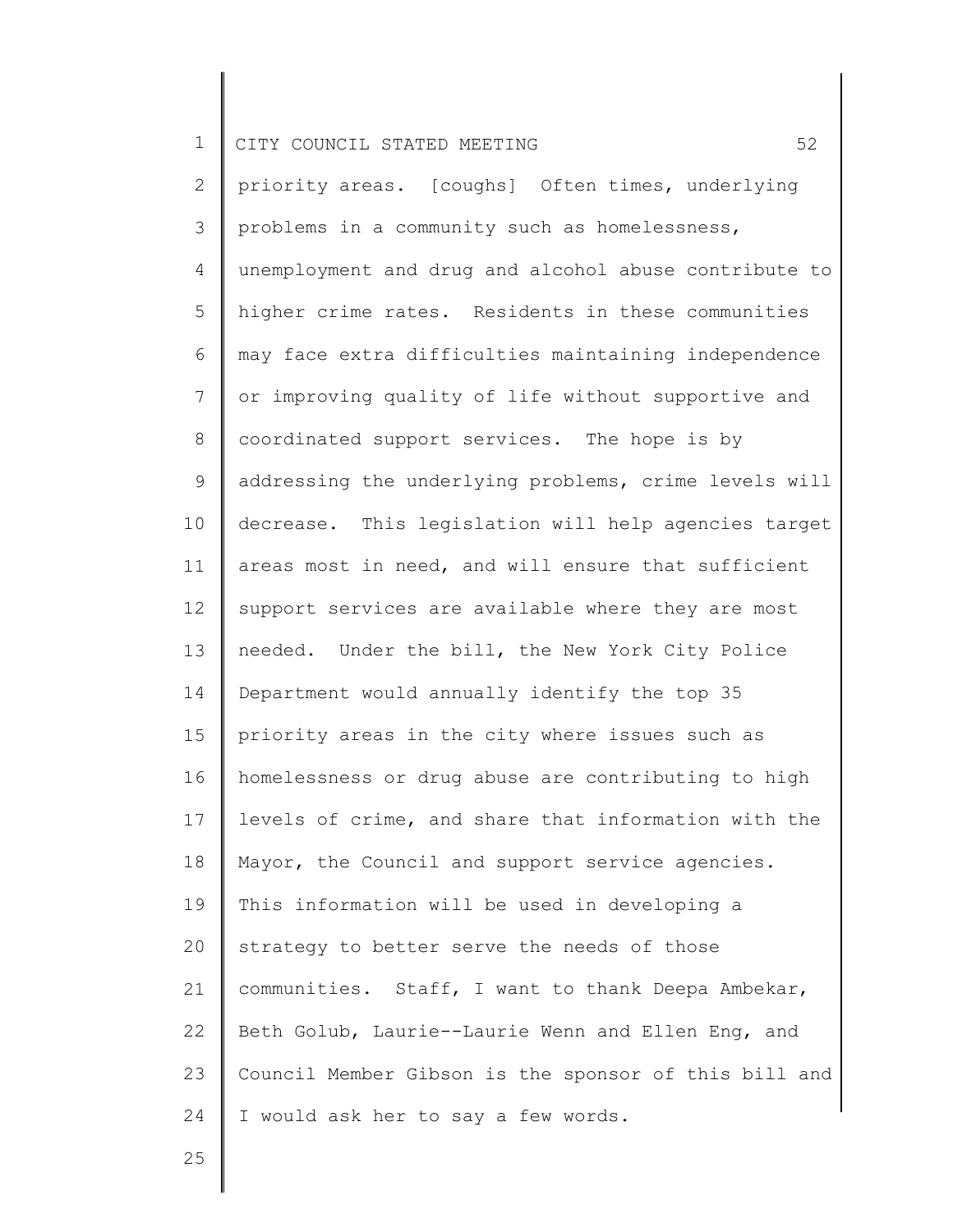2 3 4 5 6 7 8 9 10 11 12 13 14 15 16 17 18 19 20 21 22 23 24 25 COUNCIL MEMBER GIBSON: Thank you very much, Madam Speaker, Madam Public Advocate, colleagues. Good afternoon. I am truly proud to sponsor Intro 809-A, and I'm thankful for the Speaker and all of my colleagues and staff who have truly worked extremely hard on this important bill. This bill will require the development and implementation of a multi-agency plan to further drive down crime by coordinating targeted social services in many of our most vulnerable neighborhoods across our city. We know that decreasing crime in our community goes way beyond the traditional work of law enforcement. We know also that criminal activity does not happen in a vacuum, and occurs more frequently in areas of high poverty and low opportunity. By examining city agencies' work in high crime areas, and legislating their increased coordination, this bill and this City Council will be innovating a new method of fighting crime that will yield a safer and healthier city of New York. Specifically, Intro 809-A will create a multi-step plan that will be carried out annually by the NYPD, the City Council the Mayor's Office and relevant city agencies. First, the NYPD will identify the top 35 areas within our city that have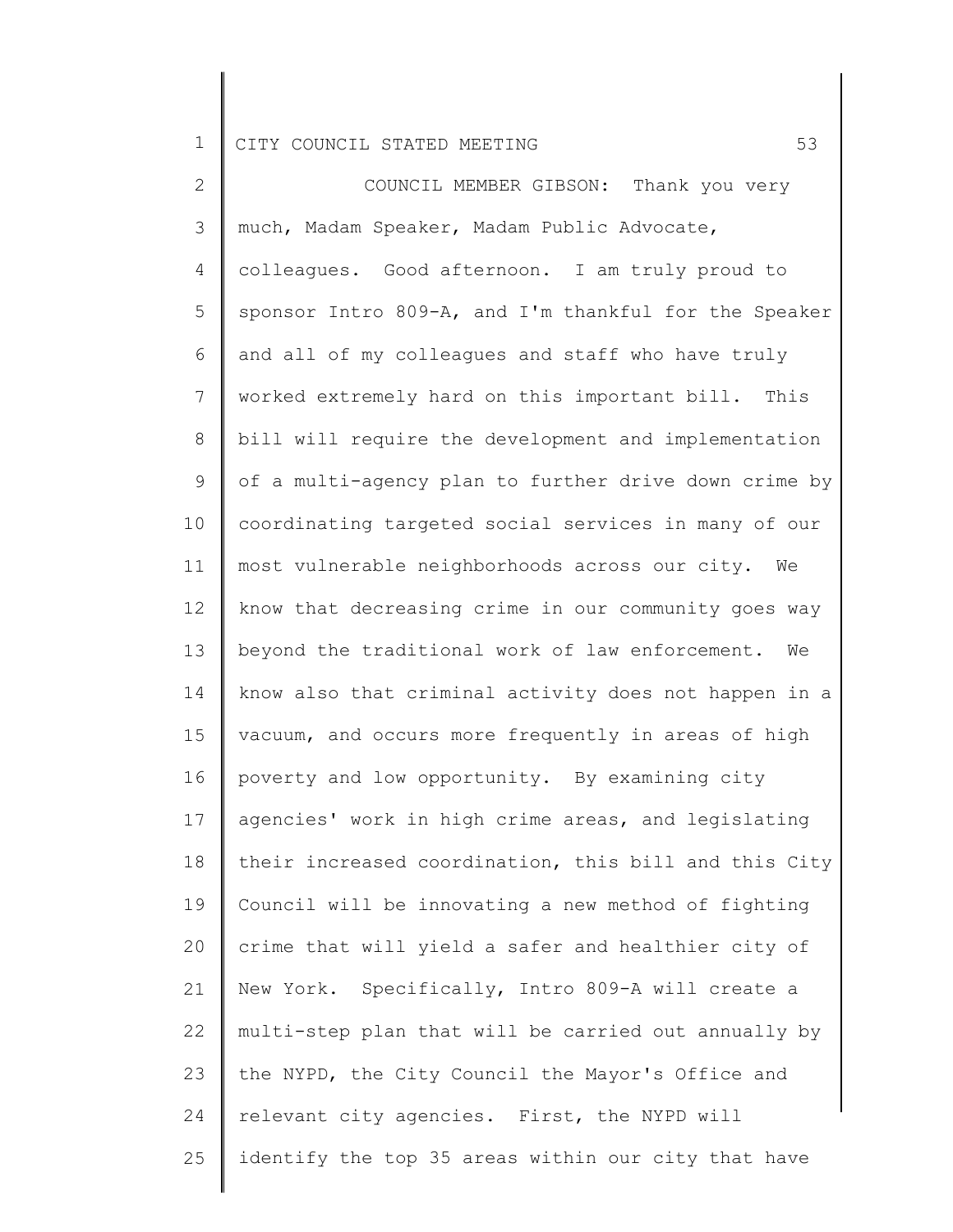2 3 4 5 6 7 8 9 10 11 12 13 14 15 16 17 18 19 20 21 22 23 24 25 experienced the highest number of major felonies in the previous year. Using this data, support service agencies will then be required to report on the services offered in the identified high crime neighborhoods in which greater that 20% of the population is below the poverty line. The Administration will use this information to provide increased social support, and better coordinate anticrime and anti-poverty efforts within these high crime areas addressing the root underlying causes of crime and improving the overall quality of life. I'm extremely proud to sponsor this bill, and certainly working with all of my colleagues spearheading our ongoing efforts to ensure that public safety remains a top priority. I thank our Speaker Melissa Mark-Viverito for her commitment to a holistic approach to criminal justice and all of my colleagues who have sponsored this bill. I especially want to recognize Council Member Ritchie Torres for his continued support. I want to thank our City Council Legislative staff including Laura Popa, Matt Gewolb, Rachel Cordero, Deepa Ambekar, Beth Golub, Laurie Wenn, Ellen Eng, Rob Calandra, Theo Moore, Faiza Ali, Brian Crow, and my staff Kaitlyn O'Hagan and Dana Wax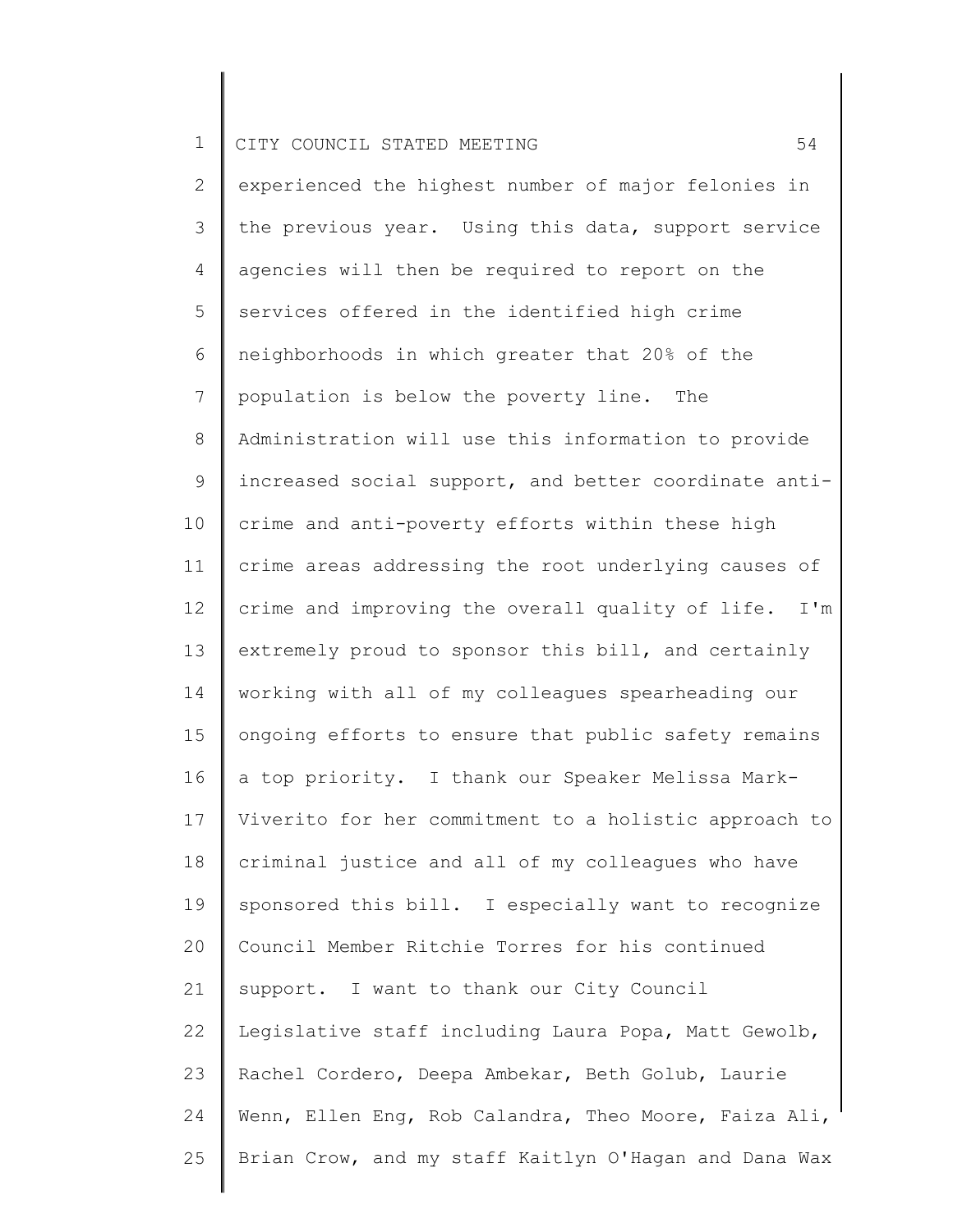2 3 4 5 6 7 8 9 10 for their efforts in getting this bill to the floor. I thank all of my colleagues for their sponsorship and certainly urge all of you to support this measure in our ongoing efforts to recognize the need for important oversight and coordination in our efforts to ensure that public safety is a reality for every New Yorker regardless of the neighborhood they live in. Thank you once again for your support, Madam Speaker.

11 12 13 14 15 16 17 18 19 20 21 22 23 24 25 SPEAKER MARK-VIVERITO: Thank you. Additionally, we're going to be voting on a modified rezoning plan for East New York. This is a plan that was developed of a significant period of time through collaboration between the Council and the Administration, local community boards in East New York and residents of the neighborhood. The end result is a plan that we can be very proud of. This plan will significantly increase affordable housing commitments in the neighborhood and will include for the first time mandatory inclusionary housing. The plan also includes a quarter billion dollars in capital investments for the city for improving schools, infrastructure and community spaces for the residents of East New York. I definitely want to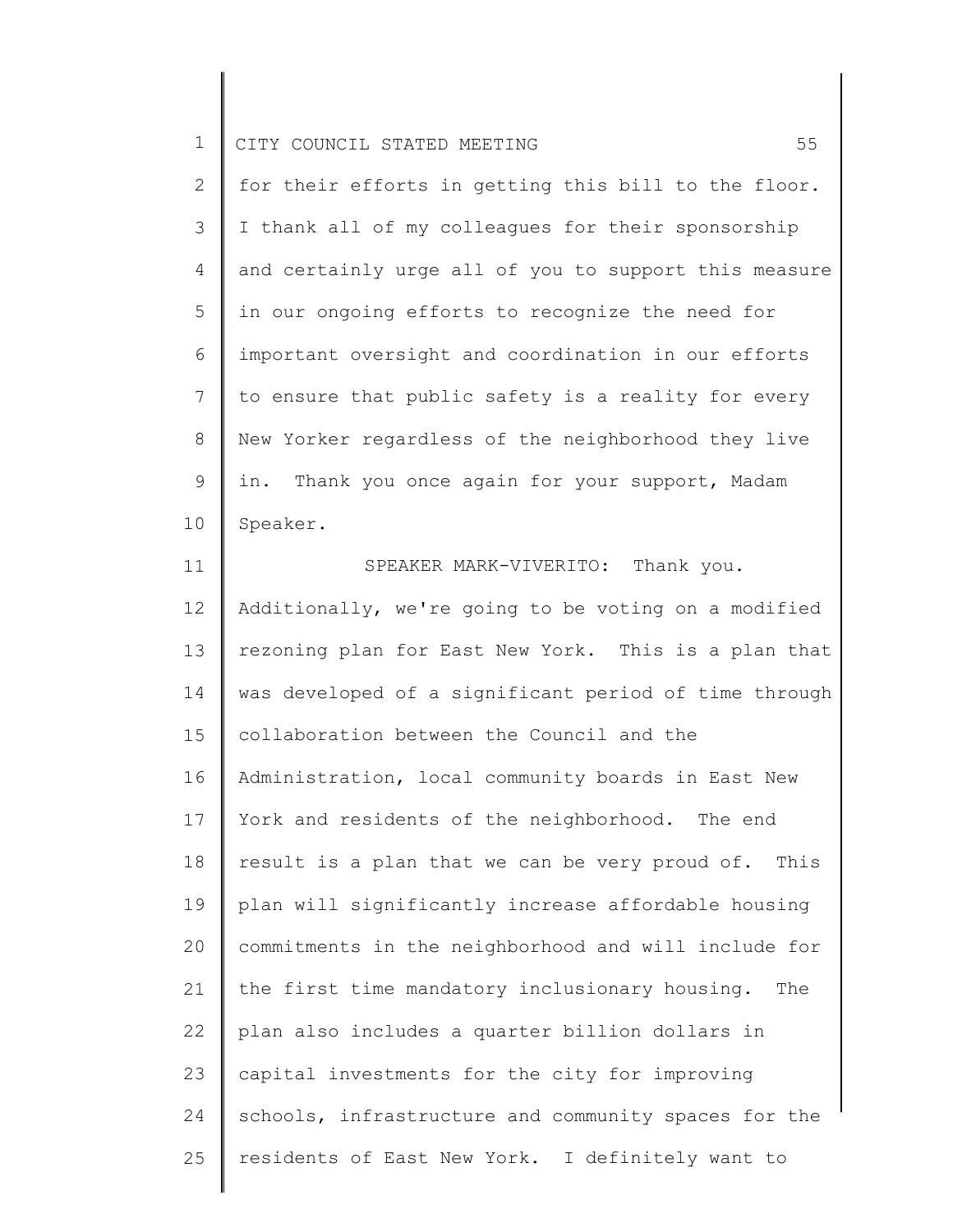2 3 4 5 6 7 thank Raju Mann, the Land Use Department division for all of their help and will ask Council Member Espinal, whose--the zoning this is in, the district and--and Council Member Greenfield and Richards to then say a few words starting off with Council Member Espinal.

8 9 10 11 12 13 14 15 16 17 18 19 20 21 22 23 24 25 COUNCIL MEMBER ESPINAL: Thank you, Madam Speaker. The East New York Community Plan that we are voting on today is not the plan that was proposed by City Planning so many moths ago. It is a much, much better plan and it was made better by the tireless advocacy of my community including the Coalition for Community Advancement who worked from day one to make sure the Administration explored every option to increase affordability and prevent displacement. This process is deeply personal to me because as may of you are already aware, I'm not just an elected official who represents this community in the Council, I have also lived in Cypress Hills my entire life and continue to do so. My family story is very similar to a lot of those who live in the community. My parents immigrated to this country from the Dominican Republic and worked as government workers in industrial business areas making an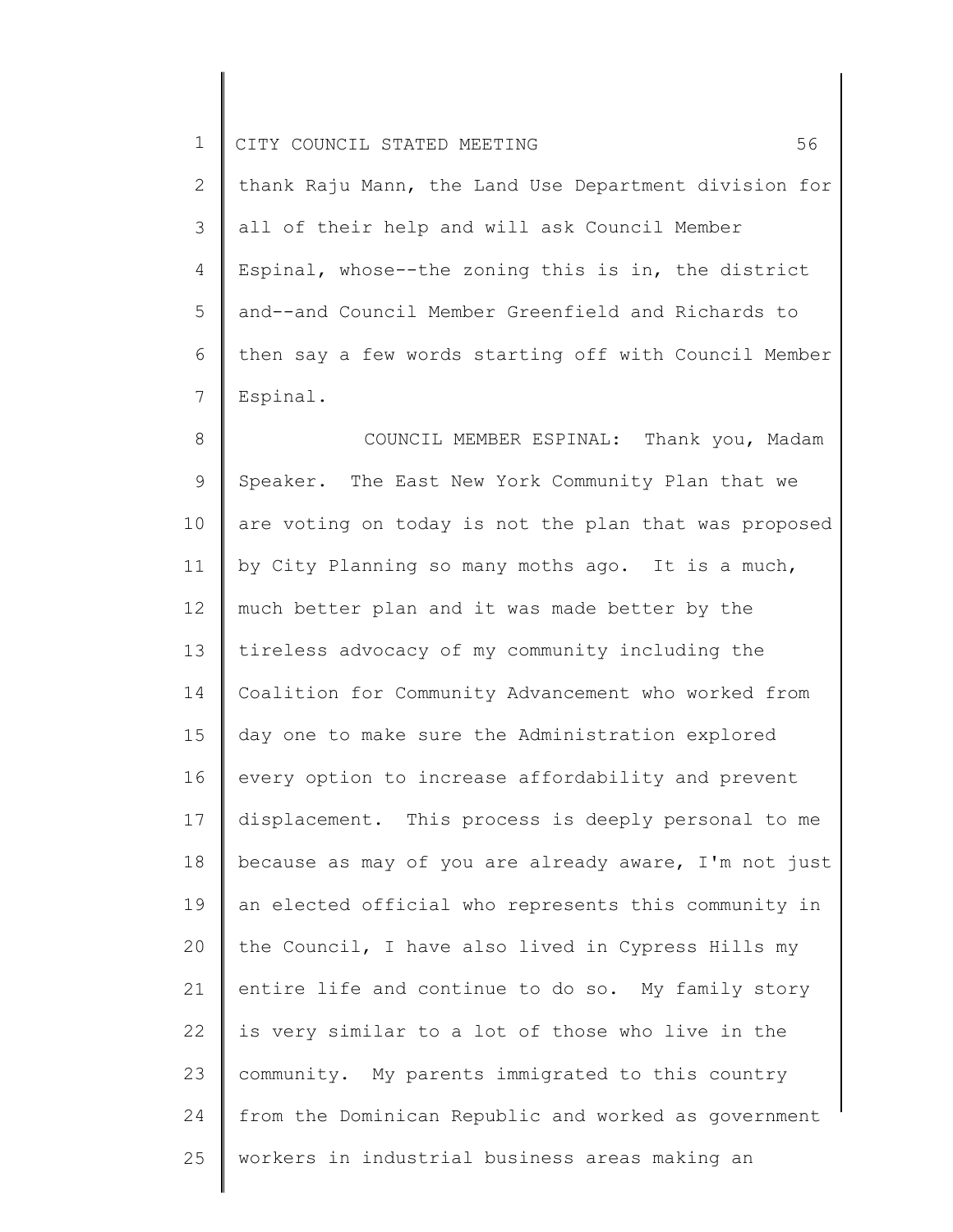2 3 4 5 6 7 8 9 10 11 12 13 14 15 16 17 18 19 20 21 22 23 24 25 average of \$30 to \$40,000 a year where they were able to save up money and buy a two-family home and raise six children in Cypress Hills of East New York. Over the years, I alongside my neighbors lived to witness decades of disinvestment by city and state administrations. But through the struggles of drugs and crime, I was able to see the strength and resilience of a close knit community who came together to keep our neighborhoods going. A community that historically has been the place where working class and immigrant families can achieve the American dream and call home. Today, our community continues to be tested. The reality is that our families are facing difficult times. The cost of rent and mortgages are rising quickly. Because of this, illegal basement apartments are a norm. Our roads are in constant disrespect--disrepair, our schools are overcrowded, and kids are taught in trailers instead of classrooms. Unemployment in East New York is double that of other neighborhoods throughout Brooklyn and the City. People say this plan will only speed up gentrification, but gentrification is already knocking on our door. And if I stood here today and announced this plan,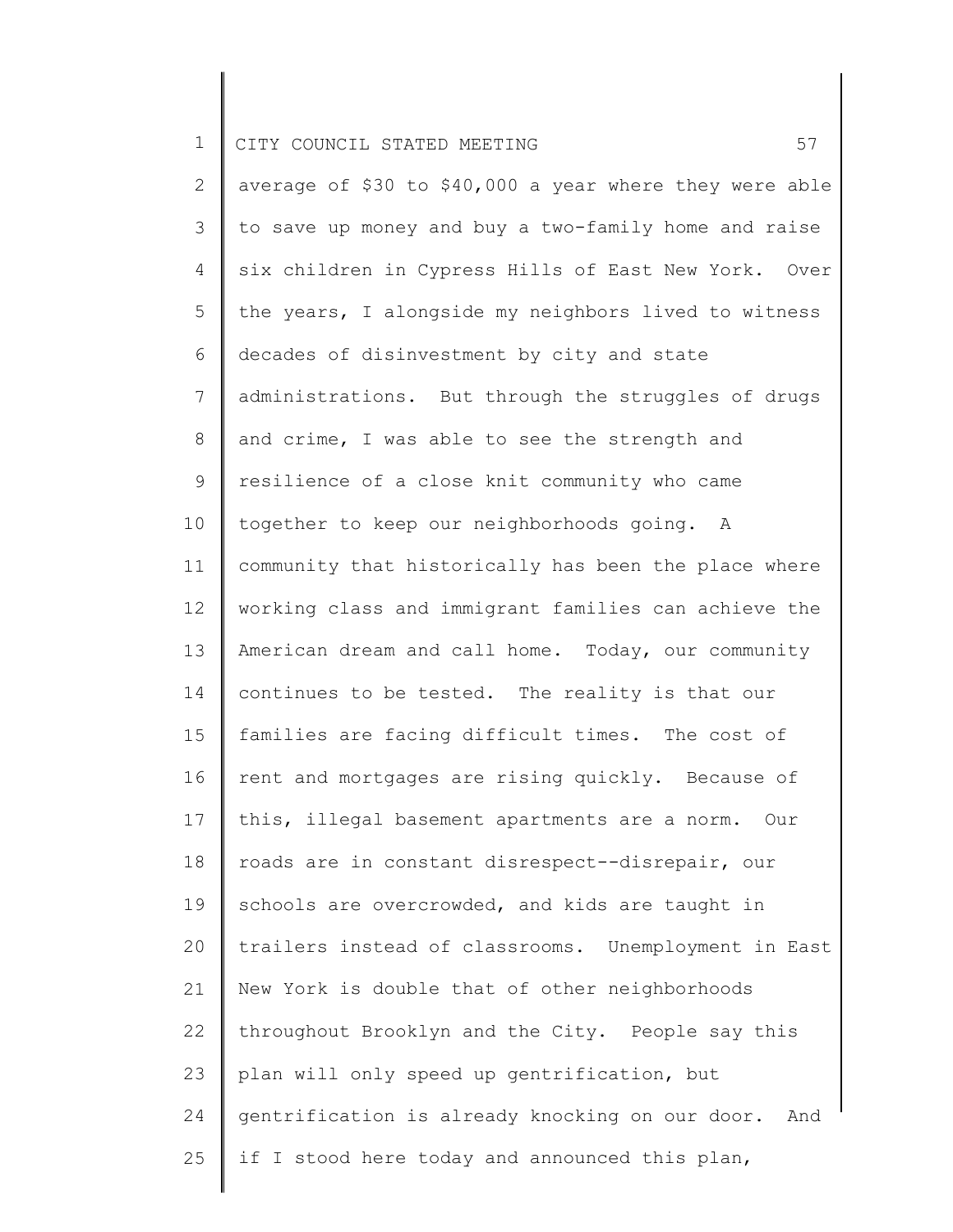| $\mathbf 1$    | 58<br>CITY COUNCIL STATED MEETING                      |
|----------------|--------------------------------------------------------|
| $\overline{2}$ | current market pressures will continue to push people  |
| 3              | out. This plan is an anti-gentrification plan          |
| 4              | because it invests in our communities so that our      |
| 5              | residents are better protected and better prepared as  |
| 6              | change inevitably comes to East New York. This will    |
| $7\phantom{.}$ | provide my constituents with the tools they need to    |
| 8              | stay in the neighborhood they call home. It isn't      |
| 9              | just about building affordable housing, but about      |
| 10             | rebuilding a neighborhood that has been neglected for  |
| 11             | decades, and that takes more than just housing. It     |
| 12             | takes investments in our infrastructure, parks, and    |
| 13             | schools and support for our small homeowners and       |
| 14             | local businesses. I fought for a better plan, and      |
| 15             | I'm proud that we are going--we are voting on today    |
| 16             | is a comprehensive plan that addresses the main        |
| 17             | priorities. First, we are creating affordable          |
| 18             | housing that's affordable to our community today. I    |
| 19             | fought hard for very deep affordability. These will    |
| 20             | be the most affordable units HPD has ever committed    |
| 21             | to in the city, and as a result the new plan now       |
| 22             | includes more units for families making below \$30,000 |
| 23             | a year on public sites, an additional--an additional   |
| 24             | public site where more than 100 units of affordable    |
| 25             | housing will be built. A plan to make homeless         |
|                |                                                        |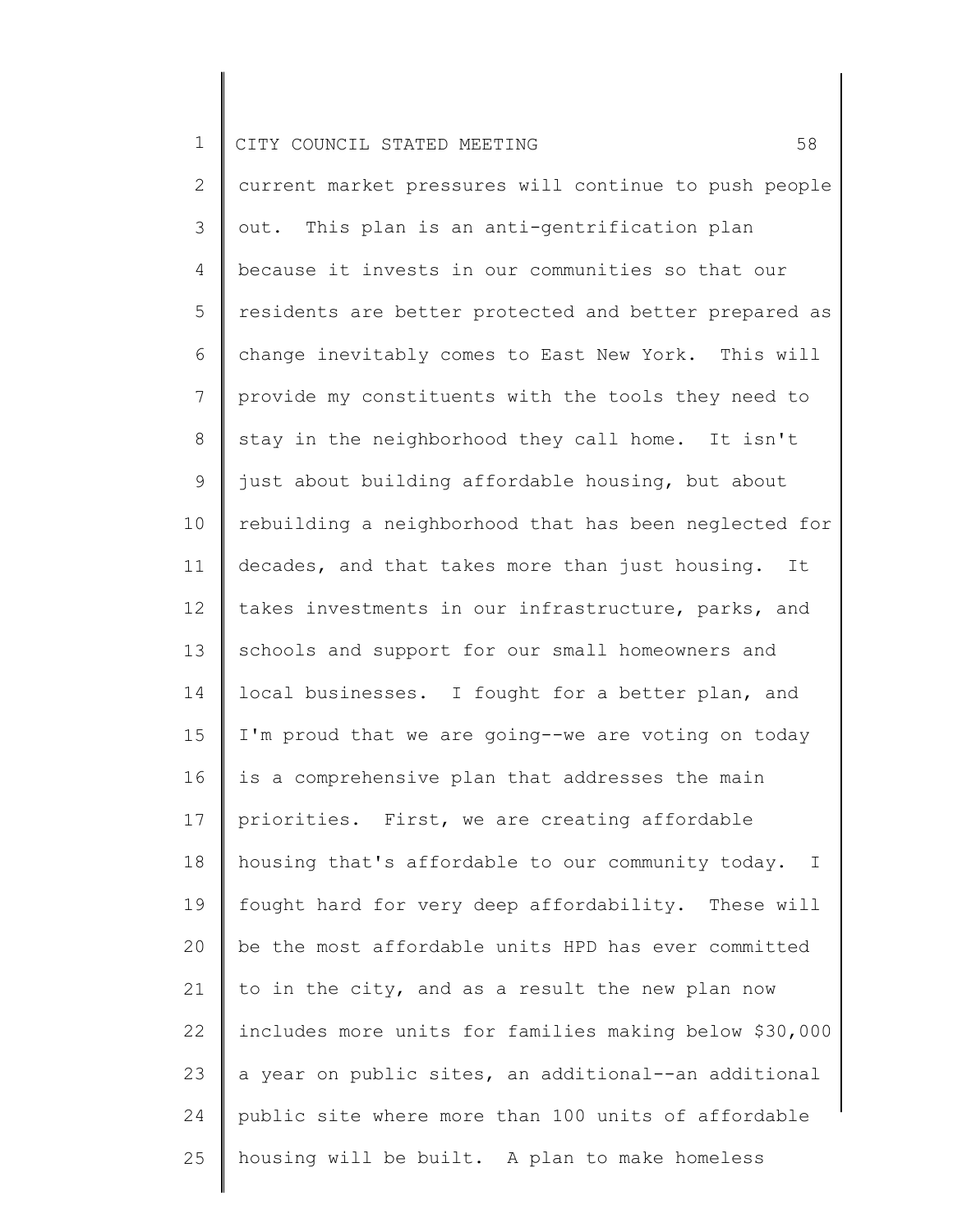| $\mathbf 1$    | 59<br>CITY COUNCIL STATED MEETING                     |
|----------------|-------------------------------------------------------|
| $\mathbf{2}$   | families making below 30% AMI back to their community |
| 3              | by funding 500 LINC vouchers, which will get them out |
| 4              | of the homeless shelters and into housing. A          |
| 5              | commitment to close a homeless shelter and two        |
| 6              | cluster sites and convert them to permanent           |
| $\overline{7}$ | affordable housing, and a deep affordability option   |
| $8\,$          | at MIH ensuring that more residents at extremely low  |
| $\mathsf 9$    | incomes can get permanent affordable housing.         |
| 10             | Second, we are preventing displacement by preserving  |
| 11             | the affordable housing we already have, ending        |
| 12             | landlord harassment and supporting our small          |
| 13             | homeowners. HPD is aggressively working to renew      |
| 14             | regulatory agreements for the 1,100 units that will   |
| 15             | expire in the next five years, and launching a        |
| 16             | Community Retrofit NYC Campaign to boost              |
| 17             | participation in greenhousing preservation program    |
| 18             | for small buildings. To combat tenant harassment,     |
| 19             | the Administration has agreed to extend the legal     |
| 20             | services offered to tenants from two years to five    |
| 21             | years. To support my small homeowners who make up     |
| 22             | the majority of my community, the Administration has  |
| 23             | agreed to a homeowner help desk specifically for East |
| 24             | New York with financial and legal counselors to help  |
| 25             | homeowners modify mortgages, prevent foreclosures,    |
|                |                                                       |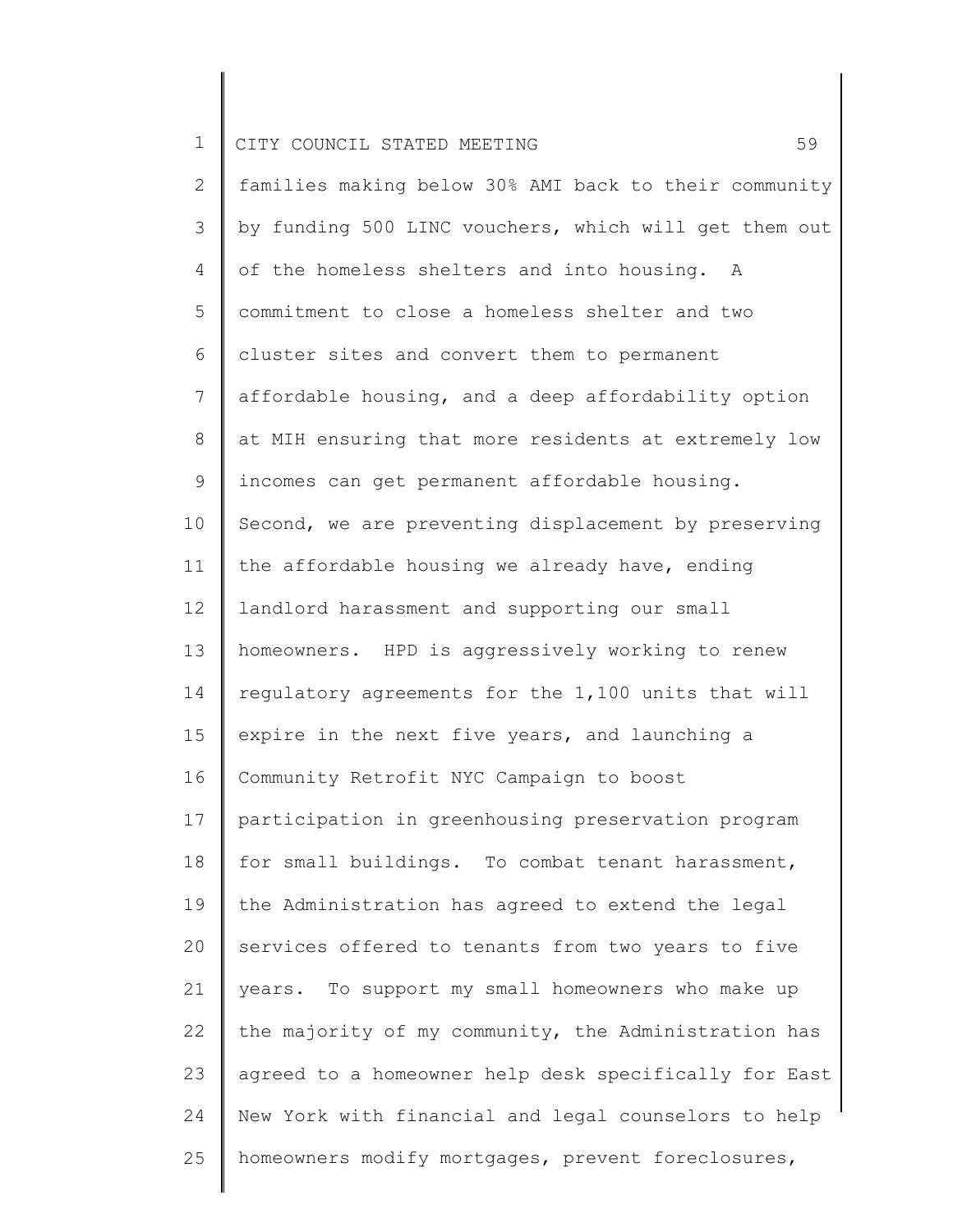2 3 4 5 6 7 8 9 10 11 12 access home repair and weatherization loans, and address scams such a deed thefts. They have also committed--they have also committed convening a working group to study how to legalize basement units in East New York and with it \$12 million to fund conversions or other home repairs. They are boosting programs that assist with water (sic) relief, and down payment assistance for low-income home buyers, and they are supporting our effort to establish a cease and desist zone to stop harassment of homeowners by unscrupulous speculators.

13 14 15 16 17 18 19 20 21 22 23 24 25 Third, I said this plan was to protect our small businesses and create good quality jobs. This plan includes funding to improve our commercial corridors, legal assistance for small businesses to help them renew long-term leases; a retail preservation program by providing affordable commercial spaces for mom and pop shops, something we've never seen in this city. Support for high road retailers; a Workforce 1 Center located in East New York to link our residents to jobs opportunities and training, and \$16 million to improve and expand the East New York Industrial Business Zone, already home to 3,000 good paying jobs, with the goal that these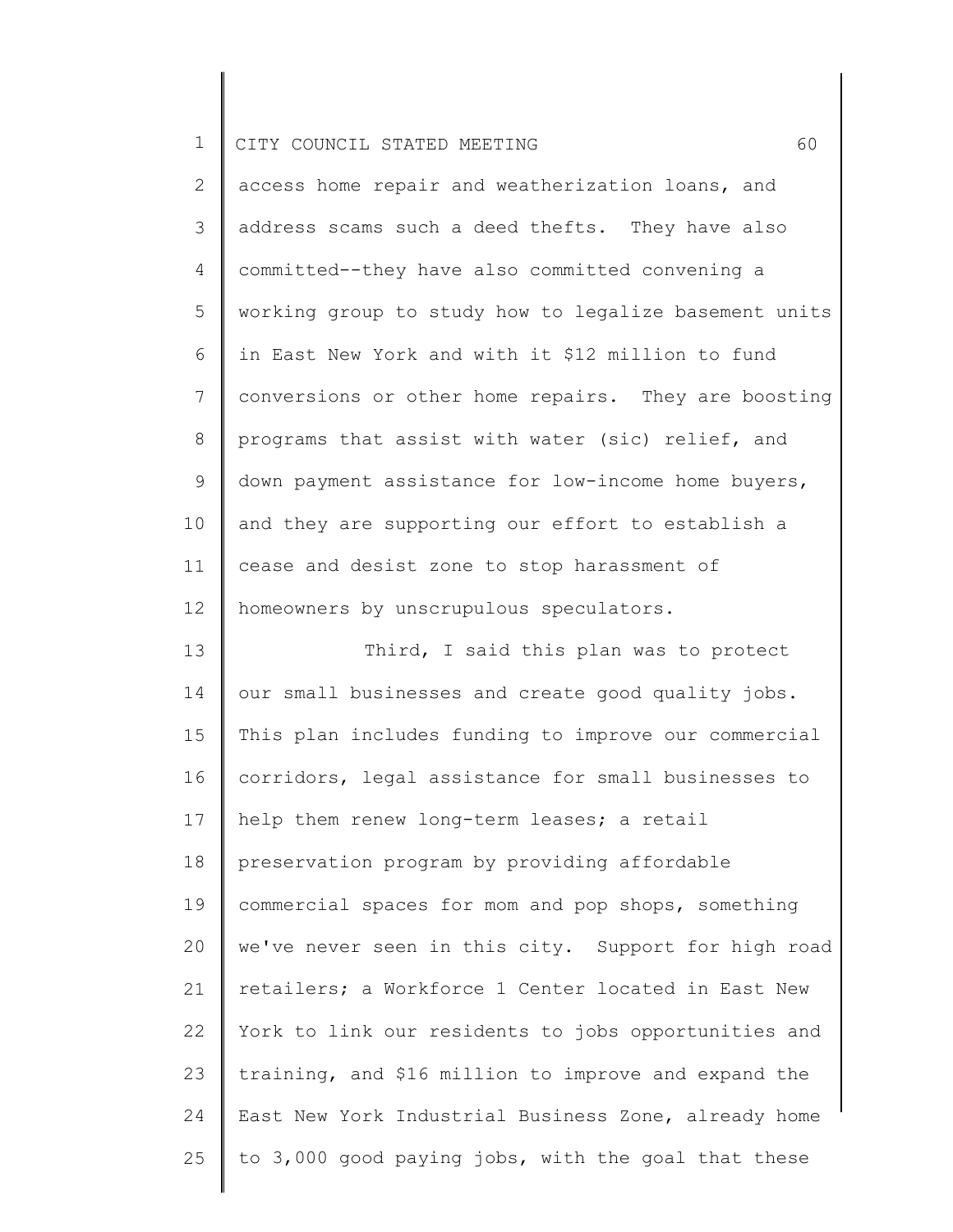1 2 3 4 5 6 7 8 9 10 11 12 13 14 15 16 17 18 19 20 21 22 23 24 25 CITY COUNCIL STATED MEETING 61 investments can create 4,000 new jobs. Finally, I made it clear that we must invest in the infrastructure and services every community needs, our schools, our road, our community centers, and parks. This plan includes more than a quarter billion dollars in capital improvements to the neighborhood, up over \$100 million from what was--was originally proposed. It's a long list with a lot of details, which everyone can read because what made be--what may be the biggest concern of all is making sure that all of this actually gets done. As also, but this has also been addressed through this process. The Administration will be working with the Council to post commitments online, and allow the public to check track the progress. That track--that tracking mechanism combined with the legislation introduced by the Speaker and the Public Advocate and myself will ensure this is just not the largest rezoning in New York City, but the most transparent. Finally, I can't end here without thanking the Speaker Melissa Mark-Viverito and the Council Members Richards and Greenfield for their continued support throughout this entire process. You guys had my back when negotiations got tough, and truly play a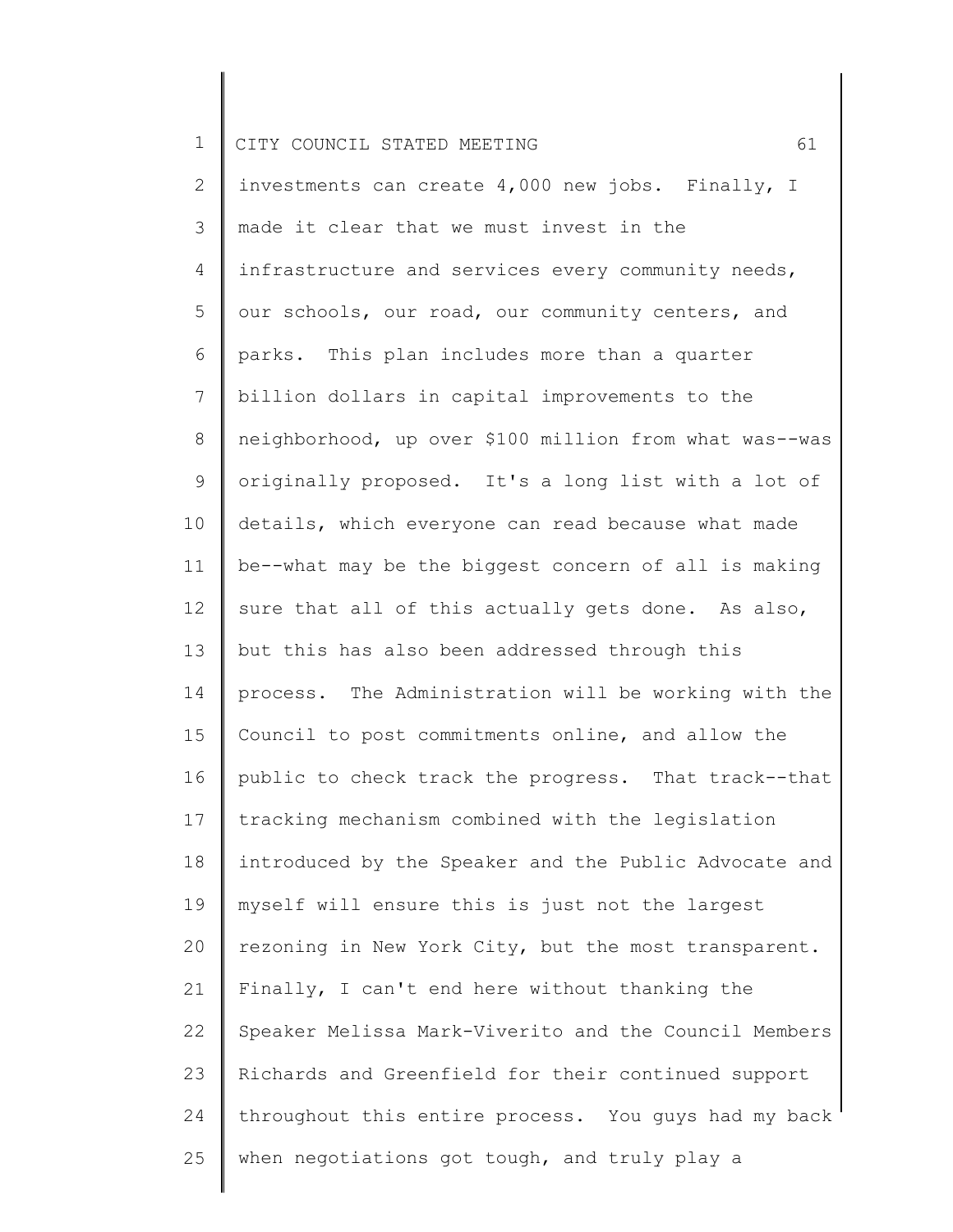2 3 4 5 6 7 8 9 10 11 12 13 14 15 16 17 18 19 20 21 22 23 24 25 significant role in ensuring East New York got the best possible deal. My community including Community Boards 5 and 15, the Coalition, and many individual constituents who throughout--who took valuable- their--sorry. Who through their valuable input helped make this plan the best possible plan we could produce for the district. I would also like to thank the Borough President for his support, and for his many helpful suggestions. I would extend a very special thanks to the Council Land Use Division especially Raju Mann who I kept saying throughout the process, "He's the man." James Lloyd, who have--who both have worked tirelessly on this proposal as well as Ramon--Ramon Martinez for his guidance, and my staff Courtney Patterson, James Lloyd, Louis Brown (sic) for their many, many hours of work on this project, and my friends and family. And finally I would--I would like to thank the Administration for working with me over the last two years, and for agreeing to my many requests. This is the most comprehensive plan the city has ever undertaken, and one that we will use as a template around the five boroughs. This is the beginning of a new day for us. I am confident that this plan will make our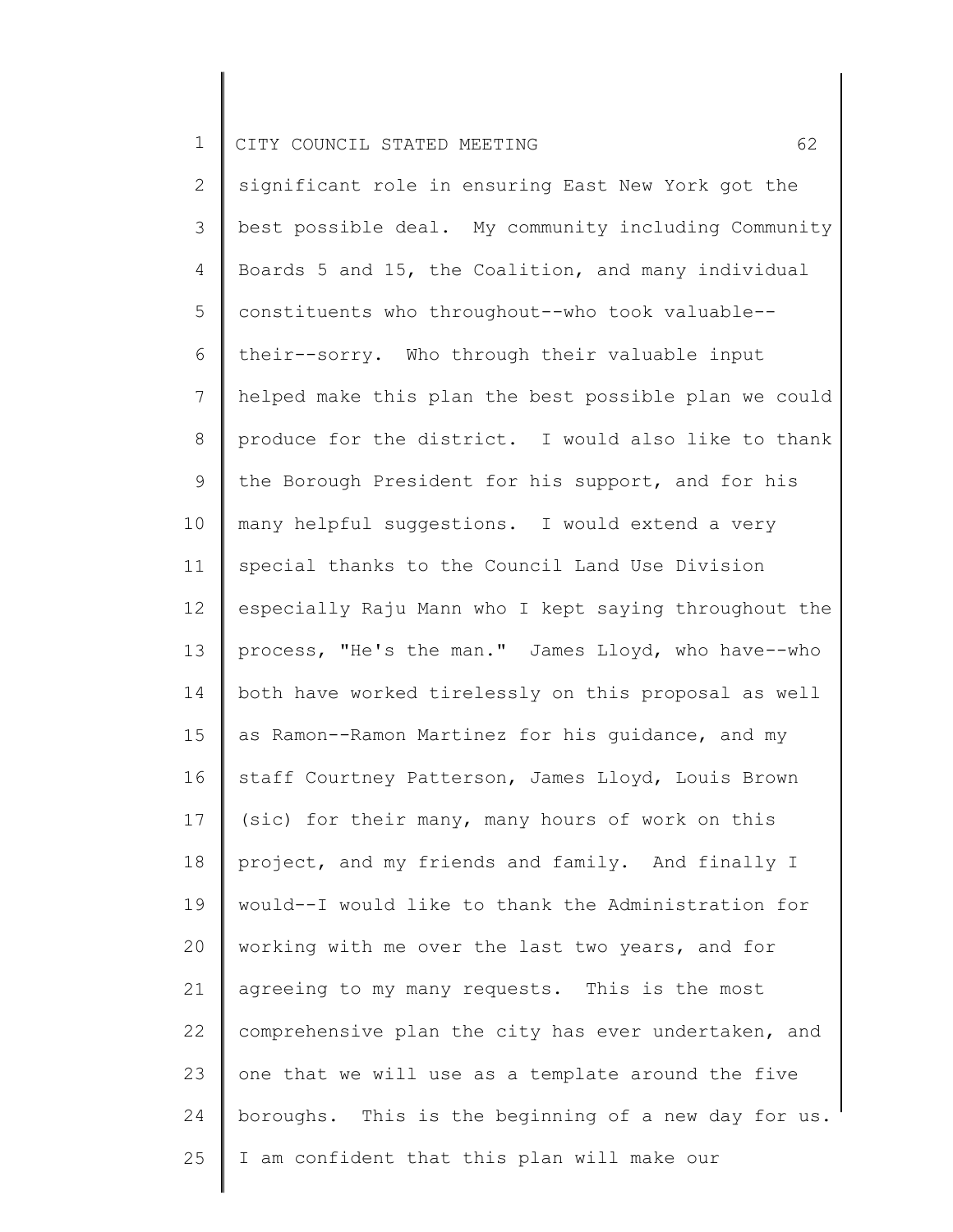| $\mathbf 1$    | 63<br>CITY COUNCIL STATED MEETING                      |
|----------------|--------------------------------------------------------|
| $\mathbf{2}$   | neighborhood the greatest and most diverse             |
| 3              | neighborhood in Brooklyn. I ask my colleagues to       |
| 4              | please vote aye.                                       |
| 5              | SPEAKER MARK-VIVERITO: Thank you,                      |
| 6              | Council Member. Council Member Greenfield.             |
| $\overline{7}$ | COUNCIL MEMBER GREENFIELD: Thank you,                  |
| $\,8\,$        | Madam Speaker. You know, there's so much good in       |
| $\mathsf 9$    | this plan that we could literally all day speaking     |
| 10             | about it, and not to worry, we will not. I just want   |
| 11             | to highlight some of the--some of the really fabulous  |
| 12             | things that Council Member Espinal negotiated, and I   |
| 13             | really want to reiterate the thanks to the Speaker     |
| 14             | for her support, and especially for dispatching her    |
| 15             | trusted aid Ramon Martinez in the course of the        |
| 16             | negotiations. You know, when you look at--when you     |
| 17             | look at this plan, and you look at the fact that       |
| 18             | there are going to be 1,300 units of deeply            |
| 19             | affordable housing, and that housing is going to be    |
| 20             | built first before any other housing, that alone is    |
| 21             | unprecedented. Then, if you look at the fact that      |
| 22             | 50% of the housing on the public sites will be under   |
| 23             | 50% AMI, never had that before in the city. When       |
| 24             | you're talking about the fact that 15% of those will   |
| 25             | be under 30 AMI, where a working mom is making \$11.00 |
|                |                                                        |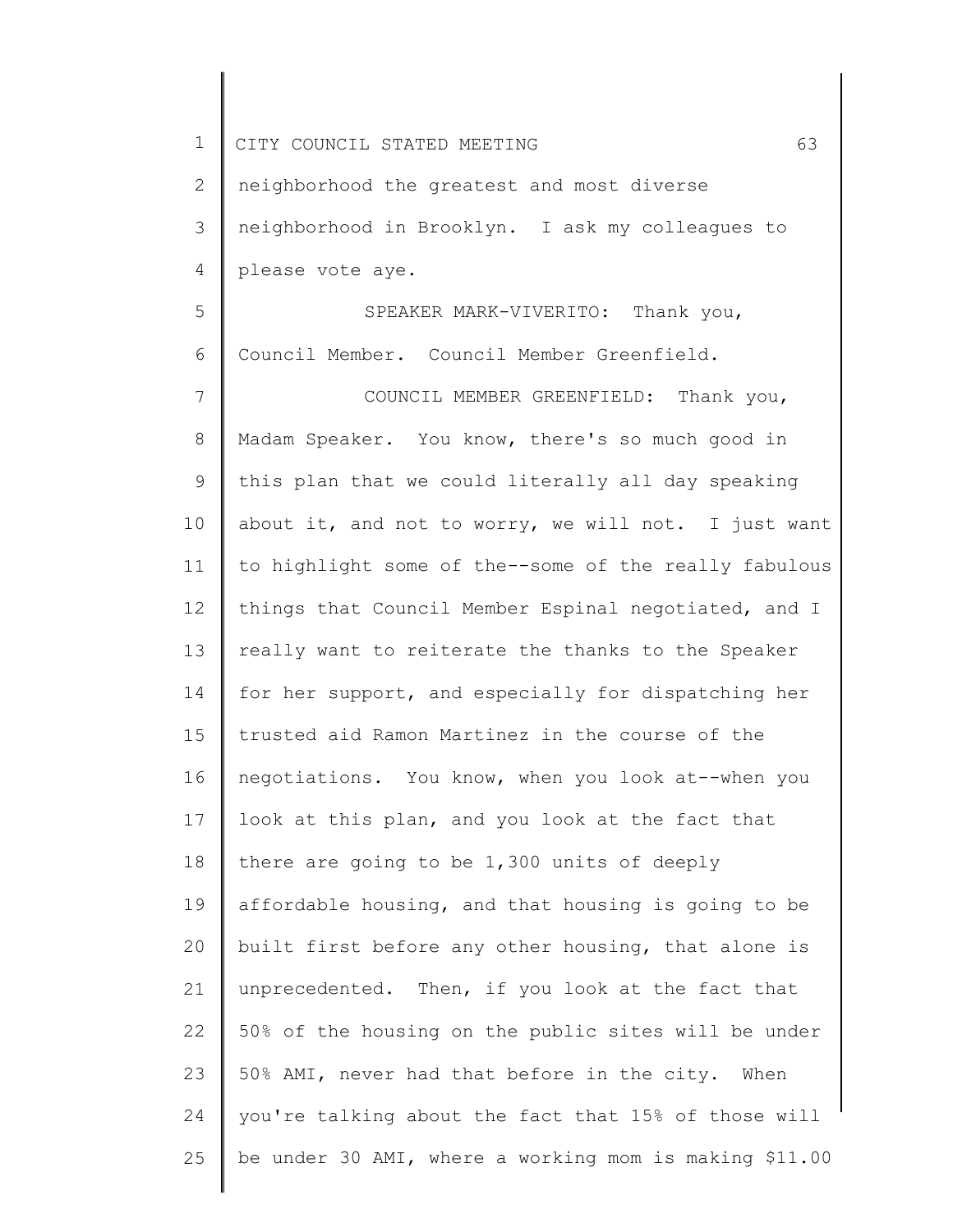2 3 4 5 6 7 8 9 10 11 12 13 14 15 16 17 18 19 20 21 22 23 24 25 an hour and works 40 hours a week, can rent a brand new two-bedroom apartment for \$600 a month, that's really--that's really astounding. And once again, I really want to acknowledge the hard work and the sleepless nights of Council Member Rafael Espinal who really consistently worked and pushed. And it came to a point where we hit such low levels of affordability that we actually heard from not-forprofits affordable housing developers who told us we simply can't go any lower. And that--that just speaks to the level of achievement over here. We literally have done as much as we could. And the other thing I think is worth flagging as well, and to me this is--a critical point is there is going to be \$267 million in capital improvements to these communities. These are communities that incidentally have been ignored for decades by a variety of different administrations, and today Council Member Espinal and this Council and the Speaker are righting that wrong by bringing the necessary improvements to those neighborhoods that quite frankly have not seen improvements that they've needed for years. So I really want to congratulate Council Member Espinal. I want to thank the Speaker for her leadership. I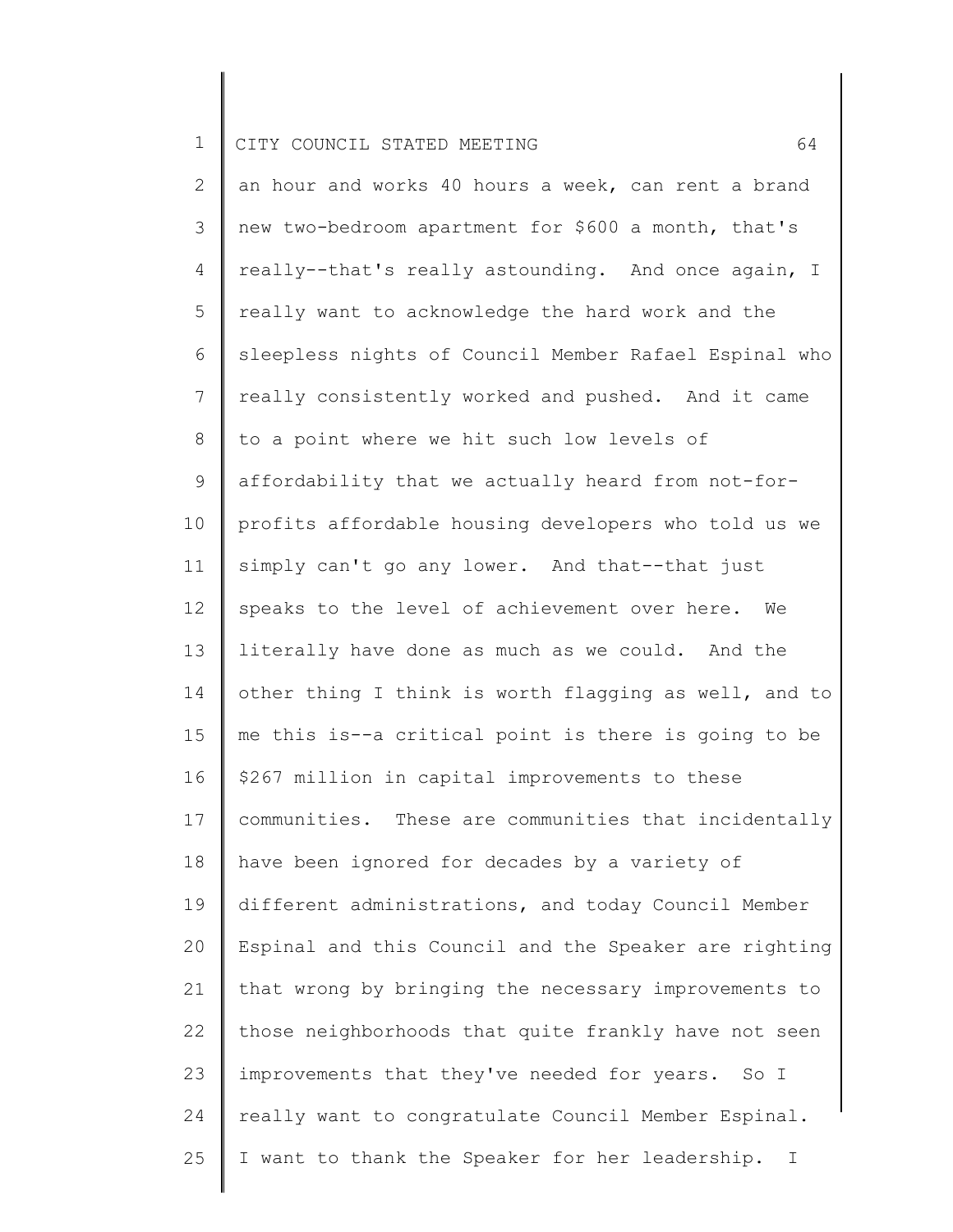2 3 4 5 6 7 8 9 10 11 12 13 14 15 16 17 18 19 20 21 22 23 24 25 also would like to thank our outstanding Land Use staff including Raju Mann and Amy Levitan and Julie Lubin and Dylan Casey and James Lloyd. I will just say that Council Member Espinal is fortunate to have two fabulous staff members, Courtney Patterson and Lloyd Louis Brown (sic) is working with them. I think it's also important to acknowledge that this is not in an vacuum. This is over a decade of work by the Department of City Planning. I want to thank Win--Winston Von Engel, who is actually the original architect of this plan, and currently the director as well. And also, would like to reiterate my thanks to Ramon Martinez for his support, and also to Emma Wolf and John Paul Lupo for negotiating with us in good faith. This literally is the best affordable housing plan for a community in the history of the city of New York, and I'm proud to have been a part of this. Thank you. SPEAKER MARK-VIVERITO: Thank you, Council Member. Council Member Richards. COUNCIL MEMBER RICHARDS: Thank you so much, Speaker, and I just want to congratulate Council Member Espinal, who really went to the very end of the earth to make sure that East New York was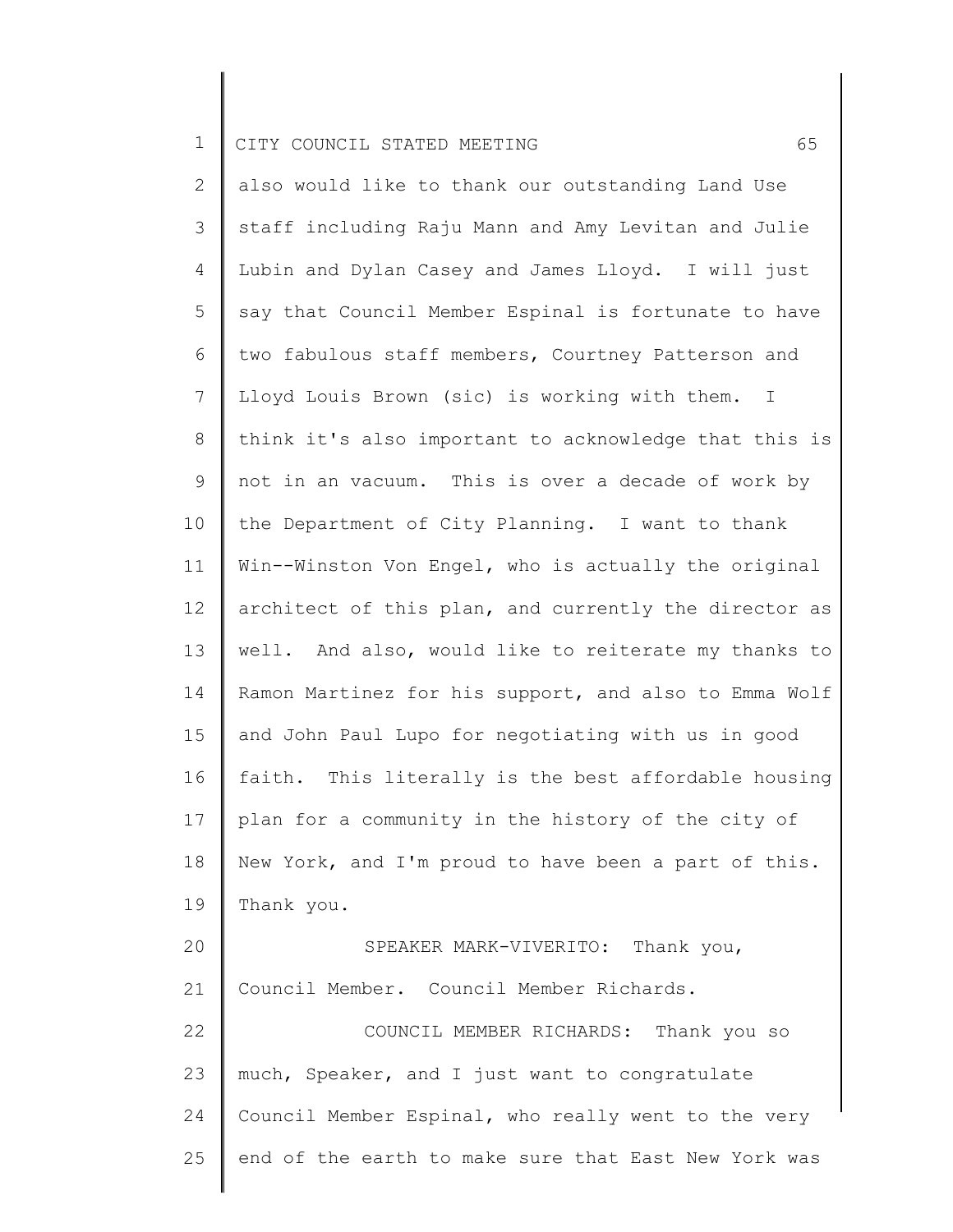2 3 4 5 6 7 8 9 10 11 12 13 14 15 16 17 18 19 20 21 22 23 24 25 going to receive the particular capital improvement that they've deserved a long time ago like so many other communities of color in this city. Most of us know where all the money was going in the past. It was going to Manhattan. No offense to Manhattan. Well, certain parts of Manhattan, but the--the disinvestment in communities like East New York. And remember touring with Council Member Espinal some time last year, and just seeing how much the city abandoned this particular part of Brooklyn, and now to see today that we are righting that wrong is much more than a step in the right direction. We're not just building housing here. We are investing in what most communities and--and in every particular person wants in this city, good--good schools, more schools, more infrastructure, good parks, and it's not too much to ask for. So I'm very happy to stand with Espinal. I just want to acknowledge our unsung heroes who really were in the room fighting tooth and nail to make sure that we got the best deal for this community and that Raju Mann and that the Land--and all of the Land Use staff, Ramon Martinez, Land Use Chair David Greenfield. And today, once again, we are righting a wrong and this is the first step in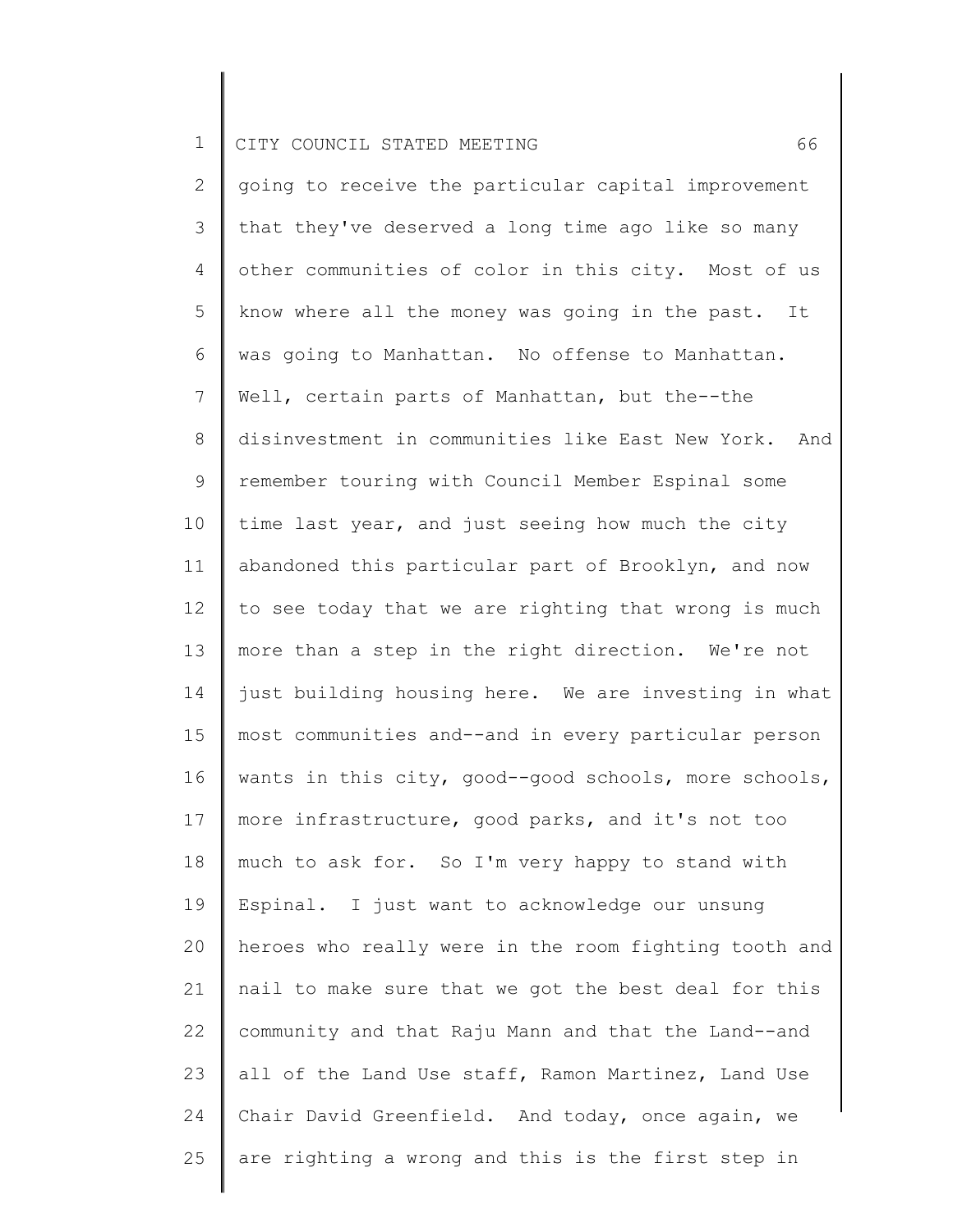| ᆠ |  | I CITY COUNCIL STATED MEETING |  |  |  |  |  |
|---|--|-------------------------------|--|--|--|--|--|
|---|--|-------------------------------|--|--|--|--|--|

2 3 4 5 6 7 8 9 10 11 the right direction in moving money to communities like this. We have a lot more re-zonings to go, and we don't--we're not going to take our feet off the pedal here in ensuring that we right the wrongs that have been happening in this city for a long time. God bless you, Council Member Espinal, and you did not gentrify your neighborhood. You harnessed it and captured a lot of the affordability that would have been lost if we did nothing here in the first place. Congratulations.

12 13 14 15 16 17 18 19 20 21 22 23 24 25 SPEAKER MARK-VIVERITO: Thank you, Council Member, and finally, we're voting on legislation that will require automated external defibrillators to be present at any city-owned field where youth leagues play baseball games. These defibrillators as well as training in their use, will be provided to the leagues by the city. The leading cause of death among young athletes is cardiac arrest, and automatic external defibrillators help return the heart to a normal rhythm and save lives. It's especially important to have these devices at baseball fields because cardiac arrest for young people can be caused by blunt trauma such as when a player is hit in the chest by a baseball. Under this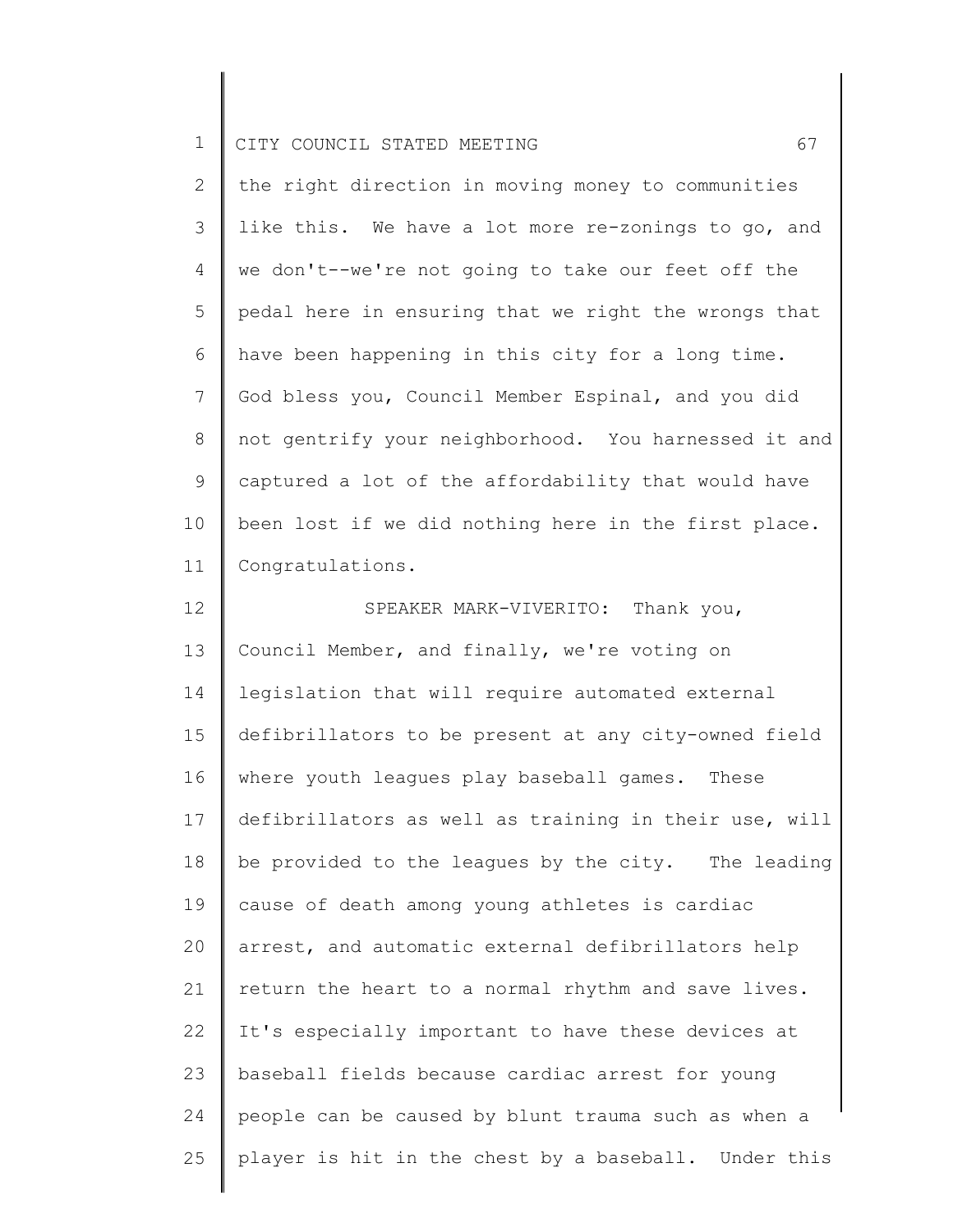| .   CITY COUNCIL STATED MEETING |  |
|---------------------------------|--|
|---------------------------------|--|

2 3 4 5 6 7 8 9 10 11 12 13 14 15 16 17 18 19 20 21 22 23 bill, youth leagues would be required to bring defibrillators to games and practices as well as to make efforts to ensure that a trained coach or umpire is present. This is a bill that can save lives, and that's more than just an abstract concept. About a year ago, the son of a Council staffer was hit by a pitch while playing baseball and went into cardiac arrest. Thankfully, there was a defibrillator available at the field and trained coaches ready to respond. His coaches used the defibrillator and save his life, but we need to ensure that other young athletes in our city have this life saving tool available, and that's why we're bringing this legislation to a vote today. I want to thank David Seitzer, Crystal Pond, Robert Newman, Janette Merrill. Steve Matteo, our Minority Leader, has been a really strong advocate, and leader on this matter, and I'm very proud that we're standing with him today on this. I would like him to say a few words about the bill followed by Council Member Johnson, Chair of our Public--of Health Committee. COUNCIL MEMBER MATTEO: Thank you, Madam

24 25 Speaker. Today, we are voting on Intro 902-A, a life saving piece of legislation, which will dramatically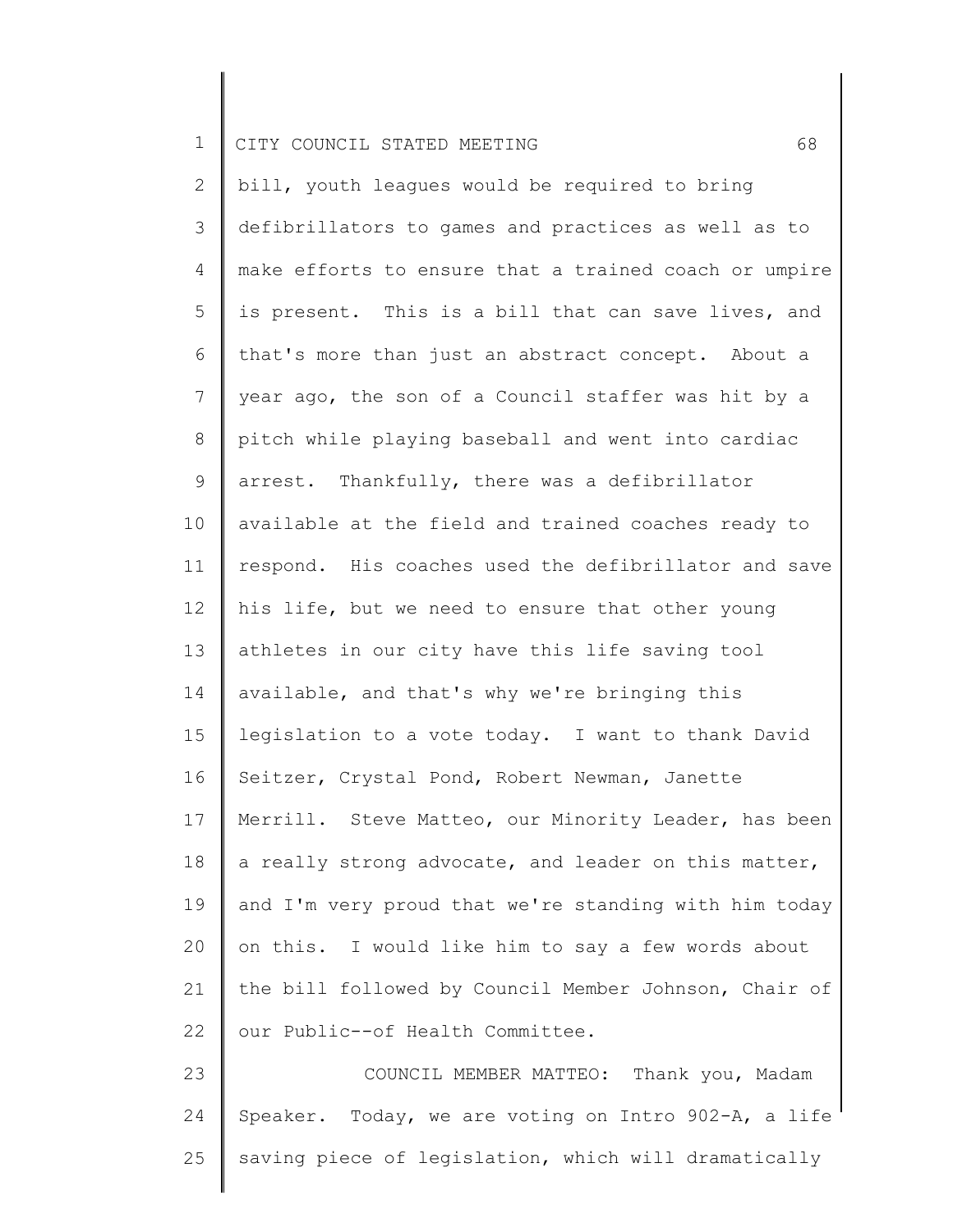2 3 4 5 6 7 8 9 10 11 12 13 14 15 16 17 18 19 20 21 22 23 24 25 expand access of AEDs at baseball games and practice fields held on city-owned fields. Unfortunately, many of us have read or heard of stories of individuals falling victim to cardiac arrest on a field of public space. Since the beginning of the last decade, this Council has been the leading in New York on expanding access to life saving AEDs. My predecessor announced Staten Island Borough President James Oddo will champion this cause as media reports of people dying from cardiac arrest began to mount. That caused looked lost with the City's acquisition of AEDs was cut post 9/11, but he persevered. He authored and passed Local Law 20 of '05, which required the installation of AEDs across public places. Unfortunately, at the time, part of through a compromise with the Bloomberg Administration so Parks Department fields were mostly exempted from these requirements. Even in the fields the agency chose for AED placement, the AEDs were often locked away in administrative buildings beyond the reach of teams playing or practicing on parks' fields. This Council began to address that in--inequity last year by funding my suggested Beating Hearts Initiative, which is successfully providing over 200 AEDs and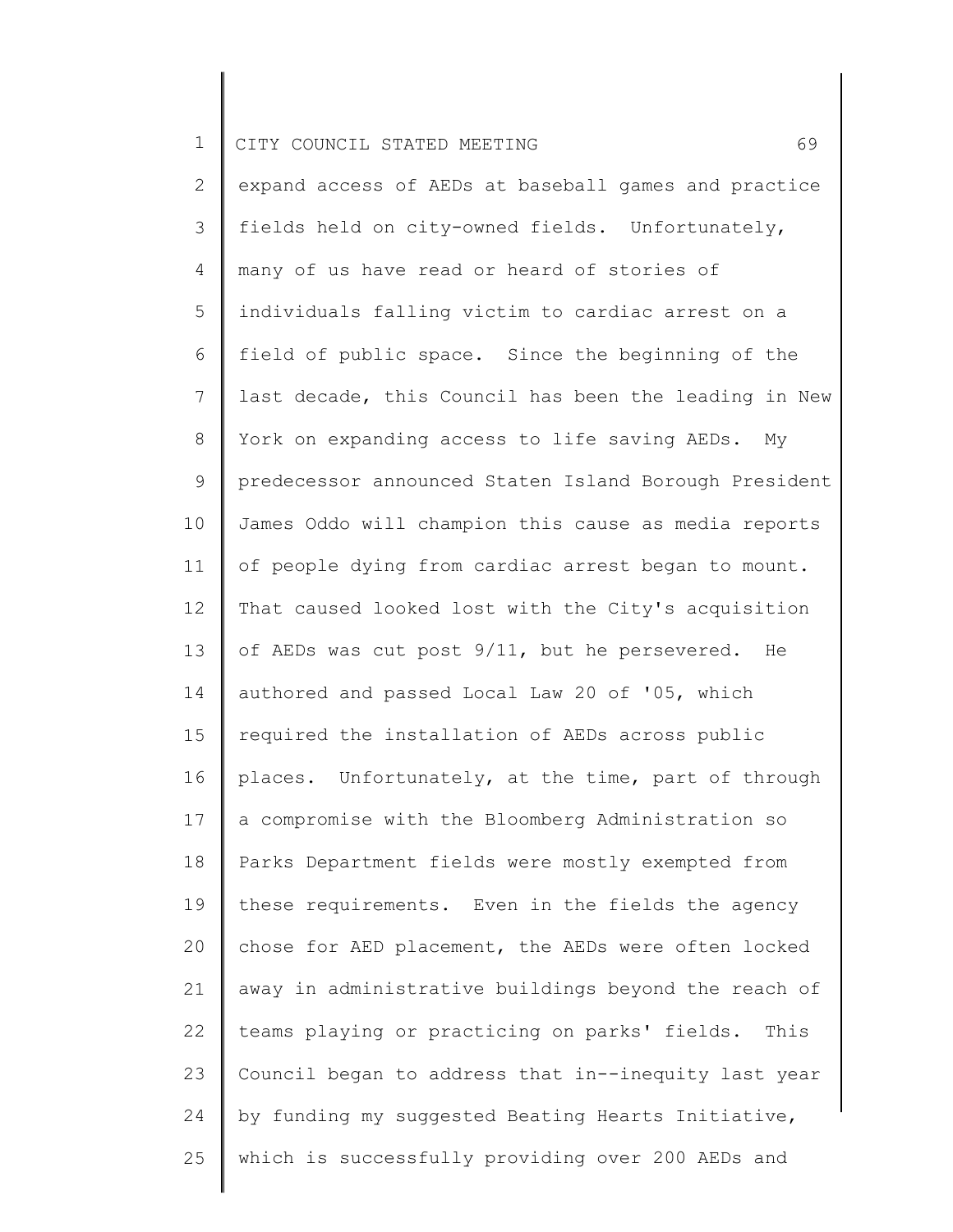2 3 4 5 6 7 8 9 10 11 12 13 14 15 16 17 18 19 20 21 22 23 24 25 training sessions to all not-for-profit leagues throughout the city. However, since '05 we have seen some young people die on fields and others saved due to league specific requirements for AEDs in training. The sad fact is that the youngest are statistically more likely than any other age demographic to fall victim to cardiac arrest and those playing baseball are even more so. It makes sense that with limited resources, we target our efforts toward the population that are most in need of this public health investment. Time is of the essence in situations like these. A trained person on scene with AED can truly mean the difference between life and death, and children are vulnerable when it--it is a league game or just the practice. The chance for someone to get hurt does not change just because an umpire happens to be on the field. We have a moral obligation to our kids when they're on public fields to provide them with the security they need to plain safety and in health. Much like Local Law 20, this legislation does not meet the entire public health challenge that this issue represents, but it does build on existing foundations. It is an excellent first step after the success of past legislation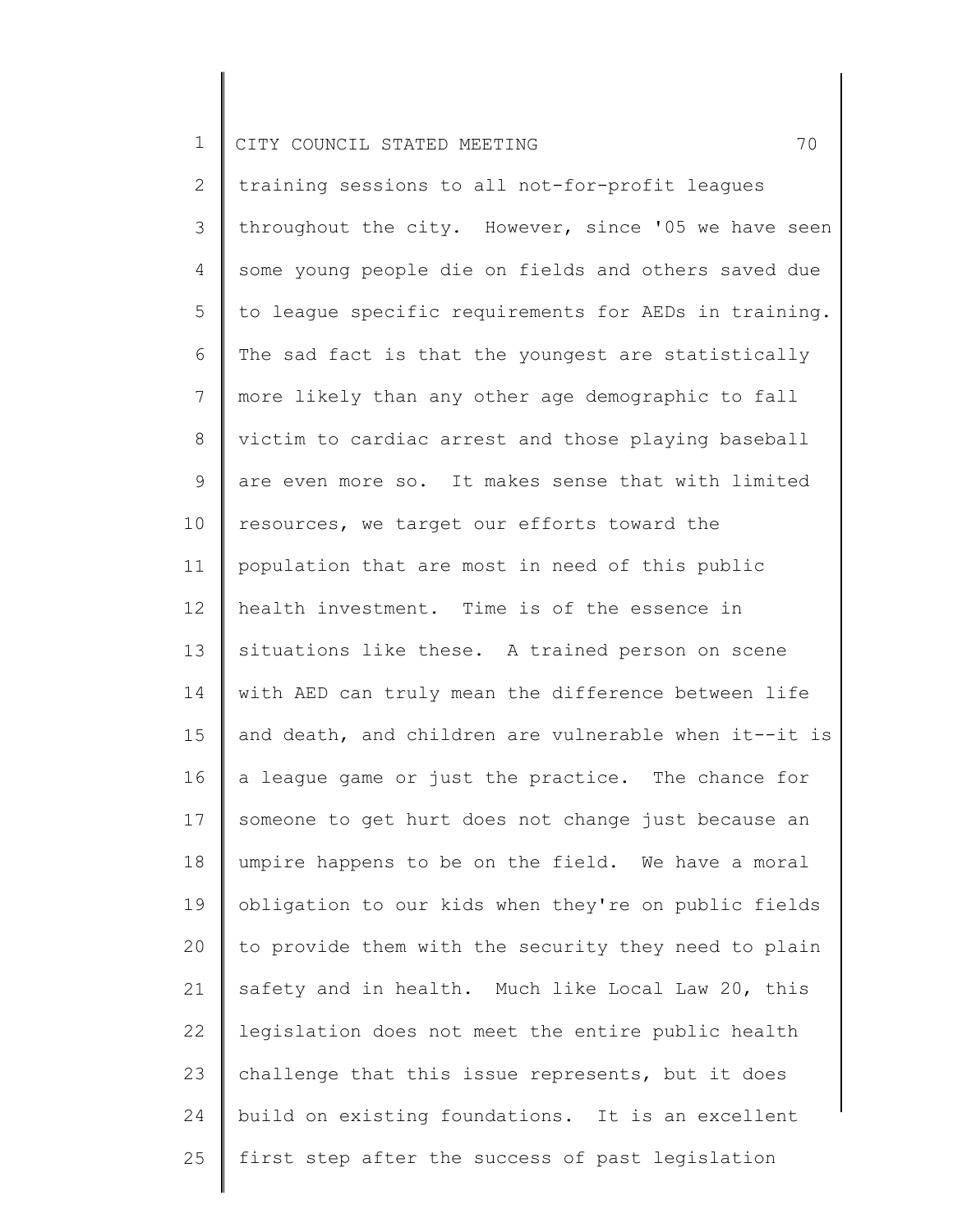2 3 4 5 6 7 8 9 10 11 12 13 14 15 16 17 18 19 20 21 22 23 24 25 towards making AEDs accessible where they are most needed. It is my hope that we can work together with the Administration to do more in the future, but I believe that Intro 902-A is a victory for public health and young people in New York. With the passage of this legislation, we will finally start again to bridge the AED gap. The City will mandate the presence of AEDs and trained individuals at baseball games and practices held at parks and DCAS owned baseball fields. It will also provide the funding for AEDs and trainings so that Little Leagues run mostly by parent volunteers will not bear the cost. We struggled for many months to make this bill the right fit for the need we knew was there. The placement of AEDs on baseball fields could see the devices fall victim to vandals or the elements or forcing agencies to constantly check for maintenance issues like replacing the pads and batteries. It created a logistical nightmare. At the same time, we did not want to saddle leagues often run by parents and volunteers with the cost of purchasing AEDs and setting up training sessions. Thanks to a cooperative effort, we have a program that creates AED access on the city-owned fields without burdening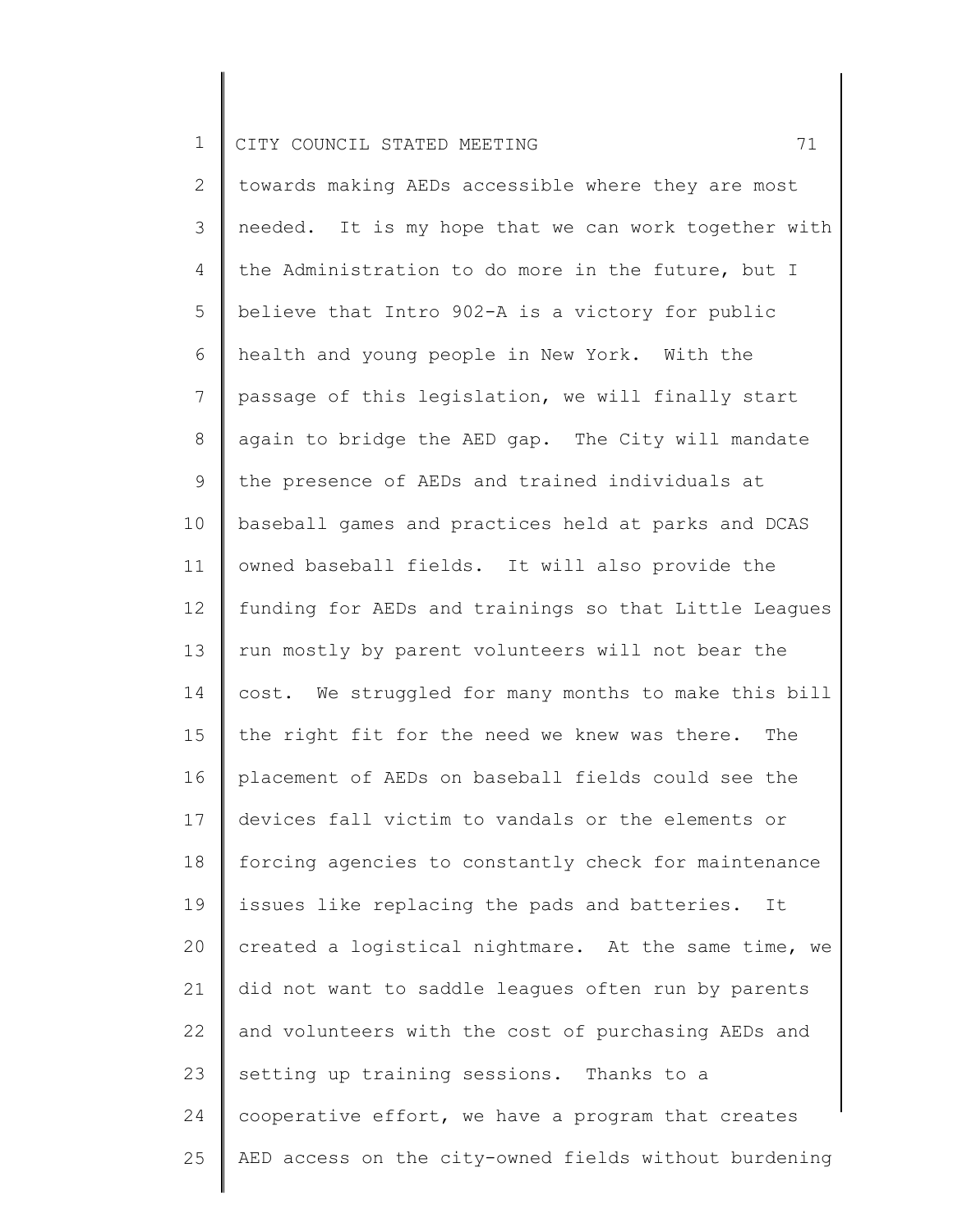2 3 4 5 6 7 8 9 10 11 12 13 14 15 16 17 18 19 20 21 22 23 24 25 leagues with the expense, or at the same time not saddling the city with the onerous logistical responsibilities of ensuring the presence, security and accessibility of AEDs in good working order at every site. There are many people I want to thank. First and foremost, this legislation was made possible in large part because of the leadership and early and constant support of my good friend, Health Committee Chair Corey Johnson who co-sponsored this Intro with me, and made this cause his own as much as much as it was mine. I want to thank our Speaker for her backing on this issue from day one, her support in ensuring this legislation got the attention it deserved. I also have to thank the Administration for working with me to make this program a reality, and ensuring that this will be fully funded by the next fiscal year. Finally, I want to thank the staff that put their time and energy into this effort. From my office David Carr and Peter Spencer, Chair Johnson's Legislative Director Louis Brown and, of course from our central staff Rob Newman, David Seitzer and Matt Gewolb. Rob's son was saved not too long ago because of an AED, and I am glad that I have chance to work with him on this issue as both a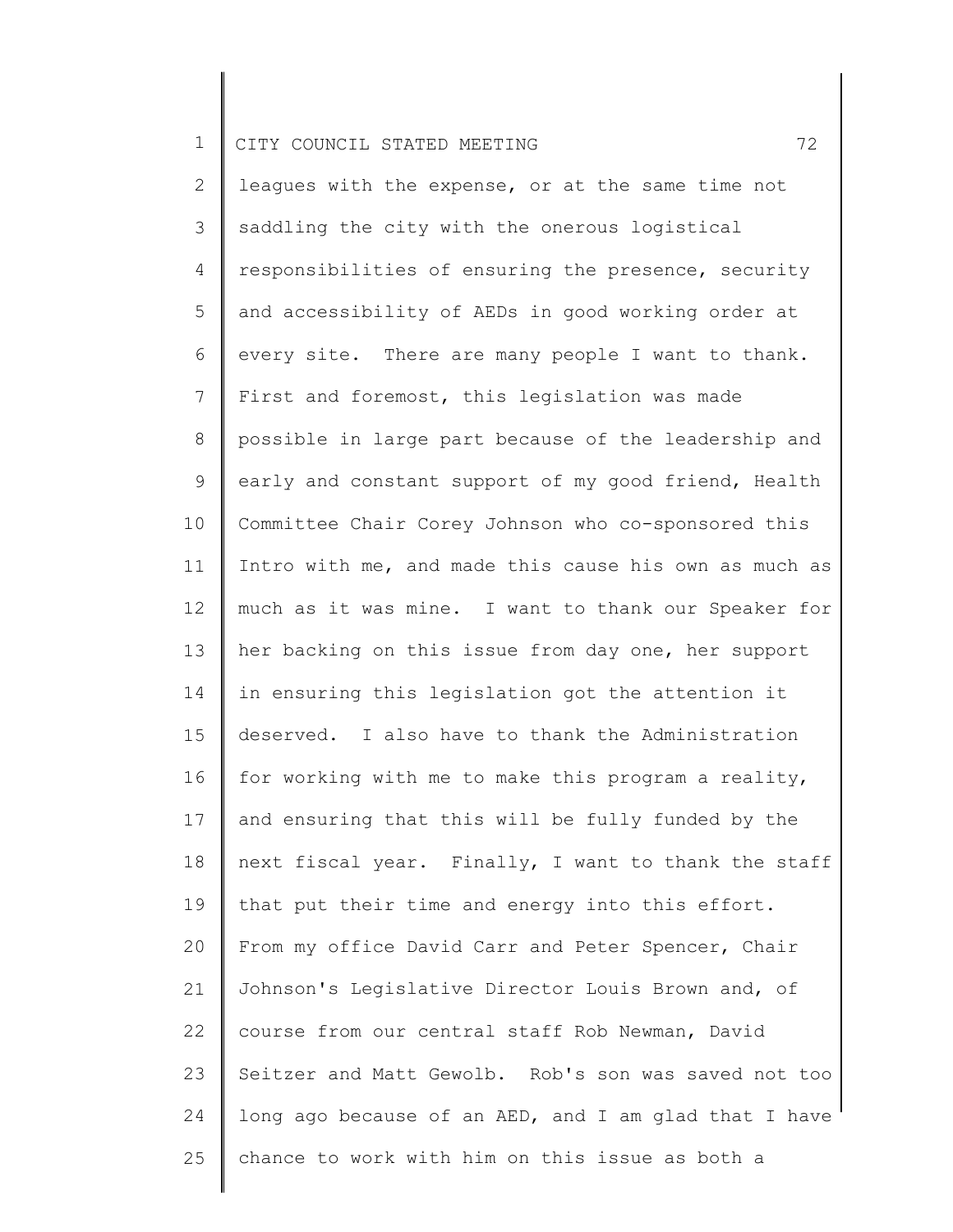2 3 4 5 staffer and now as a member. This legislation is very simple. It's about saving lives. I hope and ask that you vote in favor of this bill, and I thank you in advance for your support.

6 7 SPEAKER MARK-VIVERITO: Council Member Johnson.

8 9 10 11 12 13 14 15 16 17 18 19 20 21 22 23 24 25 COUNCIL MEMBER JOHNSON: Thank you, Madam Speaker. [coughs] Today the City Council under the leadership of our colleague Council Member and Minority Leader Steve Matteo is taking action on an important issue of public health. The simple fact that requiring defibrillators at baseball fields where youth leagues play will save lives. The American Academy of Pediatrics finds that children between the ages of 5 and 14 years of age may be uniquely vulnerable to blunt chest impact because their chest walls are more elastic and more easily compressed. An AED is the only effective treatment for restoring irregular heart rhythm during sudden cardiac arrest, and it's an easy to operate tool for someone with no medical background. Having an AED available can mean the difference between life and death. For each minute defibrillation is delayed, the chance of survival is reduced by approximately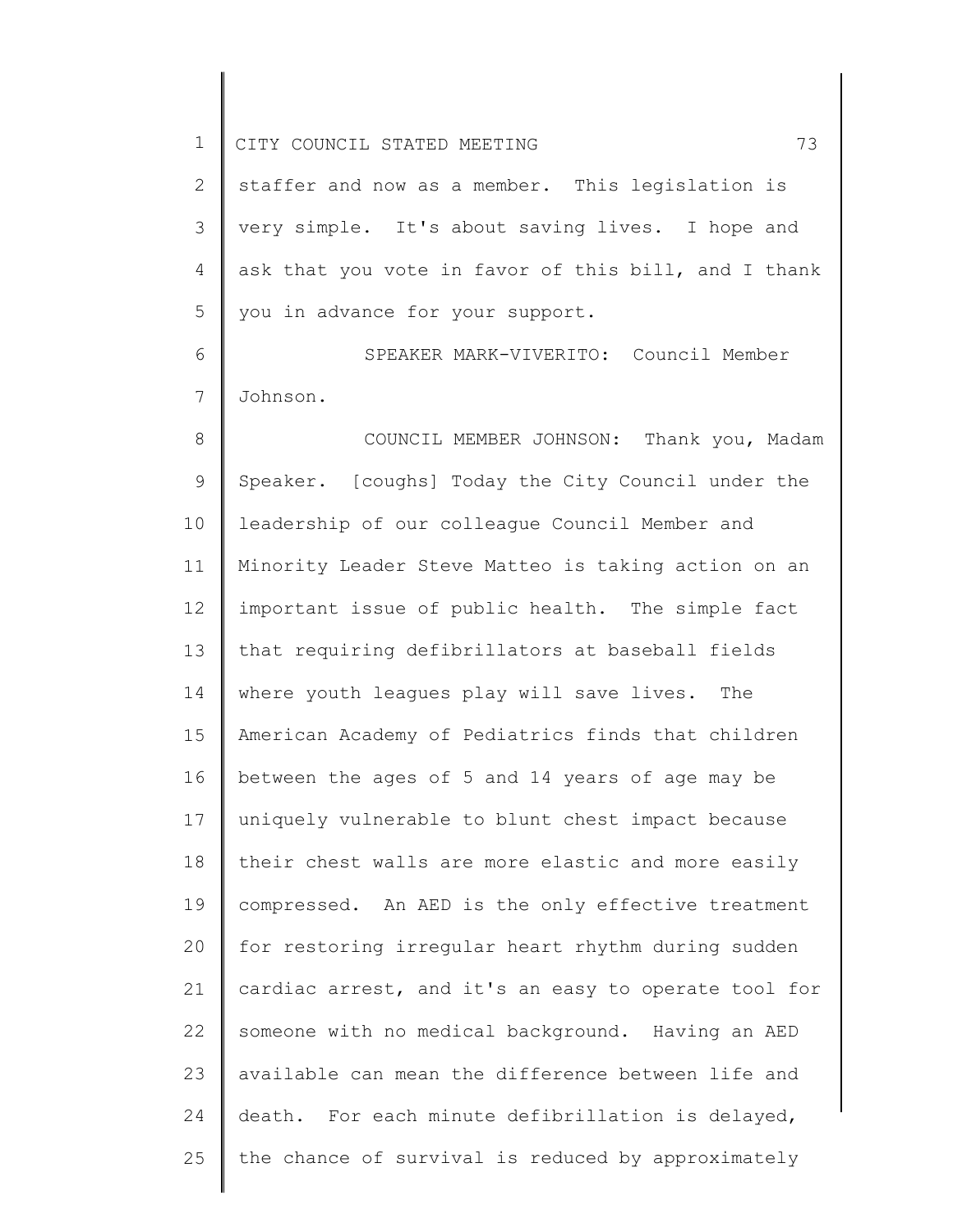2 3 4 5 6 7 8 9 10 11 12 13 14 15 16 17 18 19 20 21 22 23 24 25 10%. As the Minority Leader mentioned, a Council staffer's son approximately a year ago was hit in the chest at a baseball game in Central Park, and luckily there was an AED on site. If there was not an AED on site that day, the consequences could have been  $very,$ very dire. Last year, on opening day many of us in the Council went to our Little League Opening Days a few weeks ago on opening day on the South Shore of Staten Island--the South Shore of Staten Island Little League a young man named Claudio Bono was hit in the chest with a baseball, and suffered a heart attack and passed away. This legislation is in him- his memory in order to prevent additional tragedies. As the Minority Leader said, the Council took action on this over a decade ago under now Borough President Jimmy Oddo, then Minority Leader Council Member Matteo was his Chief of Staff, and worked on this legislation then, and I really thank him for his friendship, and for being able to work on this together. I believe that we're going to save lives, and I think the Council should be very proud of this day. I also want to thank my Legislative Director Louis Cholden-Brown; Committee Counsel David Seitzer; Committee Analyst Crystal Pond, Matt Gewolb, Laura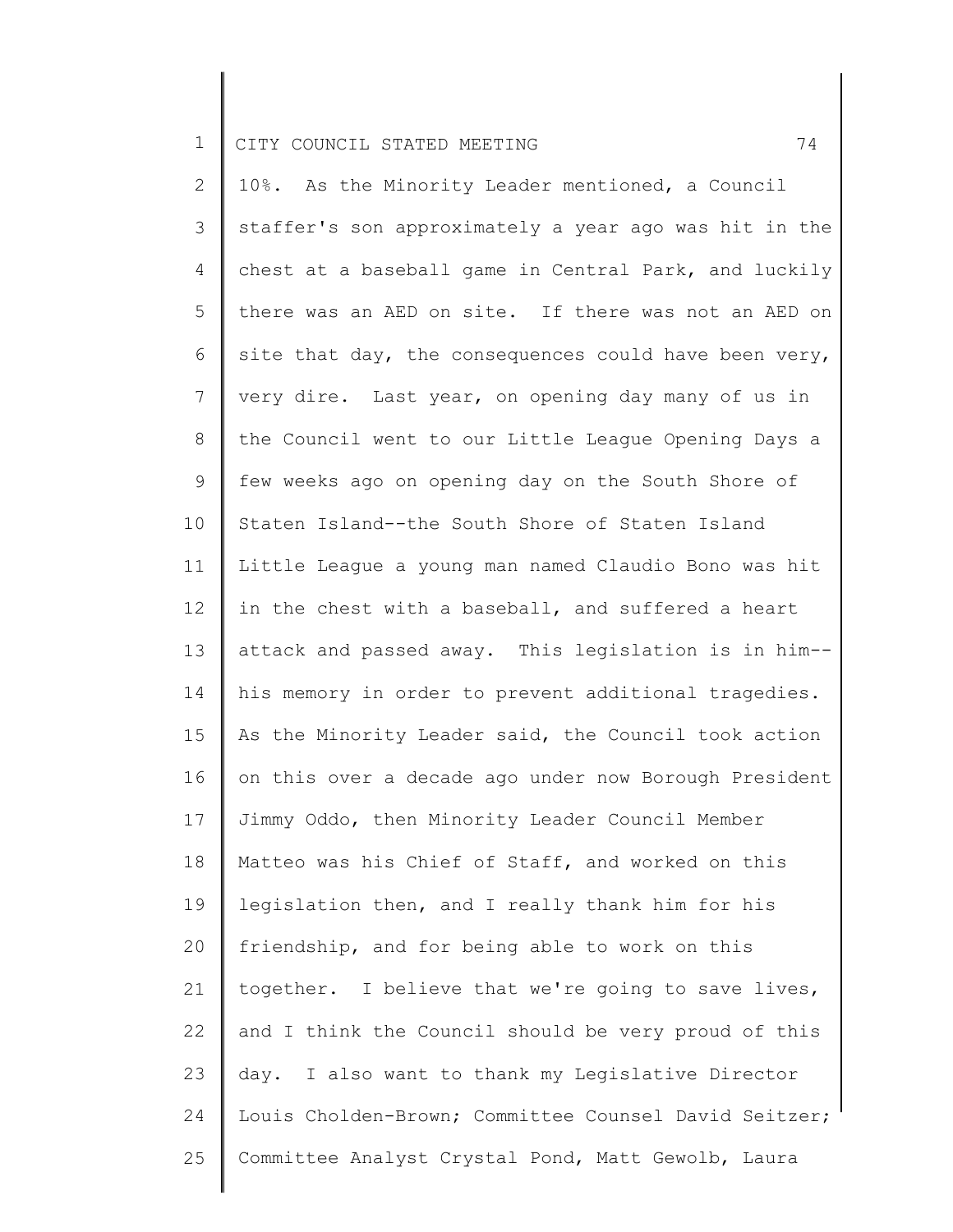2 3 4 5 Popa and Rob Newman from the Legislative Division, and from the Minority Leader's Office, Peter Spencer and his Chief of Staff David Carr. I urge my colleagues to vote aye.

6 7 8 9 10 11 12 13 14 15 16 17 18 19 20 21 22 23 24 25 SPEAKER MARK-VIVERITO: Thank you, Council Member. We have one addition bit of news today. As I'm sure most of you know, this Friday is Earth Day, and as we prepare to celebrate Earth Day, I'm proud to announce that the Council is beginning a pilot program to reduce paper and integrate more technology into public hearings. The first phase will involve the use of Tablets to load committee reports, legislation and physical impact statements. As all of you know, these documents can be dozens and dozens of pages long. Our first test run of this will be made third at the Technology Committee hearing chaired by Council Member Vacca. This is something we're all very excited about, and I look forward to the day in the future where we can do all of our business with minimal paper use. I want to thank our Public Technology Division, our Information Technology Division, Legislative Division, our Sergeants-at-Arms, Legislative Document Division of the Office of the General Counsel for helping us make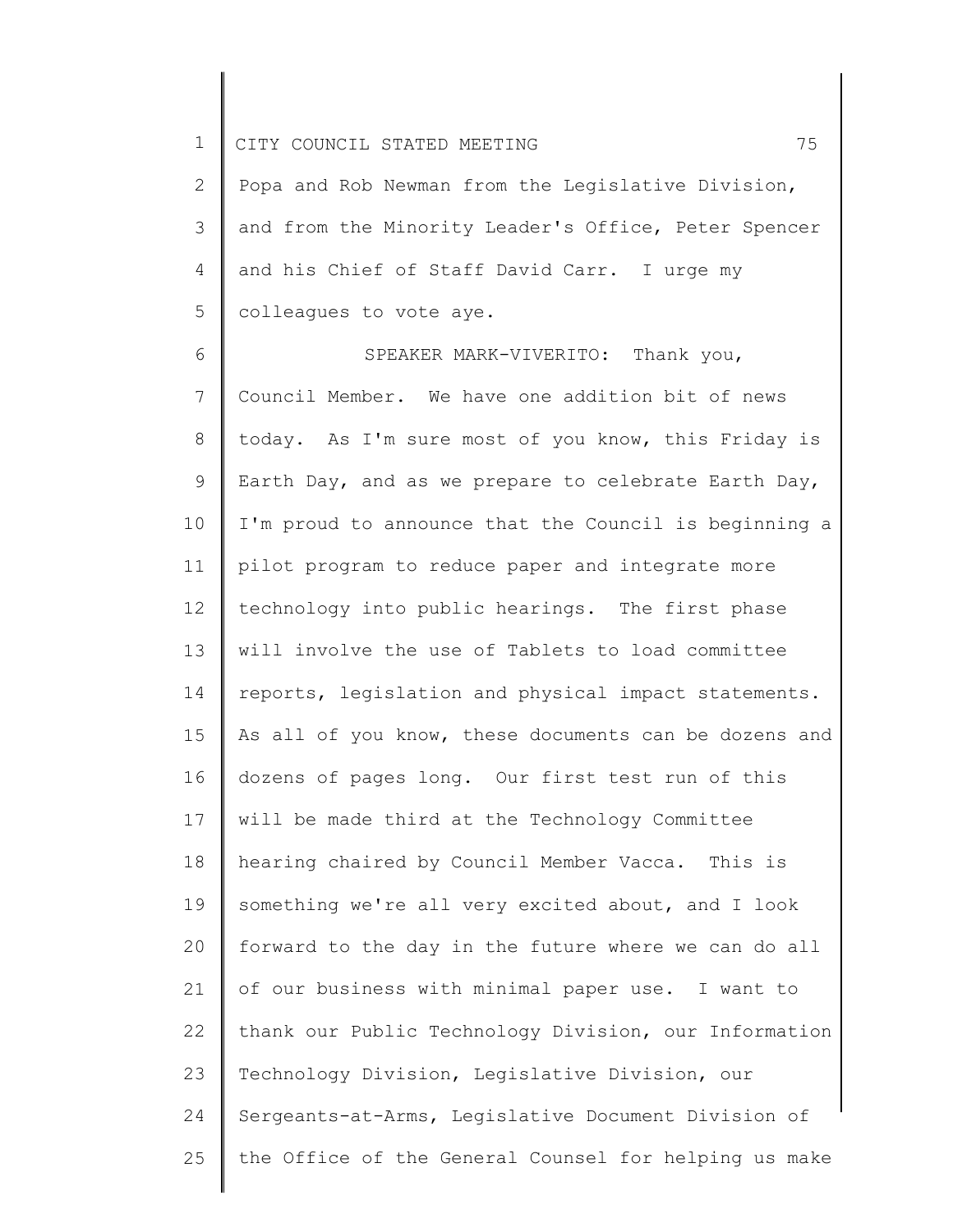| $\mathbf 1$  | 76<br>CITY COUNCIL STATED MEETING                      |
|--------------|--------------------------------------------------------|
| $\mathbf{2}$ | this pro--pilot program a reality. It's going to be    |
| 3            | out of Council Member Vacca's committee, and I'd like  |
| 4            | him to say a few words. Is he here? Did he--did he     |
| 5            | leave?                                                 |
| 6            | COUNCIL MEMBER: [off mic] Right.                       |
| 7            | SPEAKER MARK-VIVERITO: Oh, he left.                    |
| 8            | Sorry. Okay. And other news today--or another news,    |
| 9            | Treasury Secretary Jack Lew announced plans today to   |
| 10           | redesign the \$20 bill to feature Harriet Tubman. I    |
| 11           | gave the \$10 --- [cheers/applause] The \$10 bill has  |
| 12           | officially been off limits, but now we're talking      |
| 13           | about the \$20 bill and Harriet Tubman was an African- |
| 14           | American woman born into slavery, as we all know, in   |
| 15           | 1822 who escaped and spent years helping others find   |
| 16           | their way to freedom on a path known, most known as    |
| 17           | the Underground Railroad. Ms. Tubman will be a         |
| 18           | welcome addition to the \$20 bill as the first woman   |
| 19           | and first person of color on our paper currently.      |
| 20           | Way overdue. And finally the Jewish Holiday of         |
| 21           | Passover begins on Friday and lasts until Saturday,    |
| 22           | April 30th. The eight-day festival of Passover         |
| 23           | commemorates the freeing of the Israelites from        |
| 24           | Egypt, and is one of the most important holidays in    |
| 25           | the Jewith--Jewish faith. So for everyone who will     |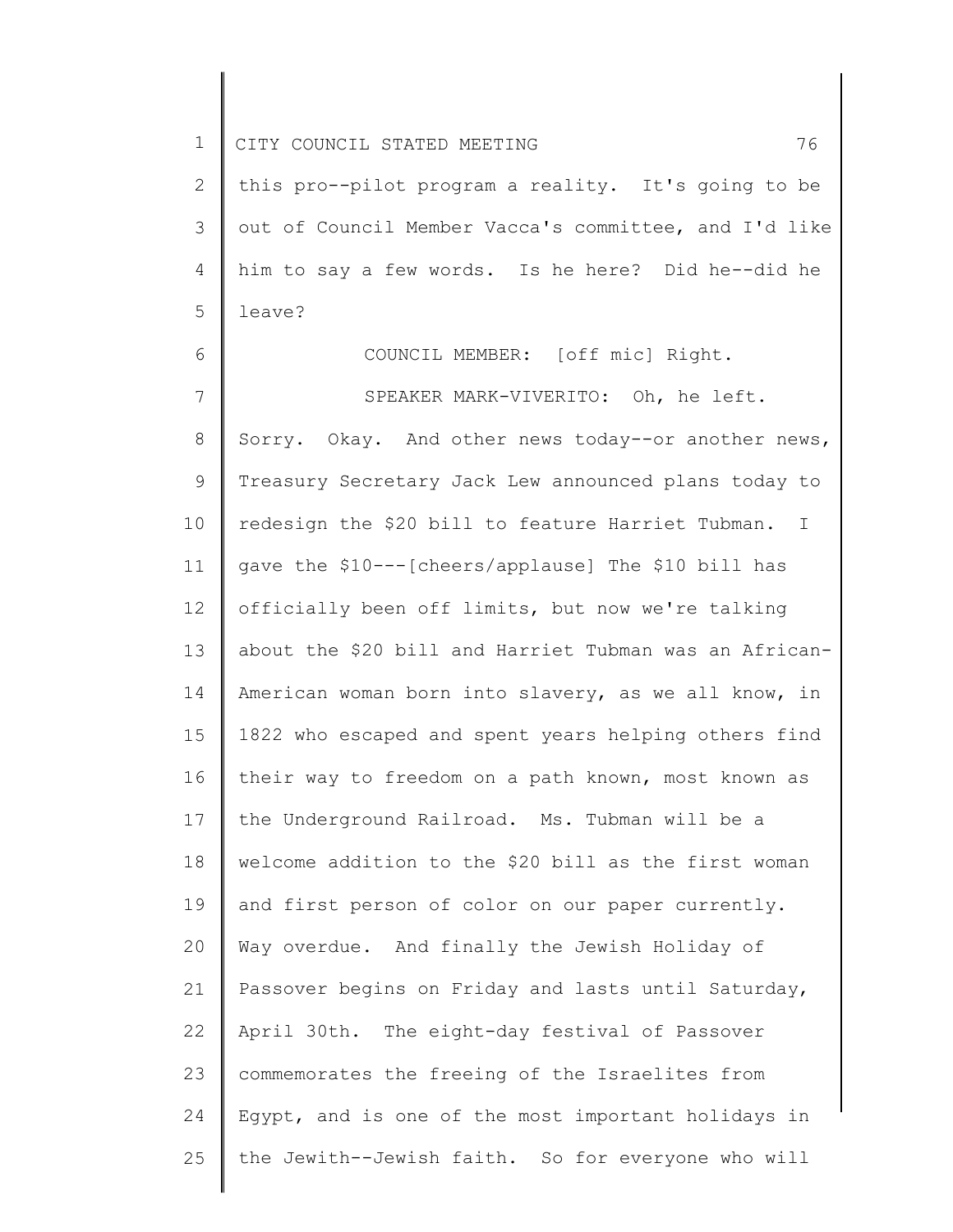1 2 3 4 5 6 7 8 9 10 11 12 13 14 15 16 17 18 19 20 21 22 23 24 25 CITY COUNCIL STATED MEETING 77 be celebrating Passover starting on Friday night, my best wishes for a joyous and meaningful Passover, and [Speaking foreign language] to everyone. Thank you every very much, and that ends Communication from the Speaker. PUBLIC ADVOCATE JAMES: Thank you. Harriet Tubman was truly a very inspiring woman. Now, discussion of General Orders. Seeing none, Report of Special Committees. CLERK: None. PUBLIC ADVOCATE JAMES: Reports of Standing Committees. CLERK: Report of the Committee on Civil Service and Labor, Intro 1004-A, Displaced Building Service workers. SPEAKER MARK-VIVERITO: Amended and coupled on General Orders. CLERK: Report of the Committee on Finance, Preconsidered Reso 1040, Organization funding. SPEAKER MARK-VIVERITO: Coupled on General Orders.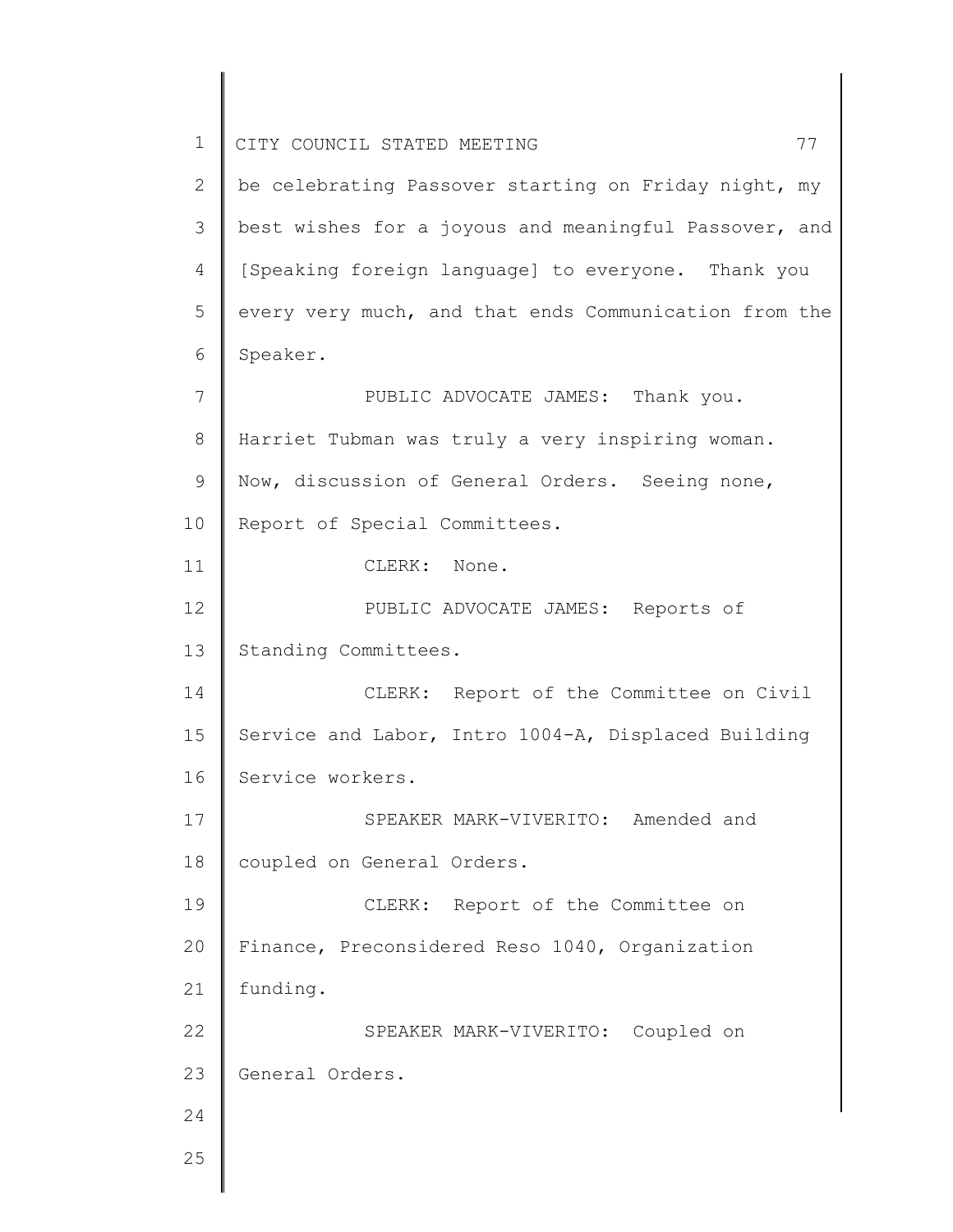1 2 3 4 5 6 7 8 9 10 11 12 13 14 15 16 17 18 19 20 21 22 23 24 25 CITY COUNCIL STATED MEETING 78 CLERK: Report of the Committee on Health, Intro 902-A, Defibri--Defibrillators at baseball fields. SPEAKER MARK-VIVERITO: Amended and Coupled on General Orders. CLERK: Report of the Committee on Housing and Buildings Intro 831-A, Permit Filing Fees. SPEAKER MARK-VIVERITO: Amended and Coupled on General Orders. CLERK: Intro 1118, Multiple Dwellings Tax Exemption. SPEAKER MARK-VIVERITO: Coupled on General Orders. CLERK: Intro 1119, Tax Abatement. SPEAKER MARK-VIVERITO: Coupled on General Orders. CLERK: Report of the Committee on Land Use, LU 341 through LU 344, East New York Rezoning. SPEAKER MARK-VIVERITO: Approved and modifications and referred to the City Planning Commission pursuant to Rule 11.70-b of the Rules of the Council and Section 197-d of the New York City Charter.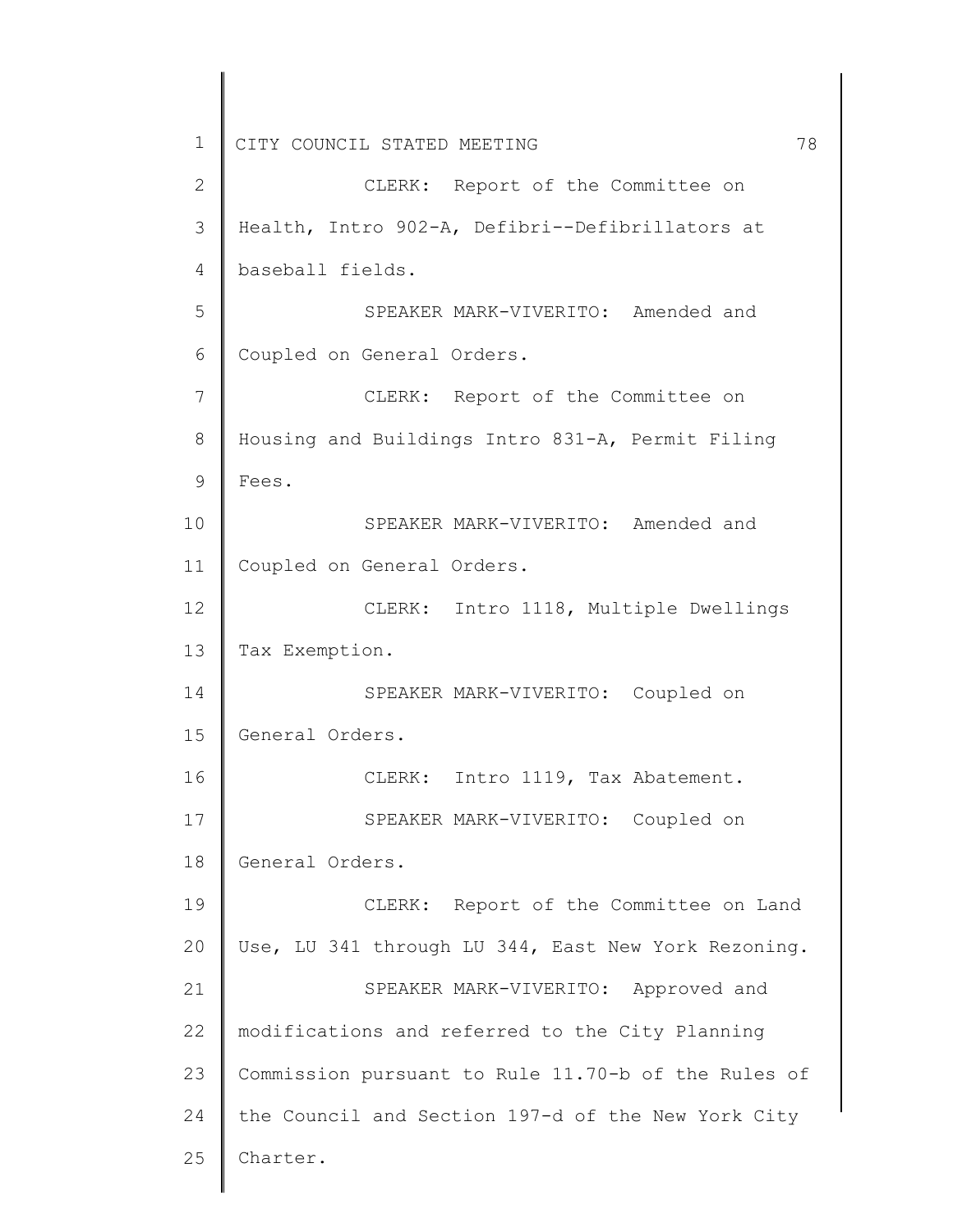1 2 3 4 5 6 7 8 9 10 11 12 13 14 15 16 17 18 19 20 21 22 23 24 25 CITY COUNCIL STATED MEETING 79 CLERK: [coughs] Excuse me. LU 348 and Reso 1043, Lease Disposition. SPEAKER MARK-VIVERITO: Coupled on General Orders. CLERK: LU 349 and Reso 1044, HPD Application. SPEAKER MARK-VIVERITO: Coupled on General Orders. CLERK: LU 353 and Reso 1045-- PUBLIC ADVOCATE JAMES: [interposing] [shushing for quiet] CLERK: --Property Tax Exemption. SPEAKER MARK-VIVERITO: Coupled on General Orders. CLERK: LU 354 and Reso 1046, Sidewalk Cafe. SPEAKER MARK-VIVERITO: Coupled on General Orders. CLERK: LU 355 and Reso 1047, Zoning Amendment. SPEAKER MARK-VIVERITO: Coupled on General Orders. CLERK: LU 356 and Reso 1048, Property Tax Exemption.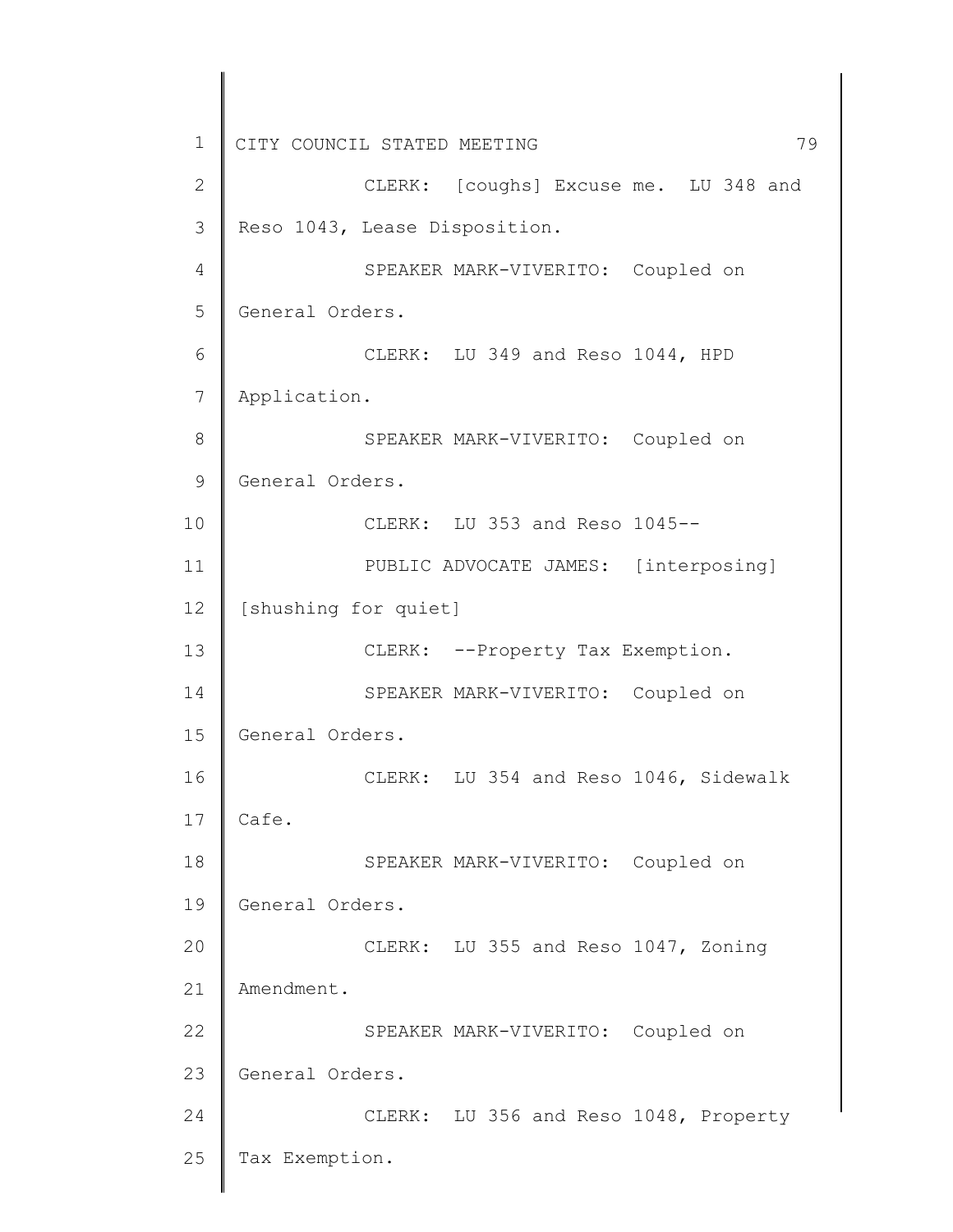1 2 3 4 5 6 7 8 9 10 11 12 13 14 15 16 17 18 19 20 21 22 23 24 25 CITY COUNCIL STATED MEETING 80 SPEAKER MARK-VIVERITO: Coupled on General Orders. CLERK: Report of the Committee on Public Safety, Intro 809-A, Delivery of Social Services. SPEAKER MARK-VIVERITO: Amended and Coupled on General Orders. CLERK: Report of the Committee on Rules, Privileges and Elections, M 388 and Reso 1049 approving the re-appointment of Frank V. Caron, Taxi and Limousine Commission. SPEAKER MARK-VIVERITO: Coupled on General Orders. CLERK: M 389 and Reso 1050 approving the Lauvienska Palanco, Taxi and Limousine Commission. SPEAKER MARK-VIVERITO: Coupled on General Orders. CLERK: M 390 and Reso 1051 approving the appointment of Jeanne Lutfy to the Landmarks Preservation Commission. SPEAKER MARK-VIVERITO: Coupled on General Orders. CLERK: Preconsidered M 392 and Reso 1052 approving the appointment of Manuel Miranda, Art Commission.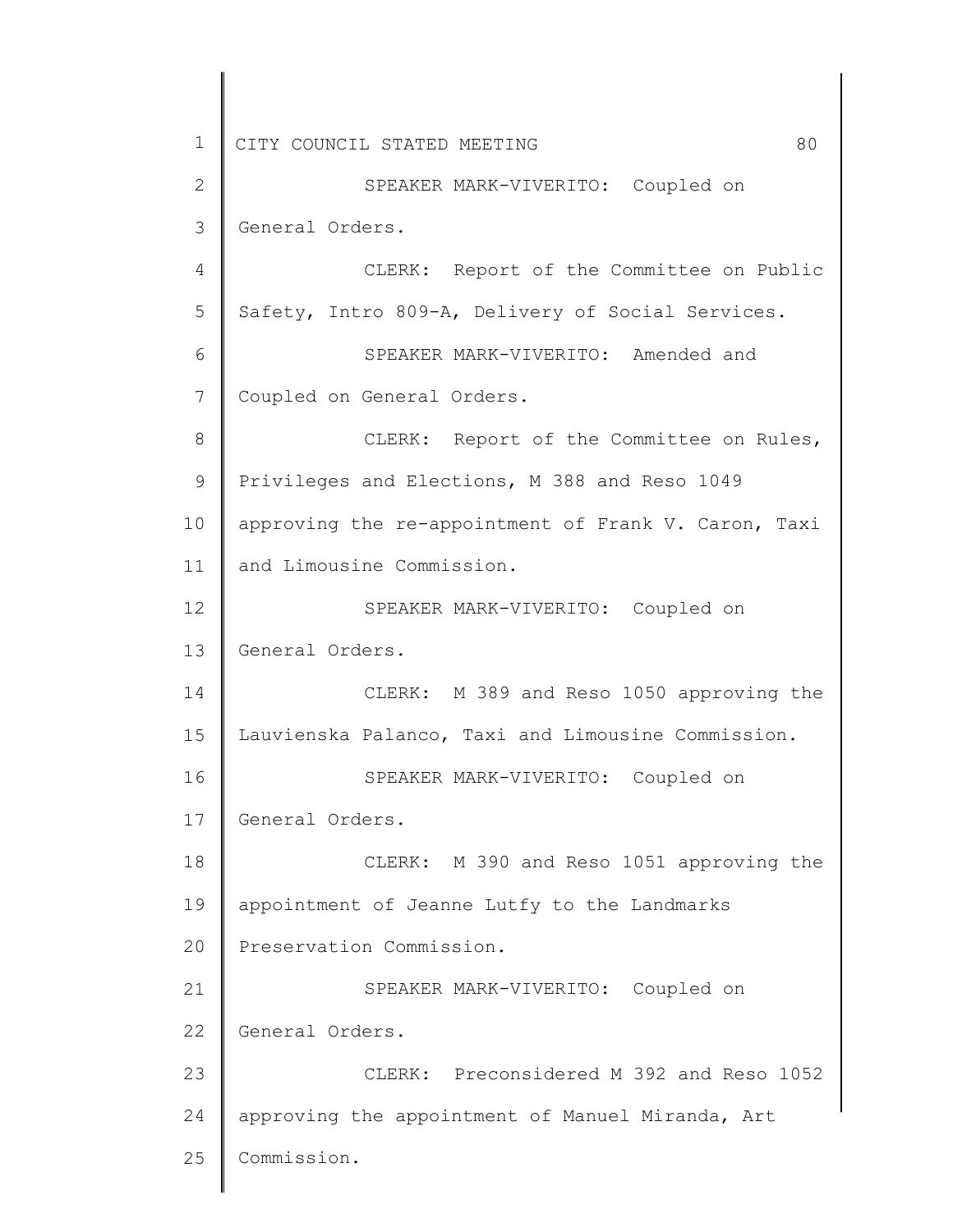1 2 3 4 5 6 7 8 9 10 11 12 13 14 15 16 17 18 19 20 21 22 23 24 25 CITY COUNCIL STATED MEETING 61 SPEAKER MARK-VIVERITO: Coupled on General Orders. CLERK: Preconsidered M 394-- PUBLIC ADVOCATE JAMES: [interposing] [shushing for quiet] CLERK: --and Reso 1053 approving the redesignation of Joseph A. Puma, Civilian Complaint Review Board. SPEAKER MARK-VIVERITO: Coupled on General Orders. CLERK: General Order Calendar, LU 341 and Reso 1054 through LU 344 and Reso 1057. SPEAKER MARK-VIVERITO: Coupled on General Orders. CLERK: Resolution appointing various persons commissioner of deeds. SPEAKER MARK-VIVERITO: Coupled on General Orders, and at this time, I ask for a roll call on all the items on the Coupled General Order Calendar. CLERK: Espinal. COUNCIL MEMBER ESPINAL: I vote aye on all. CLERK: Barron.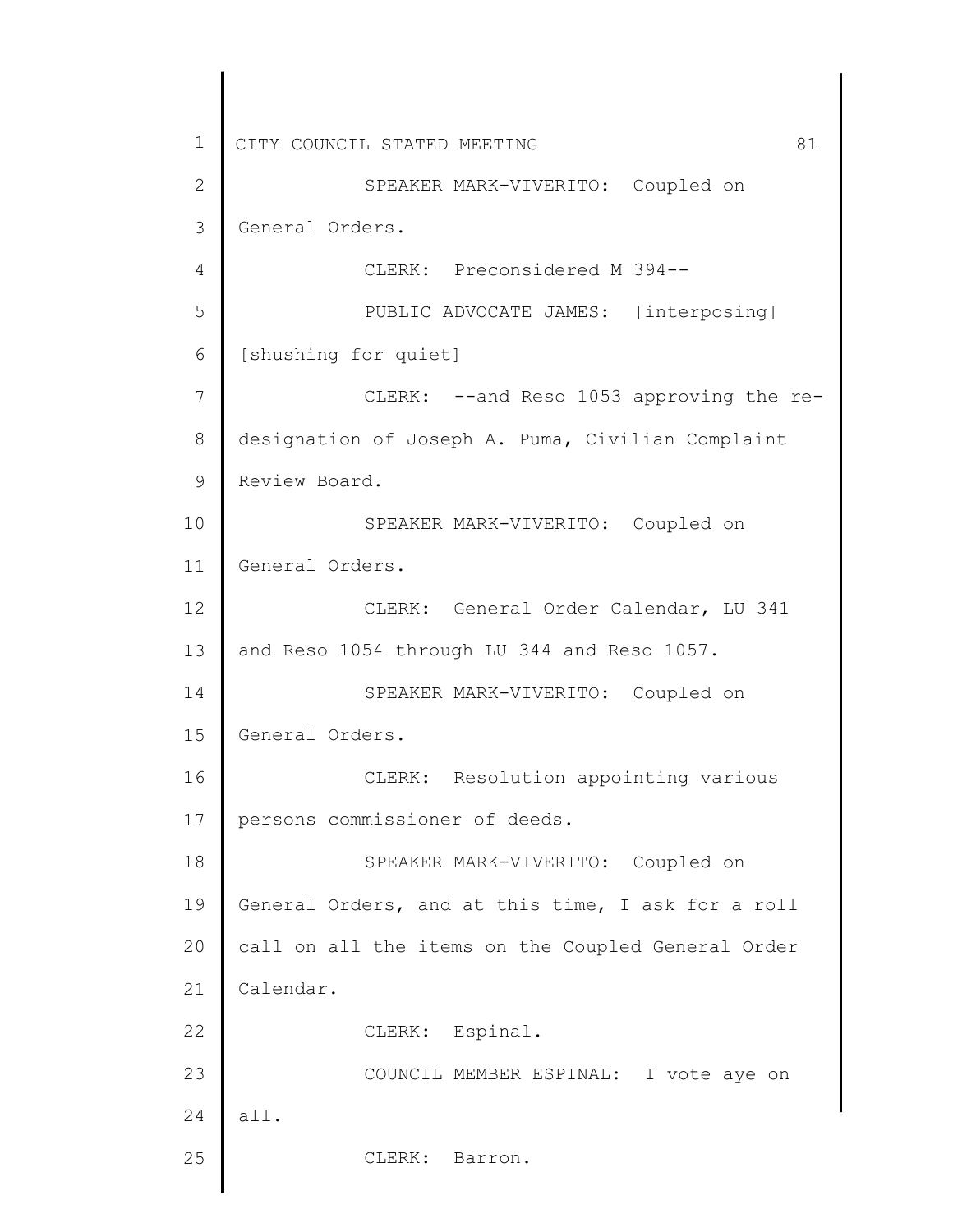1 2 3 4 5 6 7 8 9 10 11 12 13 14 15 16 17 18 19 20 21 22 23 24 25 CITY COUNCIL STATED MEETING 82 COUNCIL MEMBER BARRON: May I be excused to explain my vote? PUBLIC ADVOCATE JAMES: Yes. COUNCIL MEMBER BARRON: Thank you. I do want to commend my colleague Council Member Espinal and the staff that has worked so diligently to get some accommodations to the original plan, but this plan that's designed for half of the 6,000 units that are coming in that you are designating as affordable does not go deep enough nor-- PUBLIC ADVOCATE JAMES: [interposing] [shushing for quiet] COUNCIL MEMBER BARRON: --nor include those-- SERGEANT-AT-ARMS: [off mic] Quiet please. COUNCIL MEMBER BARRON: --efforts of my community that they have stated numerous times they want to see. About four years ago, the feds paid for the study that they called this a sus--a sustainable study of the Transit Hub, and in their report, which is included in HPD's documents, they said that these programs result in the fact that there is an increase in the terms of the--what we call re-gentrification.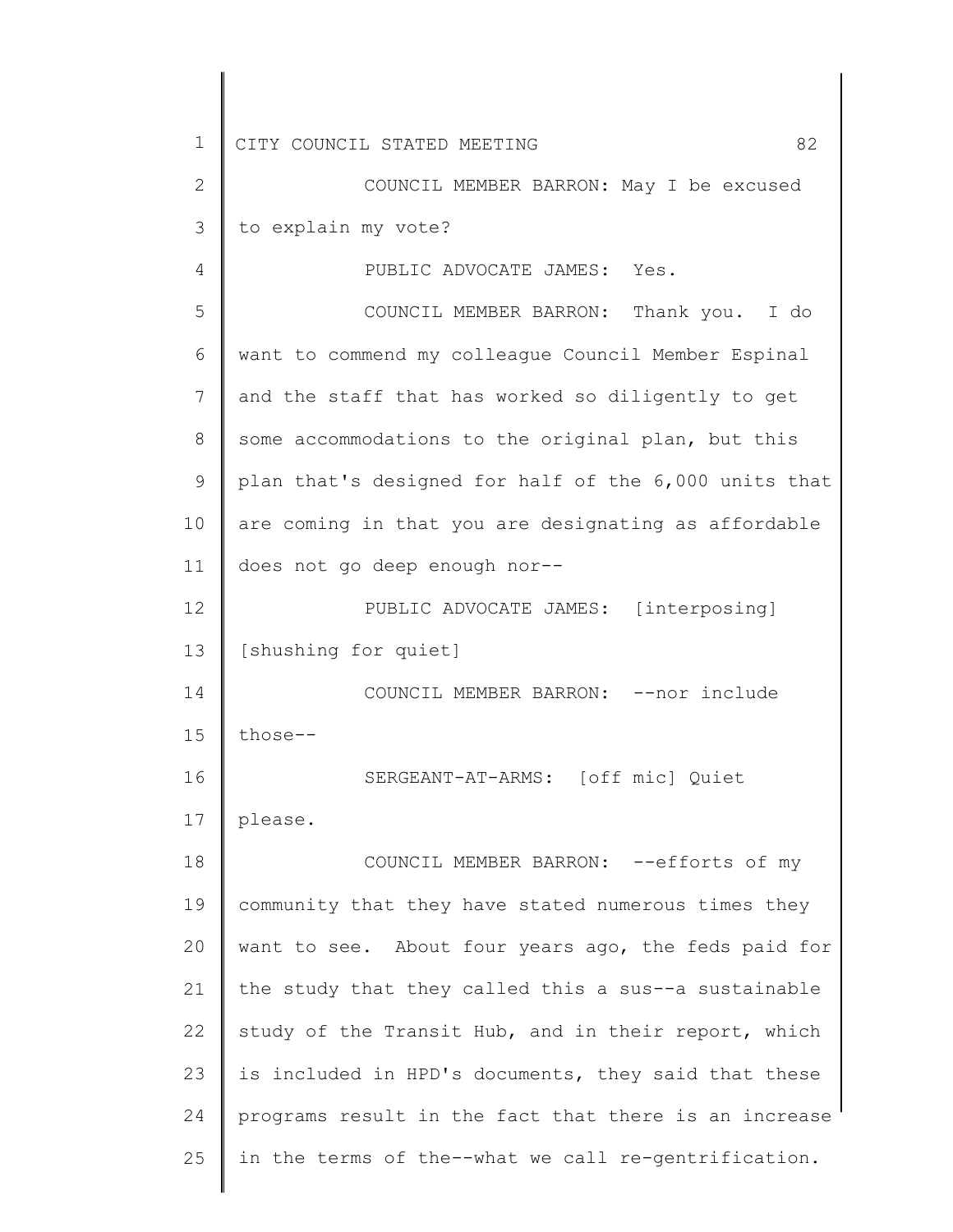2 3 4 5 6 7 8 9 10 11 12 13 14 15 16 17 18 19 20 21 22 23 24 25 The report itself says that that is a bi-product of these kinds of studies. In my community we have high measures of homelessness. There's the working homes. There's the rent burden, which is 82% of my community, and this plan does not go deep enough in that 25% of my community earns less than \$15,000, and they would not be reached by this plan. And this plan will go up as high as \$90,000 in this scam of what they say they need to do to counteract what's at the lower end. The community board has not accepted the plan. The set--the FEIS still has elements in it that are not remediated, which you can look at and you can see what that is. And there is no guarantee that developers will participate in building affordable housing if they don't want those subsidies. So, for those reasons, I'm voting in the negative for 341 with Reso 1054 and Land Use 344 with Reso 1057. Thank you. PUBLIC ADVOCATE JAMES: Thank you. CLERK: Borelli. COUNCIL MEMBER BORELLI: Aye on all except Intro 1004, and I just want to say how happy I am we've taken the \$10 bill for a--a good Republican so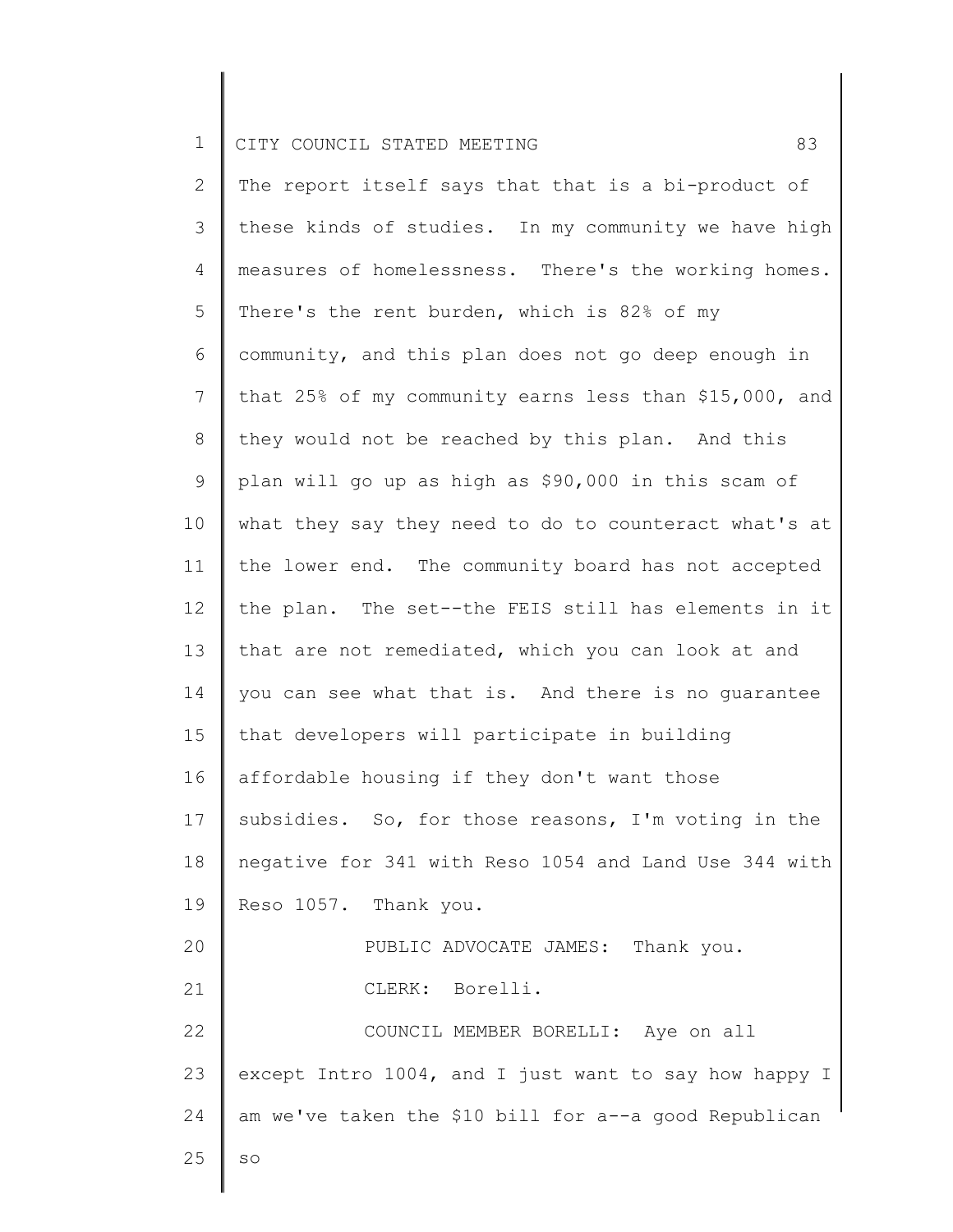| $\mathbf 1$ | CITY COUNCIL STATED MEETING<br>84          |
|-------------|--------------------------------------------|
| 2           | PUBLIC ADVOCATE JAMES: [laughs]            |
| 3           | CLERK: Chin.                               |
| 4           | COUNCIL MEMBER CHIN: Aye on all.           |
| 5           | CLERK: Cohen.                              |
| 6           | COUNCIL MEMBER COHEN: I vote aye on all    |
| 7           | Call-Ups and all General Orders. Than you. |
| 8           | CLERK: Constantinides.                     |
| 9           | COUNCIL MEMBER CONSTANTINIDES: Aye on      |
| 10          | all.                                       |
| 11          | CLERK: Cornegy.                            |
| 12          | COUNCIL MEMBER CORNEGY: Aye on all.        |
| 13          | CLERK: Crowley.                            |
| 14          | COUNCIL MEMBER CROWLEY: Aye on all.        |
| 15          | CLERK: Cumbo.                              |
| 16          | COUNCIL MEMBER CUMBO: Aye.                 |
| 17          | CLERK: Deutsch.                            |
| 18          | COUNCIL MEMBER DEUTSCH: Aye on all.        |
| 19          | CLERK: Dickens.                            |
| 20          | COUNCIL MEMBER DICKENS: Aye.               |
| 21          | CLERK: Dromm.                              |
| 22          | COUNCIL MEMBER DROMM: Aye.                 |
| 23          | CLERK: Eugene.                             |
| 24          | COUNCIL MEMBER EUGENE: Aye.                |
| 25          | CLERK: Ferreras-Copeland.                  |
|             |                                            |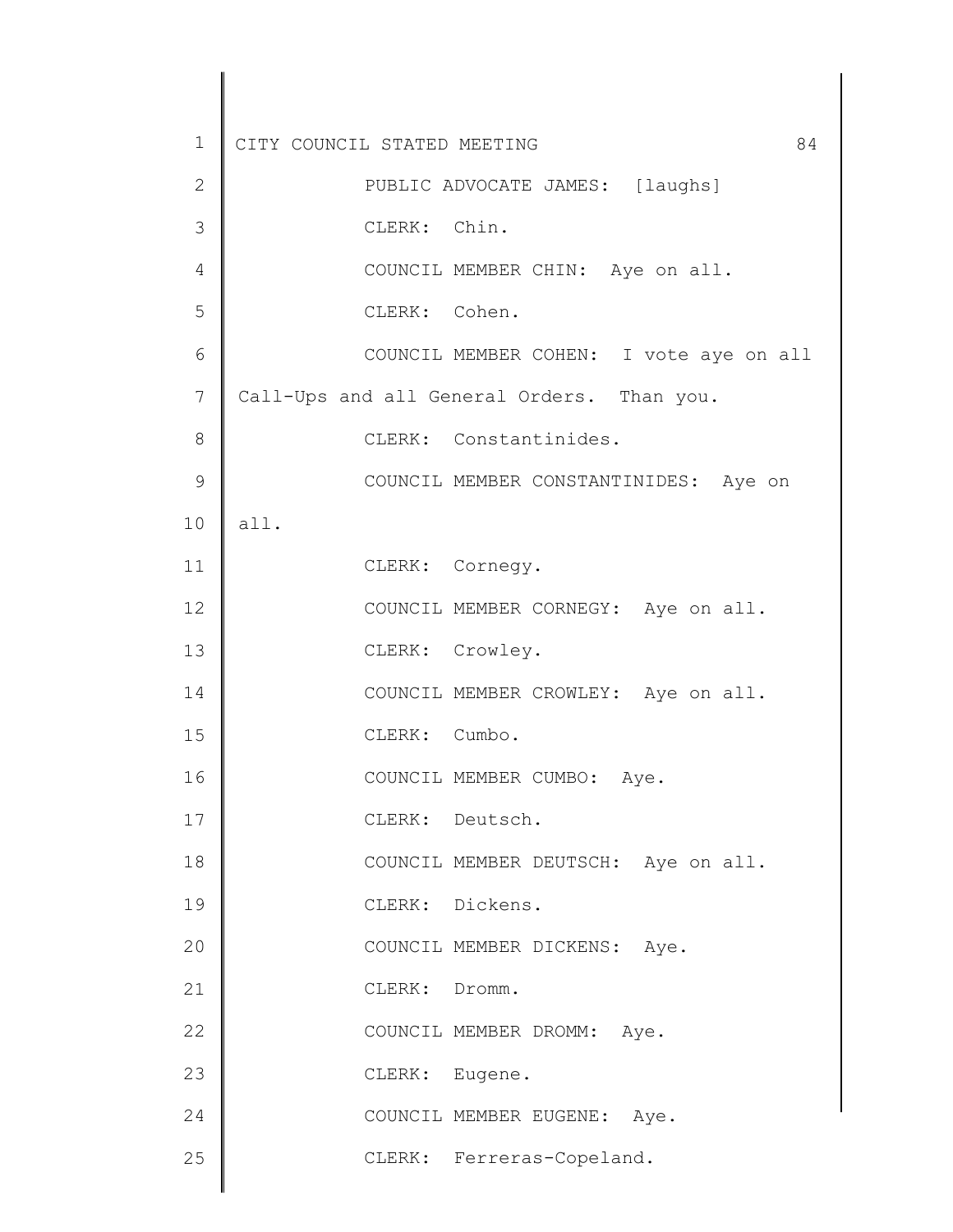4

2 3 COUNCIL MEMBER FERRERAS-COPELAND: With permission, I'd like to explain my vote.

## PUBLIC ADVOCATE JAMES: Yes.

5 6 7 8 9 10 11 12 13 14 15 16 17 18 19 20 21 22 23 24 25 COUNCIL MEMBER FERRERAS-COPELAND: I just wanted to first thank--congratulate Council Member Espinal for his vote--for his project today, and being able to put this forth in the Council. And Land Use processes are complicated, and I'm sure that there are those that are unhappy with this plan, but he worked on a plan that was the most beneficial for his community. But I'd also like to take this opportunity to thank our Minority Leader who really led the efforts with the AED. Just last week some firefighters saved a community leader in my community who began to have a heart attack, and was saved by the AED unit that the fire--that the firefighters were able to use on him. And because of that, a week later we celebrated his 69th birthday. So I think these are life saving measures and very important, and I'm glad to be able to have the--be able to work with him, and on this budget process so that we're able to save lives. Thank you and I vote aye. PUBLIC ADVOCATE JAMES: Thank you. CLERK: Garodnick.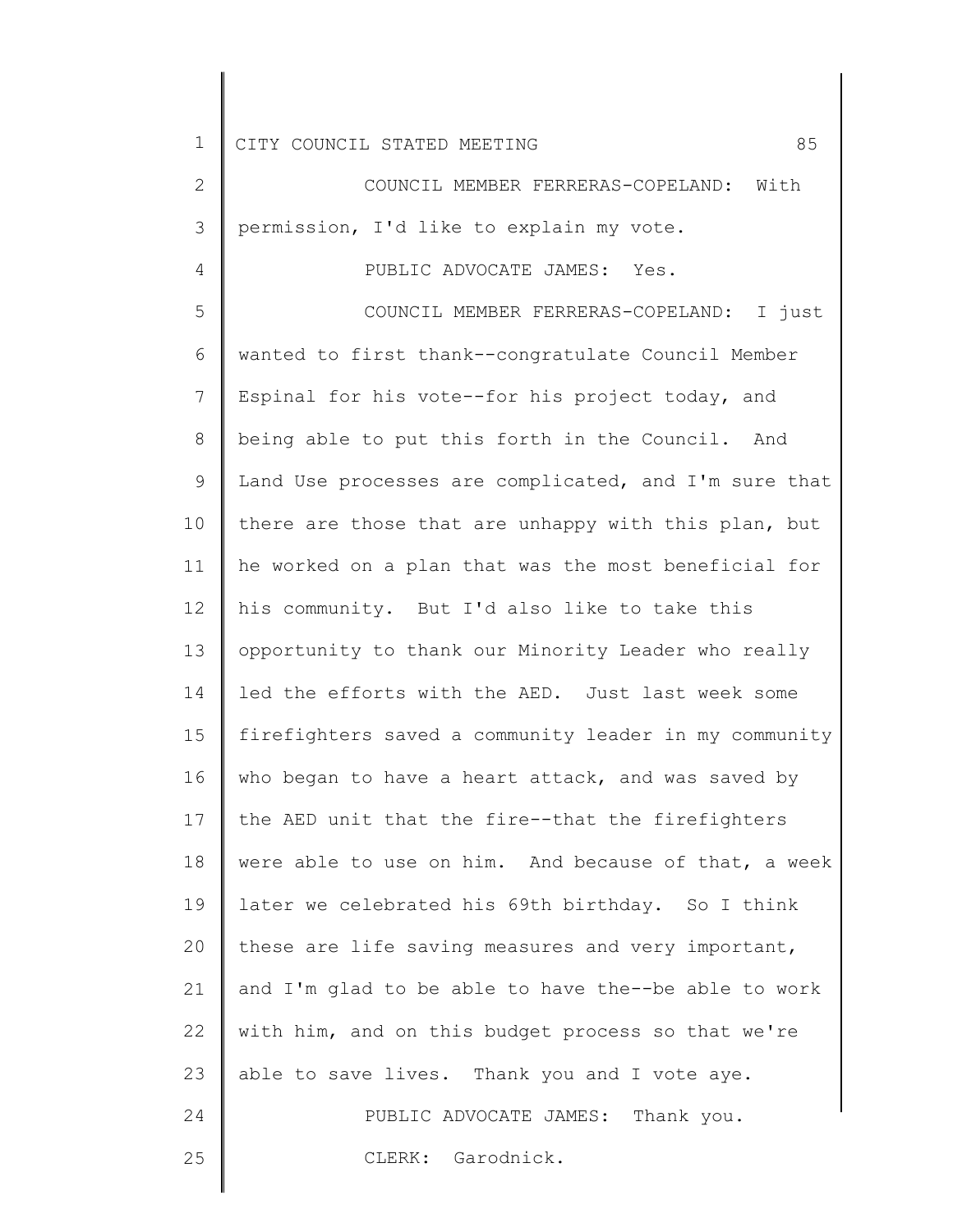1 2 3 4 5 6 7 8 9 10 11 12 13 14 15 16 17 18 19 20 21 22 23 24 25 CITY COUNCIL STATED MEETING 86 COUNCIL MEMBER GARODNICK: Aye. CLERK: Gentile. COUNCIL MEMBER GENTILE: Aye on all. CLERK: Gibson. COUNCIL MEMBER GIBSON: Permission to explain my vote. PUBLIC ADVOCATE JAMES: Yes. COUNCIL MEMBER GIBSON: Thank you, Madam Public Advocate. I, too, want to recognize and congratulate all of our colleagues who are passing bills today, Council Member Cornegy, Minority Leaders Matteo, Council Member Johnson and Council Member Williams, and certainly as it relates to the East New York Neighborhood Rezoning, I certainly want to thank Chair Greenfield and Chair Richards and certainly Council Member Espinal. It's not a--an easy process, but certainly Council Member Espinal remained committed, consistent and compassionate in recognizing-- PUBLIC ADVOCATE JAMES: [interposing] [shushing for quiet] COUNCIL MEMBER GIBSON: --that this plan is not just about building housing, but certainly building communities and making sure that residents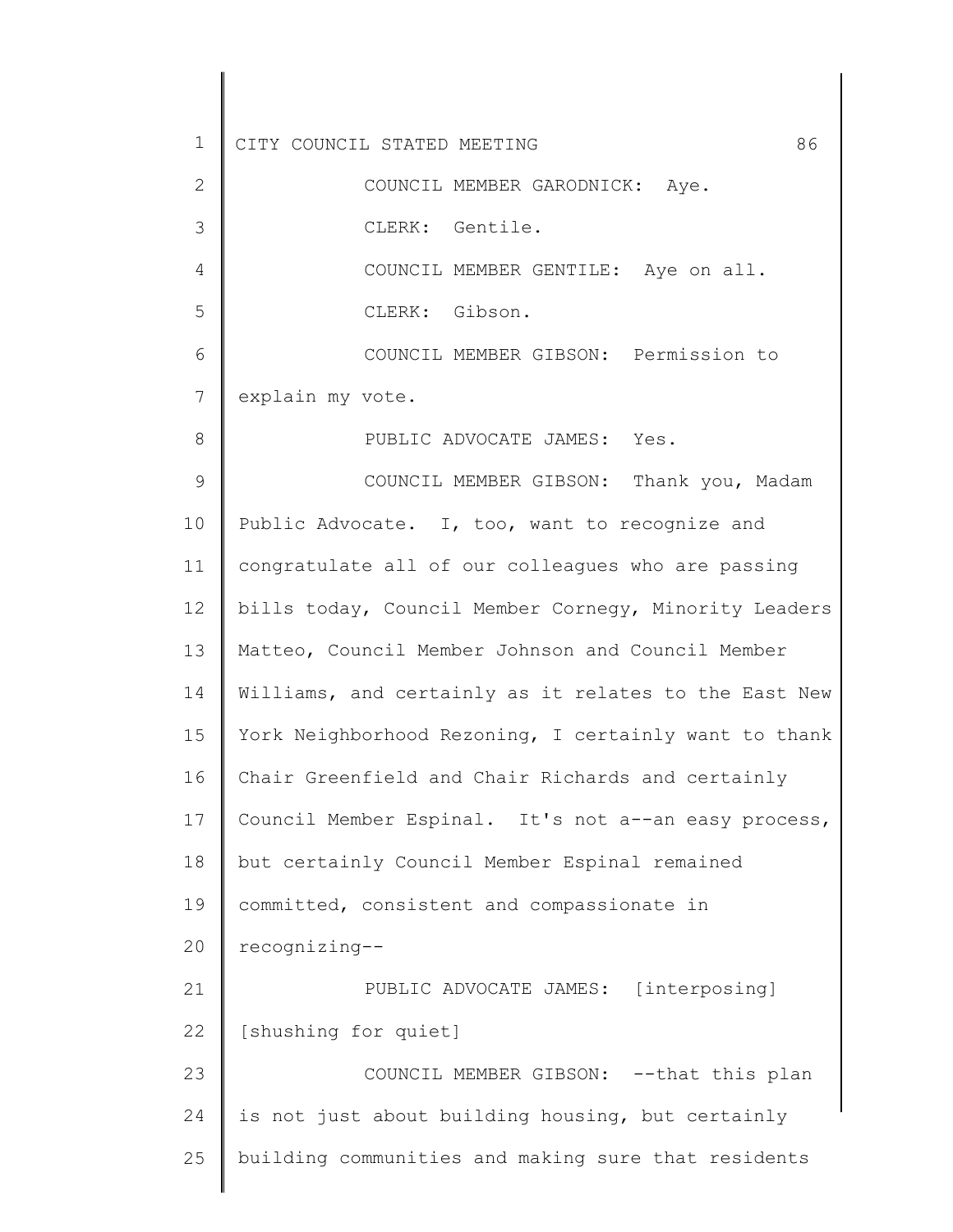|  | CITY COUNCIL STATED MEETING |  |  |  |
|--|-----------------------------|--|--|--|
|  |                             |  |  |  |

I

║

| $\overline{2}$ | that were born and raised in East New York have the   |
|----------------|-------------------------------------------------------|
| 3              | ability to remain. So, I know it was not easy.        |
| 4              | Thank you, colleague, for starting us on the process. |
| 5              | For those that have neighborhood re-zonings coming    |
| 6              | down the pipeline, this is certainly a great model    |
| 7              | that many of us are going to be looking at as we work |
| 8              | with all stakeholders to develop our own neighborhood |
| 9              | re-zonings to make sure that affordability is         |
| 10             | realized for many families across our city. So        |
| 11             | congratulations, Council Member Espinal, and I am     |
| 12             | proud to vote ayes on all. Thank you.                 |
| 13             | PUBLIC ADVOCATE JAMES: Thank you.                     |
| 14             | CLERK: Greenfield.                                    |
| 15             | COUNCIL MEMBER GREENFIELD: Thanks.<br>May             |
| 16             | I explain my vote?                                    |
| 17             | PUBLIC ADVOCATE JAMES: Yes.                           |
| 18             | COUNCIL MEMBER GREENFIELD: Thank you                  |
| 19             | very much. I, too, would like to congratulate         |
| 20             | Council Members Cornegy, Johnson and Williams for     |
| 21             | their legislation, and I especially want to           |
| 22             | congratulate our Minor--Minority Leader Steve Matteo. |
| 23             | It's not every day that we pass life saving           |
| 24             | legislation around here. So that's really fantastic.  |
| 25             | I also want to acknowledge that in the appointments   |
|                |                                                       |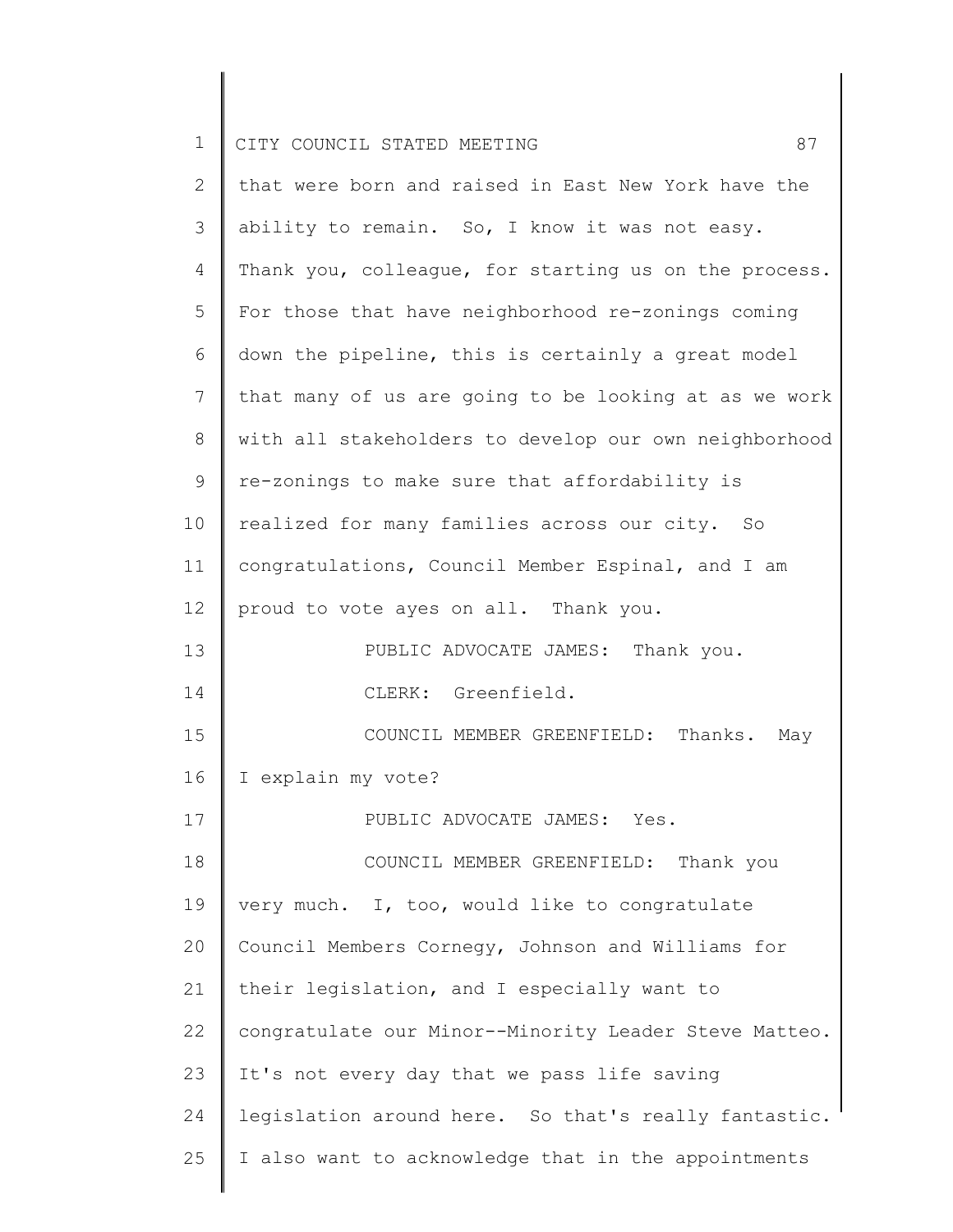| $\mathbf 1$ | 88<br>CITY COUNCIL STATED MEETING                     |
|-------------|-------------------------------------------------------|
| 2           | and reappointments we have an exceptionally qualified |
| 3           | individual in Frank Carone and his reappointment to   |
| 4           | the TLC. I want to congratulate him, and I was very   |
| 5           | impressed having met with Jean Lutfy and her          |
| 6           | appointment to the Landmarks Preservation Commission. |
| 7           | I want to thank everyone. I want to congratulate      |
| $8\,$       | once again my dear friend Council Member Rafael       |
| 9           | Espinal for his historic achievement, and I wish      |
| 10          | everybody a happy Passover [Speaking foreign          |
| 11          | language] and I vote aye on all.                      |
| 12          | PUBLIC ADVOCATE JAMES: Thank you.                     |
| 13          | CLERK: Grodenchik.                                    |
| 14          | COUNCIL MEMBER GRODENCHIK: [off mic]                  |
| 15          | Aye.                                                  |
| 16          | CLERK: Johnson.                                       |
| 17          | COUNCIL MEMBER JOHNSON: Permission,                   |
| 18          | please?                                               |
| 19          | PUBLIC ADVOCATE JAMES: Yes.                           |
| 20          | COUNCIL MEMBER JOHNSON: I want to                     |
| 21          | congratulate my colleague and good friend Council     |
| 22          | Member Rafael Espinal. He worked doggedly throughout  |
| 23          | this process, and today is a big achievement, but I   |
| 24          | really want to highlight I think one of the--the      |
| 25          | nominees that we are voting on today for the Civilian |
|             |                                                       |

║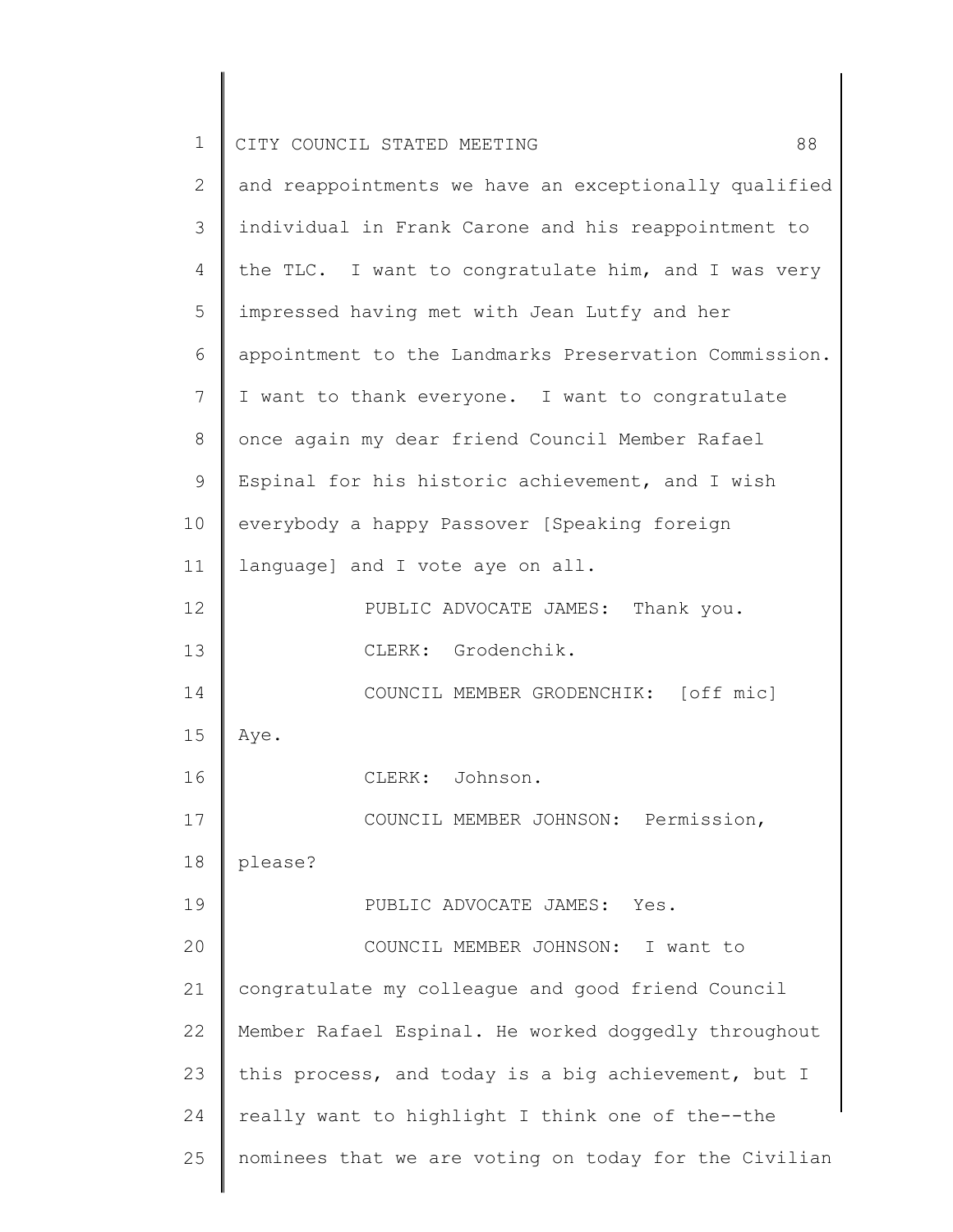| $\mathbf 1$  | 89<br>CITY COUNCIL STATED MEETING                     |
|--------------|-------------------------------------------------------|
| $\mathbf{2}$ | Complaint Review Board. Joseph Puma is one of the     |
| 3            | members who has been recommended by the Manhattan     |
| 4            | Delegation. He is an openly gay man. He is a          |
| 5            | resident of public housing. He lives in Council       |
| 6            | Member Mendez's district. I think he has been a       |
| 7            | great addition to the CCRB--                          |
| 8            | PUBLIC ADVOCATE JAMES: [interposing]                  |
| 9            | [shushing for quiet]                                  |
| 10           | COUNCIL MEMBER JOHNSON: -- and I'm really             |
| 11           | glad that we are getting him back on the CCRB. He is  |
| 12           | a great, great person who I think is a--just the      |
| 13           | right type of choice that we should have on the CCRB. |
| 14           | With that, I vote aye on all.                         |
| 15           | PUBLIC ADVOCATE JAMES: Thank you.                     |
| 16           | CLERK: Kallos.                                        |
| 17           | COUNCIL MEMBER KALLOS: Permission to                  |
| 18           | explain my vote?                                      |
| 19           | PUBLIC ADVOCATE JAMES: Yes.                           |
| 20           | COUNCIL MEMBER KALLOS: I just want to                 |
| 21           | congratulate Council Member Espinal on negotiating a  |
| 22           | very strong rezoning. I think on e particular piece   |
| 23           | that most New Yorkers are afraid of is that the       |
| 24           | rezoning comes in and in--in with the rezoning come   |
| 25           | the super scrapers and the overdevelopment, and I     |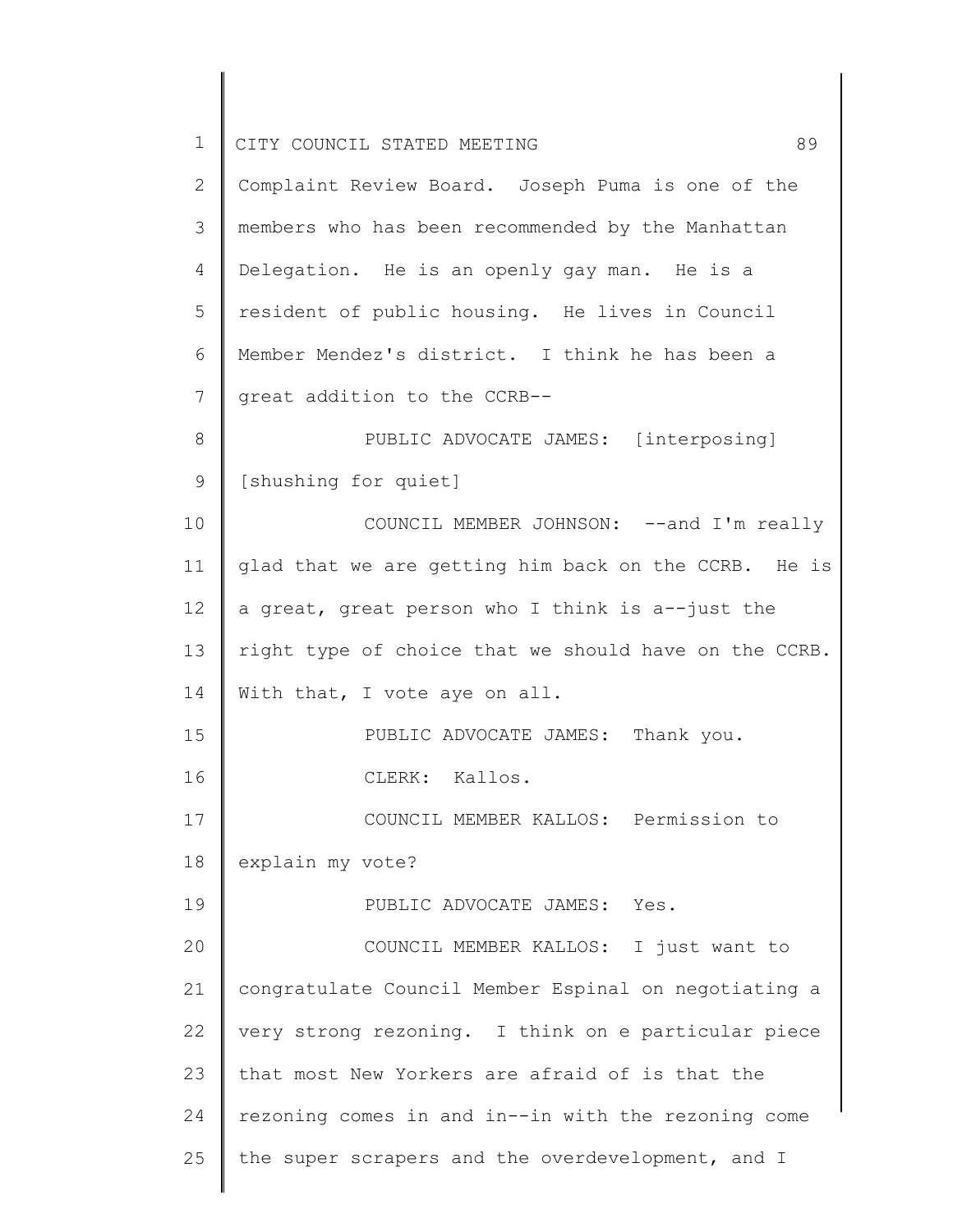| $\mathbf{2}$   | just want to congratulate him on getting contextual   |
|----------------|-------------------------------------------------------|
| 3              | zoning. Additionally, as part of development we also  |
| 4              | end up seeing overcrowding, and in addition he's also |
| 5              | fought to get 1,000 new school seats. In addition,    |
| 6              | he's also fought for deeper affordability for all to  |
| $\overline{7}$ | protect his community, and for those reasons, I vote  |
| $8\,$          | aye on all, and I wish everyone a [Speaking foreign   |
| $\mathsf 9$    | language] Passover. This coming Friday evening on     |
| 10             | Earth Day is the Jewish holiday for freedom from when |
| 11             | we had our exodus from slavery in Egypt. And so, we   |
| 12             | will be singing and celebrating and hope that all     |
| 13             | enjoy their Passover.                                 |
| 14             | PUBLIC ADVOCATE JAMES: Thank you.                     |
| 15             | CLERK: Koslowitz.                                     |
| 16             | COUNCIL MEMBER KOSLOWITZ: I vote--vote                |
| 17             | aye.                                                  |
| 18             | PUBLIC ADVOCATE JAMES: Thank you.                     |
| 19             | CLERK: Lancman. Lander.                               |
| 20             | COUNCIL MEMBER LANDER: Congratulations                |
| 21             | Council Members Espinal, Cornegy and especially to    |
| 22             | Matteo and Johnson, and thanks to them for working    |
| 23             | with us to make sure that the defibrillator bill      |
| 24             | would work for the all-volunteer leagues like those   |
| 25             | in Prospect Park where it will continue to be life    |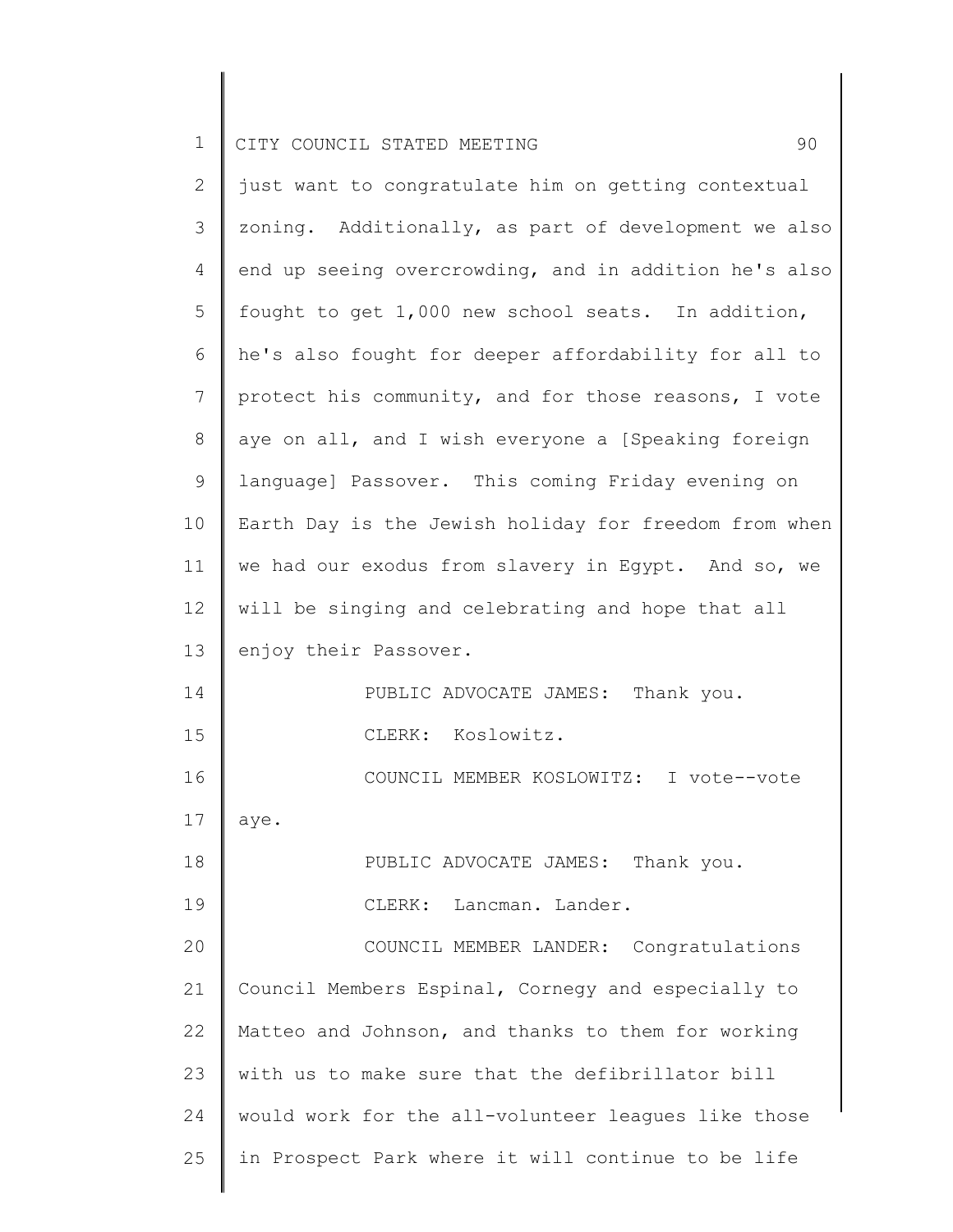| $\mathbf 1$    | 91<br>CITY COUNCIL STATED MEETING                     |
|----------------|-------------------------------------------------------|
| $\overline{2}$ | saving. I really appreciate that. I found Cokie       |
| 3              | Roberts' Op-Ed this morning. It said Elizabeth        |
| 4              | Schuyler (sp?) should be the Hamilton on the \$10     |
| 5              | bill. Very persuasive. It seems to me women could     |
| 6              | probably have two, but congrats to Harriet Tubman as  |
| 7              | well. I vote aye on all.                              |
| 8              | PUBLIC ADVOCATE JAMES: Thank you.                     |
| 9              | CLERK: Levin.                                         |
| 10             | COUNCIL MEMBER LEVIN: I vote aye and                  |
| 11             | with sincere congratulations to my colleagues Rafael  |
| 12             | Espinal who took on a very difficult and very large   |
| 13             | rezoning project, and he took it on with--with a      |
| 14             | thoroughness, and--and admiration for--I--I admire    |
| 15             | him for the--for the--the thoroughness and the--the   |
| 16             | responsibility they took on this issue with--to his   |
| 17             | community, the community that he grew up in and that  |
| 18             | his family still lives in to ensure that--that this   |
| 19             | rezoning will produce the community benefits that are |
| 20             | long-term and sustainable, and--and will make a       |
| 21             | difference for generations. And so, I want to         |
| 22             | congratulate Council Member Espinal. I also want to   |
| 23             | congratulate Council Members Matteo, and Johnson as-- |
| 24             | as well as my other colleagues on the legislation     |
| 25             | today, and with that, I vote aye on all.              |
|                |                                                       |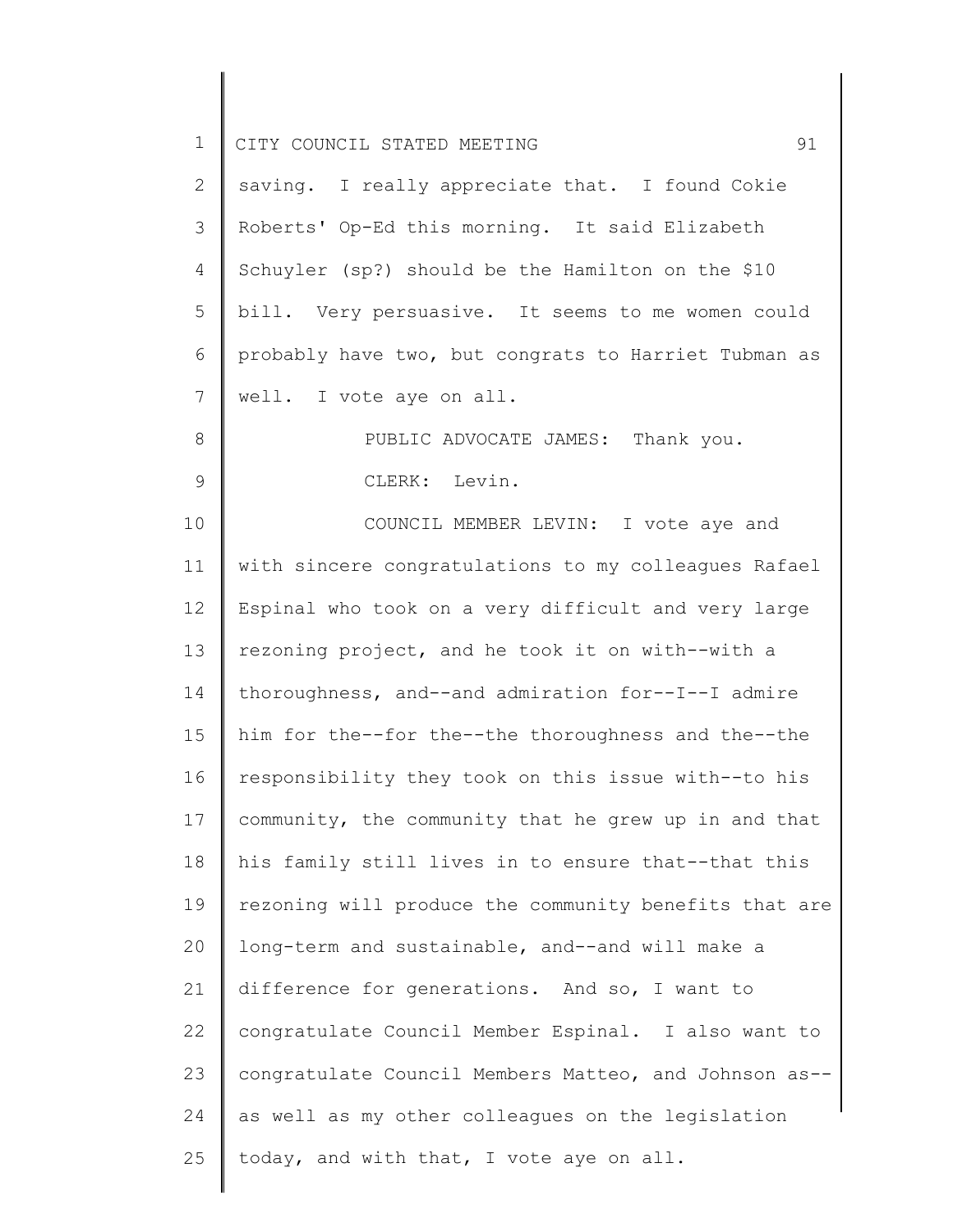| $\mathbf 1$  | 92<br>CITY COUNCIL STATED MEETING                    |
|--------------|------------------------------------------------------|
| $\mathbf{2}$ | PUBLIC ADVOCATE JAMES: Thank you.                    |
| 3            | CLERK: Levine.                                       |
| 4            | COUNCIL MEMBER LEVINE: Permission to                 |
| 5            | very briefly explain my vote?                        |
| 6            | PUBLIC ADVOCATE JAMES: Yes.                          |
| 7            | COUNCIL MEMBER LEVINE: I want to                     |
| 8            | congratulate all the sponsors today including        |
| $\mathsf 9$  | Minority Leader Matteo, Council Member Johnson and   |
| 10           | particularly Council Member Espinal. The amount of   |
| 11           | affordability you won for your district is awe-      |
| 12           | inspiring, and the way you carried yourself as a     |
| 13           | leader with smarts, determination and poise. You     |
| 14           | really have set a very high bar for all the many     |
| 15           | colleagues who will be following you in rezonings of |
| 16           | their own districts. I want to remind Jewish Caucus  |
| 17           | members we'll be meeting very briefly after the      |
| 18           | State, and I want to wish everyone a [Speaking       |
| 19           | foreign language] Happy Passover and [Speaking       |
| 20           | foreign language]. Thank you.                        |
| 21           | PUBLIC ADVOCATE JAMES: Thank you.                    |
| 22           | CLERK: Maisel.                                       |
| 23           | COUNCIL MEMBER MAISEL: [off mic]                     |
| 24           | CLERK: Menchaca.                                     |
| 25           | COUNCIL MEMBER MENCHACA: Aye.                        |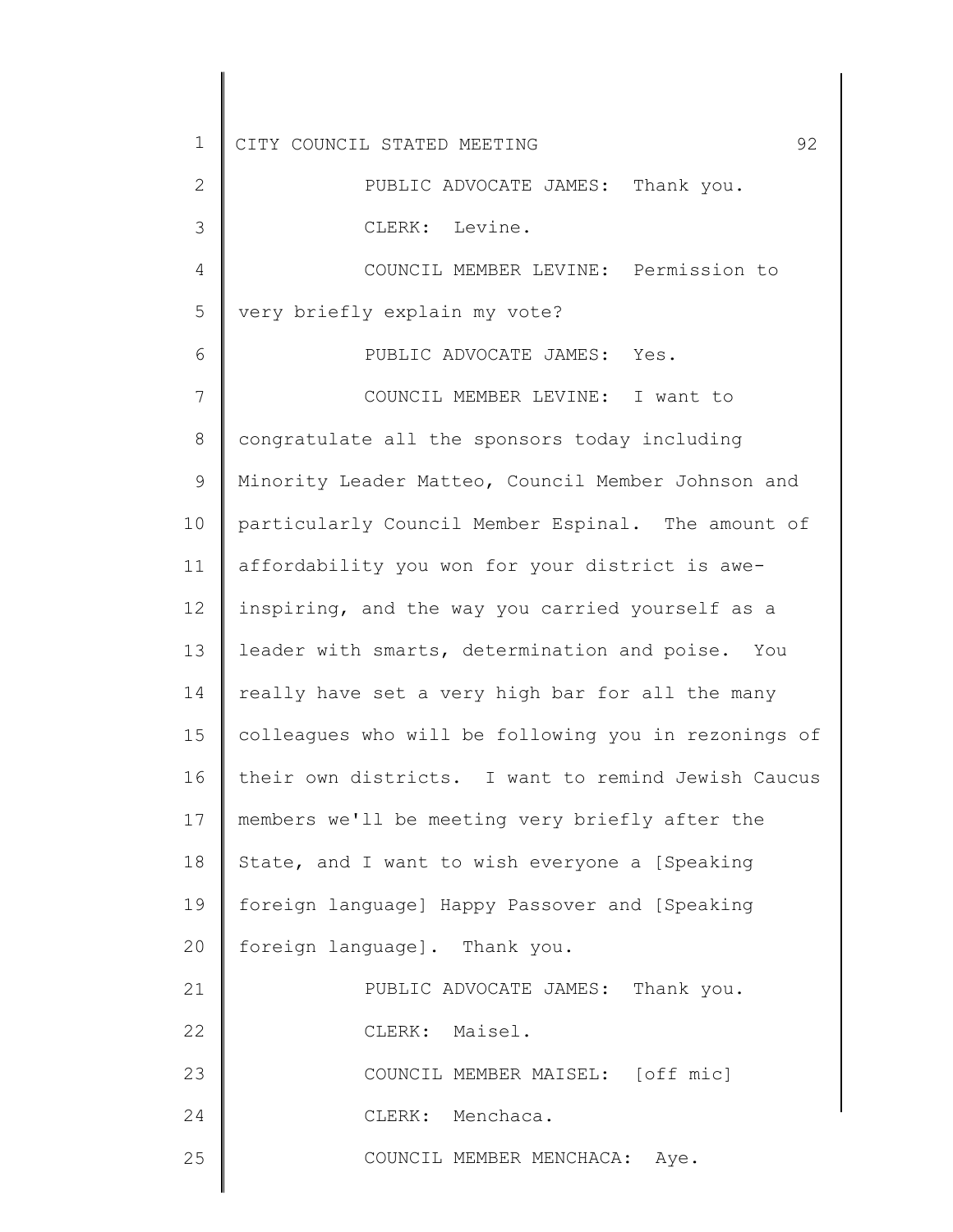| 1  | 93<br>CITY COUNCIL STATED MEETING                     |
|----|-------------------------------------------------------|
| 2  | PUBLIC ADVOCATE JAMES: Thank you.                     |
| 3  | CLERK: Mendez.                                        |
| 4  | COUNCIL MEMBER MENDEZ: Aye.                           |
| 5  | PUBLIC ADVOCATE JAMES: Thank you.                     |
| 6  | CLERK: Miller.                                        |
| 7  | COUNCIL MEMBER MILLER: Aye.                           |
| 8  | PUBLIC ADVOCATE JAMES: Thank you.                     |
| 9  | CLERK: Palma.                                         |
| 10 | COUNCIL MEMBER PALMA: [off mic] Aye.                  |
| 11 | CLERK: Reynoso.                                       |
| 12 | COUNCIL MEMBER REYNOSO: Permission to                 |
| 13 | explain my vote?                                      |
| 14 | PUBLIC ADVOCATE JAMES: Yes.                           |
| 15 | COUNCIL MEMBER REYNOSO: I offer                       |
| 16 | congratulations to Council Member Rafael Espinal. I   |
| 17 | just want to make sure that the rest of the council   |
| 18 | members that are still here know that there is a      |
| 19 | debate that's going to happen right after this by a   |
| 20 | school in Brooklyn and a school in the Bronx.         |
| 21 | [cheers] It's going to happen right next door.        |
| 22 | They're upstairs. They're a middle school MS 50 in    |
| 23 | my district and MS 45 in Ritchie Torres' district.    |
| 24 | So please join us, and see these spectacular kids go. |
| 25 | PUBLIC ADVOCATE JAMES: Thank you.                     |
|    |                                                       |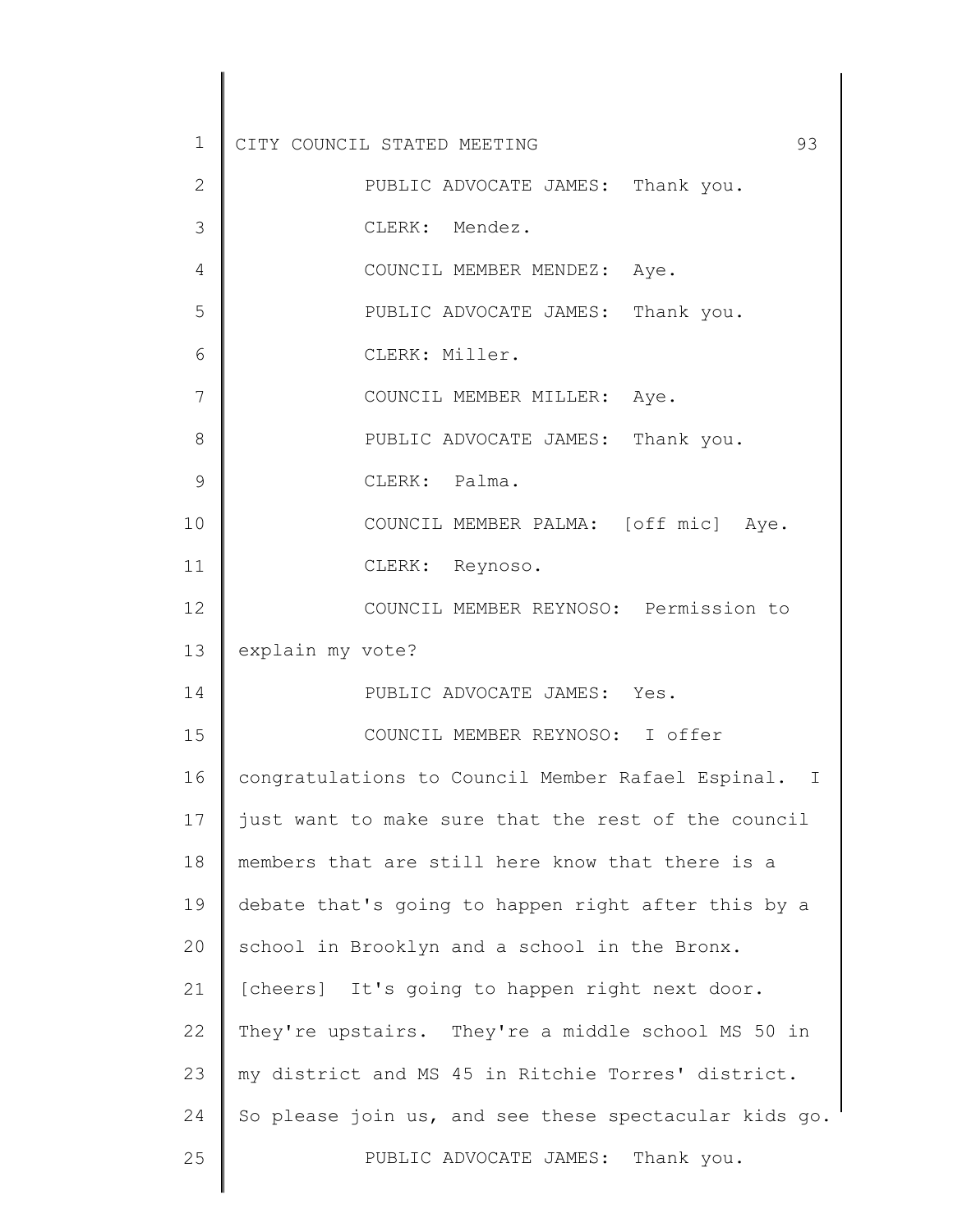| 1  | 94<br>CITY COUNCIL STATED MEETING                     |
|----|-------------------------------------------------------|
| 2  | COUNCIL MEMBER REYNOSO: Thank you.                    |
| 3  | [pause] How do you vote? [background comments]<br>Do  |
| 4  | you vote aye?                                         |
| 5  | COUNCIL MEMBER REYNOSO: I vote aye.                   |
| 6  | PUBLIC ADVOCATE JAMES: Thank you, sir.                |
| 7  | CLERK: Richards.                                      |
| 8  | COUNCIL MEMBER RICHARDS: Thank you. I                 |
| 9  | just want to say thank you to Harriet Tubman for      |
| 10 | liberating us, liberating the \$20 bill to day, and I |
| 11 | also want to once again just congratulate Council     |
| 12 | Member Espinal, and all my colleagues on a great job  |
| 13 | today. With that being said, I vote aye.              |
| 14 | PUBLIC ADVOCATE JAMES: Thank you.                     |
| 15 | CLERK: Rose.                                          |
| 16 | COUNCIL MEMBER ROSE: Aye and                          |
| 17 | congratulations to Council Member Matteo, and to      |
| 18 | Council Member Espinal. You did a phenomenal job,     |
| 19 | and set the bar really high. Thank you for your       |
| 20 | effort.                                               |
| 21 | PUBLIC ADVOCATE JAMES: Thank you.                     |
| 22 | CLERK: Salamanca.                                     |
| 23 | COUNCIL MEMBER SALAMANCA: Aye on all.                 |
| 24 | PUBLIC ADVOCATE JAMES: Thank you.                     |
| 25 | CLERK:<br>Torres.                                     |
|    |                                                       |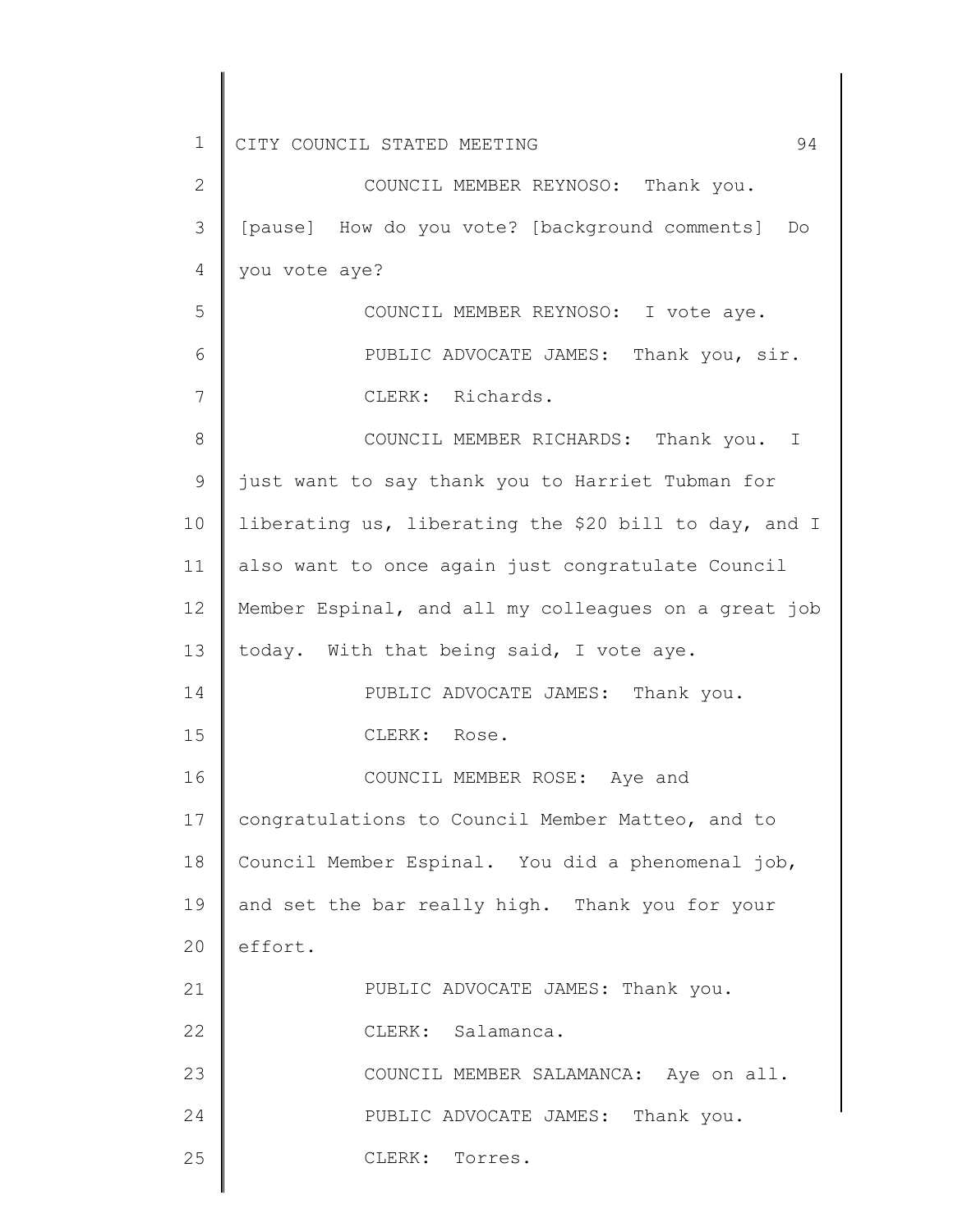2 3 4 5 6 7 8 9 10 11 12 13 14 15 16 17 18 19 20 21 22 23 24 25 COUNCIL MEMBER TORRES: Congratulations to Council Member Espinal on a historic community affordable housing plan, and to Brooklyn be ready for defeat in the debate. [background comments/cheers] With that said, I vote aye. PUBLIC ADVOCATE JAMES: [laughs] CLERK: Treyger. COUNCIL MEMBER TREYGER: Don't count Brooklyn out. PUBLIC ADVOCATE JAMES: Ah-ha. COUNCIL MEMBER TREYGER: --says the Brooklyn Delegation Co-Chair. PUBLIC ADVOCATE JAMES: [laughs] COUNCIL MEMBER TREYGER: I want to congratulate my colleagues on--on their very important pieces of legislation today-- PUBLIC ADVOCATE JAMES: [interposing] [shushing for quiet] COUNCIL MEMBER TREYGER: --and I want to commend Council Member Espinal for not accepting the status quo, and really help usher forward a plan that really is a neighborhood plan, and I truly commend him for his leadership, and with that, I vote aye on all.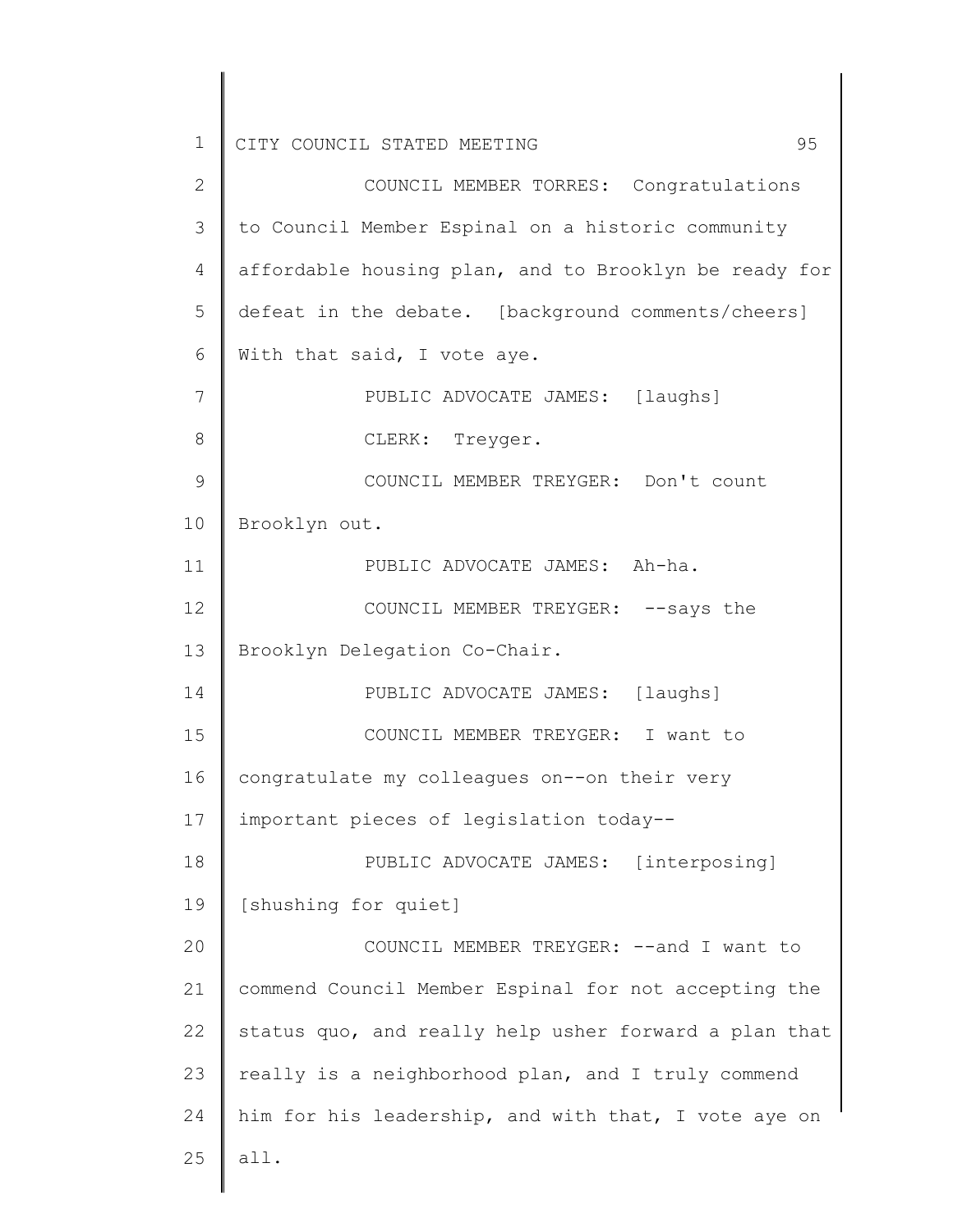| 1  | CITY COUNCIL STATED MEETING<br>96                    |
|----|------------------------------------------------------|
| 2  | PUBLIC ADVOCATE JAMES: Thank you.                    |
| 3  | CLERK: Vallone.                                      |
| 4  | COUNCIL MEMBER VALLONE: Aye on all.                  |
| 5  | PUBLIC ADVOCATE JAMES: Thank you.                    |
| 6  | CLERK: Williams.                                     |
| 7  | COUNCIL MEMBER WILLIAMS: Permission to               |
| 8  | explain my vote?                                     |
| 9  | PUBLIC ADVOCATE JAMES: Yes.                          |
| 10 | COUNCIL MEMBER WILLIAMS: Sorry.                      |
| 11 | [laughs] Excuse me. The--Brooklyn is definitely      |
| 12 | going to win. Thank you, but I do want to            |
| 13 | congratulate all the rest of my colleagues that have |
| 14 | bills today. I want to just talk about two, and my   |
| 15 | congratulations to Council Member Gibson and Torres. |
| 16 | That's a fantastic bill--                            |
| 17 | PUBLIC ADVOCATE JAMES: [interposing]                 |
| 18 | [shushing for quiet]                                 |
| 19 | COUNCIL MEMBER WILLIAMS: -- and the way              |
| 20 | many of us--many of us have been discussing it, we   |
| 21 | should be talking about public safety as not just a  |
| 22 | law enforcement issue. So congratulate the--         |
| 23 | congratulate--congratulations on that. The City      |
| 24 | Council should be very proud of what you and Torres  |
| 25 | did, and thank you, Speaker, for your leadership on  |
|    |                                                      |

 $\begin{array}{c} \hline \end{array}$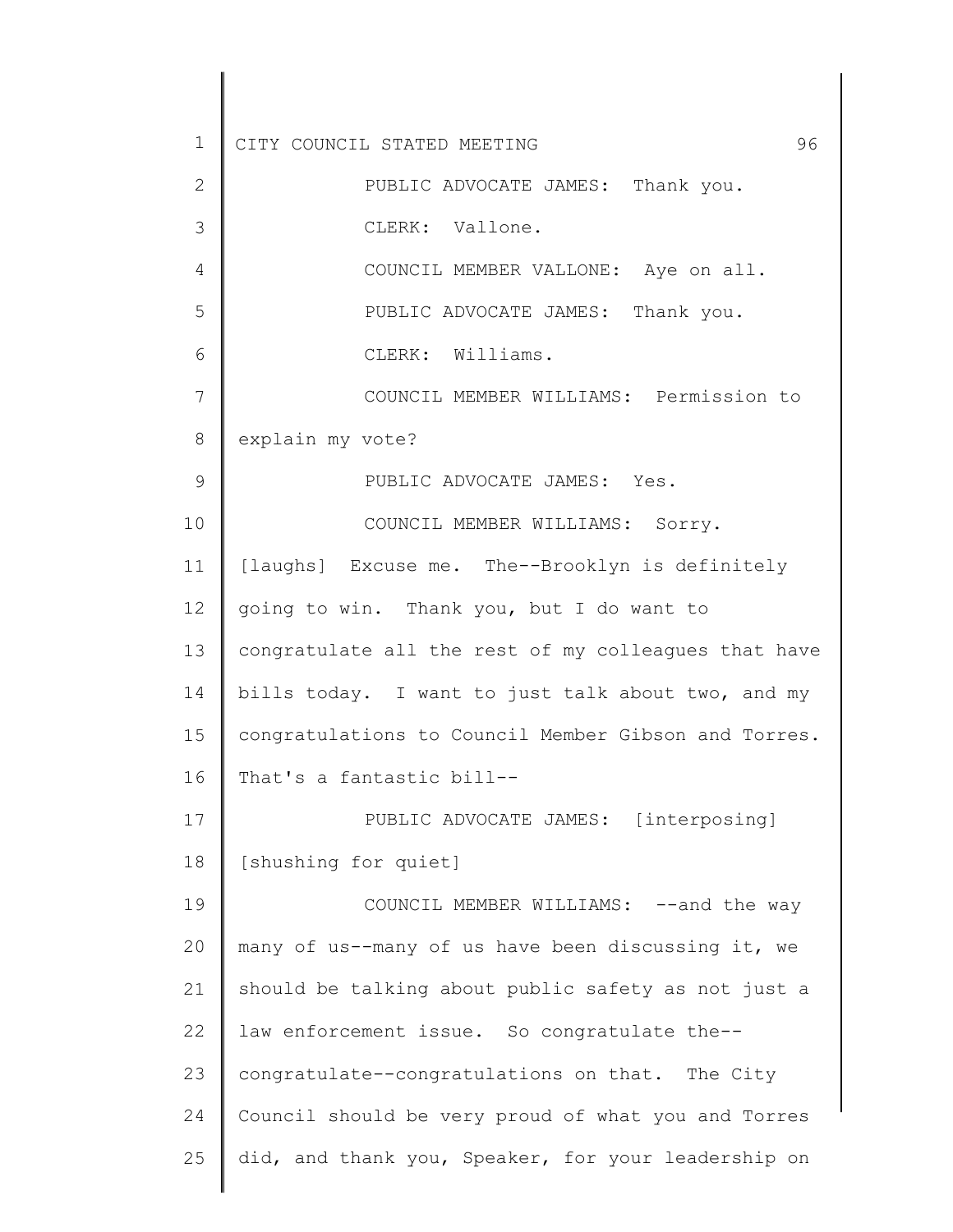2 3 4 5 6 7 8 9 10 11 12 13 14 15 16 17 18 19 20 21 22 23 24 25 those issues. I'm voting aye on all. I do want to congratulate Espinal for the work that he did. It's important to note that while, of course, it's not as good as--as many people want it, it actually is the best that we've seen in terms of rezoning. I think Council Member Espinal used actually all of the tools to his disposal. There weren't additional tools available for him to use. We can argue of whether those tools are sharp enough or enough, but what he had, it is actually a--a pretty good deal. I'm not sure what else he could have gotten. Even with my issues with MIH, Council Member Espinal chose two options that actually did include the lowest amount of AMIs that were possible. So I congratulate him on that and with that I vote aye on all. PUBLIC ADVOCATE JAMES: Thank you. CLERK: Matteo. COUNCIL MEMBER MATTEO: Thank you. Today we voted on a reso--a transparency res that I'd like to make a disclosure on. My brother works at Richmond Universe--Richmond University Medical Center. So I just want to put that on the record that we funded them, and I'm vote no on Intro 1004-A and aye on the rest.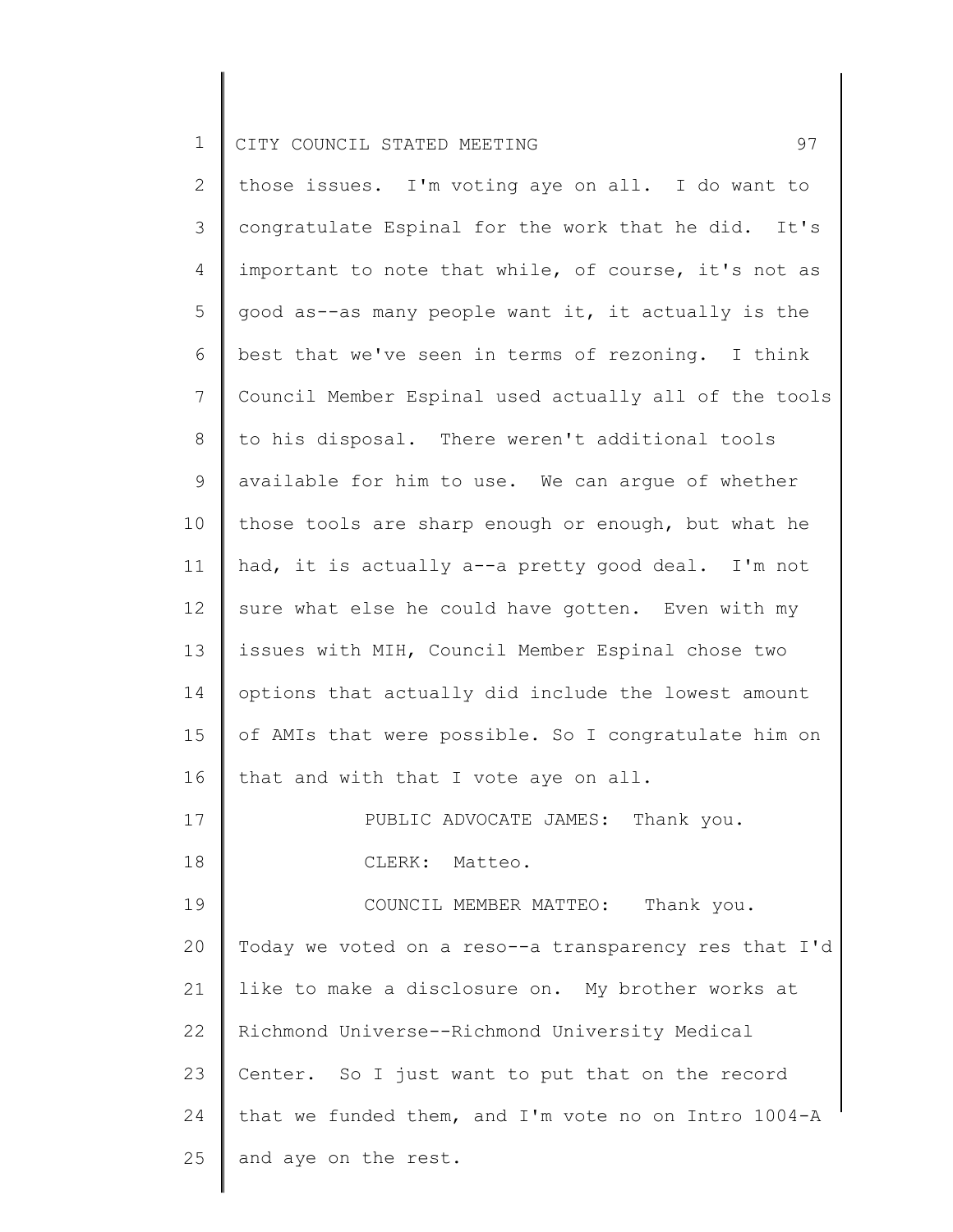1 2 3 4 5 6 7 8 9 10 11 12 13 14 15 16 17 18 19 20 21 22 23 24 25 CITY COUNCIL STATED MEETING 98 PUBLIC ADVOCATE JAMES: Thank you. CLERK: Speaker Mark-Viverito. SPEAKER MARK-VIVERITO: Aye. [pause] CLERK: The votes. PUBLIC ADVOCATE JAMES: Okay. Thank you. All items on today's General Order Calendar were adopted by a vote of 46 in the affirmative, 0 negative and 0 abstentions with the exception of Intro 1004-A, which was adopted by a vote of 44 in the affirmative, 2 negative and 0 abstentions, and Land Use 341 and Resolution 1054, which was adopted by a vote of 45 in the affirmative, 1 negative and 0 abstentions, and Land Use 344 and Resolution 1057, which was adopted by a vote of 45 in the affirmative, 1 negative, and 0 abstentions. The Revised Land Use Call-Ups is [background comments]. Okay. The--the Revised Land Use Call-Ups vote if 46 in the affirmative, 0 negative and Council Member Salamanca, do you want to disclose? COUNCIL MEMBER SALAMANCA: Yeah, I just want to disclose that my wife works with the Parks Department and in terms and legal and your IMO if the modification.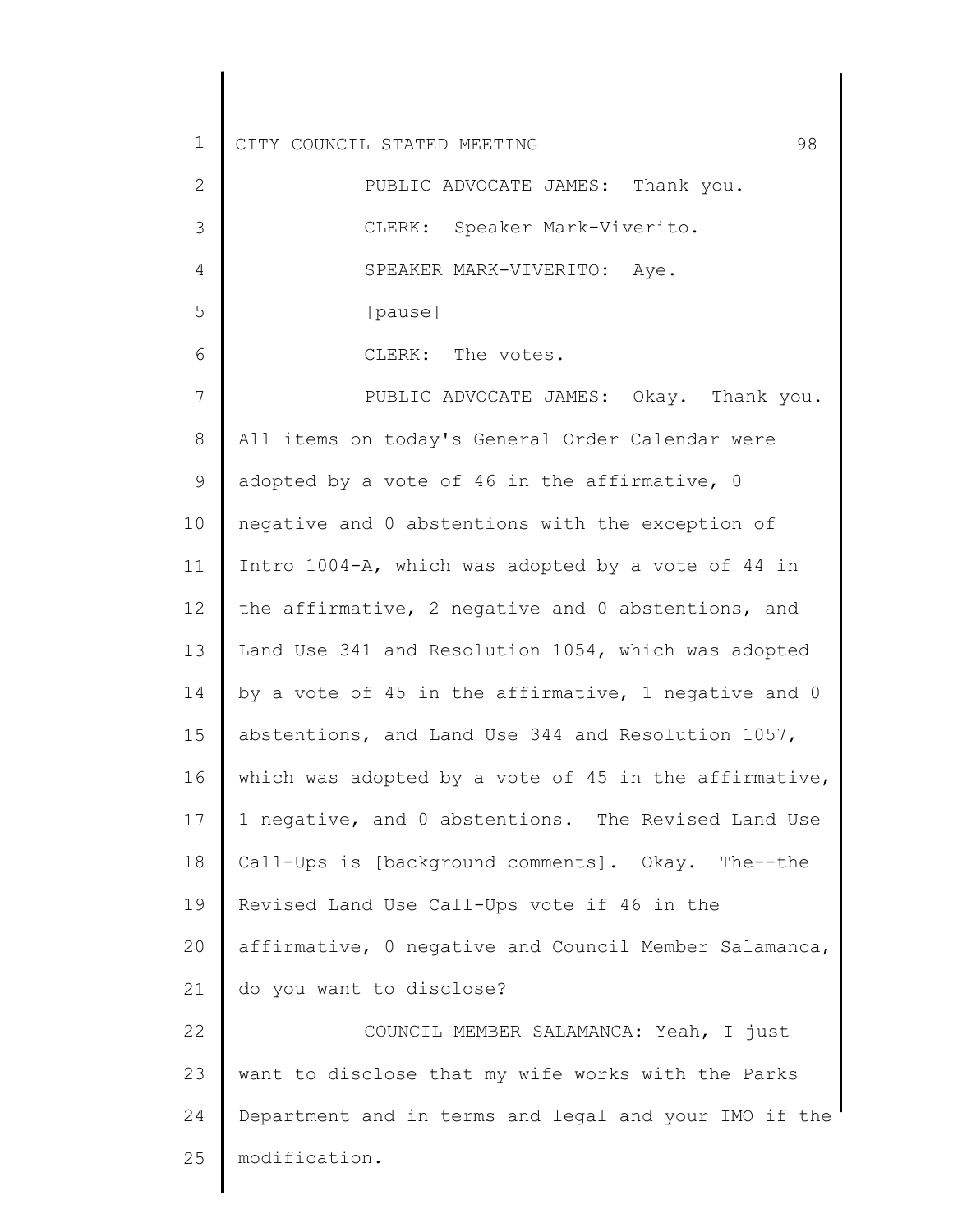| $\mathbf 1$  | CITY COUNCIL STATED MEETING<br>99                               |
|--------------|-----------------------------------------------------------------|
| $\mathbf{2}$ | FEMALE SPEAKER: On the reso.                                    |
| 3            | COUNCIL MEMBER SALAMANCA: On the Reso.                          |
| 4            | I'm sorry.                                                      |
| 5            | PUBLIC ADVOCATE JAMES: Okay. Thank you.                         |
| 6            | Introduction and Reading of Bills.                              |
| 7            | SPEAKER MARK-VIVERITO: All bills are                            |
| 8            | referred to committees as indicated on the Agenda.              |
| $\mathsf 9$  | PUBLIC ADVOCATE JAMES: Thank you, and                           |
| 10           | now discussion of resolutions beginning with                    |
| 11           | Resolution 375, a resolution calling upon New York              |
| 12           | State Department of Education to include lessons on             |
| 13           | climate change in K through 12 schools--schools                 |
| 14           | curriculum. Council Member Constantinides.                      |
| 15           | COUNCIL MEMBER CONSTANTINIDES: Thank                            |
| 16           | you, Madam Public Advocate. I'll be very brief.<br>$\mathbb{I}$ |
| 17           | want to thank our Speaker for her strong                        |
| 18           | environmental leadership and our--and Education Chair           |
| 19           | Danny Dromm--                                                   |
| 20           | PUBLIC ADVOCATE JAMES: [interposing]                            |
| 21           | [shushing for quiet]                                            |
| 22           | COUNCIL MEMBER CONSTANTINIDES: --for his                        |
| 23           | strong leadership in his committee. As we celebrate             |
| 24           | Earth Day on Friday, we recognize that climate change           |
| 25           | is one of the most serious issues facing New Yorkers            |
|              |                                                                 |

 $\parallel$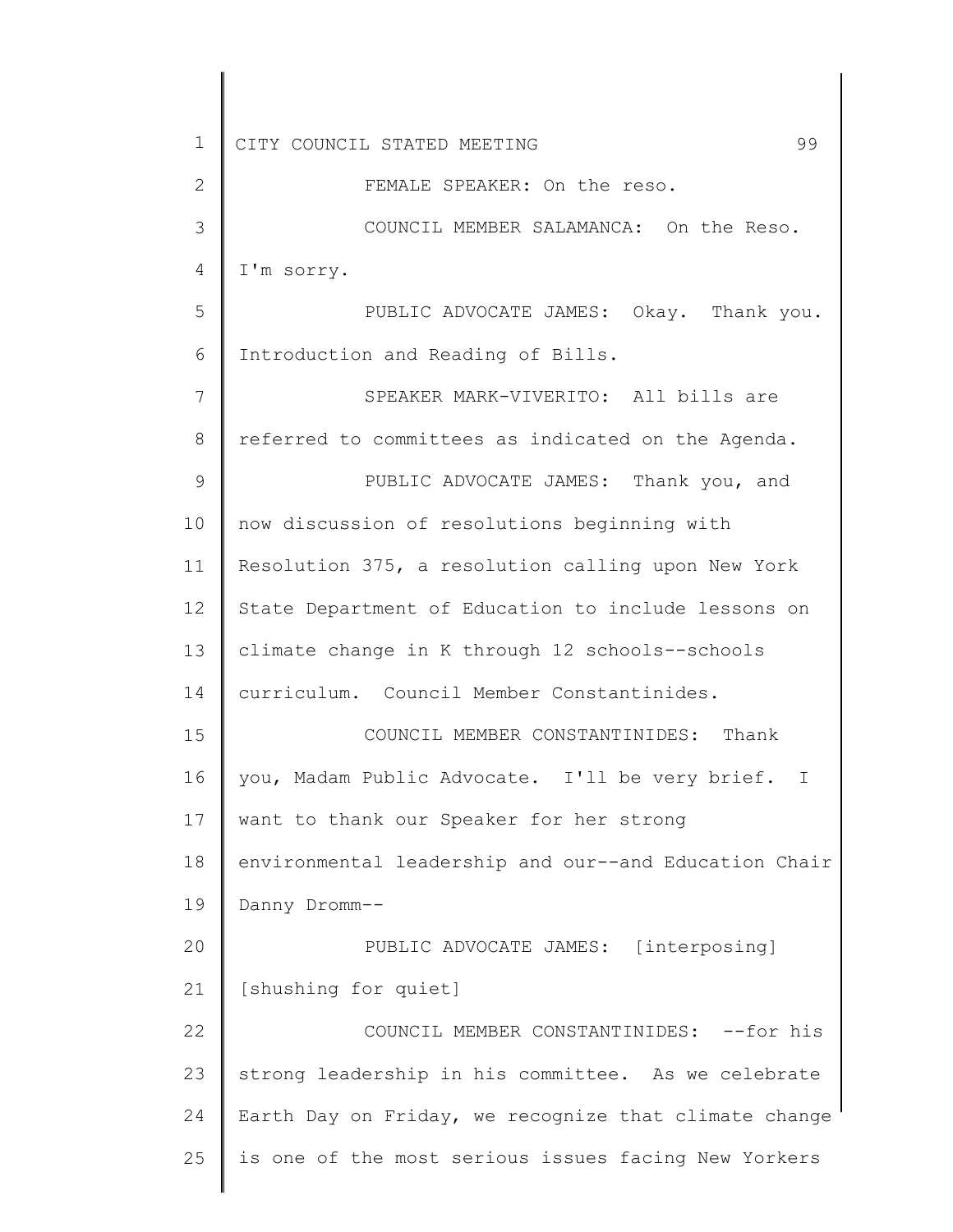2 3 4 5 6 7 8 9 10 11 12 13 14 15 16 17 18 19 20 21 22 23 24 today. Fifteen of the hottest 16 years on record have occurred after year 2000, and no one born after 1985 has ever known a full month below average global climate. As the global temperature rises, our winters and summers become longer and more extreme, hurricanes and tornadoes become more powerful, and higher sea levels will quite poss--possibly swallow up close to homes and towns. The overwhelming consensus upon scientists is that our planet is warming, and that the higher temperature will cause extreme and dangerous weather--extreme and more dangerous weather. That is why climate changed education for our children to give them the tools for the 21st Century is so important. That's why we need climate education in K through 12, and as President Obama said, we're the first generation-- PUBLIC ADVOCATE JAMES: [interposing] [shushing for quiet] COUNCIL MEMBER CONSTANTINIDES: --that's going to be--that feels the effective climate change, and we'll be the last to do anything about it. So giving our children the tools that they need to combat the 21st Century challenge of the climate

25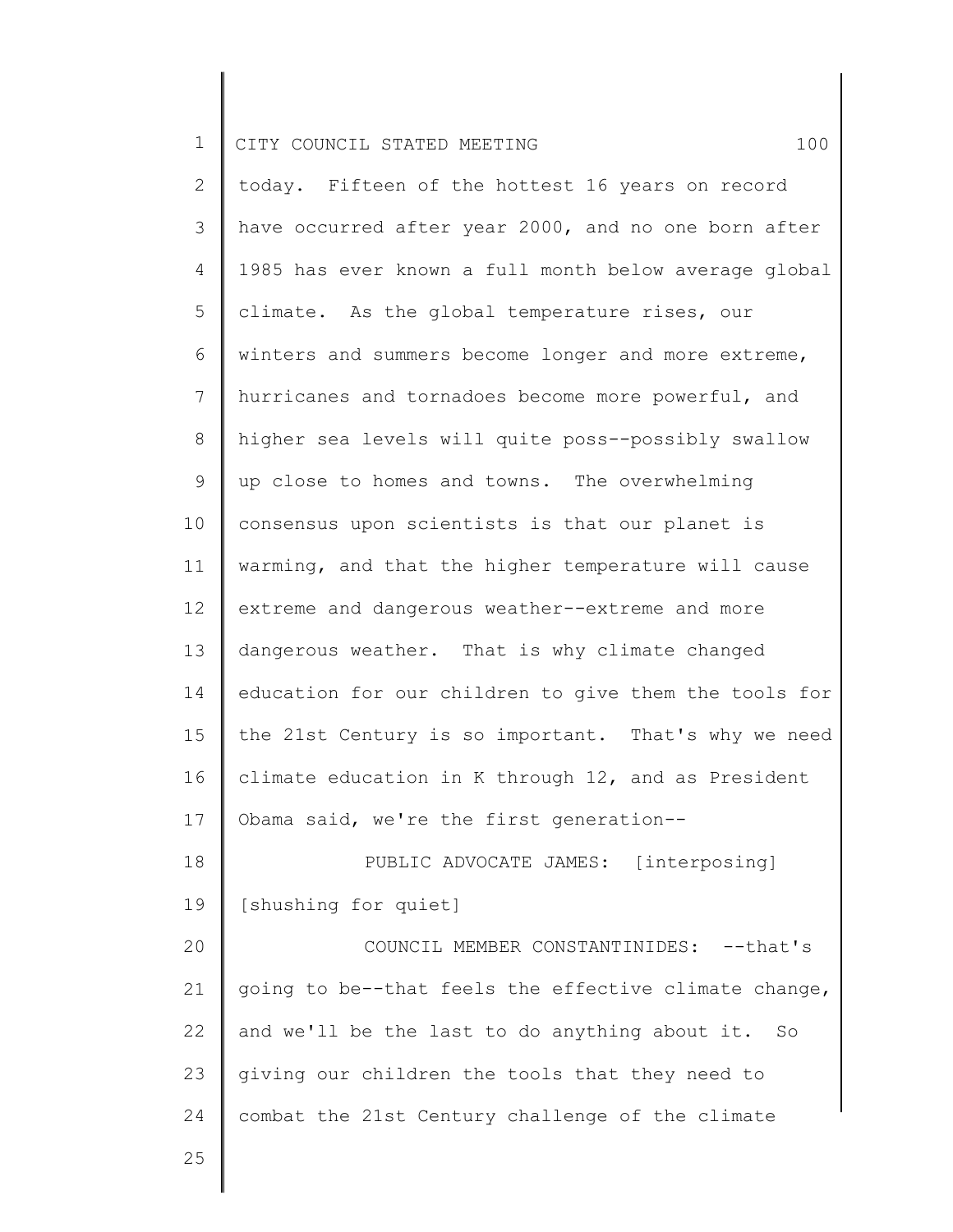1 2 3 4 5 6 7 8 9 10 11 12 13 14 15 16 17 18 19 20 21 22 23 24 25 CITY COUNCIL STATED MEETING 101 change will go a long way in training those leasers. So thank you. PUBLIC ADVOCATE JAMES: Thank you. We're still in session. Seeing no other, now Resolution 1013-A, an amended resolution calling upon the city of New York to make Earth Day 2016 a Car-Free Day for private and all non-essential city services. Seeing no speakers, we'll be--we'll first vote on Resolution 375 about the K through 12 school curriculum to include lessons on climate change. All of those in favor say aye. COUNCIL MEMBERS: (in unison) Aye. PUBLIC ADVOCATE JAMES: All of those opposed? Any abstentions? The ayes have it. And now Resolution 1013, again making Earth Day 2016 a Car-Free Day. All those in favor say aye. COUNCIL MEMBERS: (in unison) Aye. PUBLIC ADVOCATE JAMES: All--any opposed? COUNCIL MEMBER CONSTANTINIDES: No. PUBLIC ADVOCATE JAMES: [laughs] Any abstentions? The ayes definitely have it. And now the general discussion. I'd like to encourage my colleagues to sign onto Intro No. 1171, a bill that I am sponsoring with Council Member Williams. This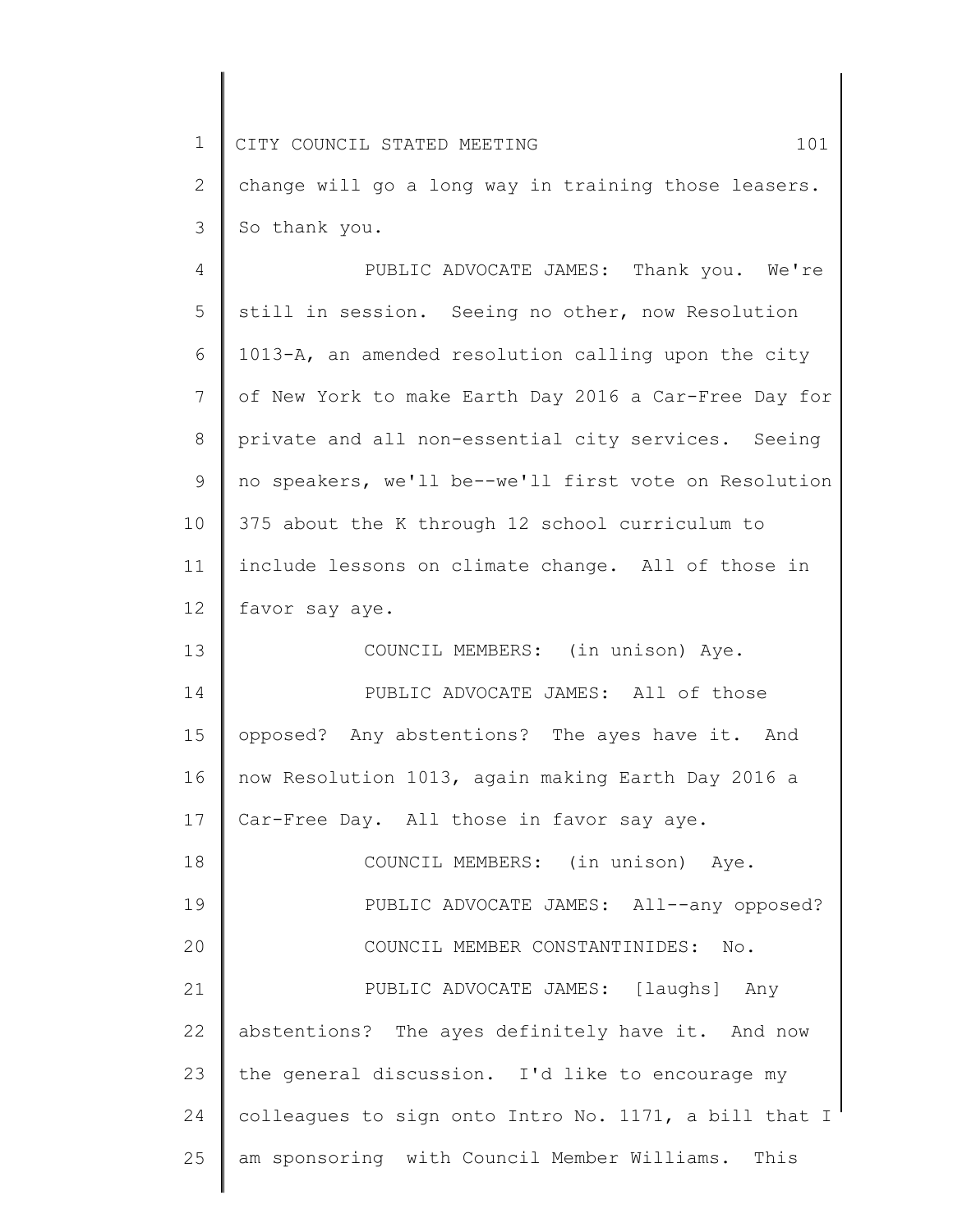| $\overline{2}$ | bill is part of the package of bills aimed to address |
|----------------|-------------------------------------------------------|
| 3              | many of the problems that surround Three-Quarter      |
| 4              | housing in New York City. This bill in particular     |
| 5              | will ease access to transitional housing for          |
| 6              | individuals in need of such services. I'd like to     |
| 7              | thank the sponsors of the other bills in the          |
| 8              | packages--in the package, Council Member Johnson,     |
| 9              | Council Member Torres and Council Member Richards     |
| 10             | along with a coalition of advocates who have assisted |
| 11             | in providing--inputting expertise on these bills--on  |
| 12             | these bills. I urge my colleagues to sign on, and     |
| 13             | now the general discussions beginning with Council    |
| 14             | Member Dickens.                                       |
| 15             | COUNCIL MEMBER DICKENS: Thank you Madam               |
| 16             | Public Advocate. I want to draw my colleagues'--      |
| 17             | PUBLIC ADVOCATE JAMES: [interposing]                  |
| 18             | [shushing for quiet]                                  |
| 19             | COUNCIL MEMBER DICKENS: - attention to                |
| 20             | Reso 1037--                                           |
| 21             | PUBLIC ADVOCATE JAMES: [interposing]                  |
| 22             | [shushing for quiet] Gentlemen, we're still in        |
| 23             | session. Thank you.                                   |
| 24             | COUNCIL MEMBER DICKENS: -- a resolution               |
| 25             | introduced by Council Member Cornegy and myself.      |
|                |                                                       |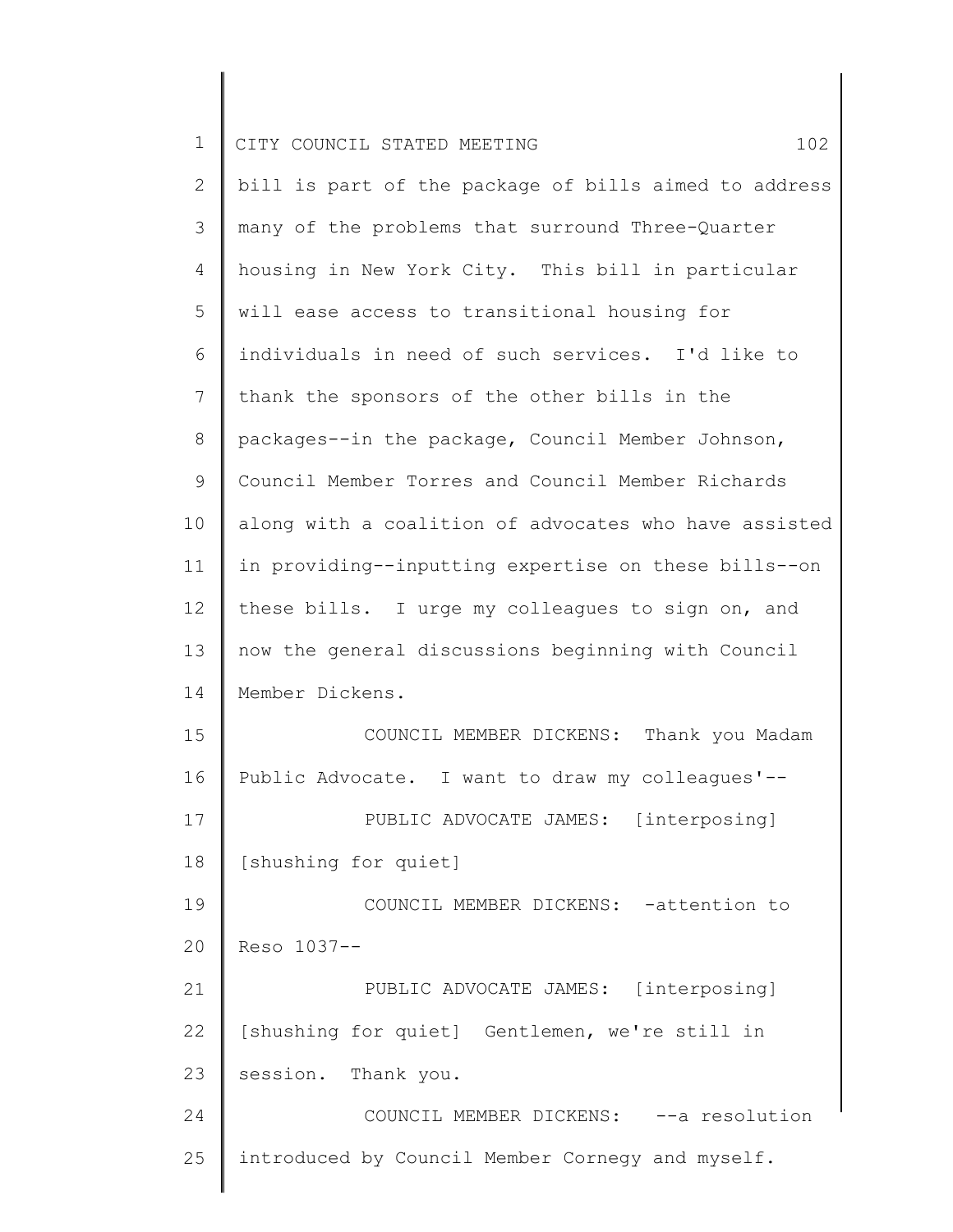|  |  | 1 CITY COUNCIL STATED MEETING |  |  |  |  |  |  |
|--|--|-------------------------------|--|--|--|--|--|--|
|--|--|-------------------------------|--|--|--|--|--|--|

25

2 3 4 5 6 7 8 9 10 11 12 13 14 15 16 17 18 19 20 21 22 23 24 Resolution 1037 calls upon the State Legislature to pass, and the Governor to sign legislation that would create a tax incentive for small businesses to hire from within the communities in which they are located. In order to provide our residents of the local communities to have more opportunities to have more opportunities we need to encourage the surrounding businesses to hire from within. We need to aggressively address unemployment in the city and promote economic development within our very own neighborhoods. By creating this tax incentive, small businesses would be inclined to participate in hiring locally. Let's strengthen our great city's diverse neighborhoods and deepen commercial residence investment and commitment in their communities by call on the state to do their fair share, and create this tax incentive. I want to thank Finances' Rebecca Chasen for her work in drafting this resolution, and urge my colleagues to sign onto Resolution 1037. Thank you. PUBLIC ADVOCATE JAMES: Council Member Barron. COUNCIL MEMBER BARRON: [pause] Once

again, black people have witnessed the outcome of the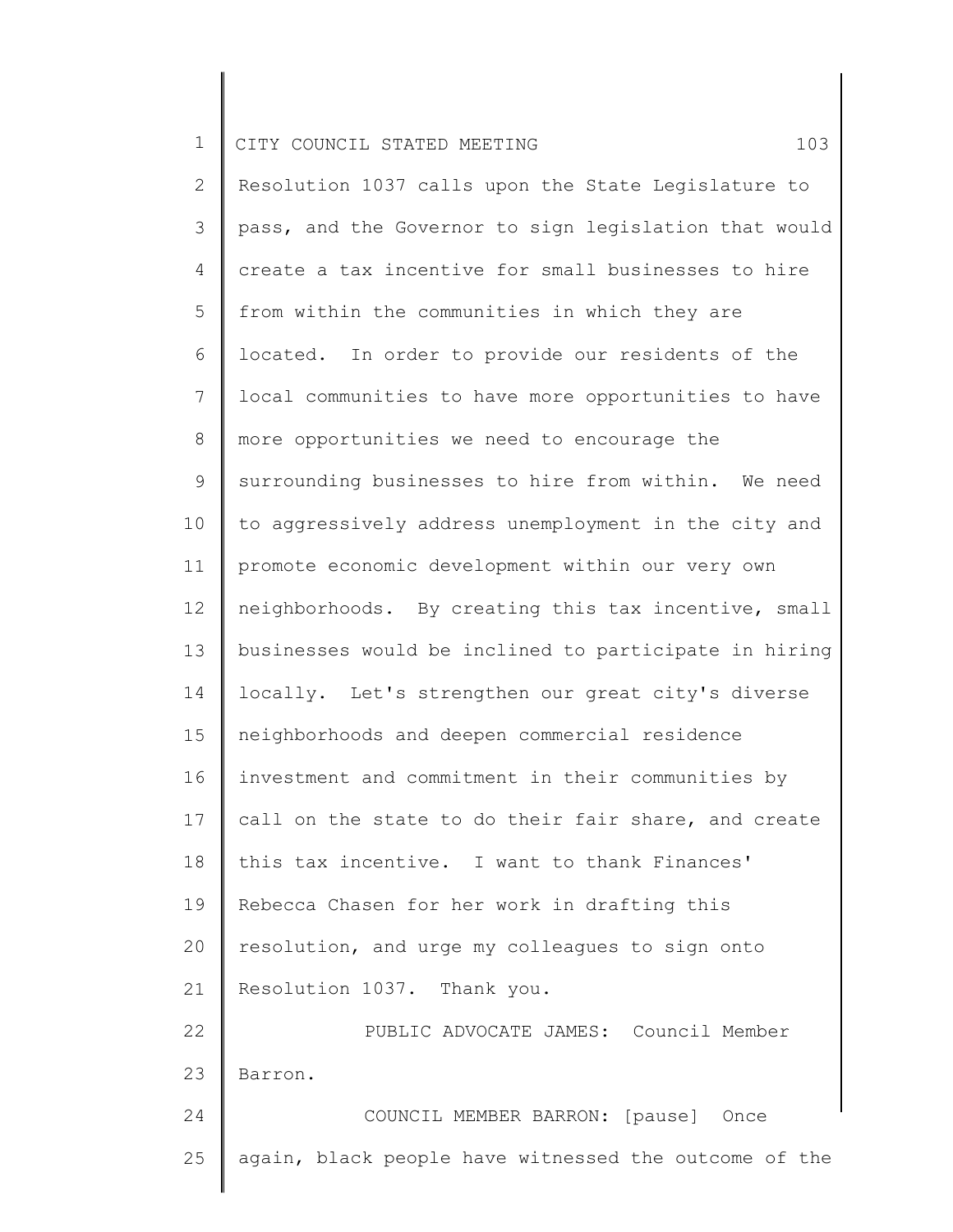2 3 4 5 6 7 8 9 10 11 12 13 14 15 16 17 18 19 20 21 22 23 24 25 judicial processes that places the life of a black man below that of a cat or a dog. Akai Gurley's convicted killer Peter Liang will serve no jail time. If Police Officer Peter Liang had kicked a cat or sponsored a dog fight, then perhaps a district attorney and judge would have seen fit to give him jail time. But no jail time is sought for killing an innocent unarmed black man. This is not a tragedy but a travesty. Brooklyn District Attorney Ken Thompson obtained an indictment for second degree manslaughter. A jury delivered a guilty verd- verdict that in a shocking unprecedented move, DA Thompson asked for no jail time. The family of Akai Gurley says that they feel betrayed. The recommendation for no jail time flies in the face of a call for accountability. The fact is that Peter Liang unconsciously and knowingly violated police procedure by unholstering and firing his gun, causing the death of an innocent unarmed black man. So even though Peter Liang took a life, he should not lose his liberty? Then Danny Chung does a one upmans- upmanship and reduces the conviction from manslaughter to criminally negligent homicide. reportedly saying Peter Liang was not conscious of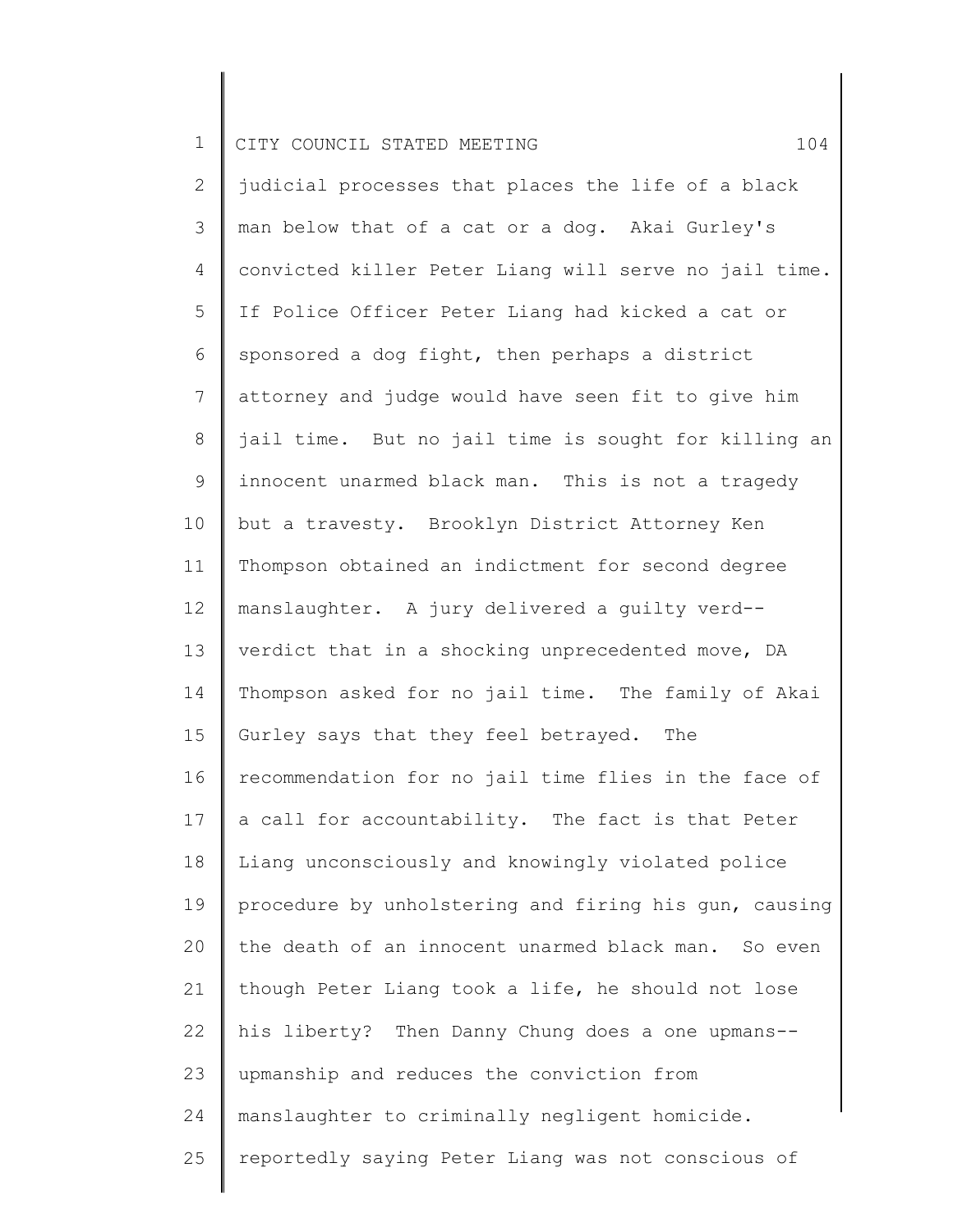2 3 4 5 6 7 8 9 10 11 12 13 14 15 16 17 18 19 20 21 22 23 his actions. Liang was not in a coma or a stupor when he deliberately unholstered his gun, and placed his finger on the trigger. He was fully aware. After seeing Akai Gurley, he showed no compassion, offered no assistance for medical help, and not words of solace. His concerns were for himself. We expect that this case would be judged on the facts specific to this case: Guilty as charged with the appropriate jail time. Yet, there is in this instance we see a pattern. Regardless of civilian eye witnesses, video footage or admissions, police officers do not go to jail for killing or choking or causing the death of innocent unarmed black men. Here again, we see this historic system that continues the racist policies and practices that devalue black life, has perpetrators in all colors and ethnicities. We say that justice has not been rendered, and yet again, those that are placed under this system have peaked under the blindfold of impartiality and objective- objectivity, and placed their thumbs on the scales and skewed the results against black people. We are not confused.

24 25 PUBLIC ADVOCATE JAMES: [interposing] Council Member, please conclude your remarks.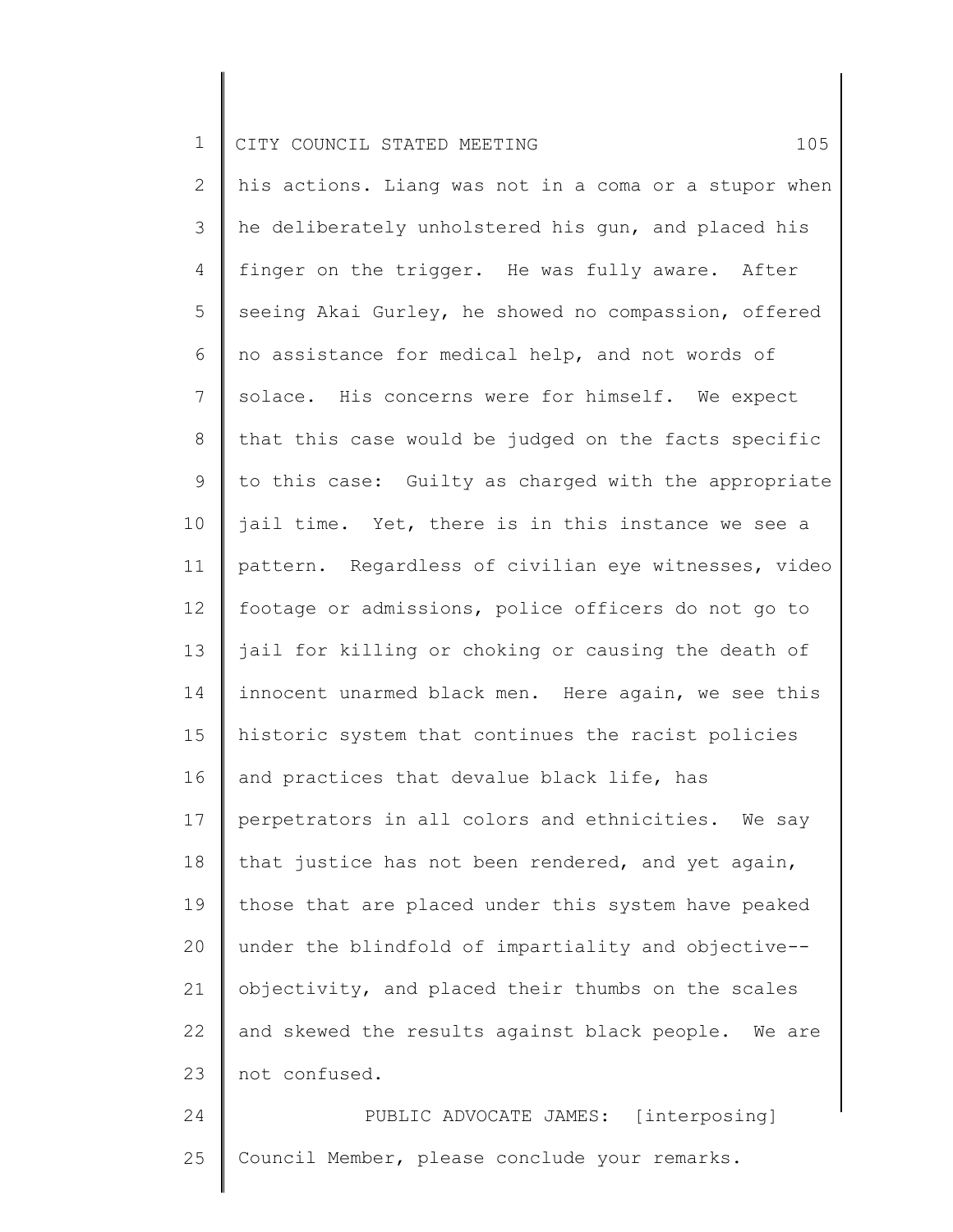| $\mathbf 1$    | 106<br>CITY COUNCIL STATED MEETING                    |
|----------------|-------------------------------------------------------|
| $\mathbf{2}$   | COUNCIL MEMBER BARRON: Thank you.                     |
| 3              | PUBLIC ADVOCATE JAMES: Uh-huh.                        |
| 4              | COUNCIL MEMBER BARRON: We do not equate               |
| 5              | vengeance with justice. We say it's not fair that     |
| 6              | Peter Liang should have his liberty in exchange for   |
| $\overline{7}$ | taking the life of Akai Gurley. We're watching and    |
| 8              | we want to see what recommendations the D.A. makes    |
| 9              | the next time a black person is convicted of a felony |
| 10             | comes before sentence. And finally, as we talk about  |
| 11             | Harriet Tubman, she has a very famous quote. She      |
| 12             | said, "I freed thousands of slaves. I could have      |
| 13             | freed more if they knew they were slaves."            |
| 14             | PUBLIC ADVOCATE JAMES: Thank you.                     |
| 15             | Council Member Cornegy.                               |
| 16             | COUNCIL MEMBER CORNEGY: I just wanted to              |
| 17             | comment on Reso 1037. I'm proud to join Council       |
| 18             | Member Dickens as an original co-sponsor of the       |
| 19             | resolution to authorize a new tax credit for small    |
| 20             | businesses that hire locally. She's always been a     |
| 21             | champion for small businesses, particularly MBEs and  |
| 22             | this resolution is the latest example. I want to      |
| 23             | point out that we're not expecting that this tax      |
| 24             | credit would greatly change small business behavior.  |
| 25             | Small businesses already tend to hire where they're   |

 $\parallel$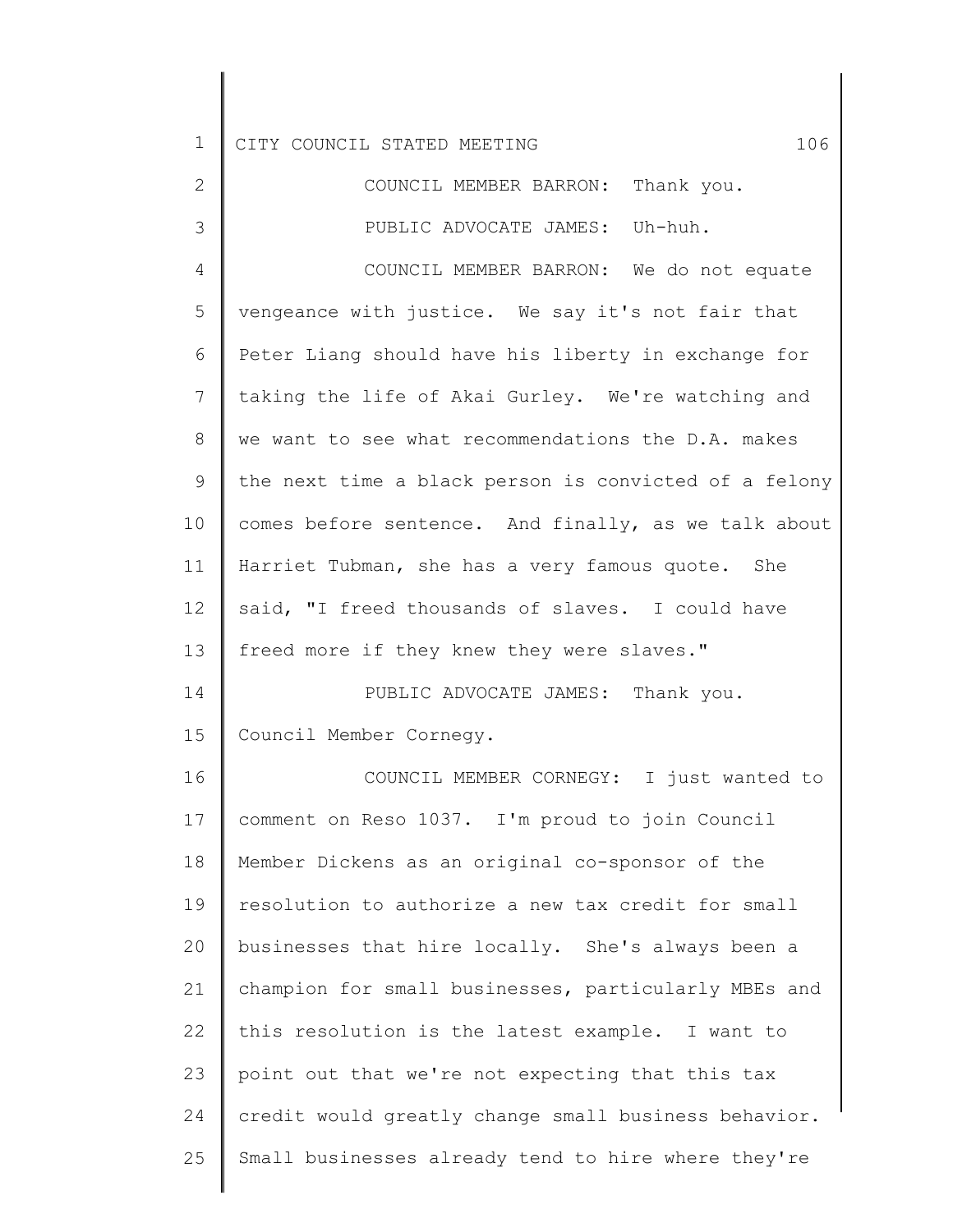| $\mathbf 1$    | 107<br>CITY COUNCIL STATED MEETING                   |
|----------------|------------------------------------------------------|
| $\overline{2}$ | located because it benefits them to do so. So we     |
| 3              | won't be creating any new burdens or limiting hiring |
| 4              | in any way. Rather, this resolution would            |
| 5              | meaningfully recognize the important work small      |
| 6              | businesses do by providing jobs to local residents   |
| $\overline{7}$ | and reward them for it. This idea is both resident   |
| 8              | and small business supportive, and I'm proud to--to  |
| 9              | be advocating for it. I hope many of my colleagues-- |
| 10             | colleagues will join us by signing on today.         |
| 11             | PUBLIC ADVOCATE JAMES: Thank you.                    |
| 12             | Council Member Williams.                             |
| 13             | COUNCIL MEMBER WILLIAMS: Thank you. I                |
| 14             | want to call my colleagues to Intro 1171, I'm proud  |
| 15             | to sponsor this package of legislation-- I'm sorry.  |
| 16             | Intro 1170. Public Advocate I spoke about 1171. I'm  |
| 17             | proud to sponsor this bill with Council Member       |
| 18             | Eugene, legislation to require the Department of     |
| 19             | Education to report the agency's compliance with     |
| 20             | American's with Disabilities. The ADA applies to all |
| 21             | programs, activities offered by school. We must make |
| 22             | sure the students in our schools are protected, and  |
| 23             | the only way to know is to know for sure. So DOH     |
| 24             | will report the compliance. I do want to talk about  |
| 25             | the elections that occurred. My hope is that we as a |

║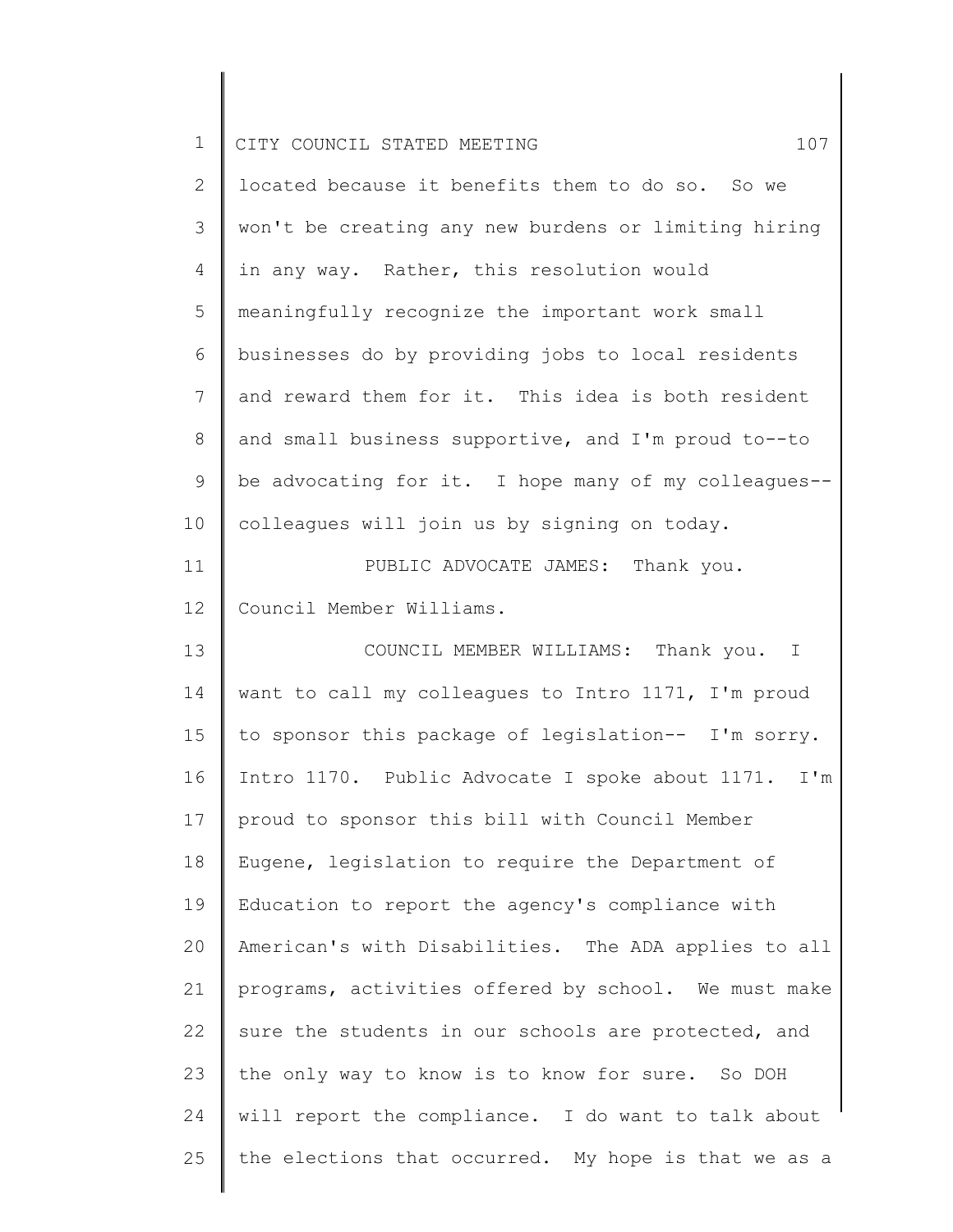| $\mathbf 1$  | 108<br>CITY COUNCIL STATED MEETING                    |
|--------------|-------------------------------------------------------|
| $\mathbf{2}$ | body will also try to find answers about what         |
| 3            | happened to the elections yesterday. Both             |
| 4            | Republicans and Democrats were disenfranchised and    |
| 5            | it's very unfortunate. I wanted to piggyback on some  |
| 6            | of the words that were said by Council Barron. She    |
| 7            | was angered and disappointed by what the judge        |
| 8            | lowered and already tuning an offer. I believe if it  |
| 9            | had been a young white man in a building in Park      |
| 10           | Avenue, there would be no question whether the police |
| 11           | officer was white or Asian. But the fact that it was  |
| 12           | a--a poor black man in a NYCHA complex causes all     |
| 13           | these confusions. I believe that the Asian community  |
| 14           | has very good issues that they brought up. They       |
| 15           | should be out of it. Everyone should be held          |
| 16           | accounted. They shouldn't subtractive about people    |
| 17           | not being held accountable. As a mater of fact, the   |
| 18           | only person brought up on department charges that I   |
| 19           | know of in the Eric Garner case is a female officer.  |
| 20           | No one is saying she shouldn't be. Everyone is        |
| 21           | saying that everyone should be. The fact of the       |
| 22           | matter here is what I believe that DA Thompson did    |
| 23           | was wrong. It set a precedent saying that this        |
| 24           | person should not be held accountable. I'm one to     |
| 25           | believe that 15 years definitely was not--should have |
|              |                                                       |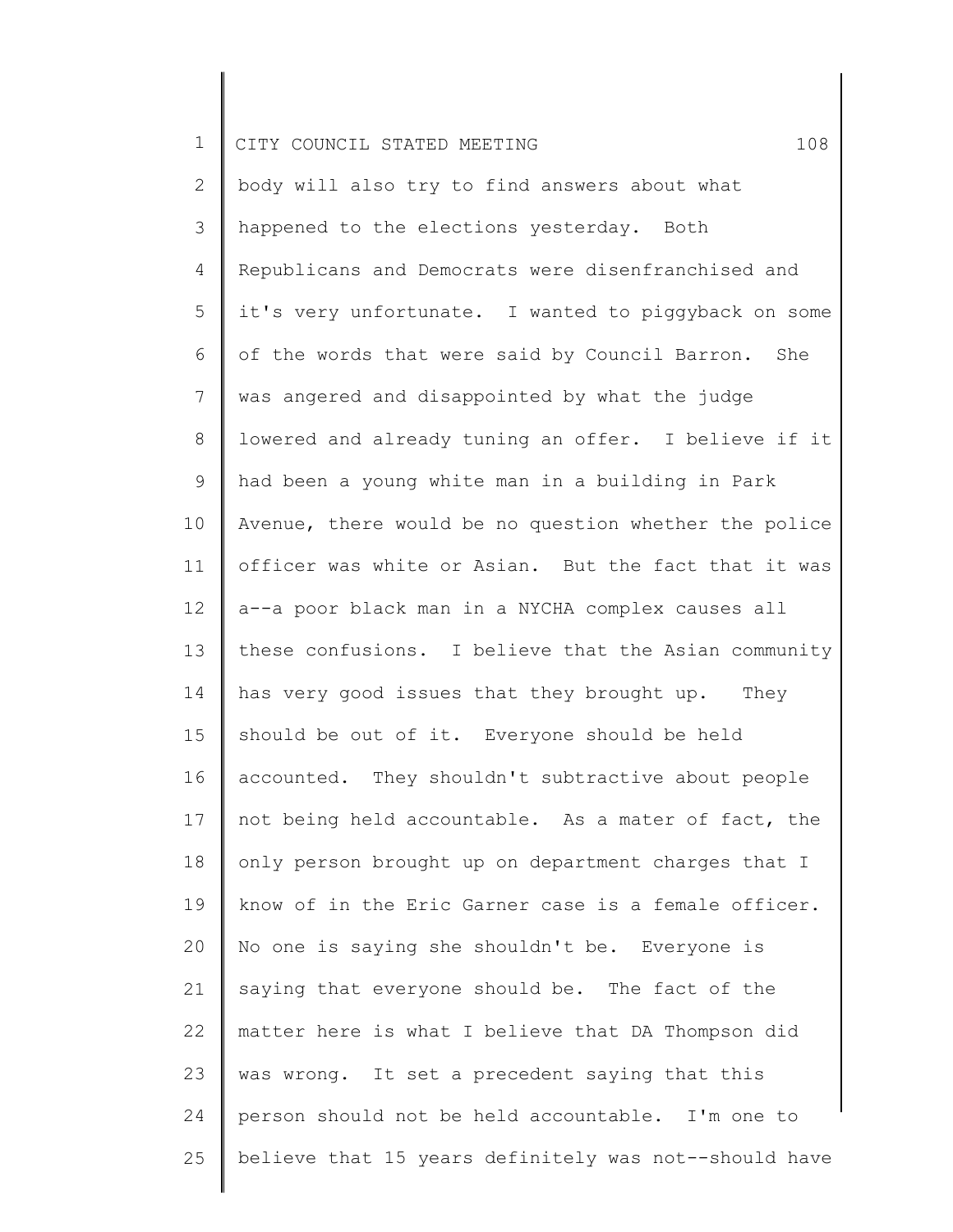| 1            | CITY COUNCIL STATED MEETING<br>109                    |
|--------------|-------------------------------------------------------|
| $\mathbf{2}$ | been the thing that was here, but no jail time sends  |
| 3            | a terrible message to black people across the city    |
| 4            | and indeed across the country. I guess you--you can   |
| 5            | get something akin to that if you steal a high--high- |
| 6            | end pair of jeans from Bloomingdales, you can get     |
| 7            | community service and you can get probation. [bell]   |
| $\,8\,$      | It's a terrible message that was sent. I'm            |
| $\mathsf 9$  | disappointed in everyone involved, and my hope is     |
| 10           | that as the DA begins to appeal the--the lesser       |
| 11           | charge, we also push for something that is sig--      |
| 12           | significant to show that our lives actually make a--  |
| 13           | mean something. Thank you.                            |
| 14           | PUBLIC ADVOCATE JAMES: Thank you.                     |
| 15           | Council Member Eugene.                                |
| 16           | COUNCIL MEMBER EUGENE: Thank you very                 |
| 17           | much. First, let me thank and congratulate the        |
| 18           | Speaker for her leadership in the fight for the       |
| 19           | children and for the youth in New York City. And I    |
| 20           | want to commend and congratulate her also my          |
| 21           | colleagues for fighting for the children and the      |
| 22           | youth in New York city. I want to take the            |
| 23           | opportunity also to thank the Administration for the  |
| 24           | expansion of SUNY. A wonderful and very important     |
| 25           | program for the young people. But today, we--we       |
|              |                                                       |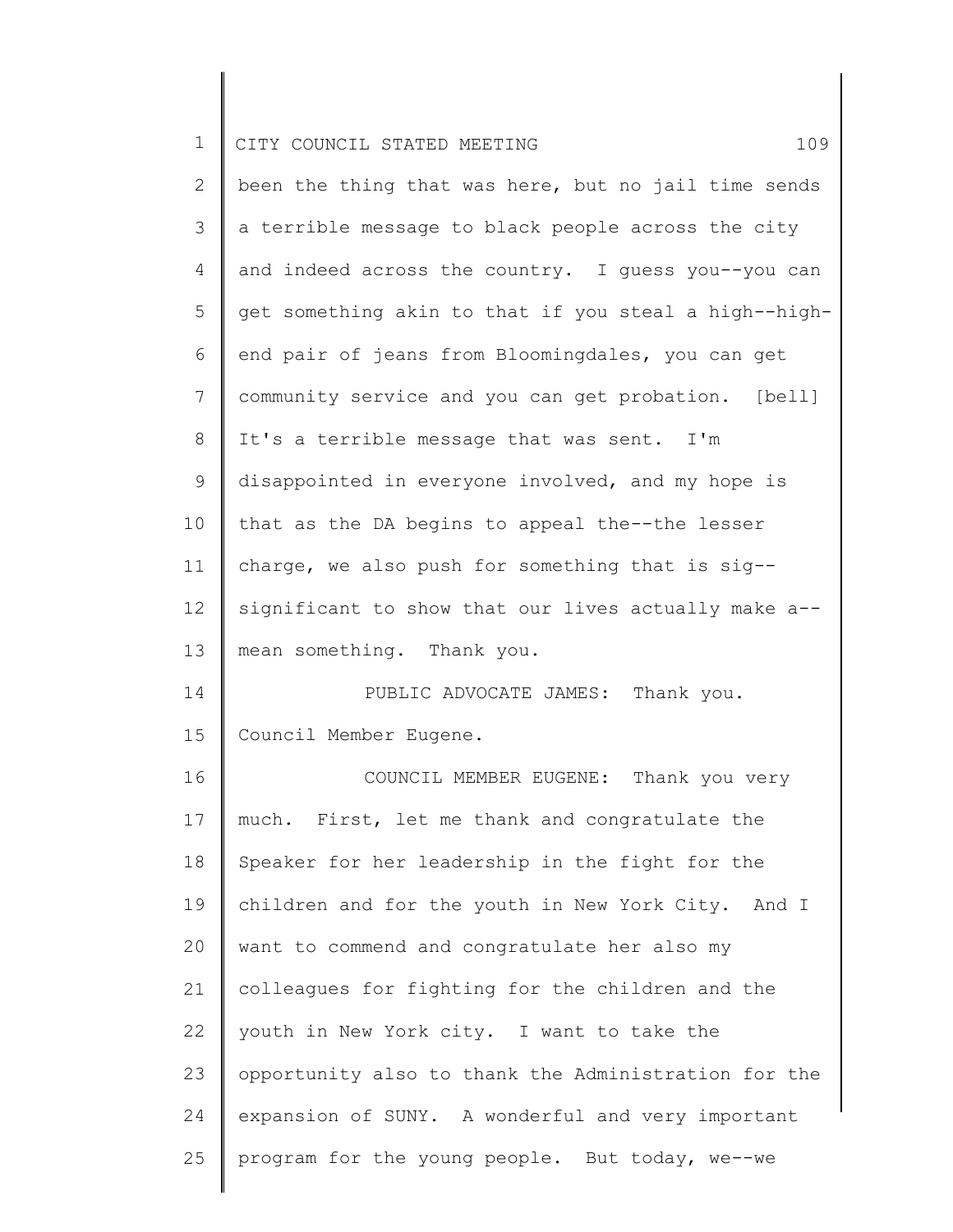2 3 4 5 6 7 8 9 10 11 12 13 14 15 16 17 18 19 20 21 22 23 24 25 council members and advocates for the children and the youth, we are very concerned about the cost for the funding for summer program for the youth people, for the youth and for the children. Last year, we went through the same situation, but because we came together advocating, the Mayor restored the funding. I'm asking to all my colleagues to do the same thing. Let's stay together to make sure that the Mayor restore the funding for the summer program. Because the summer programs are very, very important for the children and for the youth. We all know that. I'm not going to talk about that for a long time, but because the summer program is very important not only for the children, but also for the parents that provide a safe and positive space where the children can spend the summer while the parents are working. And this is an opportunity for them also to continue to learn skills, positive skills, critical skills that they need to succeed in life. In addition to that, we taught the summer program. There's a list of learning, and those children who are going to be affected the most are the children who come from very low-income families. I think it is our moral responsibility to provide for the children and for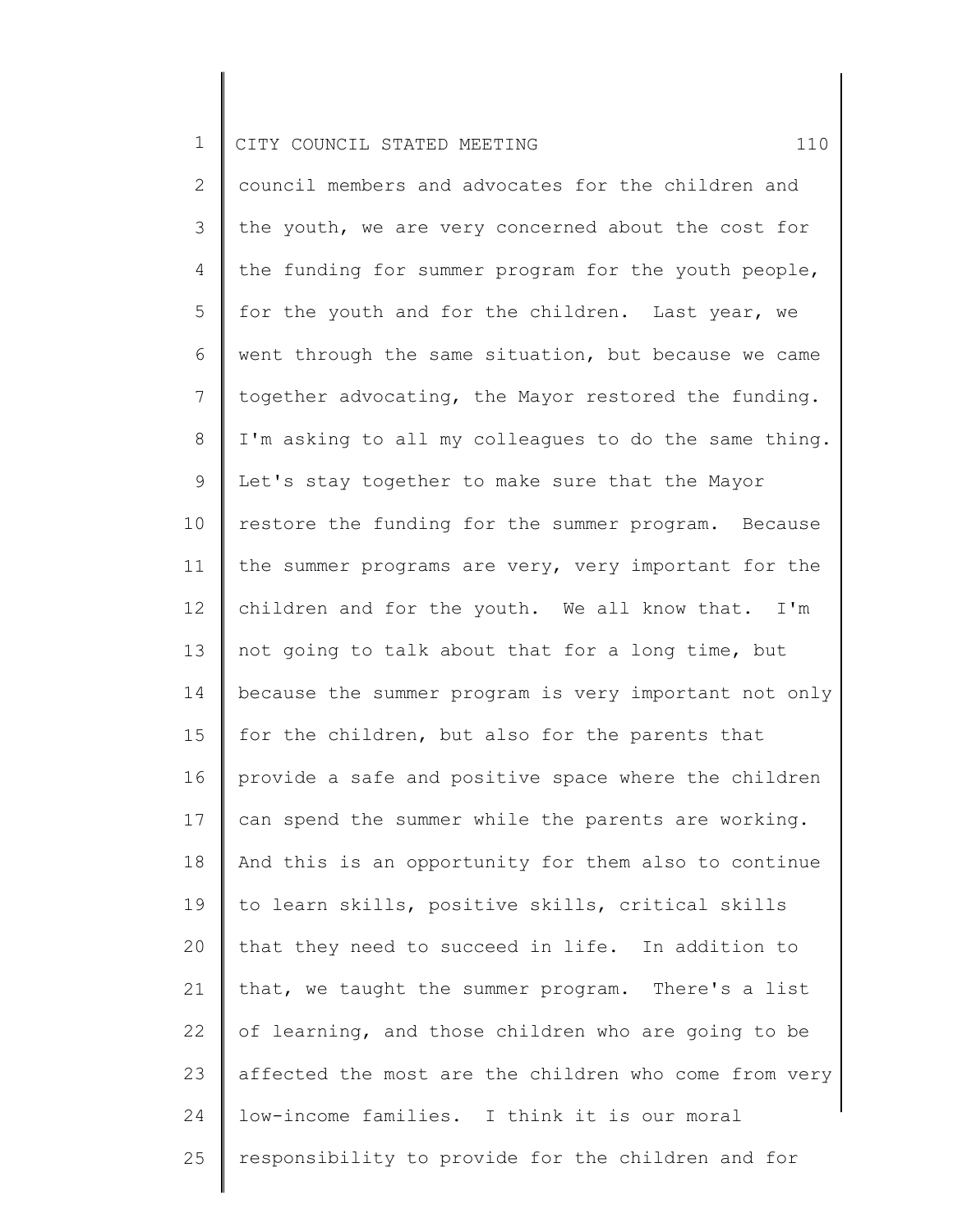| $\mathbf 1$   | 111<br>CITY COUNCIL STATED MEETING                    |
|---------------|-------------------------------------------------------|
| $\mathbf{2}$  | the youth in New York City the opportunity--I say     |
| 3             | that all the time--and to be sensitive to what they   |
| 4             | need to grow up and to become positive and as         |
| 5             | positive citizens. We have the moral obligation to    |
| 6             | do everything that we can do [bell] to make sure that |
| 7             | we find the funding for the summer program for the    |
| $8\,$         | young people. Thank you very much.                    |
| $\mathcal{G}$ | PUBLIC ADVOCATE JAMES: Thank you.                     |
| 10            | Council Member Rose.                                  |
| 11            | COUNCIL MEMBER ROSE: Thank you. A                     |
| 12            | little less than a year ago, a group of us gathered   |
| 13            | on the steps of City Hall to call for the Treasury    |
| 14            | Department to place a woman on the \$20 bill. Just    |
| 15            | before the Stated, we received the news that Harriet  |
| 16            | Tubman will soon replace Andrew Jackson on the front  |
| 17            | of the dollar--\$20 bill. Born a slave in Maryland,   |
| 18            | Harriet Tubman escaped to freedom and then risked her |
| 19            | own freedom to help countless others escape to the    |
| 20            | north via Underground Railroad, which ran through my  |
| 21            | district in Staten Island I proudly would like to     |
| 22            | say. Harriet Tubman served Union forces in the Civil  |
| 23            | War as a scout, nurse and spy, but despite her years  |
| 24            | of service, she never received a regular salary and   |
| 25            | was for years denied compensation. She did not        |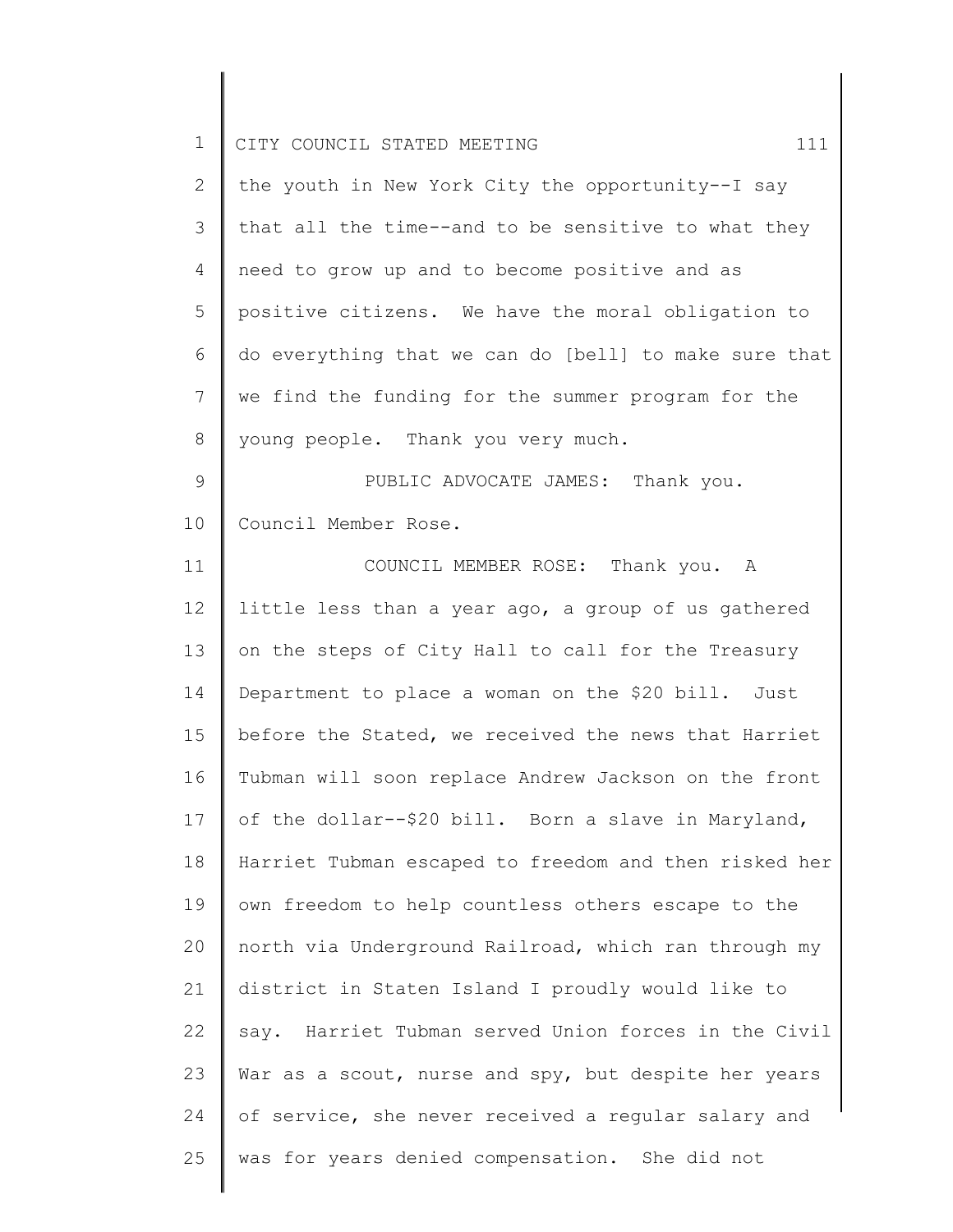|  |  | CITY COUNCIL STATED MEETING |  |  |  |  |  |
|--|--|-----------------------------|--|--|--|--|--|
|--|--|-----------------------------|--|--|--|--|--|

| 2              | receive a pension for--for her Civil War service      |
|----------------|-------------------------------------------------------|
| 3              | until 1899. More than a century later in 2016, the    |
| 4              | fight for equal pay continues. The currency redesign  |
| 5              | will not only add Harriet--Harriet Tubman to the \$20 |
| 6              | bill, but will add images of women and civil rights   |
| $7\phantom{.}$ | leaders to other bills in time for the 100th          |
| $\,8\,$        | Anniversary of the 19th Amendment. For years I have   |
| 9              | encount--encouraged countless women to get more       |
| 10             | involved in their communities and in government. For  |
| 11             | them, especially our young women, role models are     |
| 12             | important. Now, finally our nation will honor the     |
| 13             | contributions of women and take this long overdue     |
| 14             | step. We coming out of the shadows and onto the main  |
| 15             | stage of history and I say it's about time. Thank     |
| 16             | you, Madam.                                           |
| 17             | PUBLIC ADVOCATE JAMES: Council Member                 |
| 18             | Dromm.                                                |
| 19             | COUNCIL MEMBER DROMM: Thank you very                  |
| 20             | much. I also want to remind my colleagues that this   |
| 21             | debate that Council Member Reynoso had mentioned      |
| 22             | earlier is part of the Middle-School Quality          |

23 24 25 Initiative, and I will be talking a little bit about that later, and I want to mention that Deputy Chancellor Weinberg will also be joining. The topic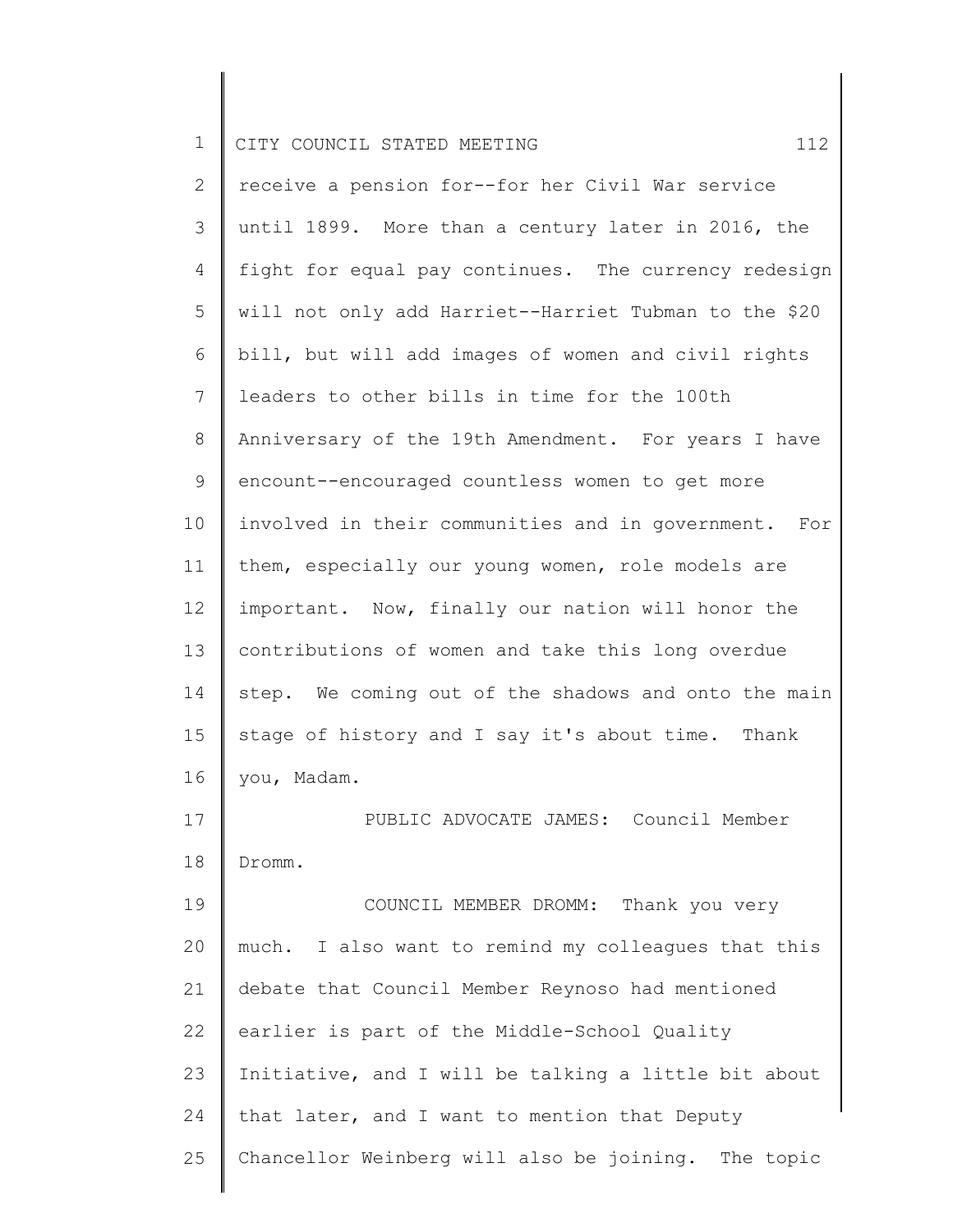25

2 3 4 5 6 7 8 9 10 11 12 13 14 15 16 17 18 19 20 21 22 23 24 of the debate is the influence of rap music on youth, and MS50, which was Council Member Reynoso's middle school will be arguing the pros of that argument while MS 45 will be arguing the cons of that argument. So I want to thank Council Member Reynoso, Council Member Torres and Council Member Cornegy for co-sponsoring this along with--with myself and also to thank the Black-Latino-Asian Caucus for allowing us to do this a half hour prior to their meeting. It will be held right here in the Committee Room next door. Thank you very much. Oh and I also want to say that the students have been waiting here for the whole time throughout the whole--the whole meeting throughout the whole Stated meeting, and they've been very patient and--and hopefully will show up to hear them. PUBLIC ADVOCATE JAMES: Thank you. Council Member Richards. COUNCIL MEMBER RICHARDS: Thank you, Public Advocate. I would like to bring your attention to Intros No. 1165 and 1166. As a city we need to ensure that we are doing everything in our power to provide a hand up to the most vulnerable New

Yorkers, but that has not been happening for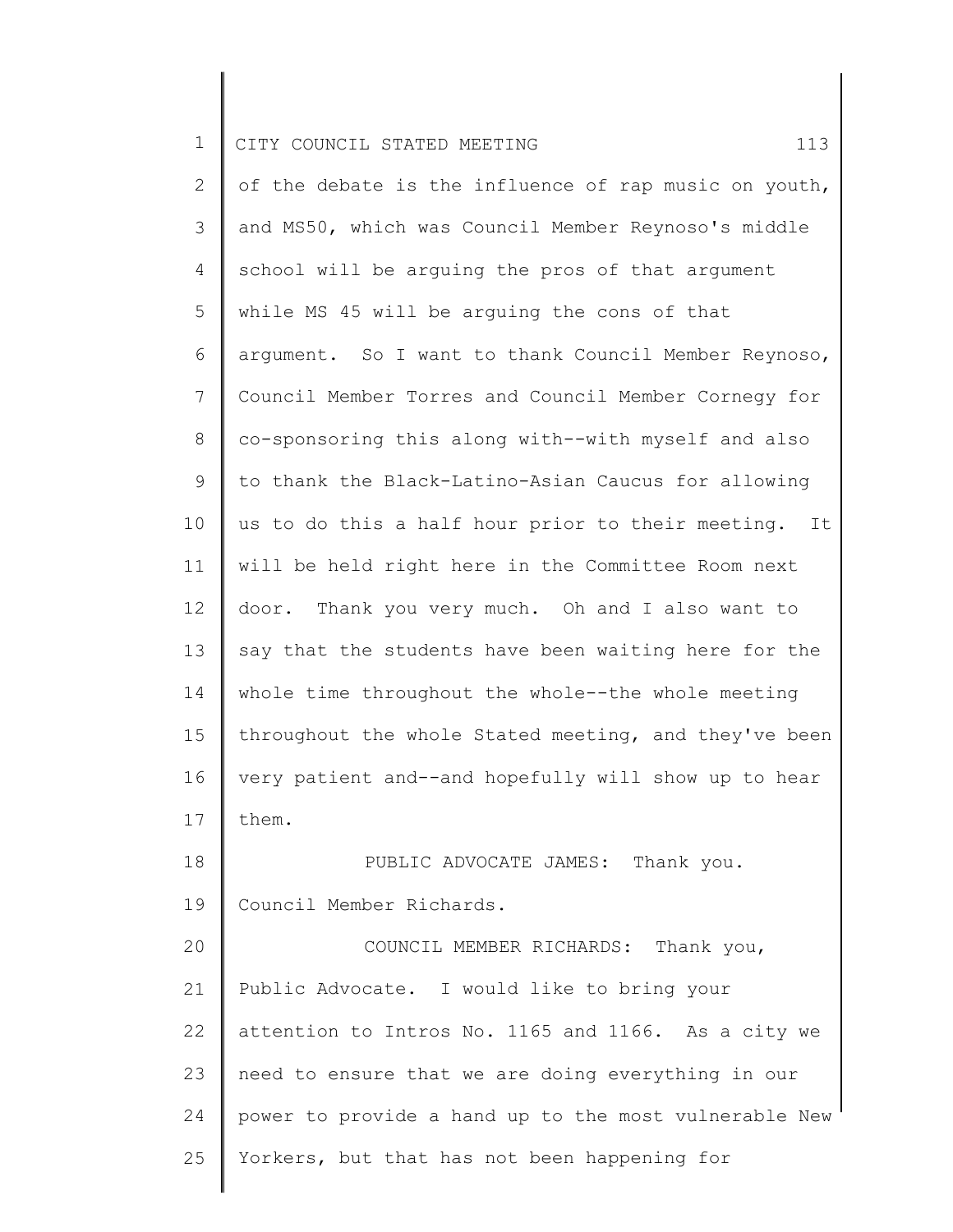2 3 4 5 6 7 8 9 10 11 12 13 14 15 16 17 18 19 20 21 22 23 24 25 residents of Three-Quarter Houses where the landlords have exploited and abused recovering addicts and homeless New Yorkers. The living conditions many of these people deal with are not the productive environments that they need to help them to transition into a stable lifestyle. Cooping people up like this an abomination, and does not show that we care about these people. This is why today I am introducing part of a Three-Quarters package, Intro 1166 in particular, which would require HRA to submit to the Council and to post quarter reports on its website that includes the number and type of violations issued that Three-Quarter Houses inspected by the task force comprised of inspectors from HRA, the Department of Buildings, Fire Department and HPD. The report would also include the number of beds at each inspected building, the number of instances which HRA stopped rental payments to landlords based on the findings of the task force, and the number of people relocated from Three-Quarter Houses including whether they were given a rental subsidy and the type of housing to which they were relocated. Secondly, since I have 49 seconds, I will go to this week is Earth Week, and as all of us are aware, New York City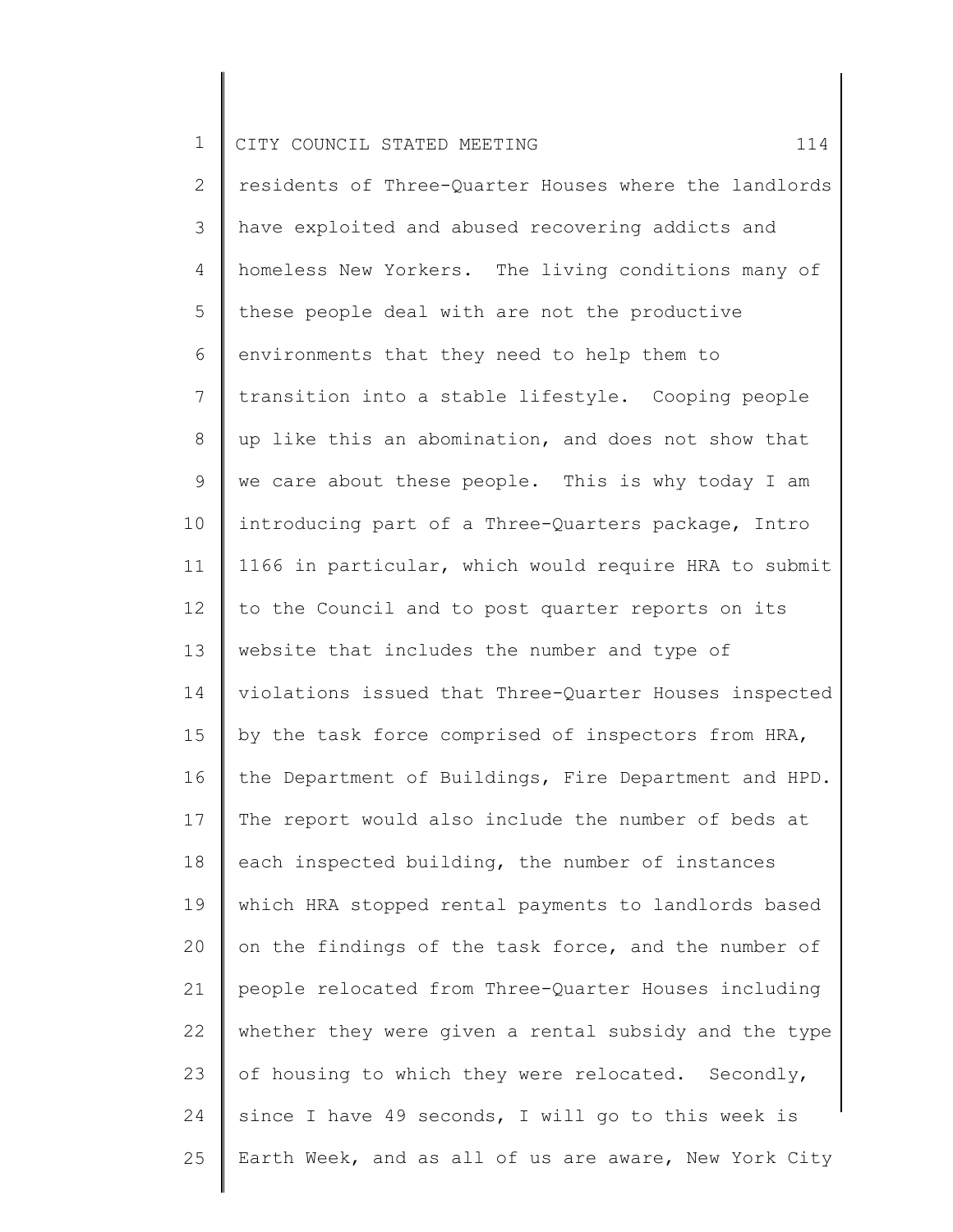2 3 4 5 6 7 8 9 10 11 12 13 14 15 16 17 18 19 20 21 22 23 24 25 is in a unique position to lead by example in halting the effects of climate change. Today, I'm introducing Intro 1166, which would basically require building now moving from 50,000 square feet to decreasing--to decrease buildings at 25,000 square feet to now retrofit their buildings with energy efficient lights by 2025, and make reports and necessary upgrades to the Council as well. And lastly, I just want to add my voice to the--the ruling that just came on Brother Akai, and say that it is a shame that this young man's life was not valued, and it's shame that a-- I remember a Giants player shot himself and got two years in jail, but yet we have a young man who was killed unarmed in our city and is--and the-and the officer is not going to face any justice. So we can shoot--if a person can shoot themselves and get two years, then everyone should be held accountable. PUBLIC ADVOCATE JAMES: Thank you. Council Member Treyger. COUNCIL MEMBER TREYGER: Thank you Public Advocate. Colleagues, I ask you to join me and Council Members Barron, Greenfield, Johnson, Rose, Grodenchik in sponsoring Resolution 1042 calling on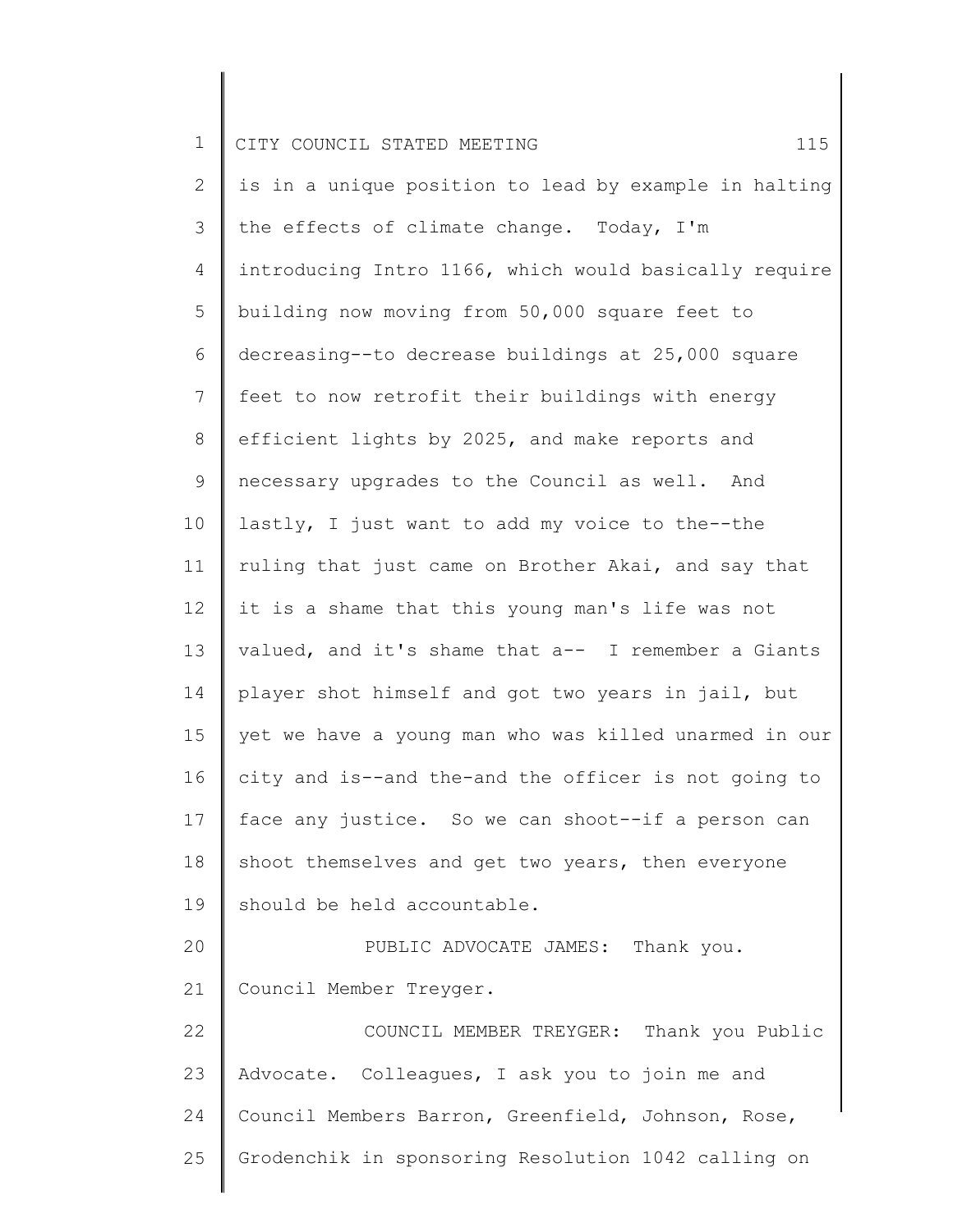2 3 4 5 6 7 8 9 10 11 12 13 14 15 16 17 18 19 20 21 22 23 24 25 the New York State Legislature to pass and the Governor to sign legislation establishing the Barbara Clark Leaders of Tomorrow Scholarship funded by the New York Lottery. The New York Lottery previously awarded a \$5,000 scholarship to one graduating senior from every public and private high school in the State. Citing financial hardship, they stopped awarding the scholarships in 2010, and this I know a person because I was teaching in 2010, and I found it outrageous that the lottery, which boasts huge profits, would stop such a vital program to help our young people afford college. Since then, the Lottery's net revenues have continued to increase to over \$9 billion. The estimated program costs of the leadership of--the Leaders of Tomorrow program was less than one-tenth of one percent of that figure. Given the--the meteoric rise in college tuition costs and the increased necessity of post-secondary education, I believe that now more than ever is the time to reinstate a program, which helped over 10,000 and their families turn their dreams into reality. In its new version, the Leaders of Tomorrow Scholarship will be named in honor of the late Assembly Member Barbara Clark of Queens a life long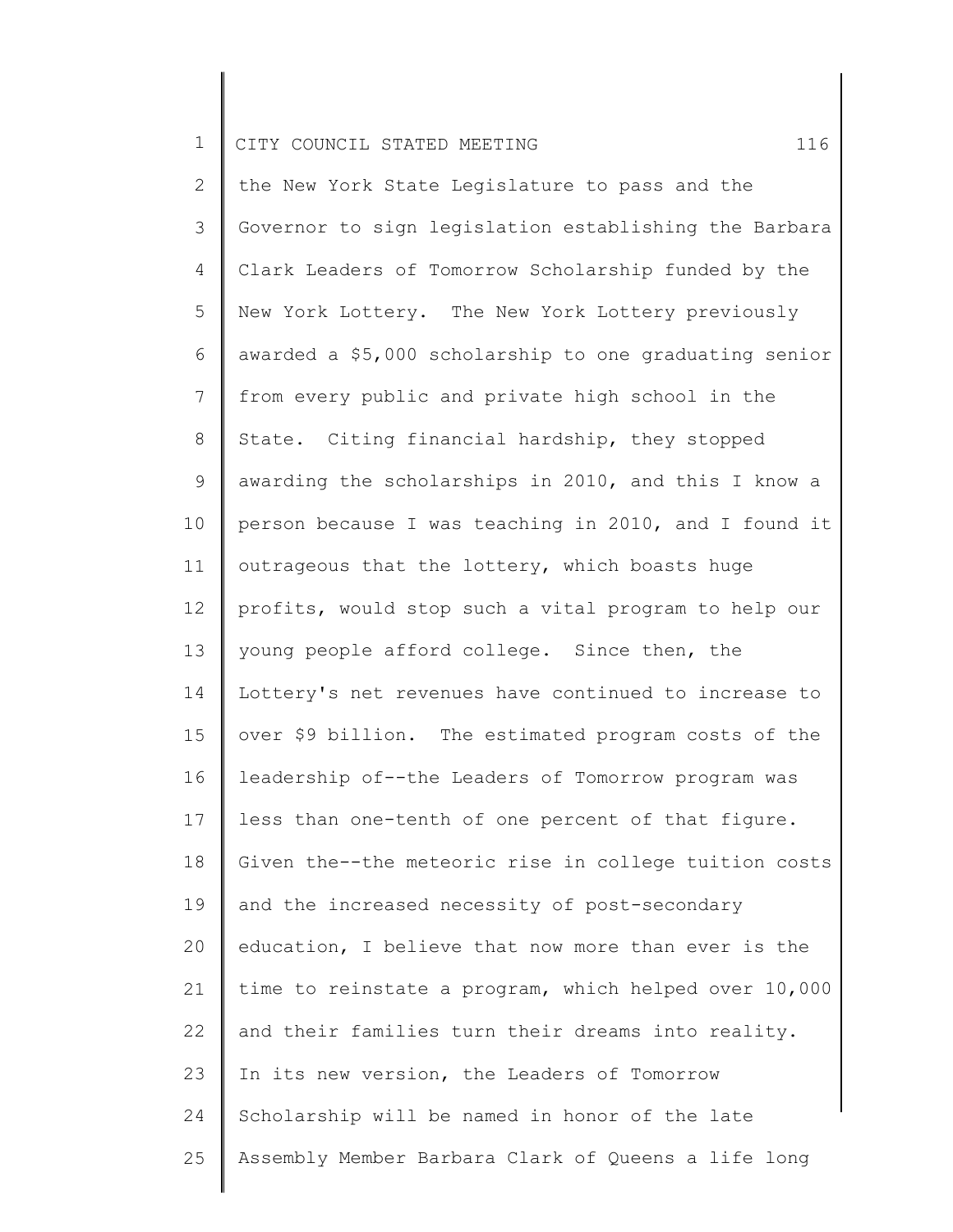| $\mathbf 1$ | 117<br>CITY COUNCIL STATED MEETING                    |
|-------------|-------------------------------------------------------|
| 2           | champion and advocate for public education. I         |
| 3           | respectfully urge you to sign onto this resolution in |
| 4           | support of Assembly Member Clark's legacy and the     |
| 5           | future of our youth. Thank you.                       |
| 6           | PUBLIC ADVOCATE JAMES: Thank you and                  |
| 7           | finally Council Member Gibson.                        |
| 8           | COUNCIL MEMBER GIBSON: Thank you, Madam               |
| 9           | Public Advocate. I get to close. I first and          |
| 10          | foremost want to wish all our colleagues who          |
| 11          | celebrate, a happy Passover, and secondly, I want to  |
| 12          | join Council Members Barron, Williams, and Richards   |
| 13          | in certainly expressing my deep disappointment,       |
| 14          | sadness, frustration and just outrage at the recent   |
| 15          | decision in the Peter Liang case [coughs] recognizing |
| 16          | that, you know, not only the decision of the judge to |
| 17          | lower the conviction, but also the less               |
| 18          | recommendation by DA Thompson really doesn't bring    |
| 19          | justice to Akai Gurley's family, nor does it do       |
| 20          | anything to restore the public's faith in the         |
| 21          | Criminal Justice System. Certainly, we all recognize  |
| 22          | no question that this tragedy was not intentional,    |
| 23          | but we know that placing rooky officers doing         |
| 24          | vertical patrols in areas that they're not familiar   |
| 25          | with is not only dangerous to the officers, but is    |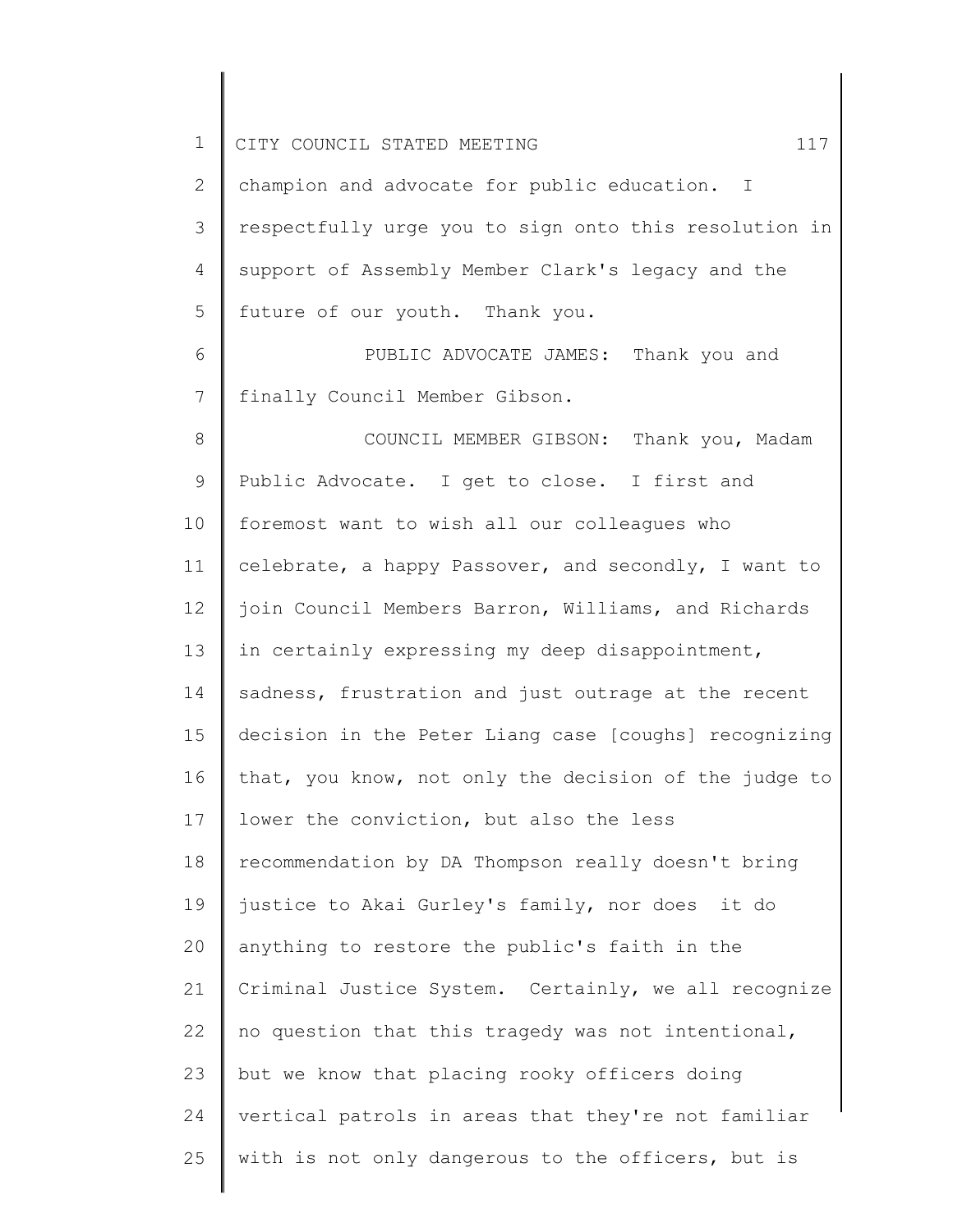2 3 4 5 6 7 8 9 10 11 12 13 14 15 16 17 18 19 20 21 22 23 24 dangerous to the community residents in those neighborhoods. Regardless of this verdict, there are truly no winners. We continue to keep Akai Gurley's family and friends in our thoughts and prayers, and we know that as a city we must and we should do much better. The lives of all New Yorkers are significant regardless of their ethnicity or your zip code, and we really have to do better. I simply do not agree with the judge's decision. I didn't agree with the recommendation about DA Thompson. I don't believe 800 hours of community service and five years probation is sufficient in this particular case, and I really, really want to work with all of us in looking at vertical patrols as a policy by the NYPD, and how we can really do better to prevent these types of tragedies from happening. So I join with my colleagues in really asking all of us to keep this family in our thoughts and prayers. Many of us know that every setback is preparation for a comeback, and I truly pray for this family because they will never be the same again, but we as a city must and can do much better. Thank you very much. [bell] PUBLIC ADVOCATE JAMES: May the new \$20

25 bill be an ever-present reminder of Harriet Tubman's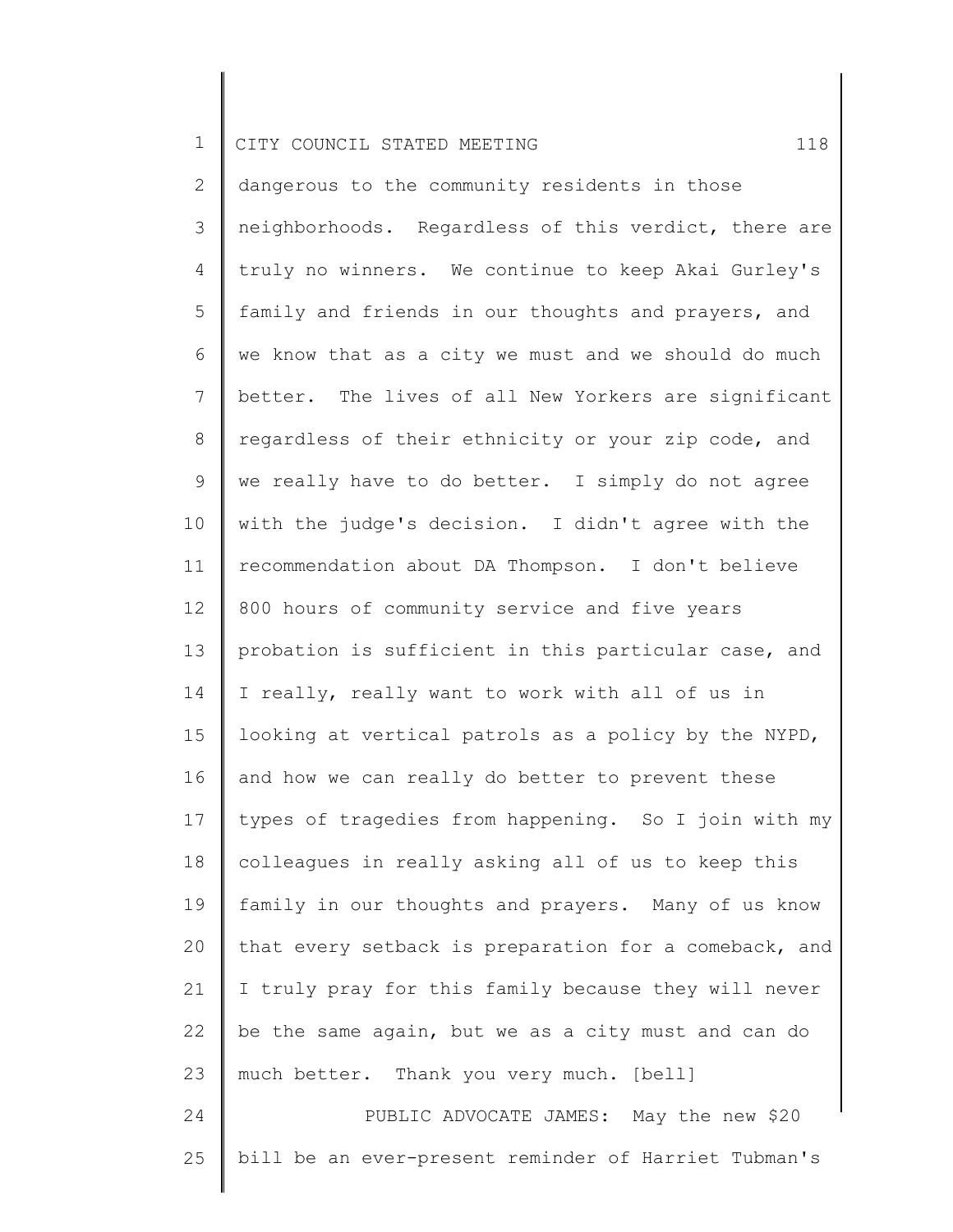| $\mathbf 1$  | CITY COUNCIL STATED MEETING<br>119                    |
|--------------|-------------------------------------------------------|
| $\mathbf{2}$ | example, which would--should inspire all--all of us   |
| 3            | to continue to fight for equal rights and justice     |
| 4            | even in the face of great odds. Let us close with     |
| 5            | the Speaker Melissa Mark-Viverito.                    |
| $\epsilon$   | SPEAKER MARK-VIVERITO: Thank you Madam                |
| 7            | Public Advocate. Again, I know that we're wrapping    |
| $\,8\,$      | up, and--and as Chairman Dromm said, the young people |
| 9            | are next door. I hope some people will take some      |
| 10           | time to hear them out. So with that we are adjourned  |
| 11           | at 4 o'clock. [gavel]                                 |
| 12           |                                                       |
| 13           |                                                       |
| 14           |                                                       |
| 15           |                                                       |
| 16           |                                                       |
| 17           |                                                       |
| 18           |                                                       |
| 19           |                                                       |
| 20           |                                                       |
| 21           |                                                       |
| 22           |                                                       |
| 23           |                                                       |
| 24           |                                                       |
| 25           |                                                       |